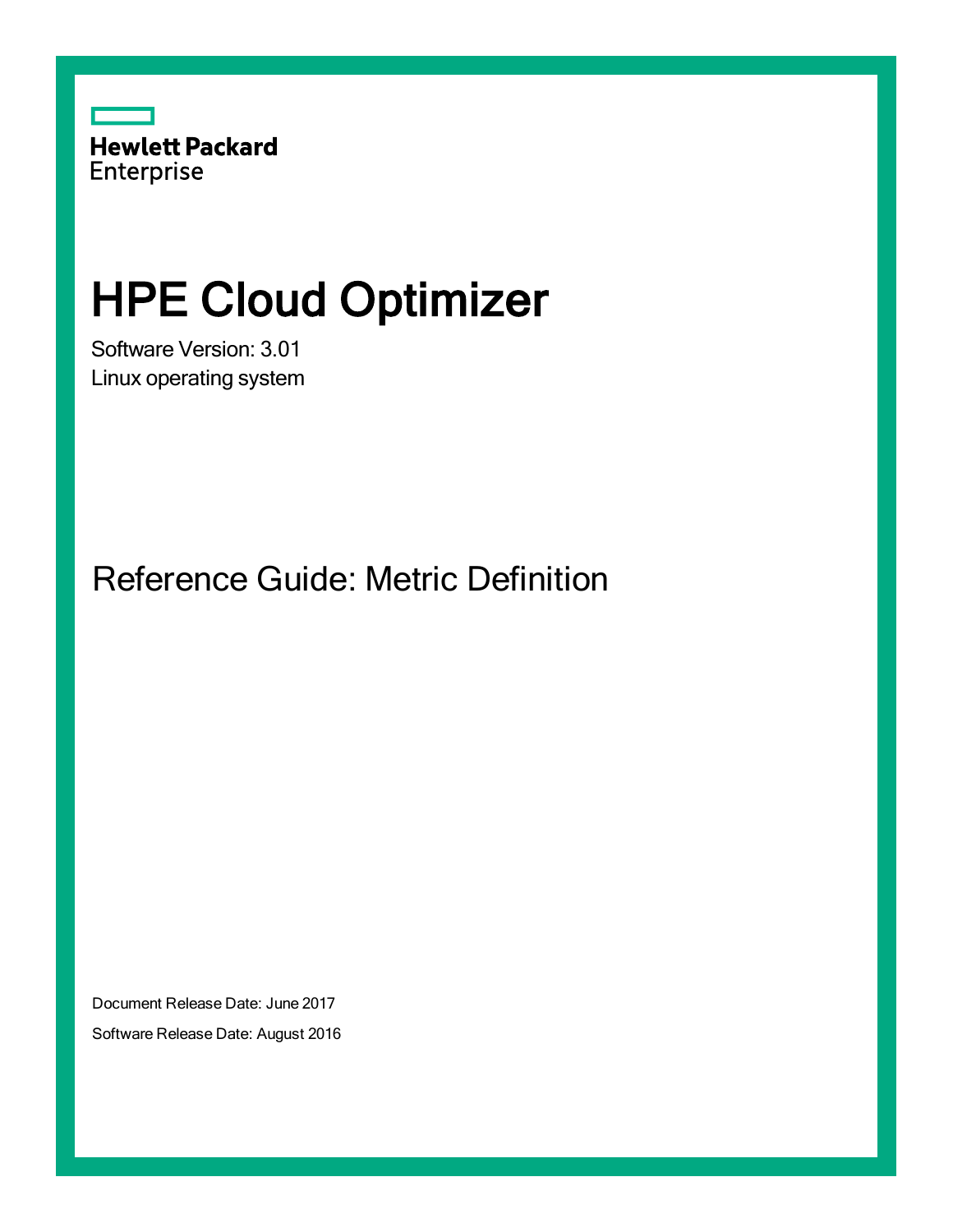### Legal Notices

#### **Warranty**

The only warranties for Hewlett Packard Enterprise Development Company, L.P. products and services are set forth in the express warranty statements accompanying such products and services. Nothing herein should be construed as constituting an additional warranty. HPE shall not be liable for technical or editorial errors or omissions contained herein.

The information contained herein is subject to change without notice.

#### Restricted Rights Legend

Confidential computer software. Valid license from HPE required for possession, use or copying. Consistent with FAR 12.211 and 12.212, Commercial Computer Software, Computer Software Documentation, and Technical Data for Commercial Items are licensed to the U.S. Government under vendor's standard commercial license.

#### Copyright Notice

© Copyright 2016 Hewlett Packard Enterprise Development LP

#### Trademark Notices

Adobe® is a trademark of Adobe Systems Incorporated.

Microsoft® and Windows® are U.S. registered trademarks of the Microsoft group of companies.

UNIX® is a registered trademark of The Open Group.

### Acknowledgements

This product includes software developed by the Apache Software Foundation (http://www.apache.org/).

This product includes software developed by the OpenSSL Project for use in the OpenSSL Toolkit (http://www.openssl.org/)

This product includes cryptographic software written by Eric Young (eay@cryptsoft.com)

This product includes software written by Tim Hudson (tjh@cryptsoft.com)

This product includes software developed by the Apache Software Foundation (http://www.apache.org/).

### Documentation Updates

The title page of this document contains the following identifying information:

- Software Version number, which indicates the software version.
- Document Release Date, which changes each time the document is updated.
- Software Release Date, which indicates the release date of this version of the software.

To check for recent updates or to verify that you are using the most recent edition of a document, go to: **https://softwaresupport.hp.com**

This site requires that you register for an HP Passport and sign in. To register for an HP Passport ID, go to: **https://hpp12.passport.hp.com/hppcf/createuser.do**

Or click the **the Register** link at the top of the HP Software Support page.

You will also receive updated or new editions if you subscribe to the appropriate product support service. Contact your HP sales representative for details.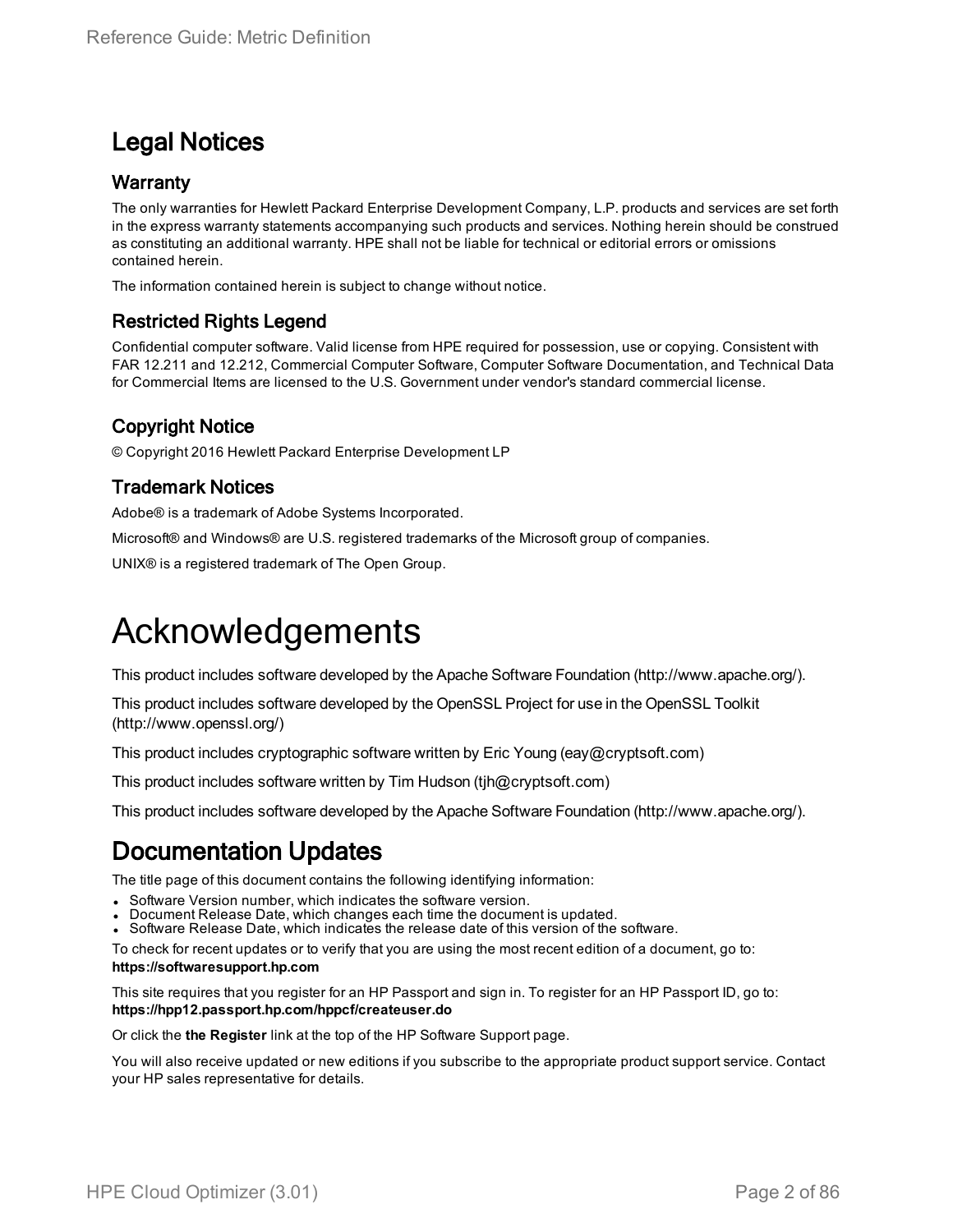### Support

Visit the HP Software Support Online web site at: **https://softwaresupport.hp.com**

This web site provides contact information and details about the products, services, and support that HP Software offers.

HP Software online support provides customer self-solve capabilities. It provides a fast and efficient way to access interactive technical support tools needed to manage your business. As a valued support customer, you can benefit by using the support web site to:

- Search for knowledge documents of interest
- Submit and track support cases and enhancement requests
- Download software patches
- Manage support contracts
- Look up HP support contacts
- Review information about available services
- Enter into discussions with other software customers
- Research and register for software training

Most of the support areas require that you register as an HP Passport user and sign in. Many also require a support contract. To register for an HP Passport ID, go to:

#### **https://hpp12.passport.hp.com/hppcf/createuser.do**

To find more information about access levels, go to:

#### **https://softwaresupport.hp.com/web/softwaresupport/access-levels**

**HP Software Solutions Now** accesses the HPSW Solution and Integration Portal Web site. This site enables you to explore HP Product Solutions to meet your business needs, includes a full list of Integrations between HP Products, as well as a listing of ITIL Processes. The URL for this Web site is **http://h20230.www2.hp.com/sc/solutions/index.jsp**

HPE Cloud Optimizer (3.01) **Page 3 of 86**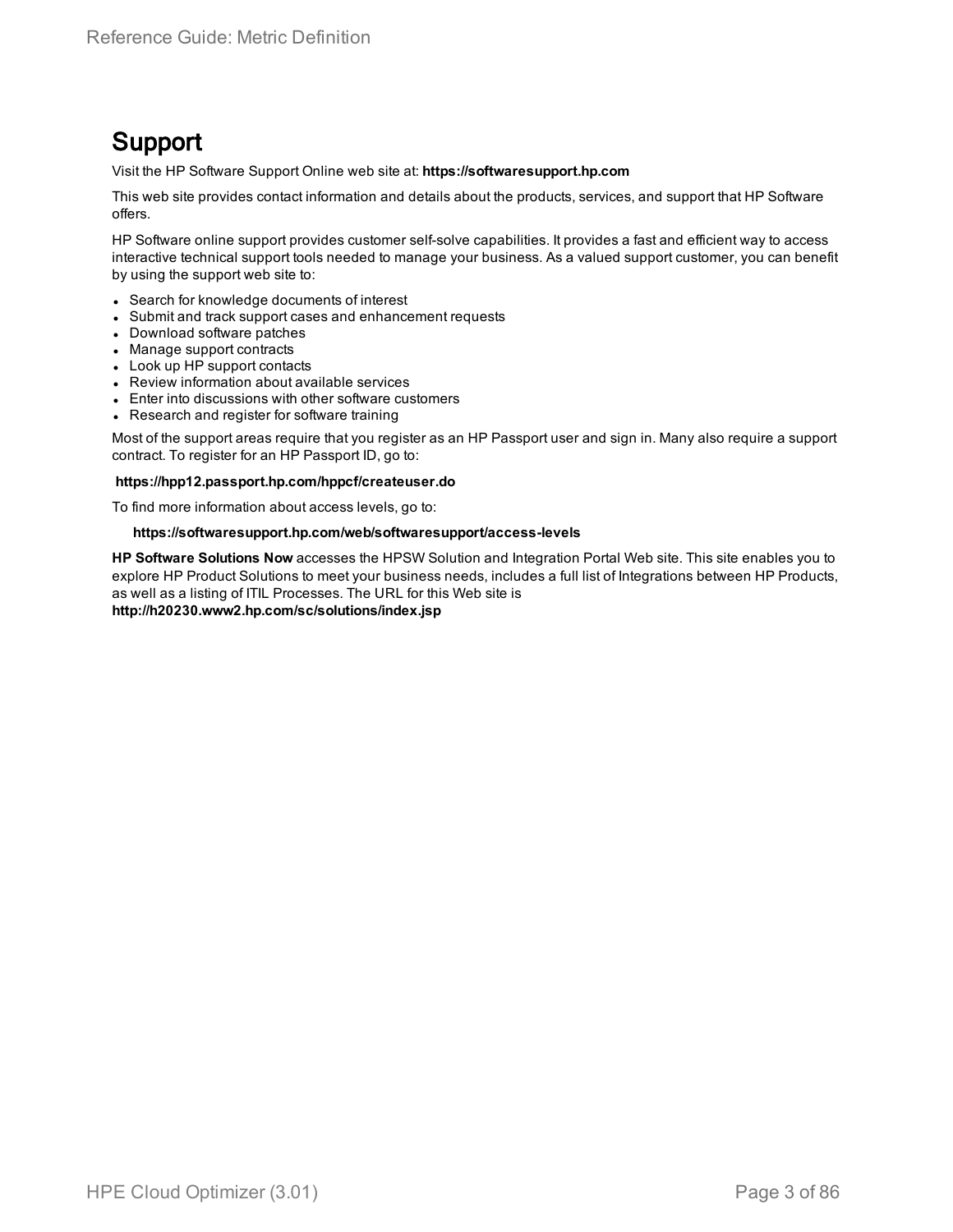## **Contents**

| 86 |
|----|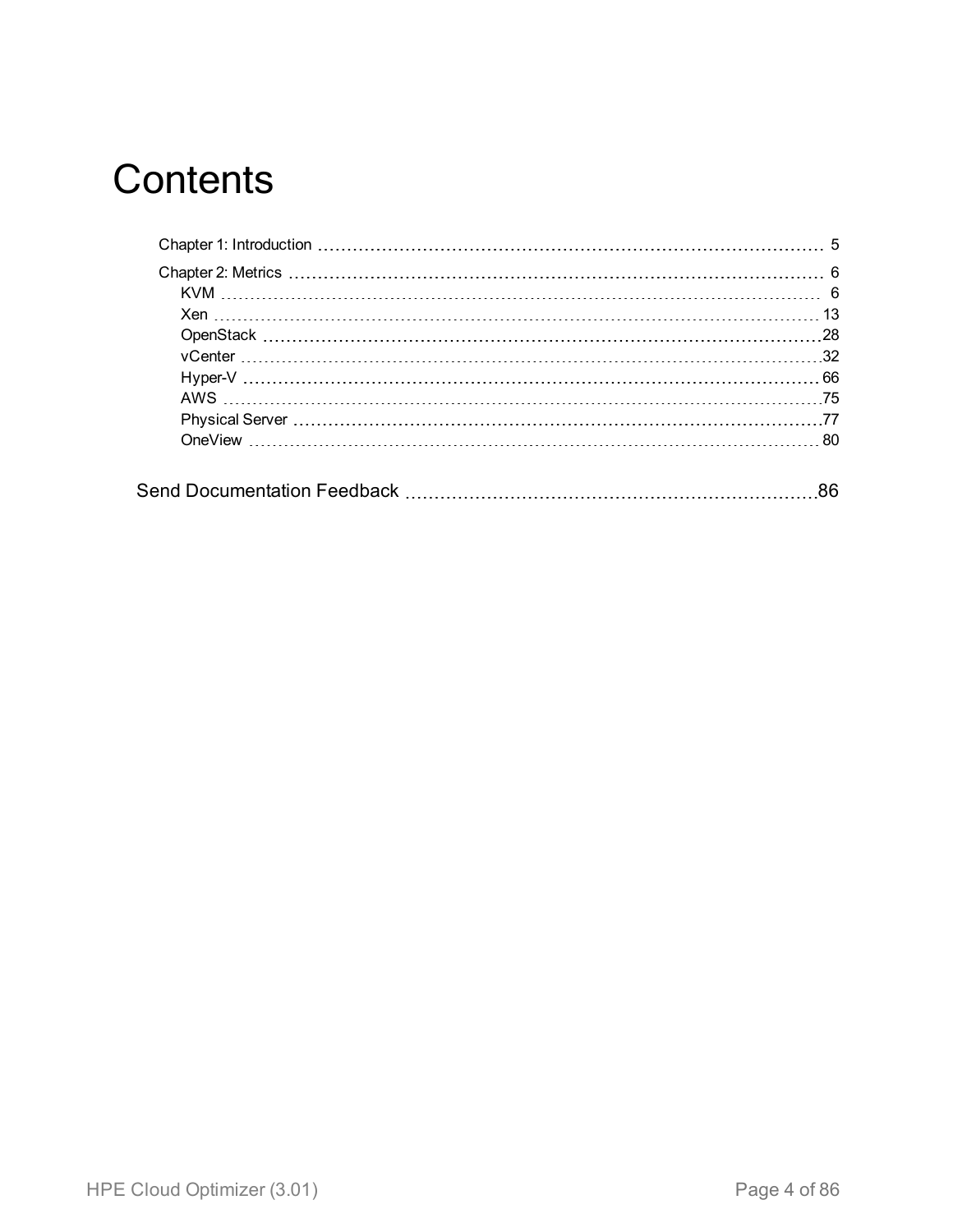## <span id="page-4-0"></span>Chapter 1: Introduction

HPE Cloud Optimizer is a web-based and visualization tool that analyzes performance trends of elements in virtualized environments. It enables virtualization monitoring by providing an overview of the environment, near-real-time and historical data analysis and triaging using an interactive dashboard. Additionally, it enables monitoring for cloud and hypervisor environments. HPE Cloud Optimizer helps you visualize performance data for elements in the context of each other to rapidly analyze bottlenecks. HPE Cloud Optimizer provides performance monitoring, graphing, and reporting in a single interface. For more information on HPE Cloud Optimizer, visit the HPE Cloud Optimizer home page at [www.hpe.com/software/cloudoptimizer](http://www.hp.com/go/vpv).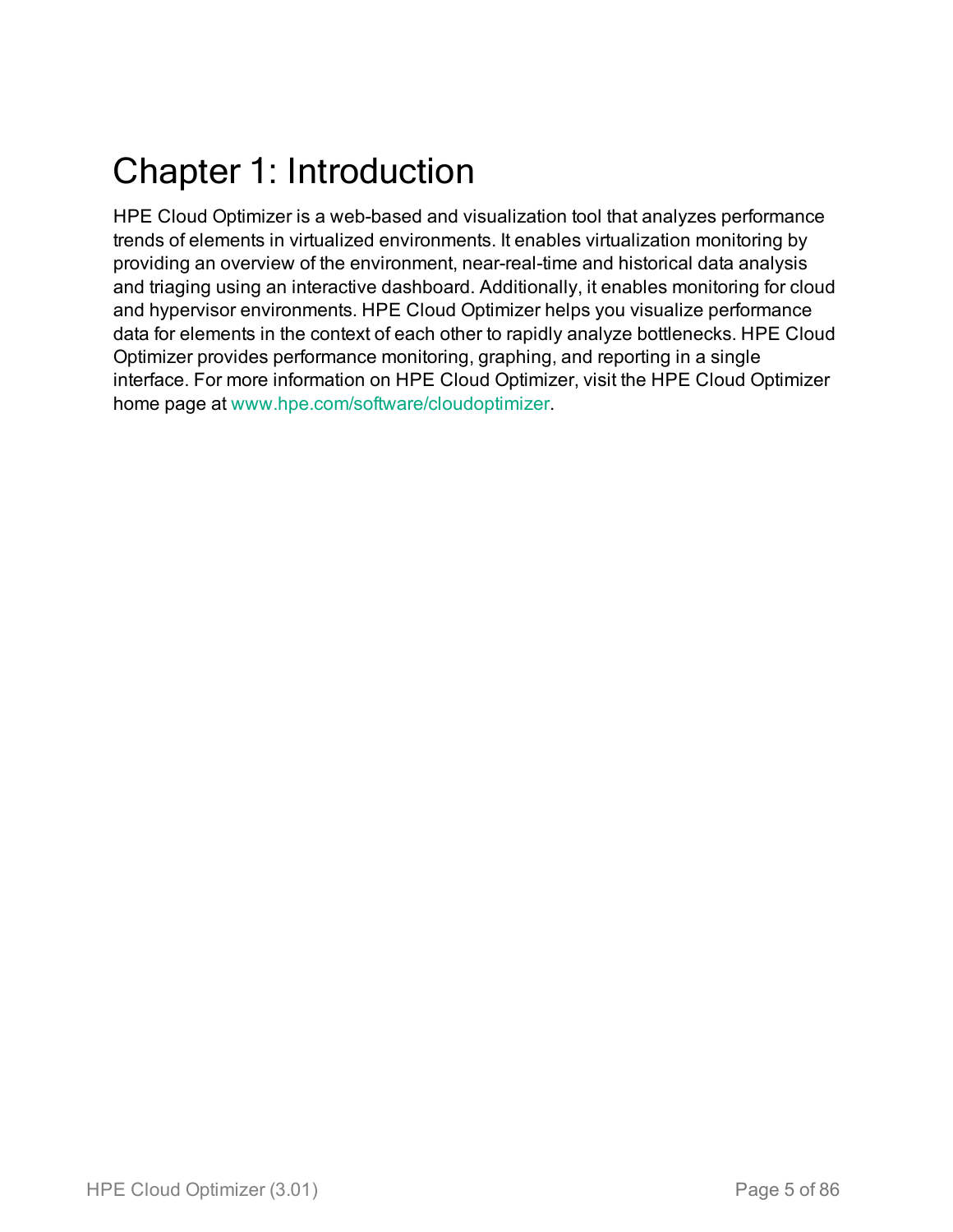## <span id="page-5-0"></span>Chapter 2: Metrics

HPE Cloud Optimizer provides a parameter or a set of parameters called Metrics<sup>1</sup> that you can use to monitor and measure the health, performance, and availability of a monitored resource.

HPE Cloud Optimizer provides Performance Graphing component that helps you to visualize the monitored data in a graphical or tabular format. A drawn graph consists of data points available for the selected metrics. A metric class is a set of related metrics grouped together based on the type of data the metric reports.

| Domain                 | <b>Entity</b>                                                                         |
|------------------------|---------------------------------------------------------------------------------------|
| KVM                    | Host, Guest, Datastore, and NodeDS                                                    |
| Xen                    | <b>Host and Guest</b>                                                                 |
| <b>OpenStack</b>       | <b>Host, Guest, Cloud, and Tenant</b>                                                 |
| vCenter                | Host, Guest, Datacenter, Cluster, Datastore, Respool, VirtualApp,<br>and BYVM Storage |
| Hyper-V                | Host, Guest, Cluster, Datastore, and NodeDS                                           |
| <b>Physical Server</b> | <b>Host</b>                                                                           |
| <b>AWS</b>             | <b>Account and Guest</b>                                                              |
| <b>OneView</b>         | <b>Enclosure and Server</b>                                                           |

HPE Cloud Optimizer provides the following types of metrics:

## <span id="page-5-1"></span>KVM

<span id="page-5-2"></span>

| <b>Entity Type</b> | <b>Metric Name</b> | <b>Description</b>                                                                                                                             |
|--------------------|--------------------|------------------------------------------------------------------------------------------------------------------------------------------------|
| KVM Host           | ConnectionState    | For a host, this metric indicates<br>current status of the connection. It<br>can have values as - Connected,<br>Disconnected or NotResponding. |

<sup>1</sup>A metric is a measurement that gives an indication of the operational health and performance of a resource.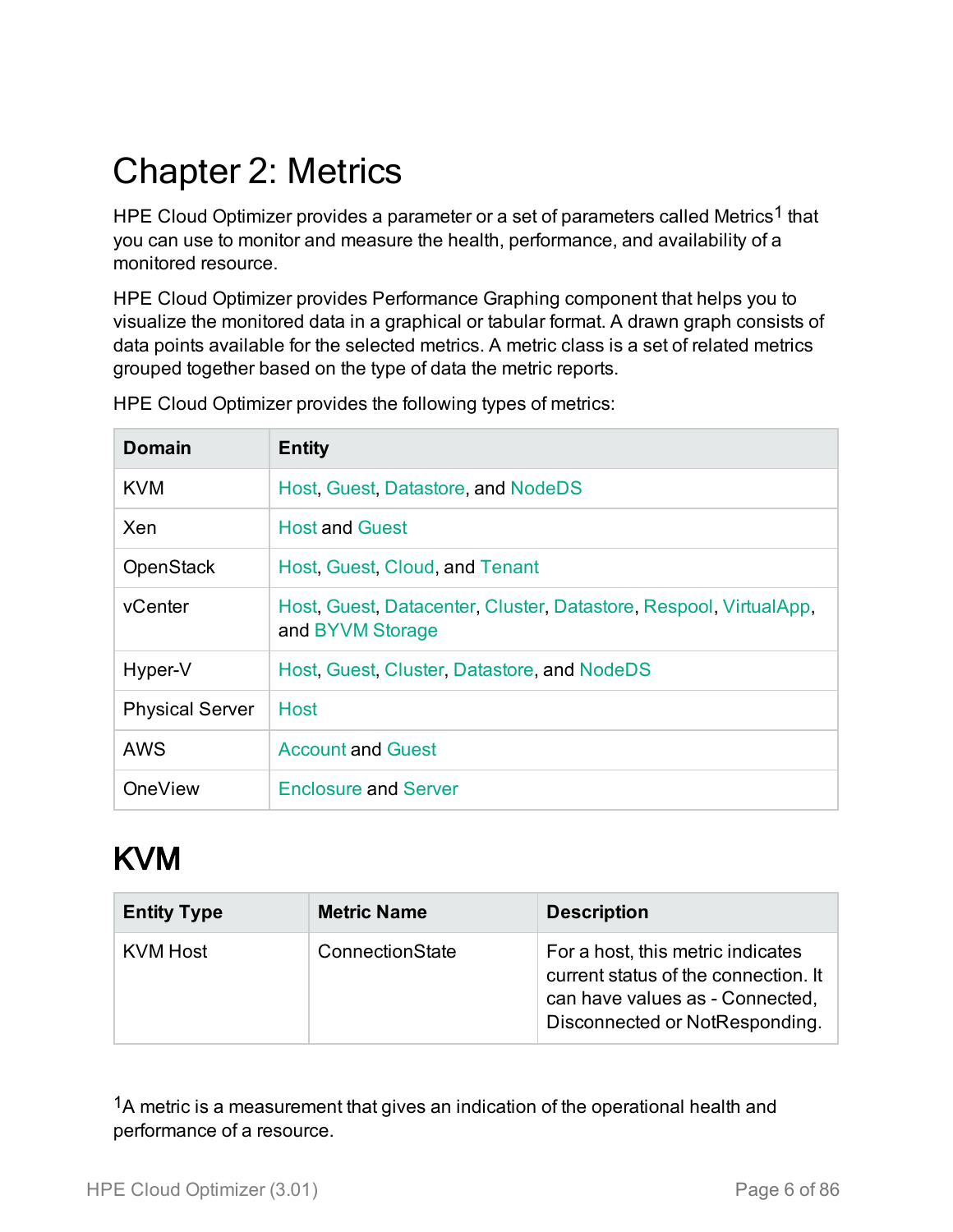| <b>Entity Type</b> | <b>Metric Name</b>   | <b>Description</b>                                                                                                                                         |
|--------------------|----------------------|------------------------------------------------------------------------------------------------------------------------------------------------------------|
|                    | <b>CPUClockSpeed</b> | For a host, this is the clock speed<br>of the CPUs, in MHz, if all of the<br>processors have the same clock<br>speed.                                      |
|                    | CPUCycleTotalUsed    | For a host, this value is the total<br>time the physical or logical CPUs<br>were utilized per second during<br>the interval, represented in CPU<br>cycles. |
|                    | CPUDemandUsed        | For a host, this value is same as<br>CPUCycleTotalUsed.                                                                                                    |
|                    | <b>CPUEntIMax</b>    | For a host, this metric is<br>equivalent to total number of<br>cores on the host.                                                                          |
|                    | <b>CPUEntIMin</b>    | For a host, the metric is equivalent<br>to total number of cores on the<br>host.                                                                           |
|                    | CPUPhysTotalTime     | For a host, this value indicates the<br>time spent, in seconds, on the<br>physical CPU.                                                                    |
|                    | CPUPhysTotalUtil     | For a host, the value indicates<br>percentage of total time the<br>physical CPUs were utilized by<br>the host or logical system.                           |
|                    | CPUPhyscUtil         | For a host, this metric indicates<br>the number of CPU units utilized.                                                                                     |
|                    | <b>CPUTotalUtil</b>  | For a host, the value indicates the<br>percentage of total time physical<br>CPUs were not idle during the<br>interval.                                     |
|                    | <b>DiskPhysRead</b>  | For a host, this metric indicates<br>the number of physical reads<br>during the interval.                                                                  |
|                    | <b>DiskUsed</b>      | This is the total space used, in                                                                                                                           |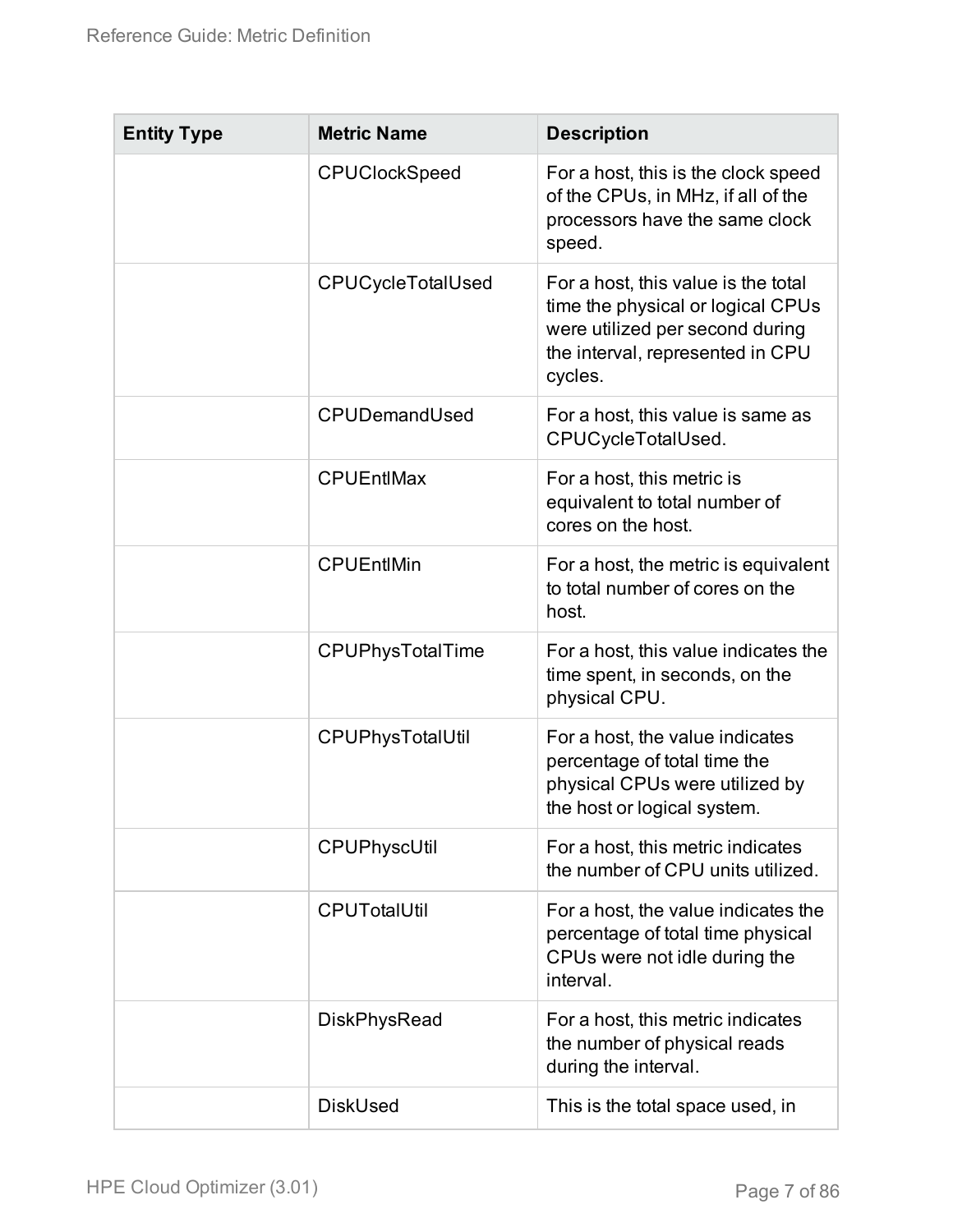| <b>Entity Type</b> | <b>Metric Name</b>     | <b>Description</b>                                                                                                                                                                       |
|--------------------|------------------------|------------------------------------------------------------------------------------------------------------------------------------------------------------------------------------------|
|                    |                        | MB.                                                                                                                                                                                      |
|                    | <b>DiskPhysWrite</b>   | For a host, this metric indicates<br>the number of physical writes<br>during the interval.                                                                                               |
|                    | MemoryBufferPercentage | For a host, this metric indicates<br>the dynamic memory buffer<br>percentage.                                                                                                            |
|                    | MemoryDemand           | For a host, this metric indicates<br>how much memory the virtual<br>machine needs at this time to<br>meet the requirements of the<br>active processes running in the<br>virtual machine. |
|                    | MemoryPressure         | For a host, this metric indicates<br>the average pressure in the VM.                                                                                                                     |
|                    | <b>MemActive</b>       | For a host, this is the amount of<br>memory, in MB, that is actively<br>used.                                                                                                            |
|                    | MemAvail               | For a host, this metric indicates<br>the amount of physical memory<br>available in the host system, in<br>MBs unless otherwise specified.                                                |
|                    | MemEntl                | For a host, the value is the<br>physical memory available in the<br>system, in MB.                                                                                                       |
|                    | MemEntIMin             | For a host, this metric indicates<br>the reserved amount of memory<br>configured for a host or a logical<br>system, in MB.                                                               |
|                    | MemEntIUtil            | For a host, the value indicates the<br>percentage of entitled memory in<br>use during the interval.                                                                                      |
|                    | MemFree                | For a host, this is the amount of<br>memory not allocated, in MB.                                                                                                                        |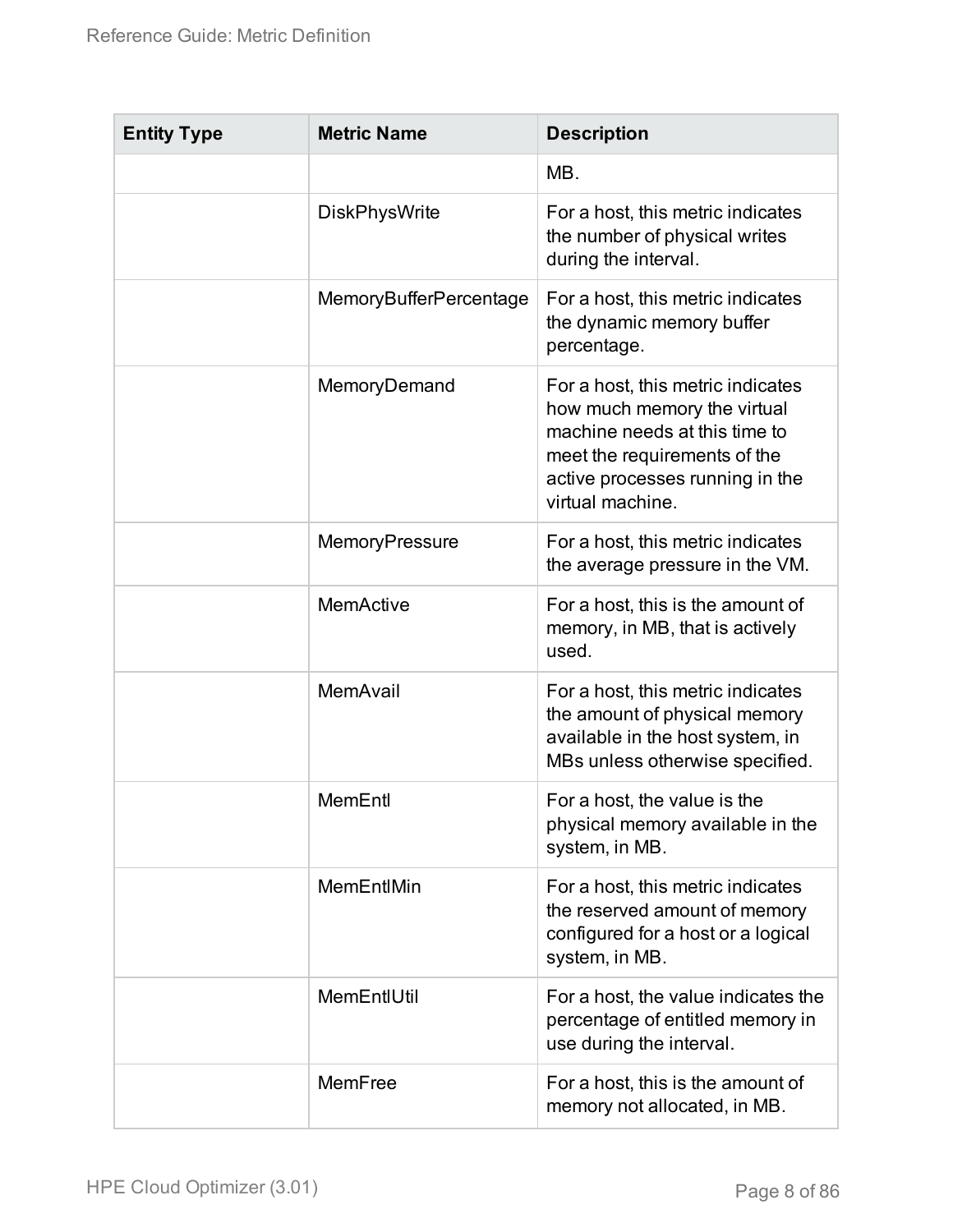| <b>Entity Type</b> | <b>Metric Name</b>  | <b>Description</b>                                                                                                                                                          |
|--------------------|---------------------|-----------------------------------------------------------------------------------------------------------------------------------------------------------------------------|
|                    | <b>MemPhys</b>      | For a host, the value indicates the<br>physical memory available in the<br>system, in MB.                                                                                   |
|                    | MemPhysUtil         | For a host, this is the percentage<br>of physical memory used during<br>the interval.                                                                                       |
|                    | MemShared           | For a host, this metric indicates<br>amount of shared memory with<br>other virtual machines, in MB.                                                                         |
|                    | MemSwapped          | For a host, this metric indicates<br>the amount of memory that has<br>been transparently swapped to<br>and from the disk, in MB.                                            |
|                    | MemUsed             | For a host, this is the total memory<br>used in the interval, in MB.                                                                                                        |
|                    | <b>NumNetif</b>     | For a host, this is the number of<br>network interfaces configured.                                                                                                         |
|                    | <b>NumCPU</b>       | For a host, this indicates the<br>number of physical processors<br>available.                                                                                               |
|                    | <b>NumCPUCore</b>   | For a host, this metric provides the<br>total number of CPU cores on the<br>system.                                                                                         |
|                    | <b>NumCPUSocket</b> | For a host, this metric indicates<br>the number of physical CPU<br>sockets on the system.                                                                                   |
|                    | <b>NumDisk</b>      | For a host, this metric indicates<br>the number of disks configured.<br>Only local disk devices and<br>optical devices present in the<br>system are counted in this metric. |
|                    | <b>NumGuests</b>    | For a host, this indicates the<br>number of logical systems hosted<br>in the system.                                                                                        |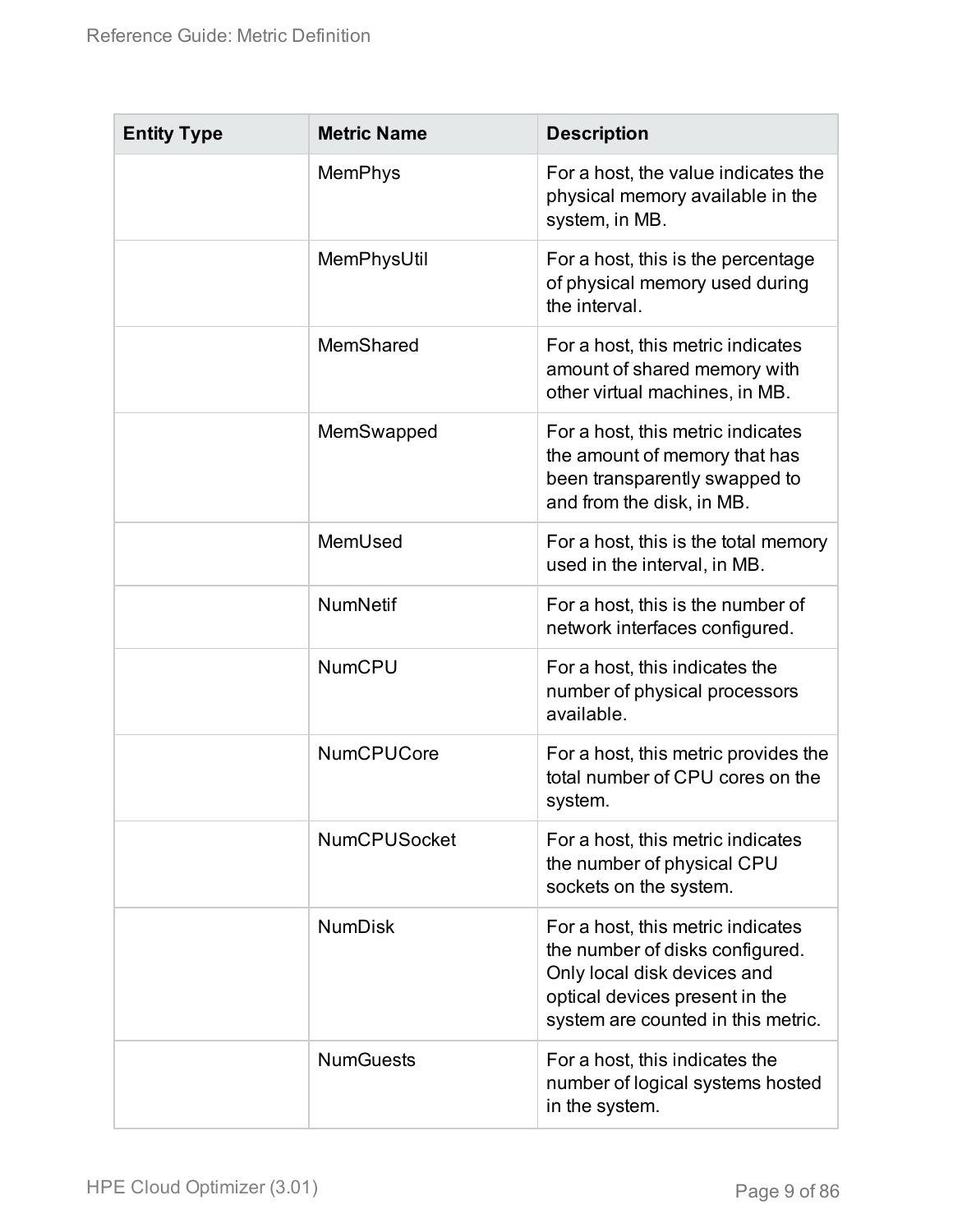<span id="page-9-0"></span>

| <b>Entity Type</b> | <b>Metric Name</b>   | <b>Description</b>                                                                                                                                                                                                               |
|--------------------|----------------------|----------------------------------------------------------------------------------------------------------------------------------------------------------------------------------------------------------------------------------|
|                    | SystemState          | For a host, this metric can have<br>one of the following states for a<br>host: On, Off, or Unknown.                                                                                                                              |
| <b>KVM Guest</b>   | ConnectionState      | For logical systems, this indicates<br>whether or not the entity is<br>available for management. It can<br>have values as - Connected,<br>Disconnected, or NotResponding.                                                        |
|                    | <b>CPUClockSpeed</b> | For a logical system, this is the<br>clock speed of the CPUs, in MHz,<br>if all of the processors have the<br>same clock speed.                                                                                                  |
|                    | CPUCycleTotalUsed    | For a logical system, this is the<br>total time the physical or logical<br>CPUs were utilized per second<br>during the interval, represented in<br>CPU cycles.                                                                   |
|                    | CPUDemandUsed        | For a logical system, this metric<br>indicates the amount of CPU<br>resources the logical system<br>would use, in MHz, if there is no<br>CPU contention or CPU limit. For<br>a host, this value is same as<br>CPUCycleTotalUsed. |
|                    | <b>CPUEntIMax</b>    | For a logical system, this metrics<br>indicates the maximum CPU units<br>configured for it.                                                                                                                                      |
|                    | <b>CPUEntIMin</b>    | For a logical system, this metrics<br>indicates the guaranteed<br>minimum CPU units configured<br>for it.                                                                                                                        |
|                    | CPUPhysTotalTime     | For a guest, this value indicates<br>the time spent on the physical<br>CPU, in seconds.                                                                                                                                          |
|                    | CPUPhysTotalUtil     | For a logical system, this value                                                                                                                                                                                                 |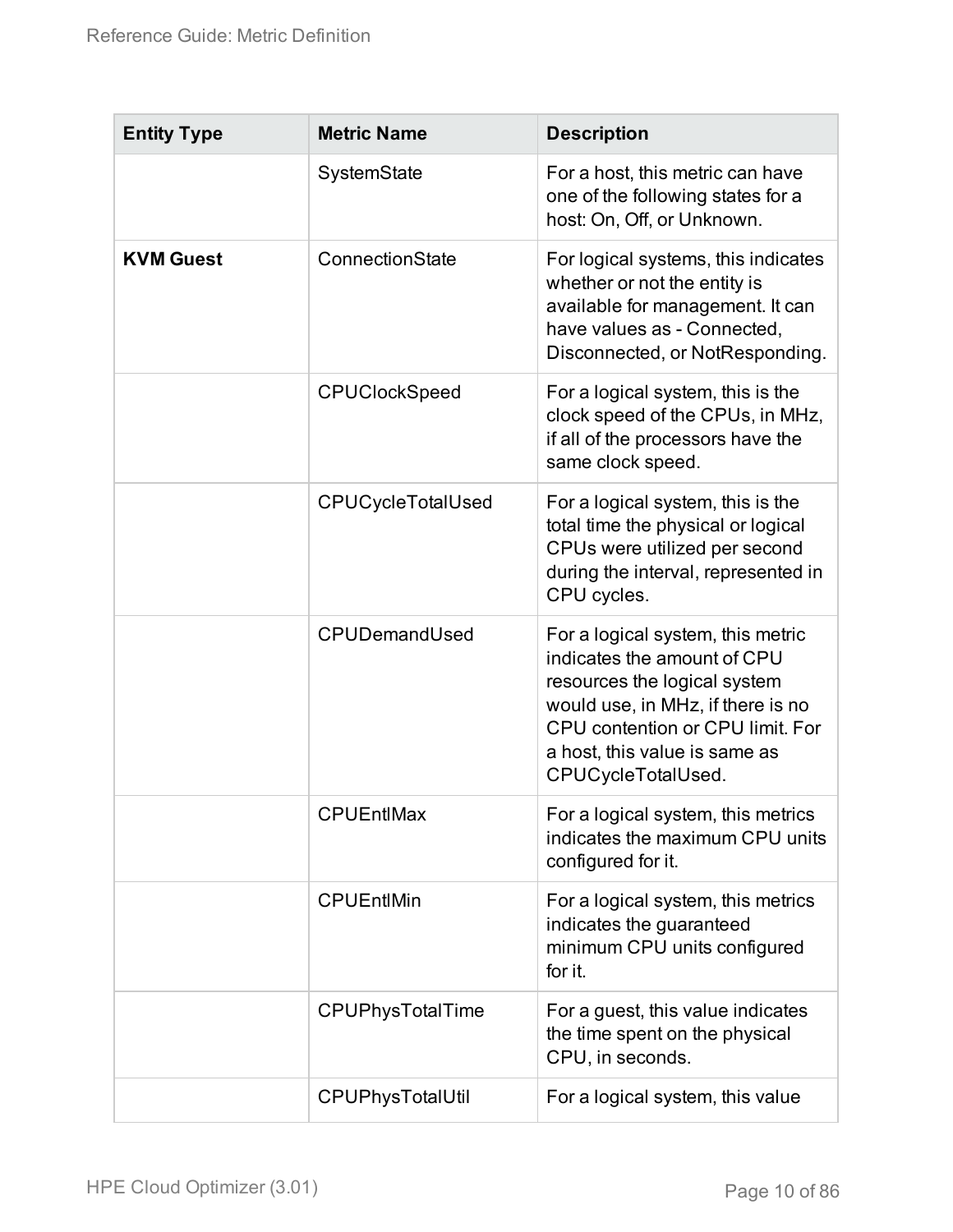| <b>Entity Type</b> | <b>Metric Name</b>  | <b>Description</b>                                                                                                              |
|--------------------|---------------------|---------------------------------------------------------------------------------------------------------------------------------|
|                    |                     | indicates percentage of total time<br>the physical CPUs were utilized<br>by the host or logical system.                         |
|                    | <b>CPUTotalUtil</b> | For a logical system, the value<br>indicates the percentage of total<br>time logical CPUs were not idle<br>during the interval. |
|                    | <b>DiskUsed</b>     | This is the total space used, in<br>MB.                                                                                         |
|                    | MemAvail            | For a logical system, the amount<br>of physical memory available, in<br>MB, unless otherwise specified.                         |
|                    | <b>MemActive</b>    | For a logical system it is the<br>amount of memory, in MB, that is<br>actively being used.                                      |
|                    | MemEntl             | For a logical system, the value is<br>the total memory configured, in<br>MB.                                                    |
|                    | MemEntIMin          | For a logical system, the minimum<br>amount of memory configured, in<br>MB.                                                     |
|                    | MemEntIUtil         | For a logical system, the value<br>indicates the percentage of<br>entitled memory in use during the<br>interval.                |
|                    | MemFree             | For a logical system, this is the<br>amount of memory not allocated,<br>in MB.                                                  |
|                    | <b>MemPhys</b>      | For a logical system, the value<br>indicates the total memory<br>configured, in MB.                                             |
|                    | MemPhysUtil         | For a logical system, this is the<br>percentage of physical memory<br>used during the interval.                                 |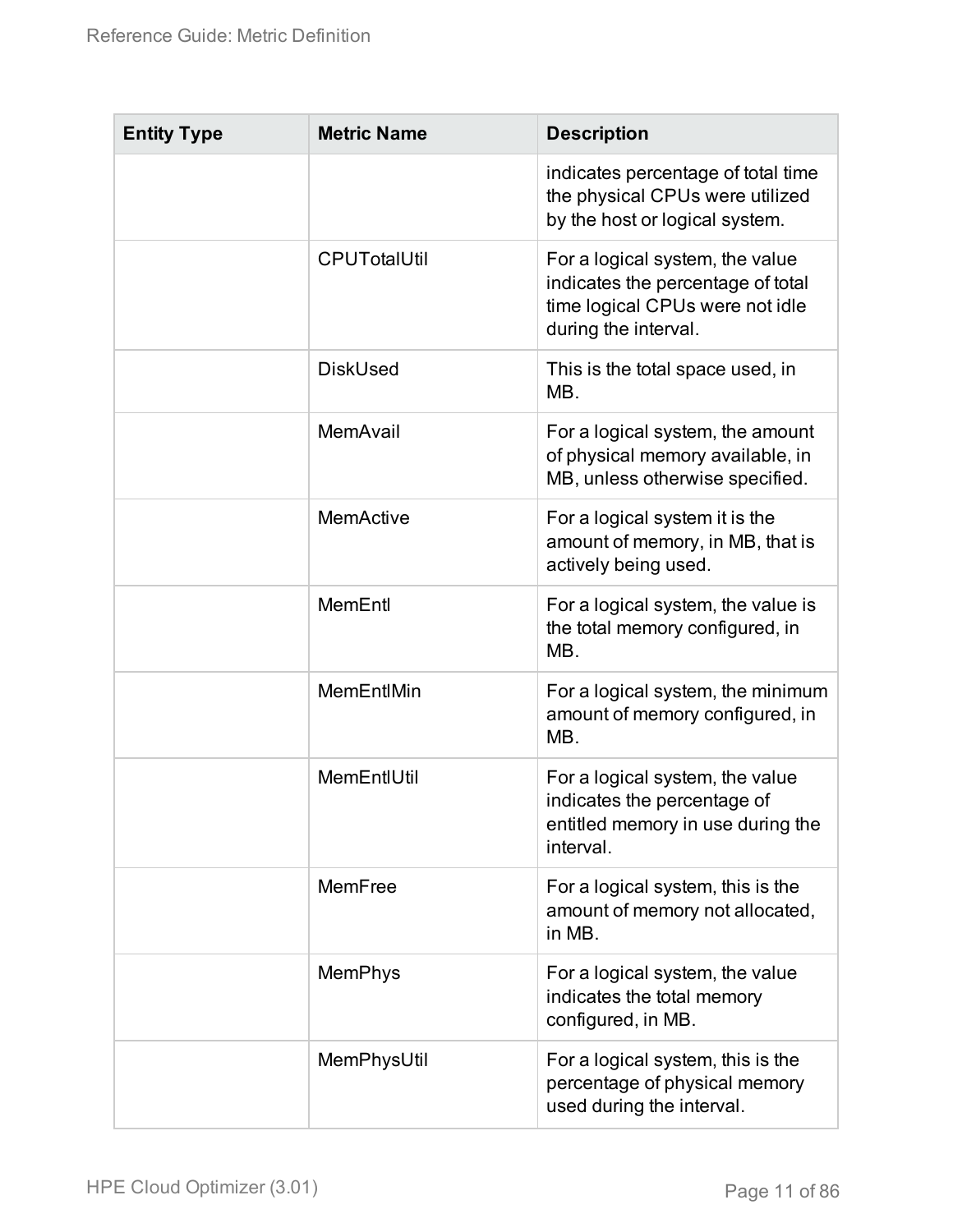<span id="page-11-0"></span>

| <b>Entity Type</b>   | <b>Metric Name</b>  | <b>Description</b>                                                                                                                                                                |
|----------------------|---------------------|-----------------------------------------------------------------------------------------------------------------------------------------------------------------------------------|
|                      | MemUsed             | For a logical system, this is the<br>total memory used in the interval,<br>in MB.                                                                                                 |
|                      | <b>NumCPU</b>       | For a logical system, this is the<br>number of virtual CPUs<br>configured.                                                                                                        |
|                      | <b>NumCPUCore</b>   | For a logical system, this metric<br>indicates the total number of CPU<br>cores available.                                                                                        |
|                      | <b>NumCPUSocket</b> | For a logical system, this metric<br>indicates the number of CPU<br>sockets on the system.                                                                                        |
|                      | <b>NumDisk</b>      | For a logical system, this<br>indicates the number of disks<br>configured. Only local disk<br>devices and optical devices<br>present in the system are counted<br>in this metric. |
|                      | <b>NumNetif</b>     | For a logical system, the value is<br>the number of network interfaces<br>configured.                                                                                             |
|                      | <b>NumGuests</b>    | The number of VMs.                                                                                                                                                                |
|                      | SystemState         | For a logical system, this values<br>can be one of the following:<br>Running, Blocked, Paused,<br>Shutdown, Shutoff, Nostate,<br>Crashed, or Unknown.                             |
| <b>KVM Datastore</b> | Capacity            | This is the total available<br>capacity, in MB.                                                                                                                                   |
|                      | DiskOthersUsed      | The datastore space used by<br>other files, in MB.                                                                                                                                |
|                      | <b>DiskReadRate</b> | The rate of disk read from the<br>datastore during the collection<br>interval, in KBps.                                                                                           |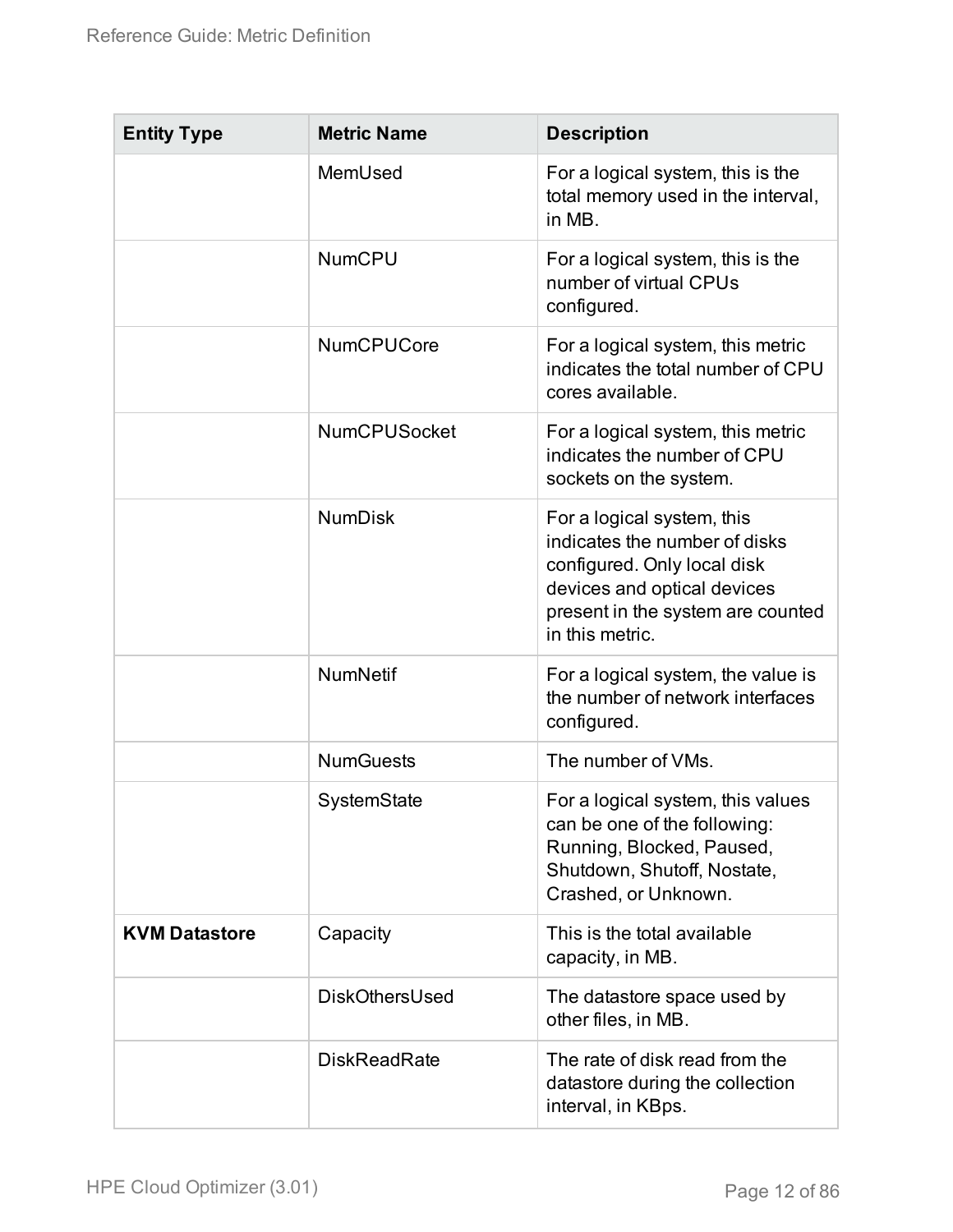| <b>Entity Type</b> | <b>Metric Name</b>     | <b>Description</b>                                                                                                                          |
|--------------------|------------------------|---------------------------------------------------------------------------------------------------------------------------------------------|
|                    | DiskSnapshotUsed       | The datastore space used by the<br>Virtual Machine snapshots, in MB.                                                                        |
|                    | DiskSwapUsed           | The datastore space used by the<br>swap files, in MB.                                                                                       |
|                    | DiskThroughputUsage    | The throughput usage for the<br>datastore.                                                                                                  |
|                    | <b>DiskUsed</b>        | This is the total space used, in<br>MB.                                                                                                     |
|                    | <b>DiskVMDKUsed</b>    | The datastore space used by<br>Virtual Machine files, in MB.                                                                                |
|                    | <b>DiskWriteRate</b>   | The rate of disk write to the<br>datastore during the collection<br>interval, in KBps.                                                      |
|                    | <b>DiskProvisioned</b> | This is the total space<br>provisioned, in MB.                                                                                              |
| <b>KVM NodeDS</b>  | <b>DiskVMDKUsed</b>    | This is the total space consumed<br>by the Virtual Machine vmdk files<br>on the datastore, in MB.                                           |
|                    | <b>DiskUsed</b>        | This is the total space consumed<br>by the Virtual Machine on the<br>datastore including the vmdk file<br>snapshots and other files, in MB. |
|                    | <b>DiskProvisioned</b> | This is the total space provisioned<br>for the Virtual Machine on the<br>datastore, in MB.                                                  |

## <span id="page-12-1"></span><span id="page-12-0"></span>Xen

<span id="page-12-2"></span>

| <b>Entity Type</b> | <b>Metric Name</b>  | <b>Description</b>                                                                                |
|--------------------|---------------------|---------------------------------------------------------------------------------------------------|
| <b>Xen Host</b>    | BelongsToDatacenter | For a host, this metric indicates the name of<br>the datacenter to which this machine<br>belongs. |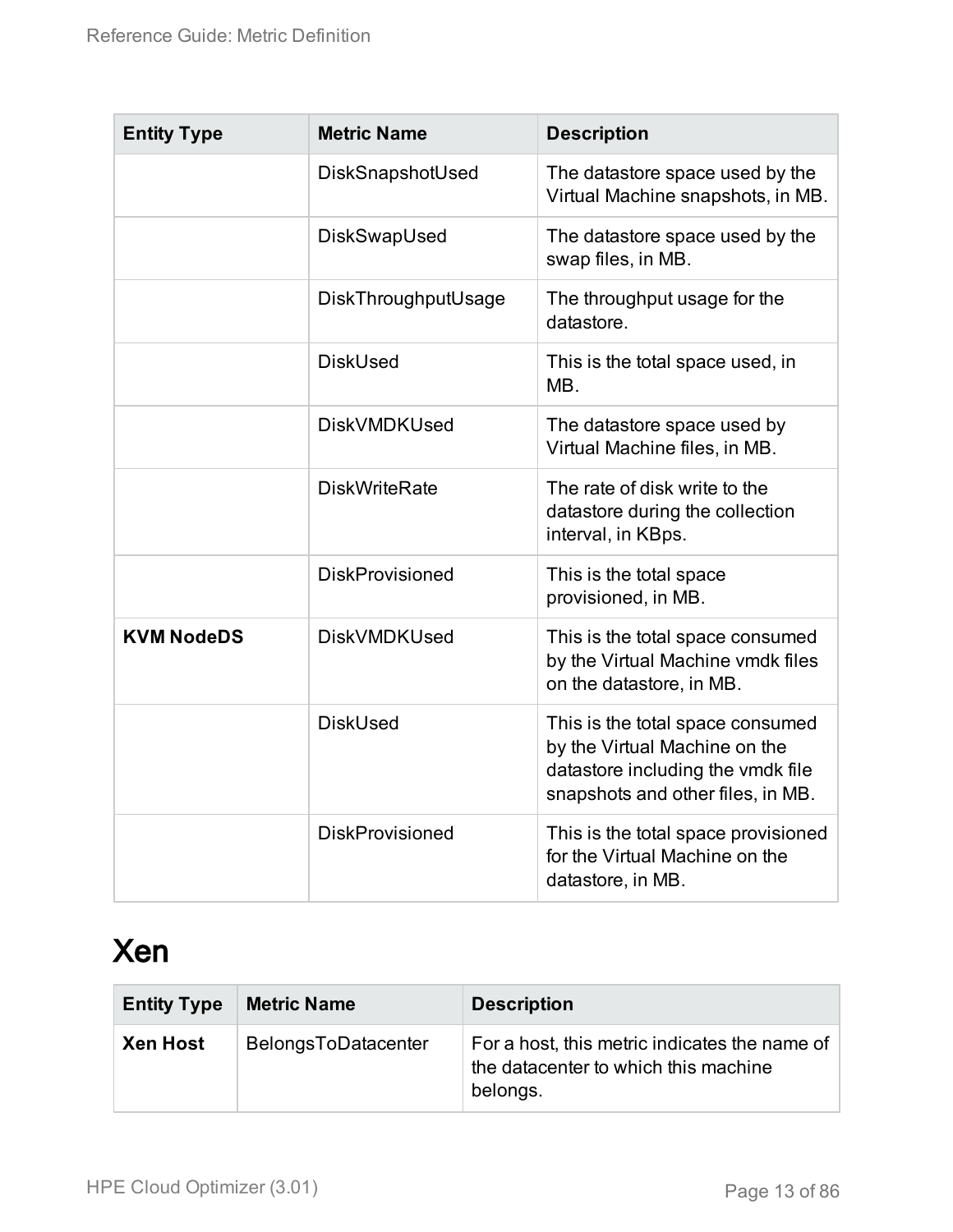| <b>Entity Type</b> | <b>Metric Name</b>         | <b>Description</b>                                                                                                                                          |
|--------------------|----------------------------|-------------------------------------------------------------------------------------------------------------------------------------------------------------|
|                    | <b>CPUClockSpeed</b>       | For a host, this is the clock speed of the<br>CPUs, in MHz, if all of the processors have<br>the same clock speed.                                          |
|                    | ConnectionState            | For a host, the status of the connection.                                                                                                                   |
|                    | CPUCycleEntIMax            | For a host, this value indicates the<br>maximum processor capacity, in MHz,<br>configured for the entity.                                                   |
|                    | CPUCycleEntlMin            | For a host, this value indicates the<br>minimum processor capacity, in MHz,<br>configured for the entity.                                                   |
|                    | <b>CPUCycleTotalUsed</b>   | For a host, this is the total time the physical<br>CPUs were utilized during the interval,<br>represented in CPU cycles.                                    |
|                    | CPUMTEnabled               | For a host, this metric indicates whether the<br>CPU hardware threads are enabled or not.                                                                   |
|                    | <b>CPUPhysSysModeUtil</b>  | For a host, this metric indicates the<br>percentage of time the physical CPUs were<br>in system mode during the interval for the<br>host or logical system. |
|                    | CPUPhysTotalUtil           | For a host, this value indicates the<br>percentage of total time the physical CPUs<br>were utilized by logical system.                                      |
|                    | <b>CPUPhysUserModeUtil</b> | For a host, this metric indicates the<br>percentage of time the physical CPUs were<br>in user mode during the interval.                                     |
|                    | <b>CPUReservedCapacity</b> | For a host, this metric indicates the total<br>CPU capacity, which is shared by all the<br>powered-on Virtual Machines, in MHz.                             |
|                    | CPUSysModeUtil             | For a host, this metric indicates the<br>percentage of time the CPU was in system<br>mode during the interval.                                              |
|                    | CPUTotalUtil               | For a host, this metric is same as CPU<br>PHYS TOTAL UTIL.                                                                                                  |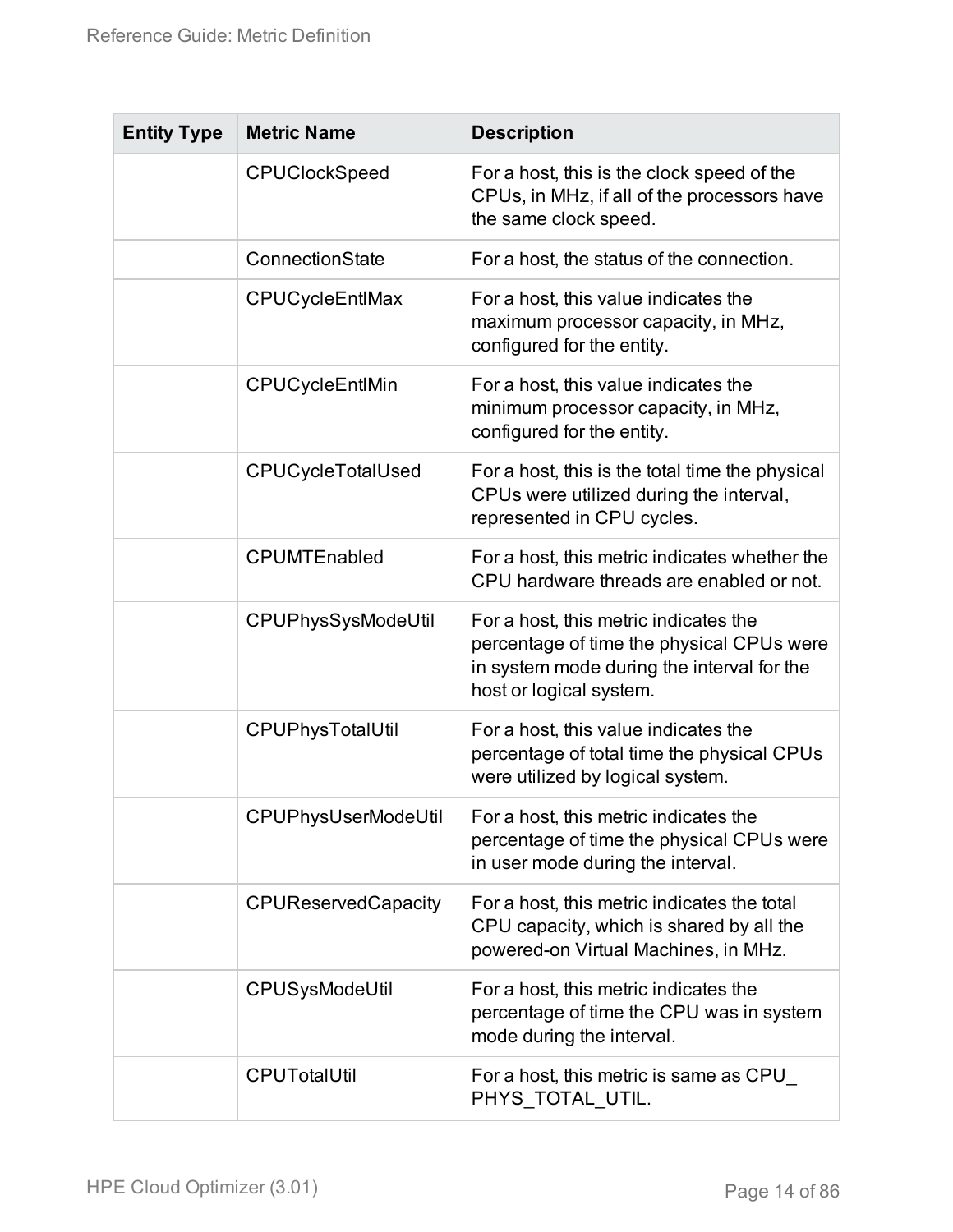| <b>Entity Type</b> | <b>Metric Name</b>           | <b>Description</b>                                                                                                                                   |
|--------------------|------------------------------|------------------------------------------------------------------------------------------------------------------------------------------------------|
|                    | CPUUnreserved                | For a host, this is the number of CPU<br>cycles that are available for creating a new<br>logical system.                                             |
|                    | <b>CPUUserModeUtil</b>       | For a host, this metric indicates the<br>percentage of time the CPU was in user<br>mode during the interval.                                         |
|                    | <b>DiskDeviceLatency</b>     | For a host, this metric indicates the average<br>amount of time to complete a SCSI<br>command from physical device, in msec.                         |
|                    | <b>DiskKernelLatency</b>     | For a host, this metric indicates the average<br>amount of time spent by VMKernel to<br>process each SCSI command, in msec.                          |
|                    | <b>DiskPhysIOByte</b>        | For a host, this metric indicates the number<br>of KBs transferred to and from the disks<br>during the interval.                                     |
|                    | <b>DiskPhysIOByteRate</b>    | For a host, this metric indicates the average<br>number of KBs per second at which data<br>was transferred to and from disks during the<br>interval. |
|                    | <b>DiskPhysRead</b>          | For a host, this metric indicates the number<br>of physical reads during the interval.                                                               |
|                    | <b>DiskPhysReadByteRate</b>  | For a host, this metric indicates the average<br>number of KBs per second at which data<br>was transferred from disks during the<br>interval.        |
|                    | <b>DiskPhysReadRate</b>      | For a host, this metric indicates the number<br>of physical reads per second during the<br>interval.                                                 |
|                    | <b>DiskPhysWrite</b>         | For a host, this metric indicates the number<br>of physical writes during the interval.                                                              |
|                    | <b>DiskPhysWriteByteRate</b> | For a host, this metric indicates the average<br>number of KBs per second at which data<br>was transferred to disks during the interval.             |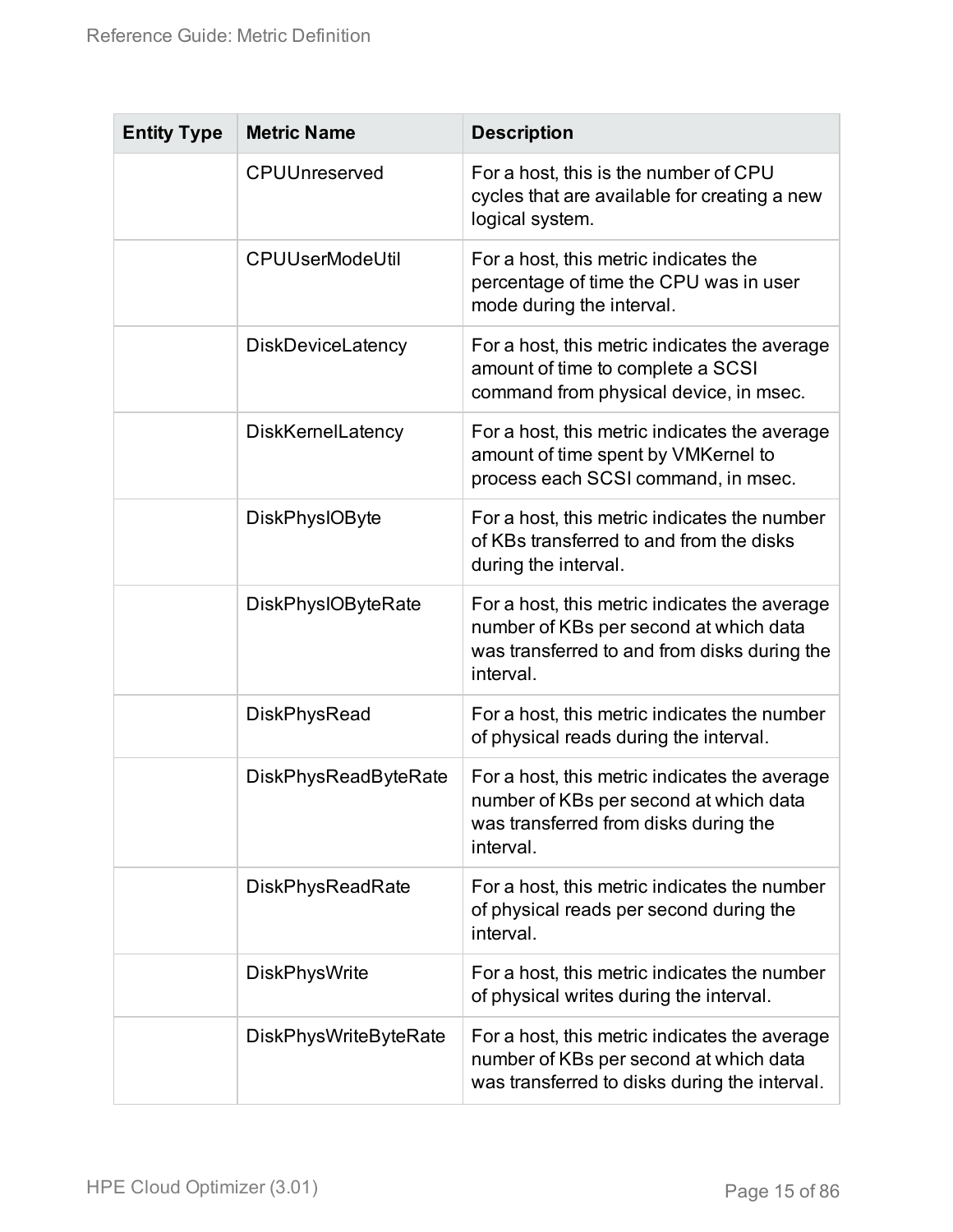| <b>Entity Type</b> | <b>Metric Name</b>       | <b>Description</b>                                                                                                                                                          |
|--------------------|--------------------------|-----------------------------------------------------------------------------------------------------------------------------------------------------------------------------|
|                    | <b>DiskPhysWriteRate</b> | For a host, this metric indicates the number<br>of physical writes per second during the<br>interval.                                                                       |
|                    | <b>DiskQueueLatency</b>  | For a host, this metric indicates the average<br>amount of time spent in the VMKernel<br>queue by each SCSI command, in msec.                                               |
|                    | <b>DiskUtil</b>          | For a host, this is the average percentage<br>of time during the interval (average<br>utilization) that all the disks had I/O in<br>progress.                               |
|                    | <b>DiskUtilPeak</b>      | For a host, this is the utilization of the<br>busiest disk during the interval.                                                                                             |
|                    | <b>IPAddress</b>         | For a host, this metric indicates the IP<br>address for a host and a logical system.                                                                                        |
|                    | <b>LSID</b>              | For a host, this metric is the unique<br>identifier for a host and a logical system.<br>The value of this metric may change for an<br>instance across collection intervals. |
|                    | <b>LSMode</b>            | For a host, the value is Capped; for a<br>logical system, the value is Uncapped.                                                                                            |
|                    | LSName                   | For a host, this metric is the unique<br>identifier for that host.                                                                                                          |
|                    | <b>LSShared</b>          | For a host, the value is Dedicated; for a<br>logical system, the value is Shared.                                                                                           |
|                    | MemAvail                 | For a host, this metric indicates the amount<br>of physical memory available in the host<br>system, in MBs, unless otherwise specified.                                     |
|                    | MemEntl                  | For a host, this value is the physical<br>memory available in the system and for a<br>logical system this metric indicates the<br>minimum memory configured, in MB.         |
|                    | MemEntIMax               | For a host, the value is the amount of<br>physical memory available in the system, in                                                                                       |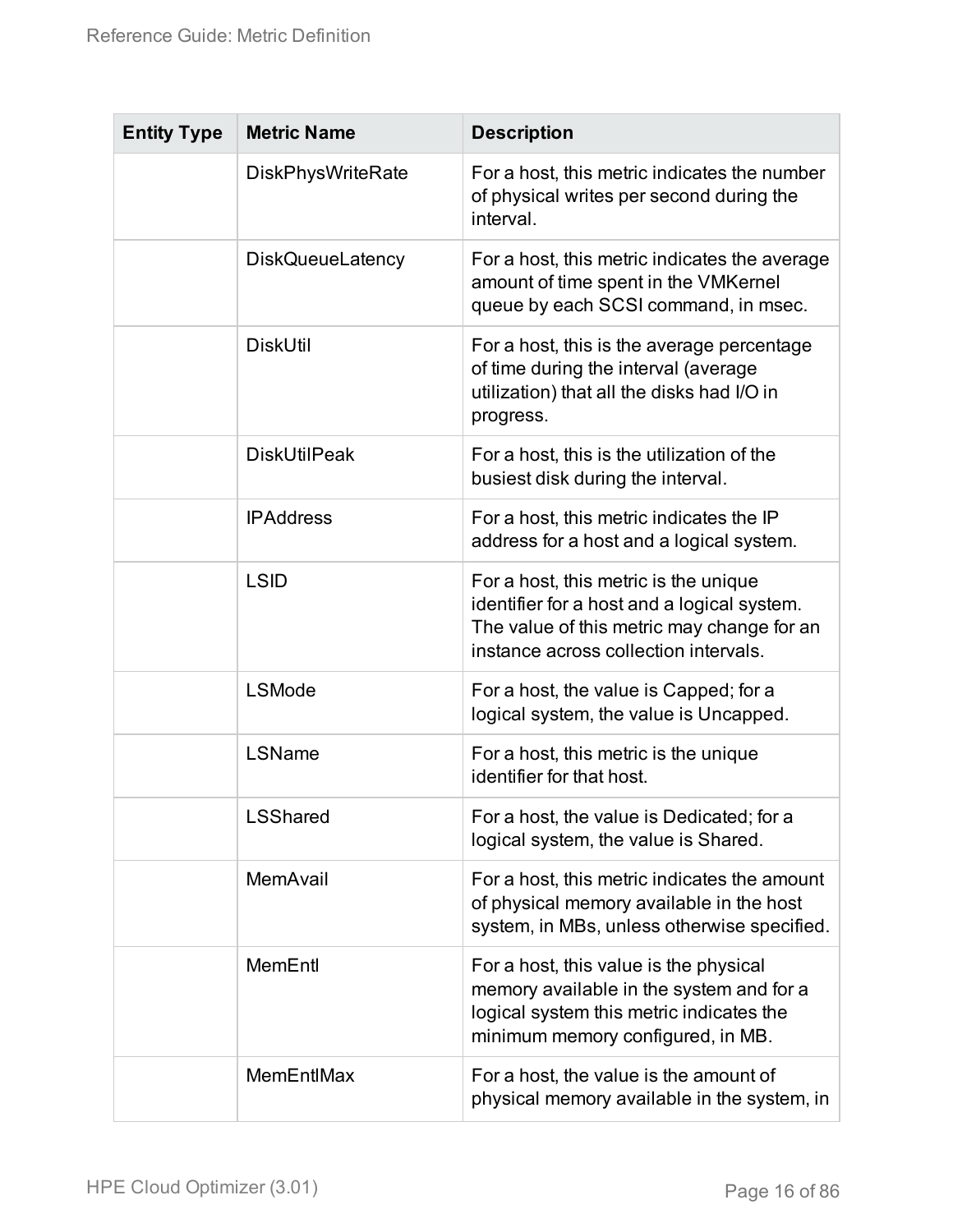| <b>Entity Type</b> | <b>Metric Name</b>      | <b>Description</b>                                                                                                                                                                                                                                                                               |
|--------------------|-------------------------|--------------------------------------------------------------------------------------------------------------------------------------------------------------------------------------------------------------------------------------------------------------------------------------------------|
|                    |                         | MB.                                                                                                                                                                                                                                                                                              |
|                    | MemEntlMin              | For a host, this metric indicates the<br>reserved amount of memory configured for<br>a host or a logical system, in MB.                                                                                                                                                                          |
|                    | MemEntIUtil             | For a host, this value indicates the<br>percentage of entitled memory in use<br>during the interval by it.                                                                                                                                                                                       |
|                    | MemFree                 | For a host, this is the amount of memory not<br>allocated, in MB.                                                                                                                                                                                                                                |
|                    | MemFreeUtil             | For a host, this metric indicates the<br>percentage of memory that is free at the<br>end of the interval.                                                                                                                                                                                        |
|                    | <b>MemGranted</b>       | For a host, this metric indicates the amount<br>of host physical memory mapped to it, in<br>MB.                                                                                                                                                                                                  |
|                    | MemHeap                 | For a host, this metric indicates the virtual<br>address space dedicated to VMKernel<br>main heap.                                                                                                                                                                                               |
|                    | MemHeapFree             | For a host, this metric indicates the free<br>address space in the VMKernel main heap,<br>in MB.                                                                                                                                                                                                 |
|                    | <b>MemOverallHealth</b> | For a host, this is a number that indicates<br>the state of the memory. Low number<br>indicates system is not under memory<br>pressure. 0 - High, indicates free memory is<br>available and no memory pressure. 1 - Soft,<br>2 - Hard, 3 - Low indicates there is a<br>pressure for free memory. |
|                    | <b>MemPhys</b>          | For a host, the value is the physical<br>memory available in the system and for a<br>logical system this metric indicates the<br>minimum memory configured, in MB.                                                                                                                               |
|                    | MemPhysUtil             | For a host, this metric indicates the<br>percentage of physical memory used                                                                                                                                                                                                                      |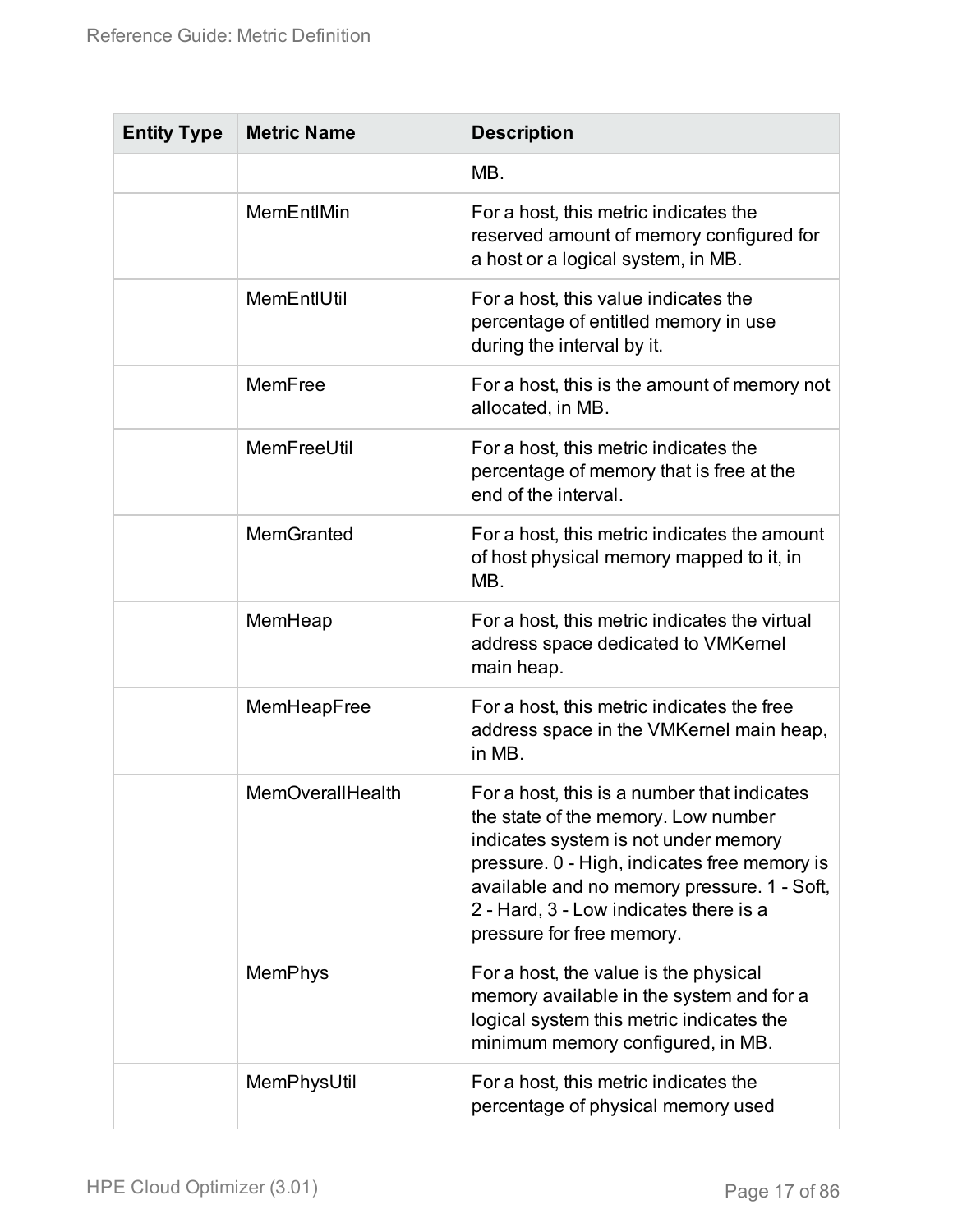| <b>Entity Type</b> | <b>Metric Name</b>      | <b>Description</b>                                                                                                                                                                                                    |
|--------------------|-------------------------|-----------------------------------------------------------------------------------------------------------------------------------------------------------------------------------------------------------------------|
|                    |                         | during the interval.                                                                                                                                                                                                  |
|                    | MemSharedCommon         | For a host, the amount of physical memory<br>shared by all powered-on VMs, in MB.                                                                                                                                     |
|                    | MemSwapped              | For a host, this metric indicates the amount<br>of memory that has been transparently<br>swapped to and from the disk, in MB.                                                                                         |
|                    | MemSysUtil              | For a host, this is the percentage of<br>physical memory used by the system<br>during the interval.                                                                                                                   |
|                    | MemUnreserved           | For a host, this is the amount of memory<br>that is unreserved, in MB.                                                                                                                                                |
|                    | NetByteRate             | For a host, this is the sum of the data<br>transmitted and received for all the NIC<br>instances of the host and virtual machine. It<br>is represented in KBps.                                                       |
|                    | NetInByte               | For a host, this is the number of bytes, in<br>MB, received during the interval.                                                                                                                                      |
|                    | <b>NetInPacket</b>      | For a host, this is the number of successful<br>packets received for all network interfaces<br>during the interval.                                                                                                   |
|                    | <b>NetInPacketRate</b>  | For a host, this is the number of successful<br>packets per second received for all network<br>interfaces during the interval.                                                                                        |
|                    | <b>NetOutByte</b>       | For a host, this is the number of bytes, in<br>MB, transmitted during the interval.                                                                                                                                   |
|                    | <b>NetOutPacket</b>     | For a host, this is the number of successful<br>packets sent for all network interfaces<br>during the interval.                                                                                                       |
|                    | <b>NetOutPacketRate</b> | For a host, this metric indicates the number<br>of successful packets sent through all<br>network interfaces over the cumulative<br>collection time. Successful packets are<br>those that have been processed without |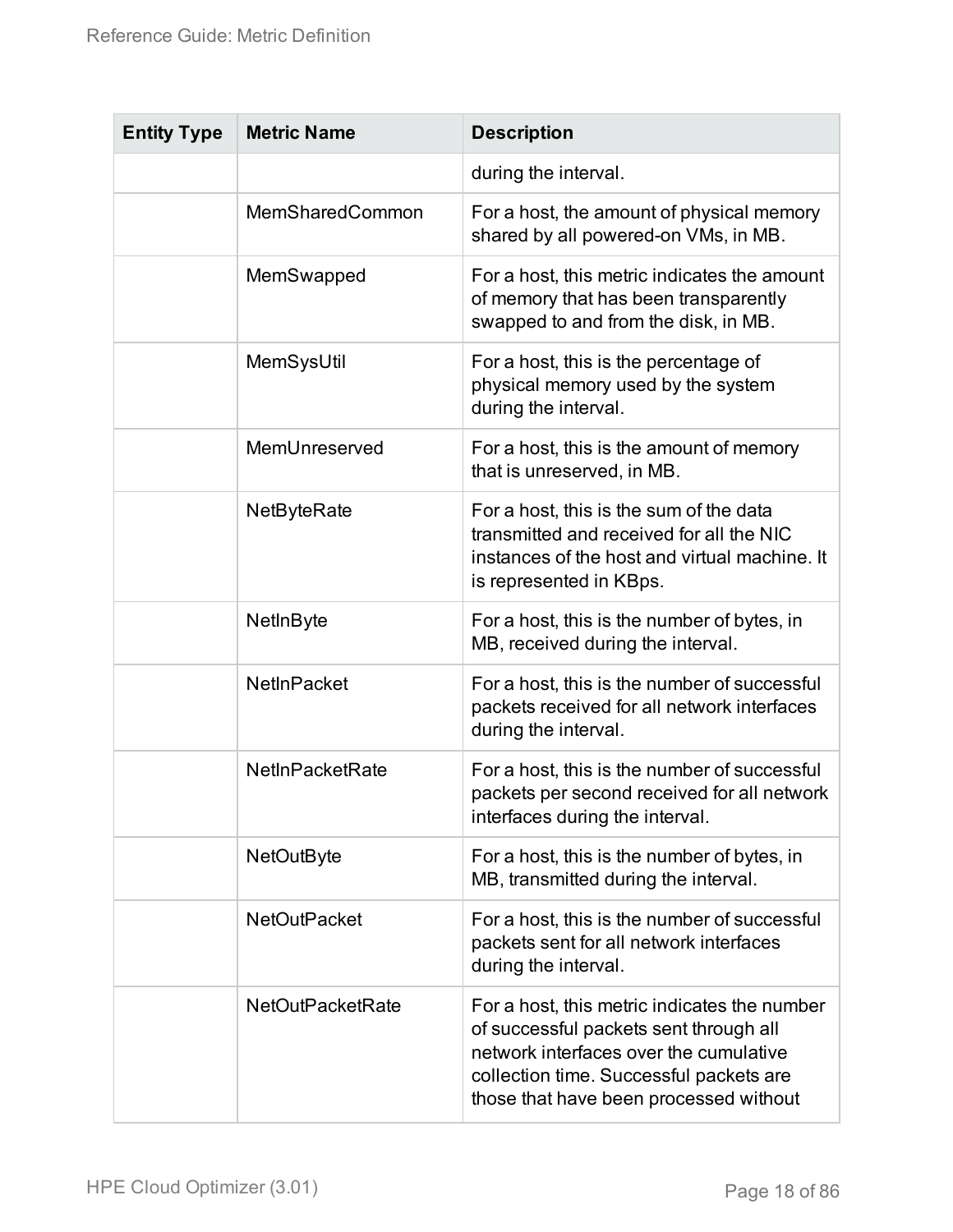| <b>Entity Type</b> | <b>Metric Name</b>     | <b>Description</b>                                                                                                                                                         |
|--------------------|------------------------|----------------------------------------------------------------------------------------------------------------------------------------------------------------------------|
|                    |                        | errors or collisions. This does not include<br>data for loopback interface.                                                                                                |
|                    | <b>NetPacketRate</b>   | For a host, this is the number of successful<br>packets per second both sent and received<br>for all network interfaces during the interval.                               |
|                    | <b>NumActiveguests</b> | For a host, this indicates the number of<br>logical systems hosted in a system that are<br>active.                                                                         |
|                    | <b>NumCPUCore</b>      | For a host, this metric provides the total<br>number of CPU cores on the system.                                                                                           |
|                    | <b>NumCPUSocket</b>    | For a host, this metric indicates the number<br>of physical CPU sockets on the system.                                                                                     |
|                    | <b>Numguests</b>       | For a host, this indicates the number of<br>logical systems hosted in a system.                                                                                            |
|                    | <b>NumNetif</b>        | For a host, this metric is the number of<br>network adapters on the host.                                                                                                  |
|                    | ParentUUID             | For a host, this metric indicates the UUID<br>appended to display name of the parent<br>entity.                                                                            |
|                    | SystemhostName         | For a host, this metric is the Fully Qualified<br>Domain Name.                                                                                                             |
|                    | SystemMachineModel     | For a host, this is the CPU model of the<br>host system.                                                                                                                   |
|                    | SystemName             | For a host, this metric indicates the name of<br>the host or logical system.                                                                                               |
|                    | SystemOSName           | For a host, this metric indicates the name of<br>operating system.                                                                                                         |
|                    | SystemOSType           | For a host, this metric can have the<br>following values: ESX/ESXi followed by<br>version or ESX-Serv (applicable only for a<br>host) Linux, Windows, Solaris, or Unknown. |
|                    | SystemPath             | For a host, this metric indicates the                                                                                                                                      |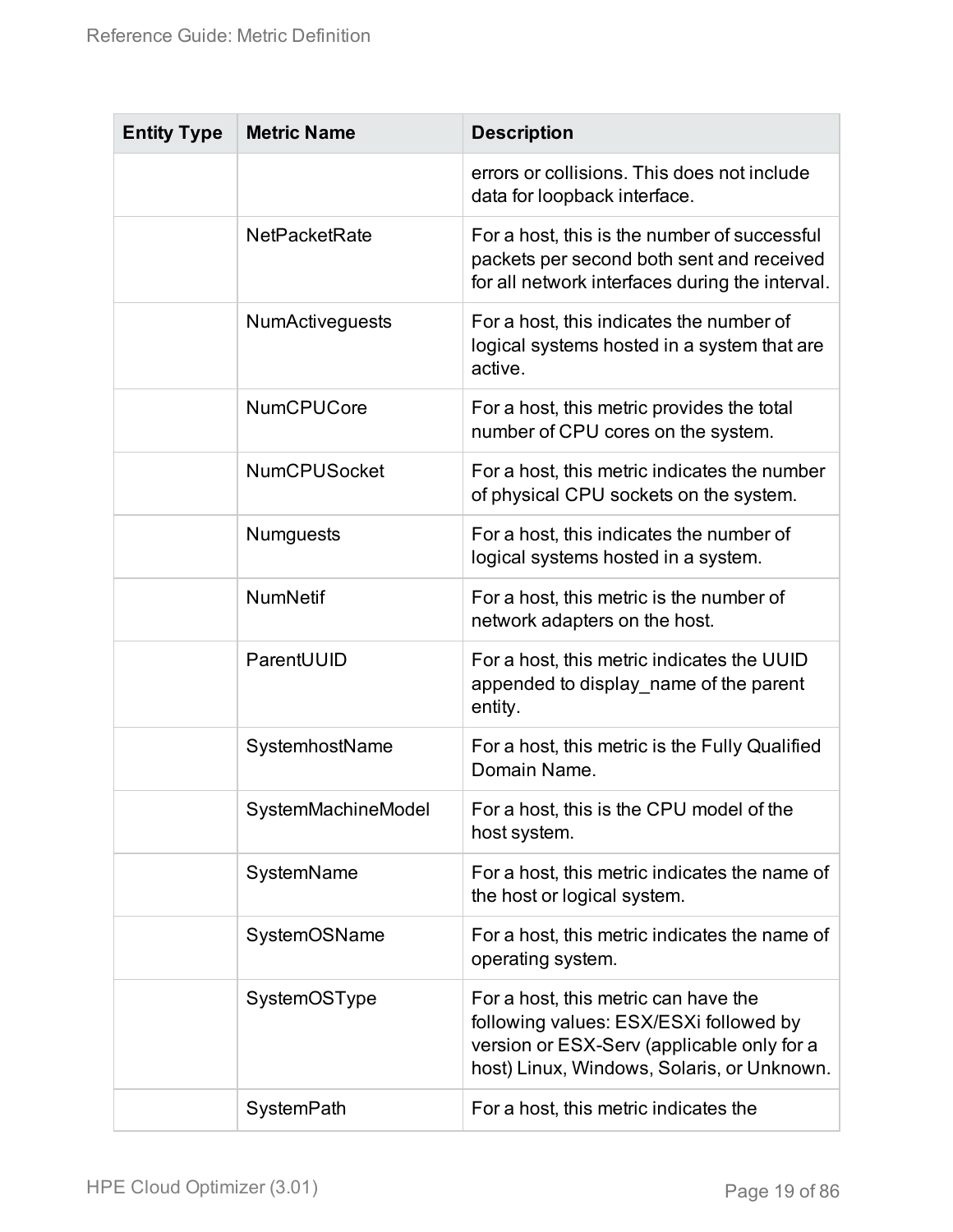<span id="page-19-0"></span>

| <b>Entity Type</b> | <b>Metric Name</b>     | <b>Description</b>                                                                                                                                                        |
|--------------------|------------------------|---------------------------------------------------------------------------------------------------------------------------------------------------------------------------|
|                    |                        | installation path for host or logical system.                                                                                                                             |
|                    | SystemRole             | For a host, this metric is host.                                                                                                                                          |
|                    | SystemState            | For a host, this metric can have one of the<br>following states for a host: On, Off, or<br>Unknown.                                                                       |
|                    | SystemUptimeHours      | For a host, this metric is the time, in hours,<br>since the last system reboot.                                                                                           |
|                    | SystemUptimeSeconds    | For a host, this metric is the time, in<br>seconds, since the last system reboot.                                                                                         |
|                    | SystemVirtType         | For a host, the value of this metric is XEN.                                                                                                                              |
|                    | <b>VCIPAddress</b>     | For a host, the metric indicates the IP<br>address of the Virtual Centre that the host is<br>managed by.                                                                  |
|                    | vMotionEnabled         | For a host, this metric indicates whether<br>vMotion is enabled or not.                                                                                                   |
| <b>Xen Guest</b>   | BelongsToDatacenter    | For a logical system, this metric indicates<br>the name of the datacenter to which this<br>machine belongs.                                                               |
|                    | ConnectionState        | For logical systems, this indicates whether<br>or not the entity is available for<br>management. It can have values as -<br>Connected, Disconnected, or<br>NotResponding. |
|                    | <b>CPUClockSpeed</b>   | For a logical system, this is the clock speed<br>of the CPUs, in MHz, if all of the processors<br>have the same clock speed.                                              |
|                    | <b>CPUCoStopTime</b>   | For a logical system, this metric indicates<br>the time the Virtual Machine is ready to run<br>but is unable to run due to co-scheduling<br>constraints, in msec.         |
|                    | <b>CPUCycleEntIMax</b> | For a logical system, this value indicates<br>the maximum processor capacity, in MHz,                                                                                     |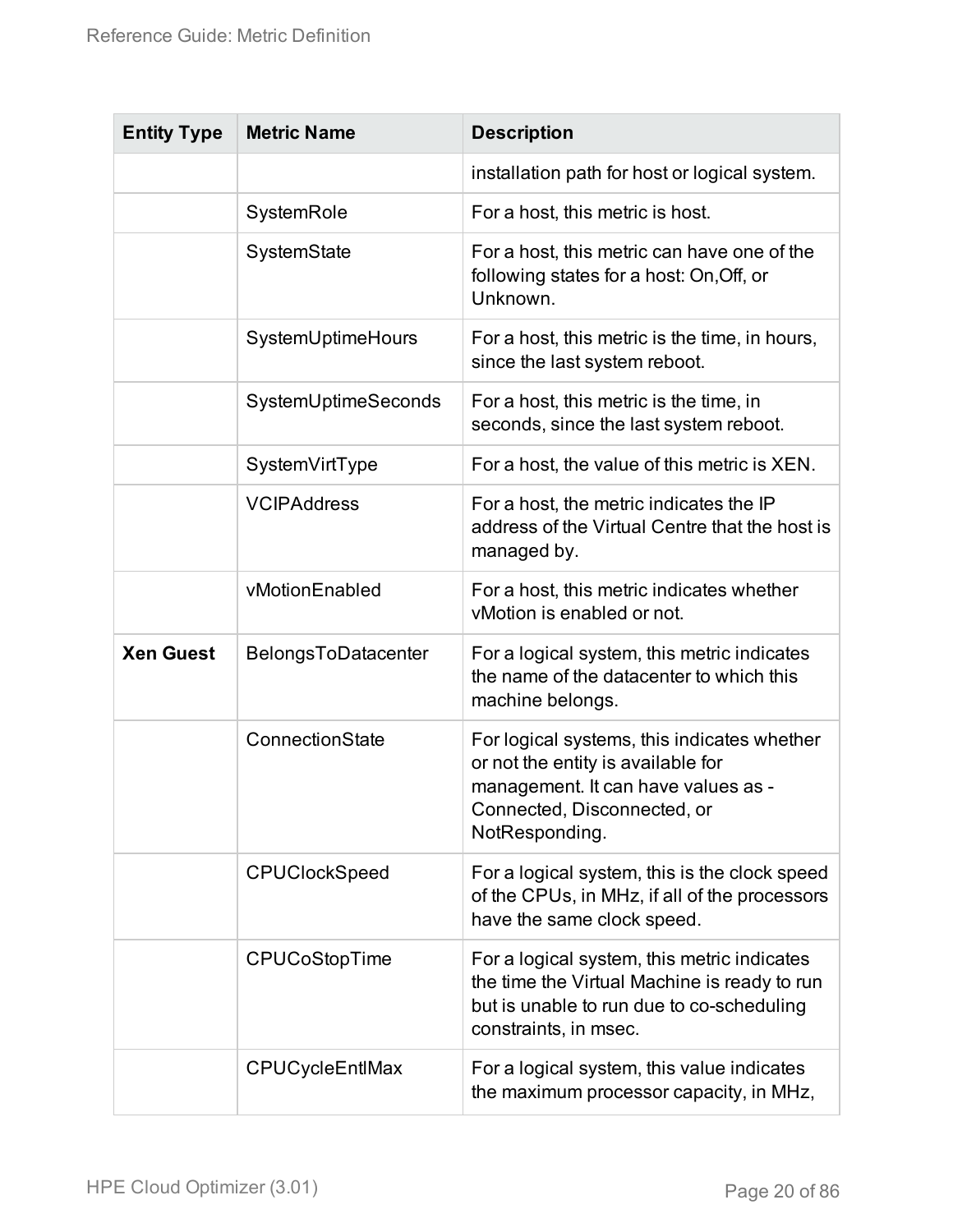| <b>Entity Type</b> | <b>Metric Name</b>       | <b>Description</b>                                                                                                                                                                     |
|--------------------|--------------------------|----------------------------------------------------------------------------------------------------------------------------------------------------------------------------------------|
|                    |                          | configured for the entity.                                                                                                                                                             |
|                    | CPUCycleEntlMin          | For a logical system, this value indicates<br>the minimum processor capacity, in MHz,<br>configured for the entity.                                                                    |
|                    | <b>CPUCycleTotalUsed</b> | For a logical system, this is the total time<br>the physical CPUs were utilized during the<br>interval represented in CPU cycles.                                                      |
|                    | CPUDemandUsed            | For a logical system, this metric indicates<br>the amount of CPU resources (MHz) a<br>virtual machine would use if there were no<br>CPU contention or CPU limit.                       |
|                    | <b>CPUEntIMax</b>        | For a logical system, this metric is<br>equivalent to total number of cores on the<br>host. For a logical system, this metric<br>indicates the maximum CPU units<br>configured for it. |
|                    | <b>CPUEntIMin</b>        | For a logical system, this metric indicates<br>the guaranteed minimum CPU units<br>configured for it.                                                                                  |
|                    | <b>CPUEntIUtil</b>       | For a logical system, this metric indicates<br>the percentage of entitled processing units<br>(guaranteed processing units allocated to<br>this logical system) consumed.              |
|                    | <b>CPUIdleTime</b>       | For a logical system, this metric indicates<br>the total time that the CPU spent in an idle<br>state, in msec.                                                                         |
|                    | <b>CPUIdleUtil</b>       | For a logical system, this metric indicates<br>the percentage of time that the CPU spent<br>in an idle state.                                                                          |
|                    | CPUPhyscUtil             | For a logical system, this metric indicates<br>the number of CPU units utilized.                                                                                                       |
|                    | CPUPhysReadyUtil         | For a logical system, this is the percentage<br>of time during the interval that the CPU was<br>in ready state.                                                                        |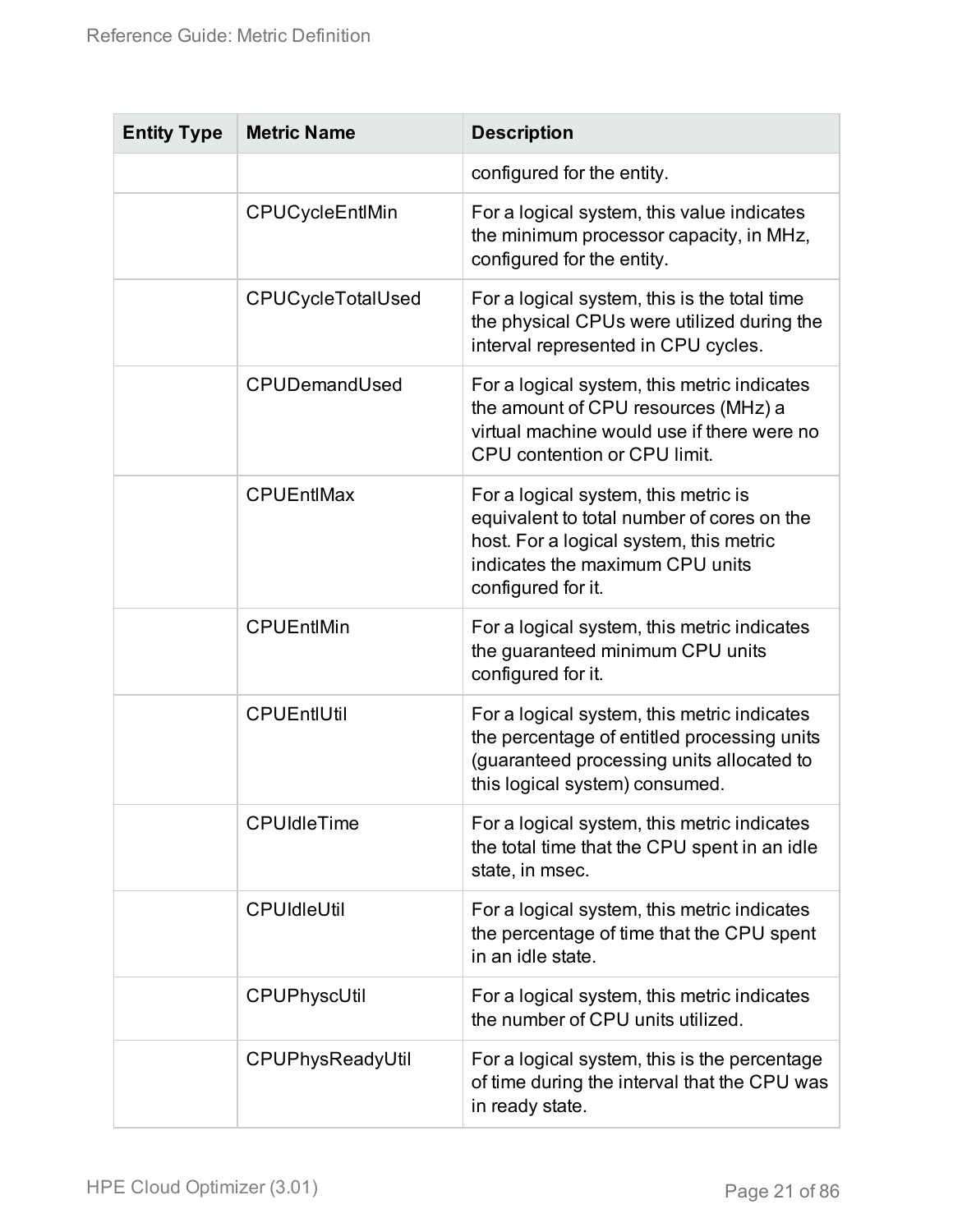| <b>Entity Type</b> | <b>Metric Name</b>          | <b>Description</b>                                                                                                                                                                                                                        |
|--------------------|-----------------------------|-------------------------------------------------------------------------------------------------------------------------------------------------------------------------------------------------------------------------------------------|
|                    | CPUPhysTotalTime            | For a logical system, the value indicates<br>the time spent, in seconds, on the physical<br>CPU by logical system or host.                                                                                                                |
|                    | CPUPhysWaitUtil             | For a logical system, this is the percentage<br>of time during the interval that the virtual<br>CPU was waiting for the I/Os to complete.                                                                                                 |
|                    | CPUReadyTime                | For a logical system, this metric indicates<br>the time for which the virtual machine was<br>ready but could not get scheduled to run on<br>the physical CPU.                                                                             |
|                    | <b>CPUSharesPrio</b>        | For a logical system, this metric indicates<br>the weightage or priority assigned to an<br>Uncapped logical system. This value<br>determines the minimum share of unutilized<br>processing units that this logical system<br>can utilize. |
|                    | CPUSysModeUtil              | For a logical system, this metric indicates<br>the percentage of time the CPU was in<br>system mode during the interval.                                                                                                                  |
|                    | <b>CPUTotalUtil</b>         | For a logical system, the value indicates<br>percentage of total time the logical CPUs<br>were not idle during the interval. For a host,<br>this metric is same as CPU_PHYS_<br>TOTAL UTIL.                                               |
|                    | <b>CPUUsedTime</b>          | For a logical system, this metric indicates<br>the total time for which the CPU was used,<br>in msec.                                                                                                                                     |
|                    | <b>CPUUserModeUtil</b>      | For a logical system, this metric indicates<br>the percentage of time the CPU was in user<br>mode during the interval.                                                                                                                    |
|                    | <b>CPUWaitTime</b>          | For a logical system, this metric indicates<br>the total time that the CPU spent in wait<br>state.                                                                                                                                        |
|                    | <b>DiskCommandAbortRate</b> | For a logical system, this metric indicates<br>the Disk Command Abort Rate.                                                                                                                                                               |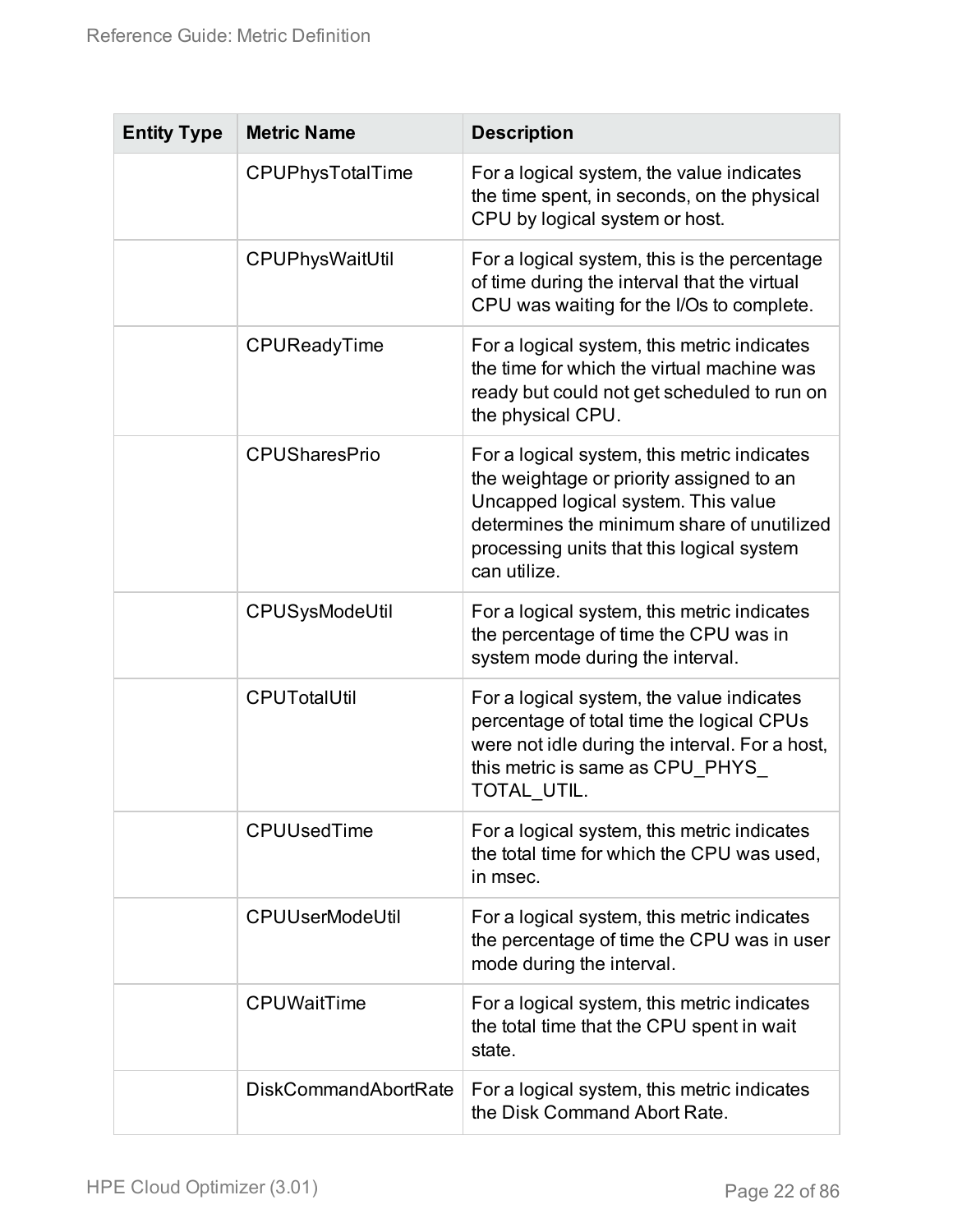| <b>Entity Type</b> | <b>Metric Name</b>           | <b>Description</b>                                                                                                                                             |
|--------------------|------------------------------|----------------------------------------------------------------------------------------------------------------------------------------------------------------|
|                    | <b>DiskPhysIOByte</b>        | For a logical system, this metric indicates<br>the number of KBs transferred to and from<br>disks during the interval.                                         |
|                    | <b>DiskPhysIOByteRate</b>    | For a logical system, this metric indicates<br>the average number of KBs per second at<br>which data was transferred to and from<br>disks during the interval. |
|                    | <b>DiskPhysRead</b>          | For a logical system, this metric indicates<br>the number of physical reads during the<br>interval.                                                            |
|                    | <b>DiskPhysReadByteRate</b>  | For a logical system, this metric indicates<br>the average number of KBs per second at<br>which data was transferred from disks<br>during the interval.        |
|                    | <b>DiskPhysReadRate</b>      | For a logical system, this metric indicates<br>the number of physical reads per second<br>during the interval.                                                 |
|                    | <b>DiskPhysWrite</b>         | For a logical system, this metric indicates<br>the number of physical writes during the<br>interval.                                                           |
|                    | <b>DiskPhysWriteByteRate</b> | For a logical system, this metric indicates<br>the average number of KBs per second at<br>which data was transferred to disks during<br>the interval.          |
|                    | <b>DiskPhysWriteRate</b>     | For a logical system, this metric indicates<br>the number of physical writes per second<br>during the interval.                                                |
|                    | <b>DiskQueueDepthPeak</b>    | For a logical system, this metric indicates<br>the disk queue depth.                                                                                           |
|                    | <b>DiskReadLatency</b>       | For a logical system, this metric indicates<br>the total disk read latency.                                                                                    |
|                    | <b>DiskWriteLatency</b>      | For a logical system, this metric indicates<br>the total disk write latency.                                                                                   |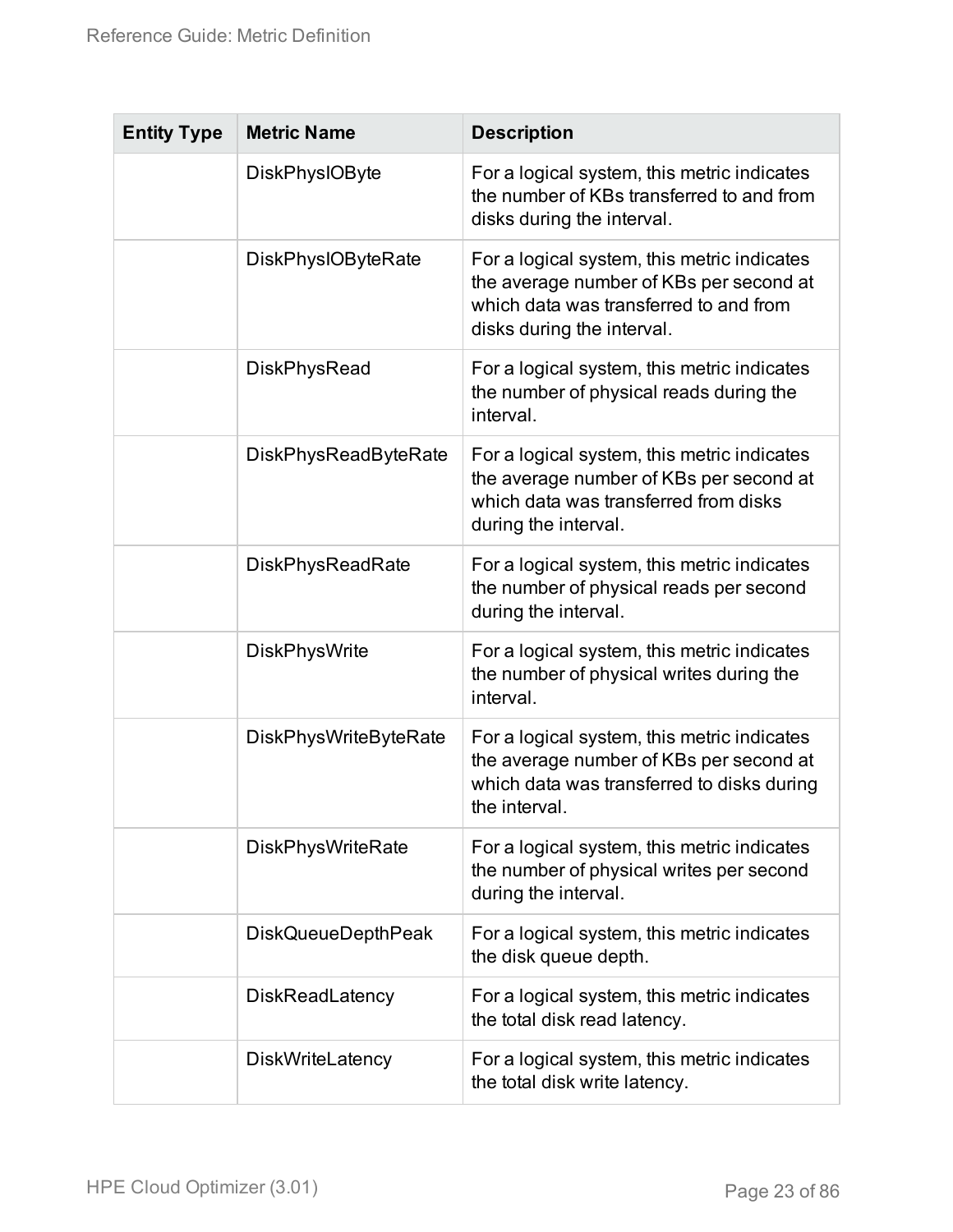| <b>Entity Type</b> | <b>Metric Name</b>      | <b>Description</b>                                                                                                                                |
|--------------------|-------------------------|---------------------------------------------------------------------------------------------------------------------------------------------------|
|                    | <b>GuestToolsStatus</b> | For a logical system, this metric is the<br>current status of guest Integration Tools in<br>the guest operating system if known.                  |
|                    | <b>MemActive</b>        | For a logical system, the amount of active<br>memory.                                                                                             |
|                    | MemBalloonTarget        | For a logical system, this metric indicates<br>the amount of memory, which is set by<br>VMKernel for ballooning.                                  |
|                    | MemBalloonUsed          | For a logical system, this is the amount of<br>memory held by memory control for<br>ballooning. The value is represented in KB.                   |
|                    | MemBalloonUtil          | For a logical system, this is the amount of<br>memory held by memory control for<br>ballooning. It is represented as a<br>percentage of MEM_ENTL. |
|                    | MemEntl                 | For a logical system, this metric indicates<br>the minimum memory configured, in MB.                                                              |
|                    | MemEntIMax              | For a logical system, this metric indicates<br>the maximum amount of memory<br>configured, in MB.                                                 |
|                    | MemEntIUtil             | For a logical system, the value indicates<br>percentage of entitled memory in use<br>during the interval by it.                                   |
|                    | MemFree                 | For a logical system, this is the amount of<br>memory not allocated, in MB.                                                                       |
|                    | MemFreeUtil             | For a logical system, this metric indicates<br>the percentage of memory that is free at the<br>end of the interval.                               |
|                    | MemGranted              | For a logical system, this metric indicates<br>the amount of host physical memory<br>mapped to it, in MB                                          |
|                    | MemOverhead             | For a logical system, this metric indicates<br>the amount of memory associated that is                                                            |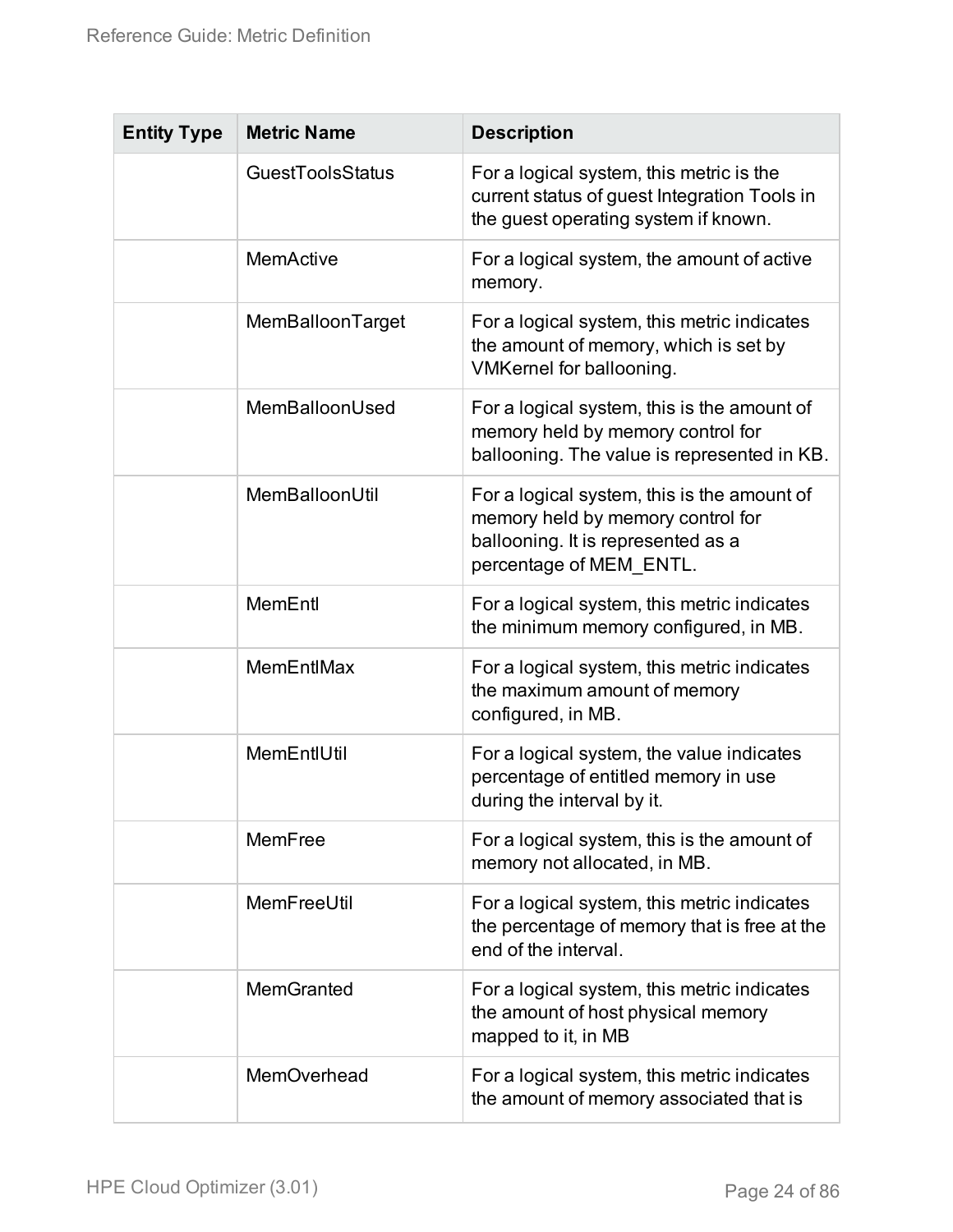| <b>Entity Type</b> | <b>Metric Name</b>   | <b>Description</b>                                                                                                                                                                                         |
|--------------------|----------------------|------------------------------------------------------------------------------------------------------------------------------------------------------------------------------------------------------------|
|                    |                      | currently consumed on the host system due<br>to virtualization, in MB.                                                                                                                                     |
|                    | <b>MemPhys</b>       | For a logical system, this metric indicates<br>the minimum memory configured, in MB.                                                                                                                       |
|                    | MemPhysUtil          | For a logical system, this metric indicates<br>the percentage of physical memory used<br>during the interval.                                                                                              |
|                    | MemShared            | For a logical system, this metric indicates<br>amount of shared memory with other virtual<br>machines, in MB.                                                                                              |
|                    | <b>MemSharesPrio</b> | For a logical system, this metric indicates<br>the weightage or priority for memory<br>assigned. This value influences the share<br>of unutilized physical memory that this<br>logical system can utilize. |
|                    | MemSwapIn            | For a logical system, this value indicates<br>the amount of memory that is swapped in<br>during the interval, in MB.                                                                                       |
|                    | <b>MemSwapOut</b>    | For a logical system, the value indicates<br>the amount of memory that is swapped out<br>during the interval, in MB.                                                                                       |
|                    | MemSwapped           | For a logical system, this metric indicates<br>the amount of memory that has been<br>transparently swapped to and from the disk,<br>in MB.                                                                 |
|                    | MemSwapTarget        | For a logical system, the value indicates<br>the amount of memory that can be<br>swapped, in MB.                                                                                                           |
|                    | MemSwapUtil          | For a logical system, this is the percentage<br>of swap memory utilized with respect to the<br>amount of swap memory available for a<br>logical system.                                                    |
|                    | MemUsed              | For a logical system, this metric indicates<br>the amount of memory used at the end of                                                                                                                     |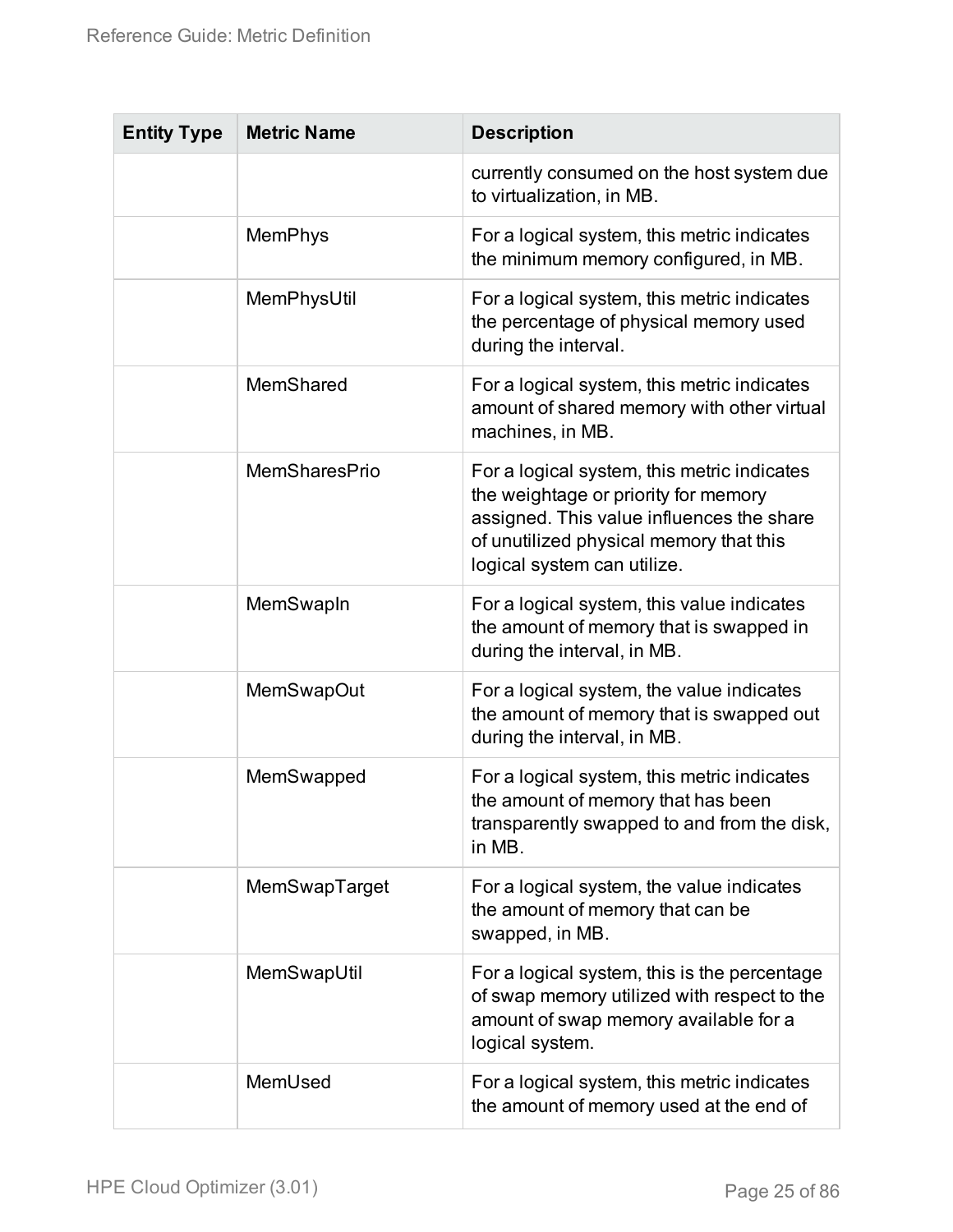| <b>Entity Type</b> | <b>Metric Name</b>      | <b>Description</b>                                                                                                                                                                                                                                                                                                |
|--------------------|-------------------------|-------------------------------------------------------------------------------------------------------------------------------------------------------------------------------------------------------------------------------------------------------------------------------------------------------------------|
|                    |                         | the interval, in MB.                                                                                                                                                                                                                                                                                              |
|                    | NetByteRate             | For a logical system, this is the sum of data<br>transmitted and received for all the NIC<br>instances of the host and virtual machine. It<br>is represented in KBps.                                                                                                                                             |
|                    | NetInByte               | For a logical system, this is the number of<br>bytes, in MB, received during the interval.                                                                                                                                                                                                                        |
|                    | NetInByteRate           | For a logical system, this metric indicates<br>the input bytes per second over the<br>network.                                                                                                                                                                                                                    |
|                    | <b>NetInPacket</b>      | For a logical system, this is the number of<br>successful packets received for all network<br>interfaces during the interval.                                                                                                                                                                                     |
|                    | NetInPacketRate         | For a logical system, this is the number of<br>successful packets per second received for<br>all network interfaces during the interval.                                                                                                                                                                          |
|                    | <b>NetOutByte</b>       | For a logical system, this is the number of<br>bytes, in MB, transmitted during the interval.                                                                                                                                                                                                                     |
|                    | <b>NetOutByteRate</b>   | For a logical system, this metric indicates<br>the output bytes per second over the<br>network.                                                                                                                                                                                                                   |
|                    | <b>NetOutPacket</b>     | For a logical system, this is the number of<br>successful packets sent for all network<br>interfaces during the interval.                                                                                                                                                                                         |
|                    | <b>NetOutPacketRate</b> | For a logical system, this metric indicates<br>the number of successful packets sent<br>through all network interfaces over the<br>cumulative collection time. Successful<br>packets are those that have been<br>processed without errors or collisions. This<br>does not include data for loopback<br>interface. |
|                    | <b>NetPacketRate</b>    | For a logical system, this is the number of<br>successful packets per second both sent                                                                                                                                                                                                                            |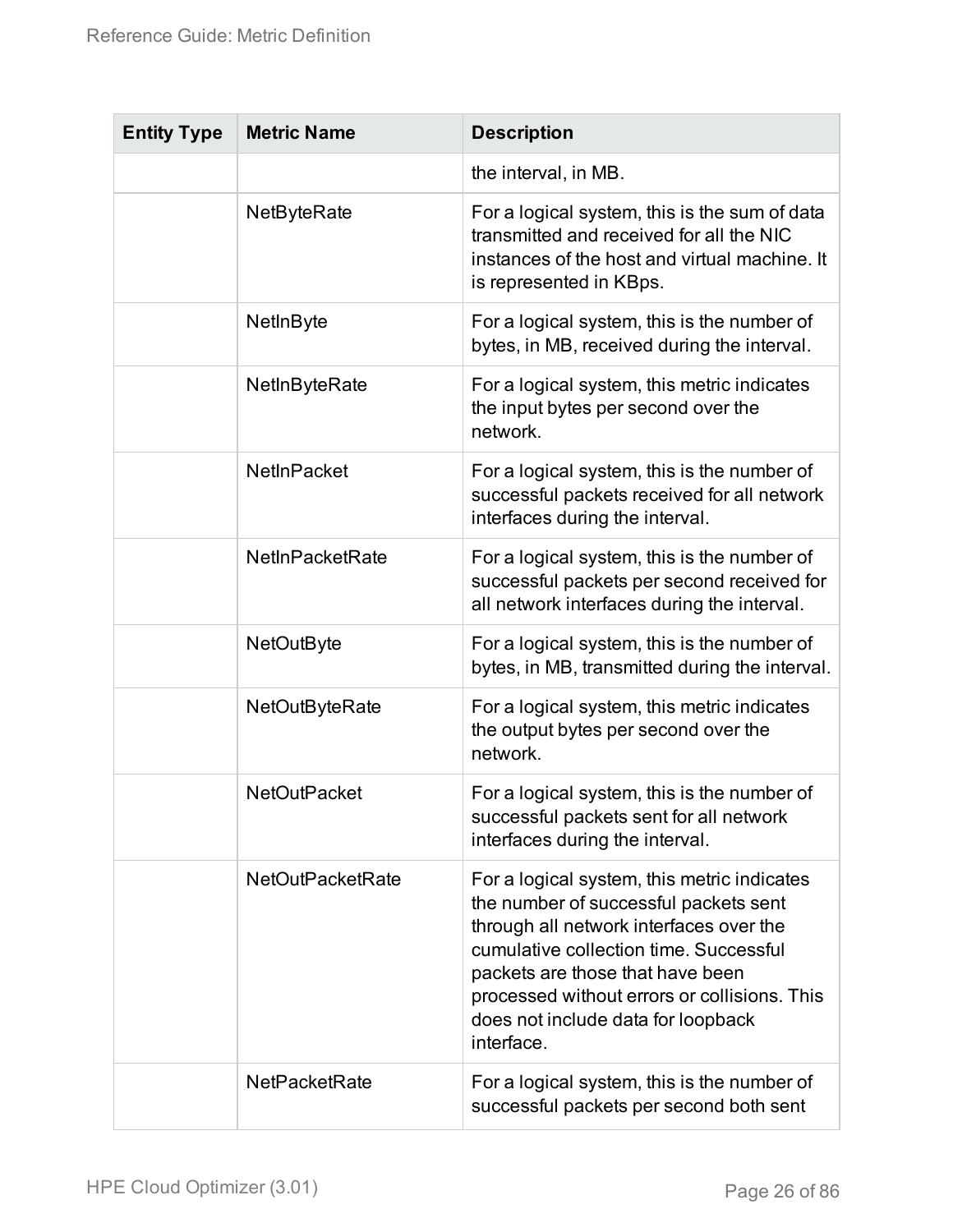| <b>Entity Type</b> | <b>Metric Name</b> | <b>Description</b>                                                                                                                                                                 |
|--------------------|--------------------|------------------------------------------------------------------------------------------------------------------------------------------------------------------------------------|
|                    |                    | and received for all network interfaces<br>during the interval.                                                                                                                    |
|                    | <b>NumCPU</b>      | For a logical system, this metric indicates<br>the number of virtual CPUs configured.                                                                                              |
|                    | <b>NumDisk</b>     | For a logical system, this metric indicates<br>the number of disks configured. Only local<br>disk devices and optical devices present in<br>the system are counted in this metric. |
|                    | <b>NumNetif</b>    | For a logical system, the metric is the<br>number of network interfaces configured for<br>the logical system.                                                                      |
|                    | NumSnapshots       | For a logical system, this metric is the<br>number of snapshots created for the<br>system.                                                                                         |
|                    | ParentType         | For a logical system, the metric indicates<br>the type of parent entity. The value is host if<br>the parent is a host.                                                             |
|                    | ParentUUID         | For a logical system, this metric could<br>indicate the UUID appended to display_<br>name of a host as they can be created<br>under a host.                                        |
|                    | SystemhosthostName | For a logical system, this is the FQDN of<br>the host on which they are hosted.                                                                                                    |
|                    | SystemhostName     | For logical system, the metric is the Fully<br><b>Qualified Domain Name.</b>                                                                                                       |
|                    | SystemID           | For a logical system, this metric indicates<br>the UUID. This ID uniquely identifies this<br>logical system across multiple hosts.                                                 |
|                    | SystemRole         | For a logical system, the value is guest.                                                                                                                                          |
|                    | SystemState        | For a logical system, the values can be -<br>On, Off, Suspended, or Unknown.                                                                                                       |
|                    | SystemUptimeHours  | For a logical system the metric is the time,                                                                                                                                       |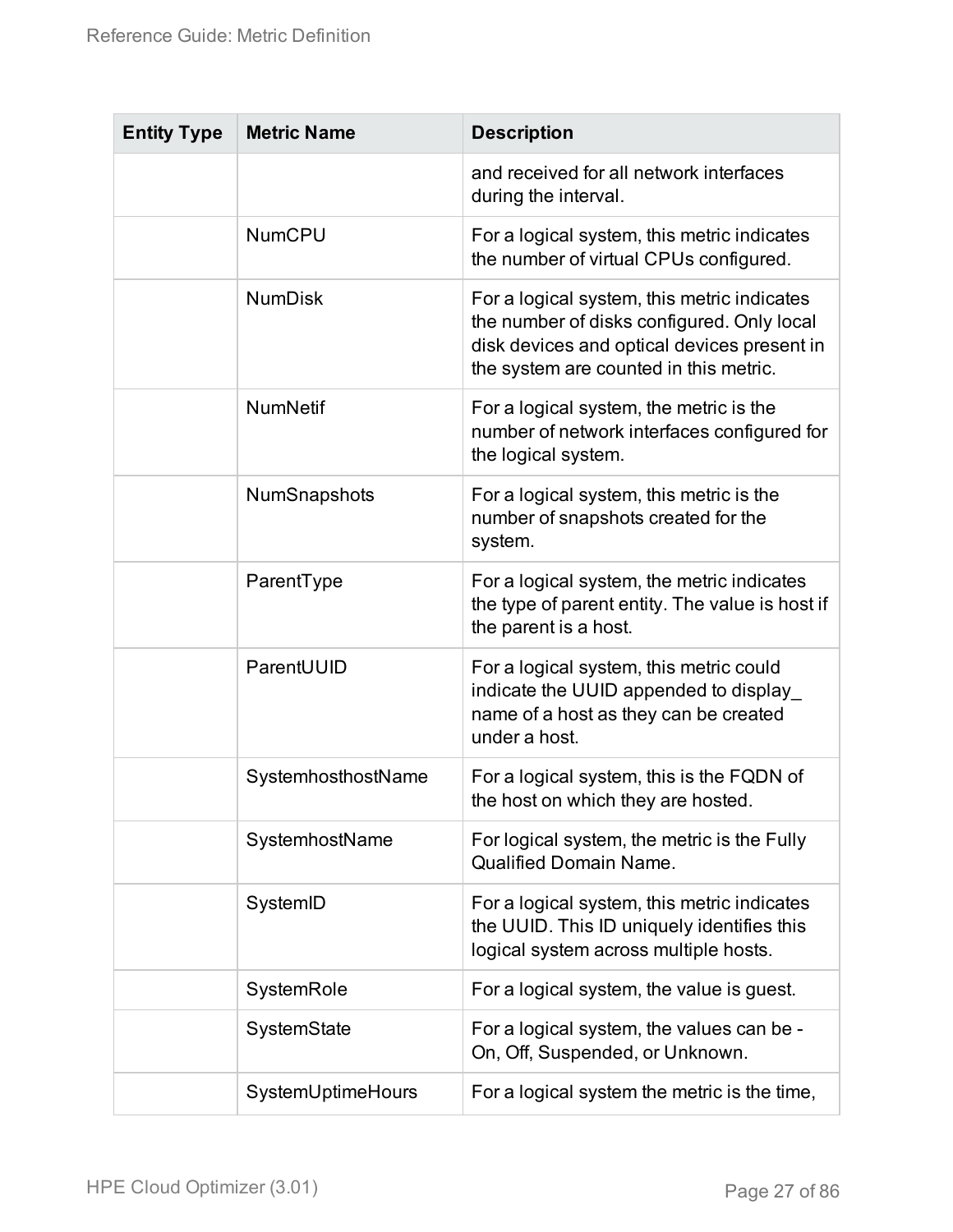| <b>Entity Type</b> | <b>Metric Name</b>  | <b>Description</b>                                                                         |
|--------------------|---------------------|--------------------------------------------------------------------------------------------|
|                    |                     | in hours, since the last system reboot.                                                    |
|                    | SystemUptimeSeconds | For a logical system, the metric is the time,<br>in seconds, since the last system reboot. |
|                    | vmVersion           | For a logical system, this metric indicates<br>the version of the Virtual Machine.         |

### <span id="page-27-0"></span>**OpenStack**

<span id="page-27-1"></span>

| <b>Entity Type</b>              | <b>Metric Name</b> | <b>Description</b>                                                                                                                        |
|---------------------------------|--------------------|-------------------------------------------------------------------------------------------------------------------------------------------|
| <b>OpenStack</b><br><b>Host</b> | CPUCycleTotalUsed  | For a host, this is the total time the physical<br>CPUs were utilized during the interval<br>represented in CPU cycles.                   |
|                                 | MemEntIUtil        | For a host, this metric indicates the percentage<br>of entitled memory in use during the interval.                                        |
|                                 | <b>MemPhys</b>     | For a host and, this metric indicates the<br>amount of physical memory available, in MB.                                                  |
|                                 | MemPhysUtil        | For a host, this metric indicates the percentage<br>of physical memory used during the interval.                                          |
|                                 | <b>NumCPU</b>      | For a host, this metric indicates the number of<br>physical processors available.                                                         |
|                                 | <b>NumCPUCore</b>  | For a host, this metric indicates the total<br>number of CPU cores available.                                                             |
|                                 | ParentType         | For a host, this metric indicates the type of<br>parent entity. The value is host if the parent is<br>a host. For a host, the value is NA |
|                                 | SystemID           | For a host, this metric indicates the Unique<br>Identifier.                                                                               |
|                                 | SystemRole         | For a host, this metric is host.                                                                                                          |
|                                 | SystemState        | For a host, this metric can have one of the<br>following states for a host: On, Off, or<br>Unknown.                                       |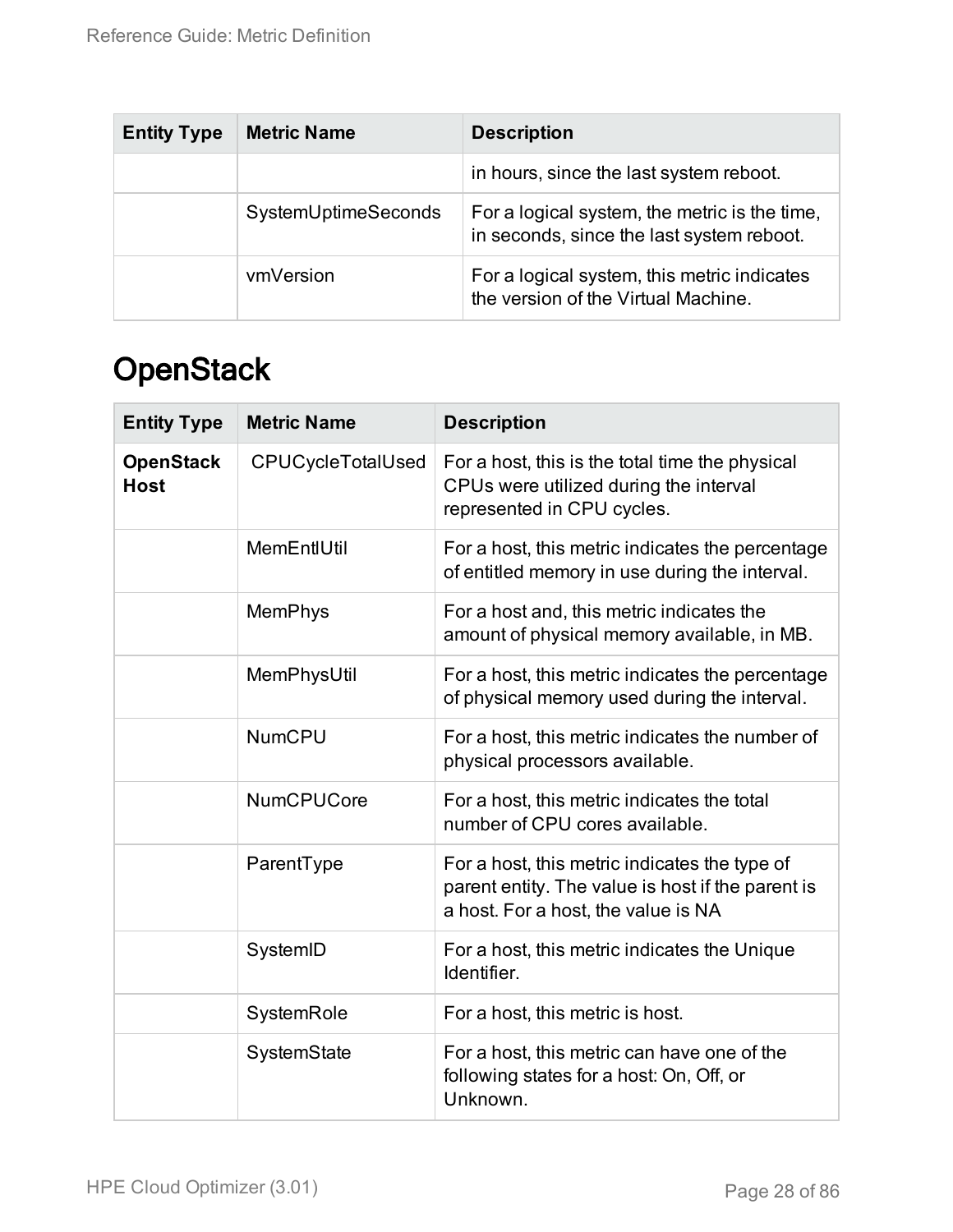The OpenStack VMs and Hypervisors can belong to various virtualization domains. To view the virtualized entities in the OpenStack domain, from Treemap, you can cross launch into the actual domain of the Hypervisor and the VM.

With the Cross launch feature introduced, you will get an additional set of metrics as follows:

- For host on [KVM](#page-5-2)
- For host on [VMware](#page-61-0)

<span id="page-28-0"></span>

| <b>Entity Type</b>               | <b>Metric Name</b>        | <b>Description</b>                                                                                                                                                                       |
|----------------------------------|---------------------------|------------------------------------------------------------------------------------------------------------------------------------------------------------------------------------------|
| <b>OpenStack</b><br><b>Guest</b> | <b>CPUClockSpeed</b>      | For a logical system, this is the clock speed of<br>the CPUs, in MHz, if all of the processors have<br>the same clock speed.                                                             |
|                                  | <b>CPUCycleTotalUsed</b>  | For a logical system, this is the total time the<br>physical CPUs were utilized during the interval<br>represented in CPU cycles.                                                        |
|                                  | CPUPhysTotalUtil          | For a logical system, this metric indicates the<br>percentage of total time the physical CPUs<br>were utilized by the logical system.                                                    |
|                                  | <b>CPUTotalUtil</b>       | For a logical system, this metric indicates<br>percentage of total time the logical CPUs were<br>not idle during the interval. For a host, this<br>value is same as CPU_PHYS_TOTAL UTIL. |
|                                  | <b>DiskPhysIObyteRate</b> | For a logical system, this metric indicates the<br>average rate at which the data is transferred to<br>and from the disks during the interval, in KBps.                                  |
|                                  | <b>MemEntl</b>            | For a logical system, this metric indicates the<br>amount of memory entitled, in MB.                                                                                                     |
|                                  | MemEntIUtil               | For a logical system, this metric indicates the<br>percentage of entitled memory in use during<br>the interval.                                                                          |
|                                  | <b>NumCPU</b>             | For a logical system, this metric indicates the<br>number of virtual CPUs configured.                                                                                                    |
|                                  | <b>NumCPUCore</b>         | For a logical system, this metric indicates the<br>total number of CPU cores available.                                                                                                  |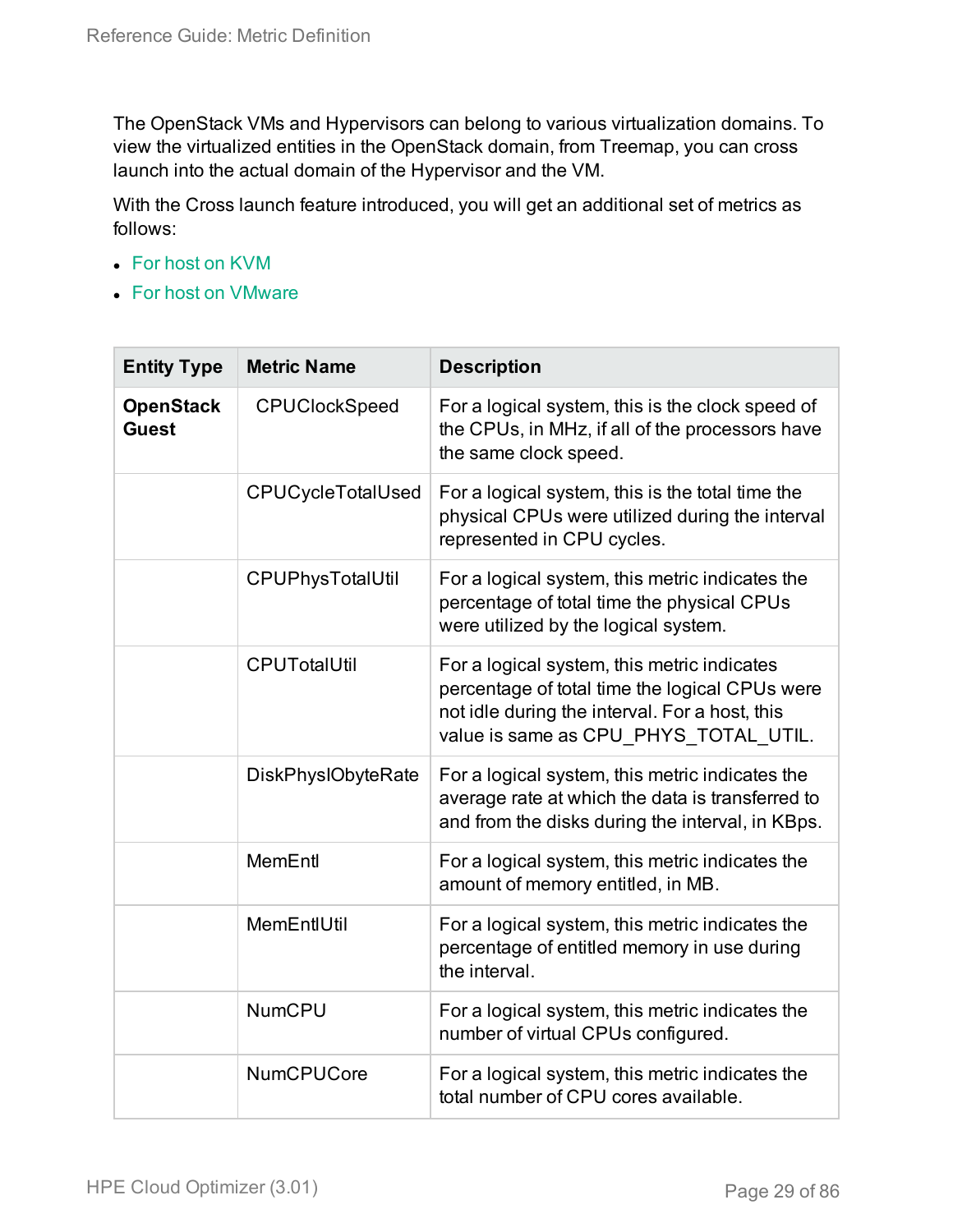| <b>Entity Type</b> | <b>Metric Name</b> | <b>Description</b>                                                                                                                                                                 |
|--------------------|--------------------|------------------------------------------------------------------------------------------------------------------------------------------------------------------------------------|
|                    | <b>NumDisk</b>     | For a logical system, this metric indicates the<br>number of disks configured. Only local disk<br>devices and optical devices present in the<br>system are counted in this metric. |
|                    | <b>NumNetif</b>    | For a logical system, this metric is the number<br>of network interfaces configured for the logical<br>system.                                                                     |
|                    | ParentType         | For a logical system, this metric indicates the<br>type of parent entity.                                                                                                          |
|                    | ParentUUID         | For a logical system, this metric could indicate<br>the UUID appended to display_name of a host<br>as they can be created under a host.                                            |
|                    | SystemID           | For a logical system, this metric indicates the<br>unique identifier.                                                                                                              |
|                    | SystemName         | For a logical system, this metric indicates the<br>name.                                                                                                                           |
|                    | SystemRole         | For a logical system, the value is guest.                                                                                                                                          |
|                    | SystemState        | For a logical system, the values can be one of<br>the following: On, Off, Suspended, or Unknown.                                                                                   |

The OpenStack VMs and Hypervisors can belong to various virtualization domains. To view the virtualized entities in the OpenStack domain, from Treemap, you can cross launch into the actual domain of the Hypervisor and the VM.

With the Cross launch feature introduced, you will get an additional set of metrics as follows:

- For [guest](#page-9-0) on KVM
- For guest on [VMware](#page-41-0)

<span id="page-29-0"></span>

| <b>Entity Type</b>               | <b>Metric Name</b>  | <b>Description</b>                        |
|----------------------------------|---------------------|-------------------------------------------|
| <b>OpenStack</b><br><b>Cloud</b> | <b>CPUTotalUtil</b> | The total CPU utilization, in percentage. |
|                                  | Description         | The description of the cloud.             |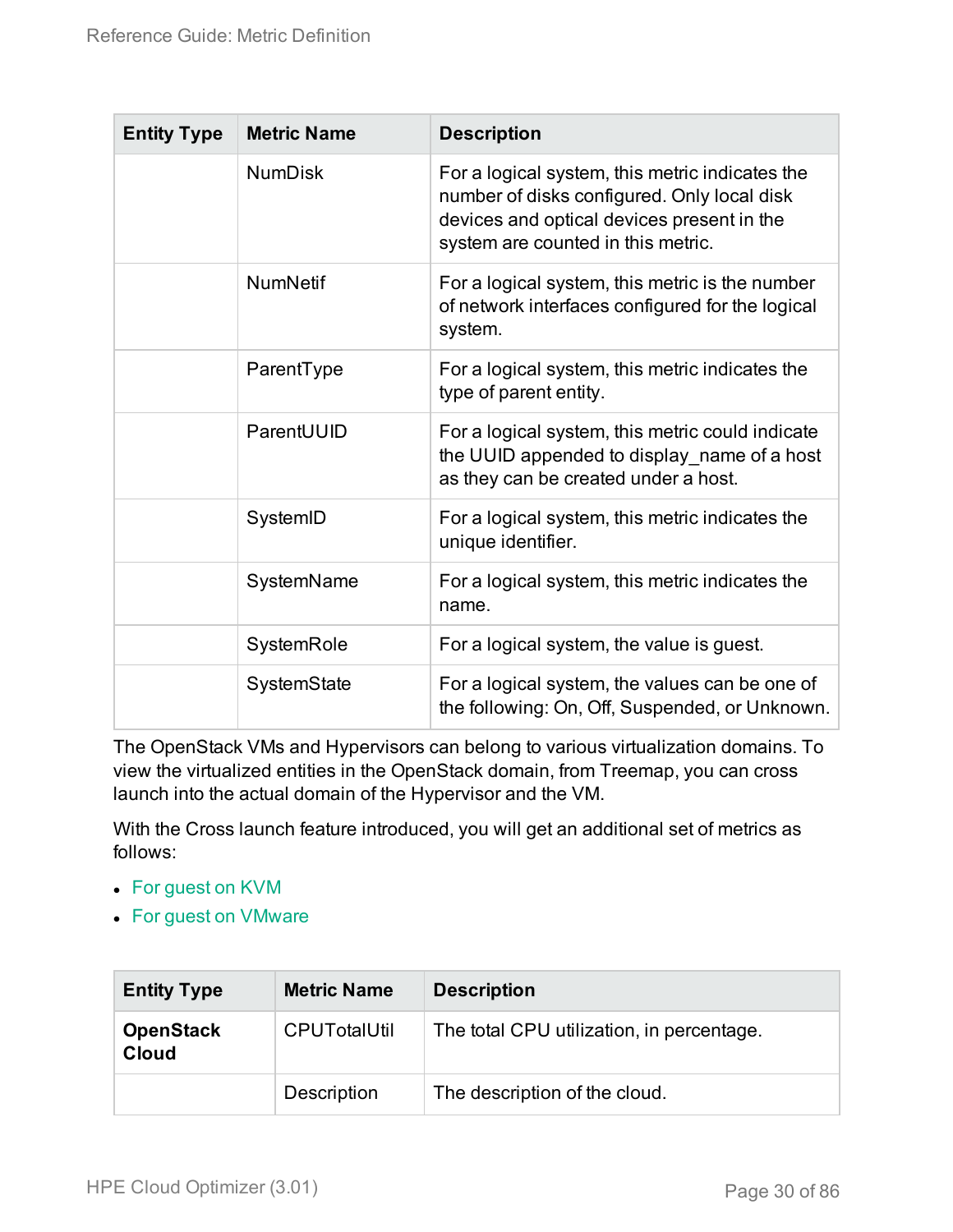| <b>Entity Type</b> | <b>Metric Name</b> | <b>Description</b>                                      |
|--------------------|--------------------|---------------------------------------------------------|
|                    | <b>MemPhys</b>     | The amount of physical memory available, in<br>MB.      |
|                    | MemPhysUtil        | The percentage of total physical memory<br>utilization. |
|                    | <b>NumCPUCore</b>  | The number of CPU cores.                                |
|                    | <b>NumGuests</b>   | The number of guests on this cloud.                     |
|                    | <b>NumHosts</b>    | The number of hosts on this cloud.                      |
|                    | <b>NumTenants</b>  | The number of tenants on this cloud.                    |
|                    | ParentType         | The value of this metric is OPENSTACK.                  |
|                    | ParentUUID         | The value of this metric is same as the<br>SystemName.  |
|                    | SystemID           | The unique identifier of the cloud.                     |
|                    | SystemName         | The name of the cloud.                                  |
|                    | SystemRole         | The value of this metric is CLOUD for cloud.            |
|                    | SystemVirtType     | The value of this metric is OPENSTACK.                  |

<span id="page-30-0"></span>

| <b>Entity</b><br><b>Type</b>      | <b>Metric Name</b>    | <b>Description</b>                            |
|-----------------------------------|-----------------------|-----------------------------------------------|
| <b>OpenStack</b><br><b>Tenant</b> | CPUCycleTotalUsed     | The amount of CPU cycles used.                |
|                                   | <b>CPULimit</b>       | The max CPU units configured for this tenant. |
|                                   | <b>CPUTotalUtil</b>   | The total CPU utilization, in percentage      |
|                                   | <b>CPUUsageHours</b>  | The total hours of CPU usage.                 |
|                                   | Description           | The description of the tenant.                |
|                                   | <b>DiskSize</b>       | The amount of disk entitled for the tenant.   |
|                                   | <b>DiskUsageHours</b> | The total hours of disk usage.                |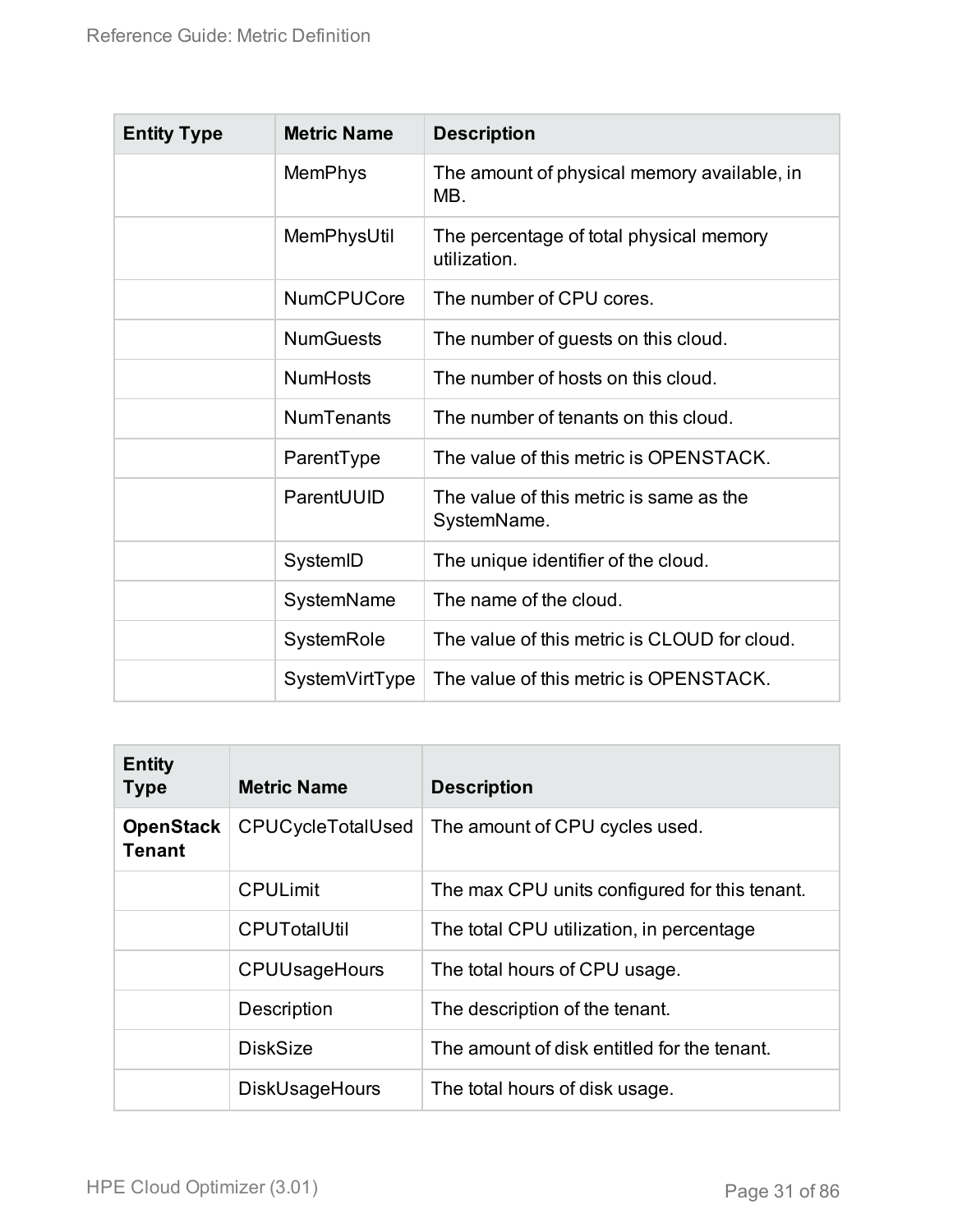| <b>Entity</b><br><b>Type</b> | <b>Metric Name</b> | <b>Description</b>                                         |
|------------------------------|--------------------|------------------------------------------------------------|
|                              | Enabled            | The tenant is enabled or not.                              |
|                              | InstanceLimit      | The max instances, which can be created on<br>this tenant. |
|                              | <b>MemLimit</b>    | The max memory configured for this tenant, in<br>MB.       |
|                              | <b>MemPhys</b>     | The amount of physical memory available, in<br>MB.         |
|                              | MemPhysUtil        | The percentage of total physical memory<br>utilization     |
|                              | MemUsageHours      | The total hours of memory usage.                           |
|                              | MemUsed            | The amount of physical memory used, in MB.                 |
|                              | <b>NumCPUCore</b>  | The number of CPU cores.                                   |
|                              | <b>NumGuests</b>   | The number of guests on this tenant.                       |
|                              | <b>NumHosts</b>    | The number of hosts on this tenant.                        |
|                              | ParentType         | The role of the parent of the tenant.                      |
|                              | ParentUUID         | The UUID of the cloud to which this tenant<br>belongs.     |
|                              | SystemID           | The unique identifier of the tenant.                       |
|                              | SystemName         | The name of the tenant.                                    |
|                              | SystemRole         | The value of this metric is TENANT for tenants.            |
|                              | SystemVirtType     | The value of this metric is OPENSTACK.                     |

### <span id="page-31-0"></span>vCenter

| <b>Entity Type</b>              | <b>Metric Name</b> | <b>Description</b>                    |
|---------------------------------|--------------------|---------------------------------------|
| <b>vCenter Host</b> Annotations |                    | For a host, this metric indicates the |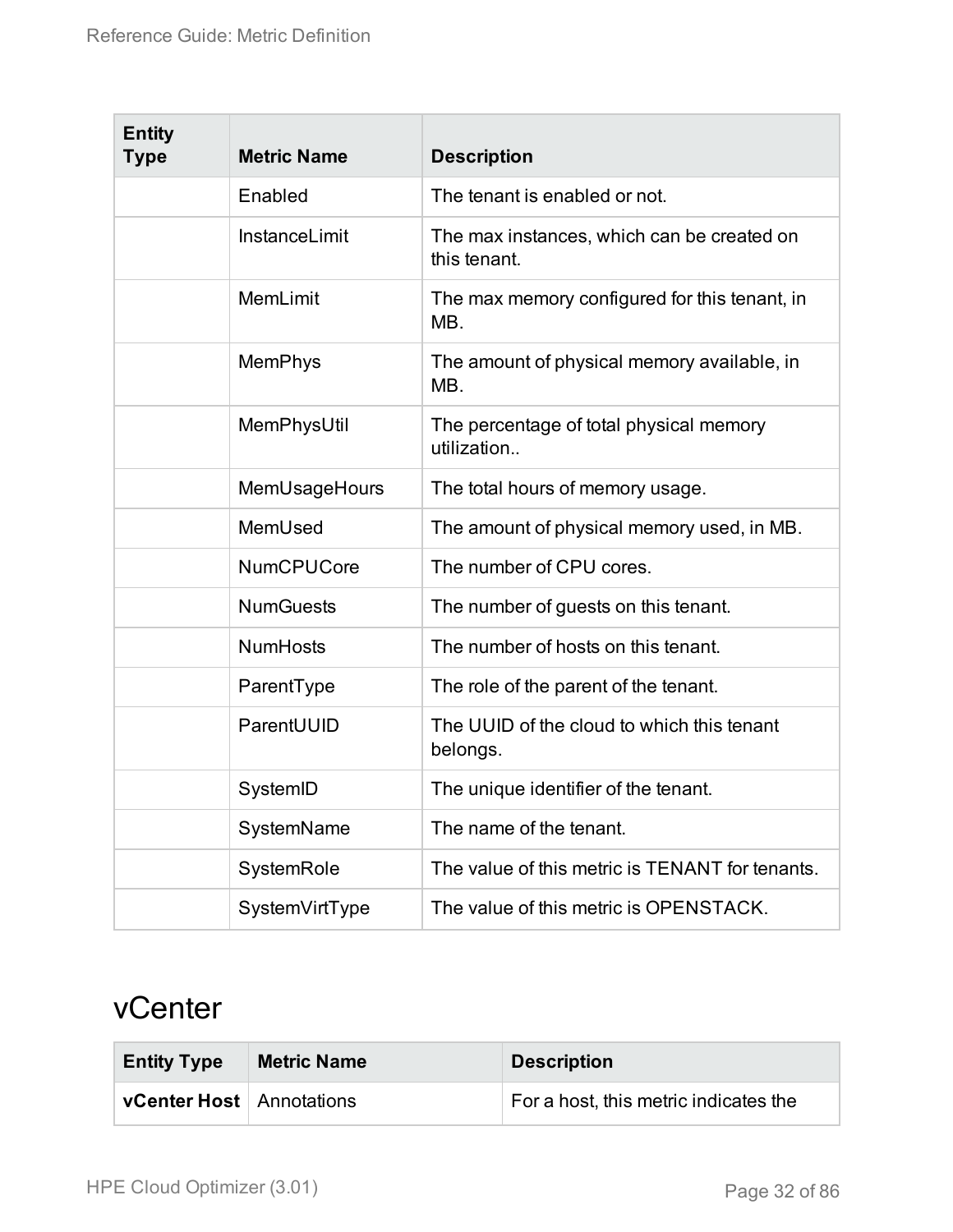| <b>Entity Type</b> | <b>Metric Name</b>   | <b>Description</b>                                                                                                                             |
|--------------------|----------------------|------------------------------------------------------------------------------------------------------------------------------------------------|
|                    |                      | additional notes and comments in the<br>Notes section.                                                                                         |
|                    | BelongsToDatacenter  | For a host, this metric indicates the<br>name of the Datacenter to which this<br>machine belongs.                                              |
|                    | <b>BootTime</b>      | For a host, this metric indicates the<br>Boot Time.                                                                                            |
|                    | <b>ClusterName</b>   | For a host, this is the name of the<br>cluster to which the host belongs to<br>when it is managed by virtual center.                           |
|                    | ConnectionState      | For a host, this metric is the current<br>status of the connection. This can<br>have values as - Connected,<br>Disconnected, or NotResponding. |
|                    | <b>CPUClockSpeed</b> | For a host, this is the clock speed of<br>the CPUs, in MHz, if all of the<br>processors have the same clock<br>speed.                          |
|                    | CPUCycleEntlMax      | For a host, this value indicates the<br>maximum processor capacity, in MHz,<br>configured for the entity.                                      |
|                    | CPUCycleEntlMin      | For a host, this value indicates the<br>minimum processor capacity, in MHz,<br>configured for the entity.                                      |
|                    | <b>CPUEntIMax</b>    | This metric indicates the maximum<br>CPU units configured.                                                                                     |
|                    | <b>CPUEntIMin</b>    | This metric indicates the minimum<br>CPU units configured.                                                                                     |
|                    | <b>CPUEntIUtil</b>   | This metric indicates the percentage of<br>entitled processing units consumed by<br>the resource pool.                                         |
|                    | <b>CPUMTEnabled</b>  | For a host, this metric indicates<br>whether the CPU hardware threads                                                                          |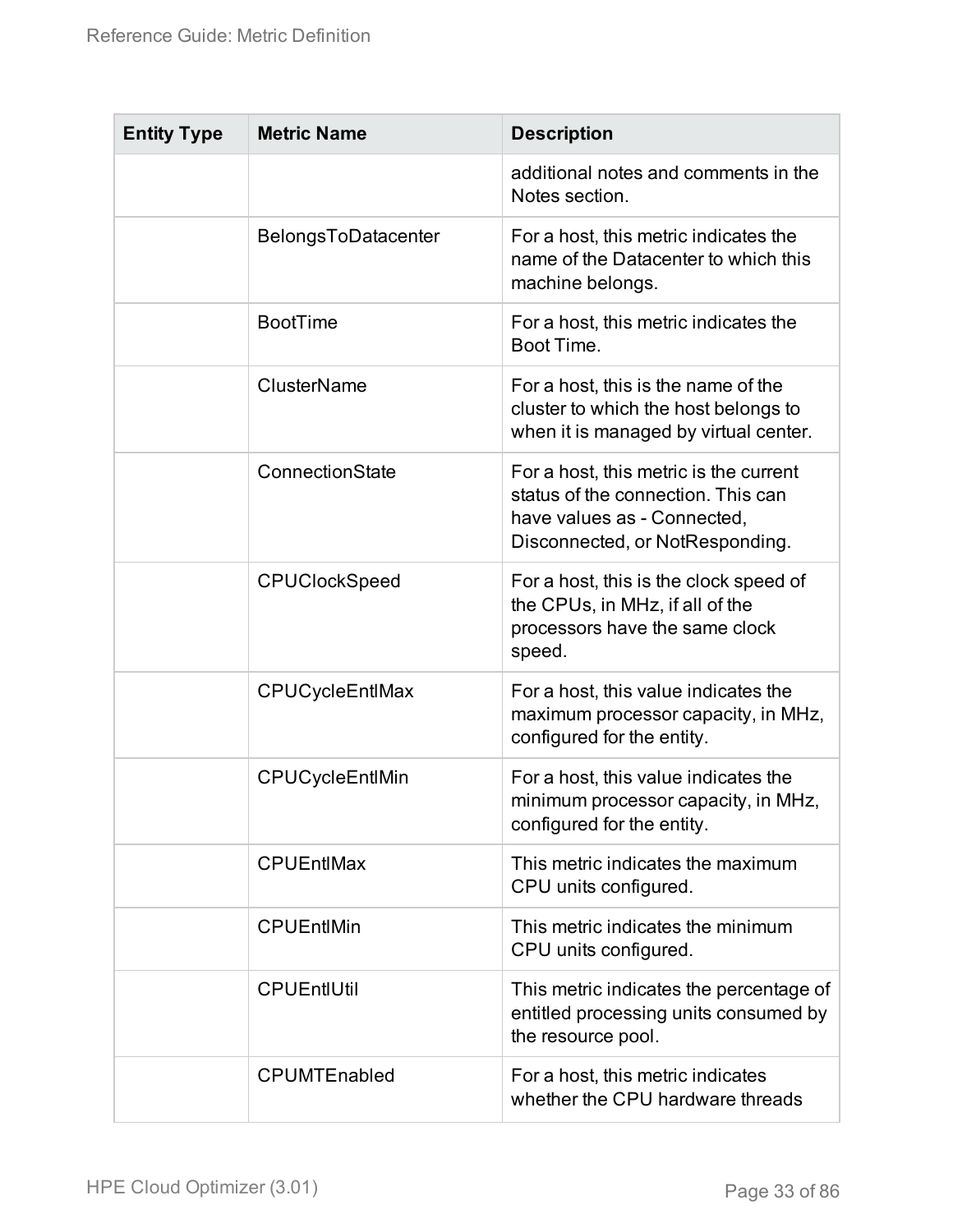| <b>Entity Type</b> | <b>Metric Name</b>         | <b>Description</b>                                                                                                                                       |
|--------------------|----------------------------|----------------------------------------------------------------------------------------------------------------------------------------------------------|
|                    |                            | are enabled or not.                                                                                                                                      |
|                    | CPUPhysSysModeUtil         | For a host, the metric indicates the<br>percentage of time the physical CPUs<br>were in system mode.                                                     |
|                    | CPUPhysTotalUtil           | For a host, the value indicates<br>percentage of total time the physical<br>CPUs were utilized by logical system.                                        |
|                    | CPUPhysTotalTime           | This metric indicates the total time<br>spent by the logical system on the<br>physical CPUs, in seconds.                                                 |
|                    | CPUPhyscUtil               | This metric indicates the percentage of<br>physical processing units consumed<br>by the resource pool.                                                   |
|                    | CPUPhysUserModeUtil        | For a host, the metric indicates the<br>percentage of time the physical CPUs<br>were in user mode during the interval<br>for the host or logical system. |
|                    | <b>CPUReservedCapacity</b> | For a host, this metric indicates the<br>CPU capacity, which is shared by all<br>the powered-on Virtual Machines, in<br>MHz.                             |
|                    | CPUSysModeUtil             | For a host, this metric indicates the<br>percentage of time the CPU was in<br>system mode during the interval, in<br>percent.                            |
|                    | <b>CPUTotalUtil</b>        | For a host, this value is same as<br>CPU PHYS TOTAL UTIL.                                                                                                |
|                    | <b>CPUUnreserved</b>       | For a host, this is the number of CPU<br>cycles that are available for creating a<br>new logical system.                                                 |
|                    | <b>CPUUserModeUtil</b>     | For a host, this metric indicates the<br>percentage of time the CPU was in<br>user mode during the interval, in<br>percent.                              |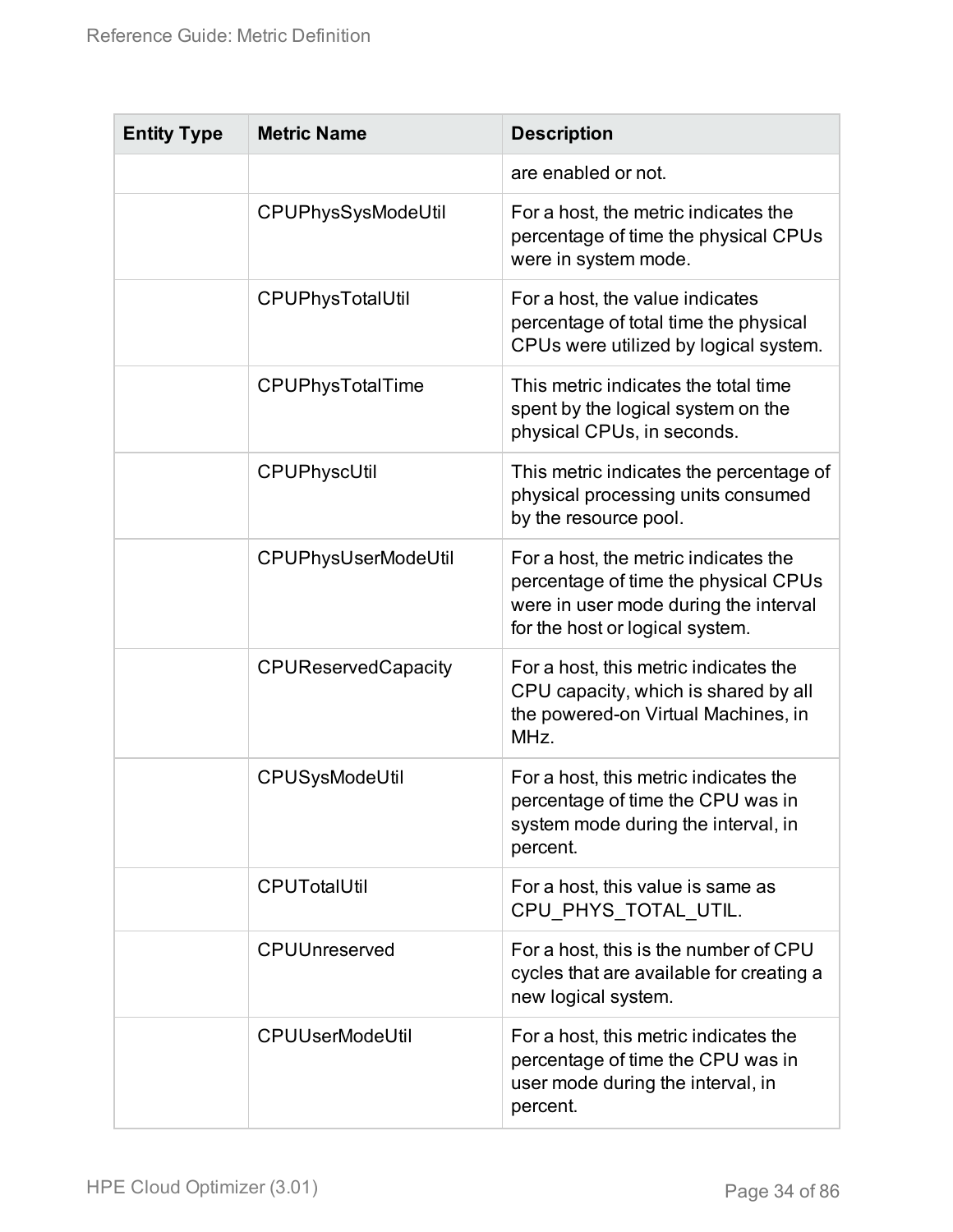| <b>Entity Type</b> | <b>Metric Name</b>          | <b>Description</b>                                                                                                                                   |
|--------------------|-----------------------------|------------------------------------------------------------------------------------------------------------------------------------------------------|
|                    | <b>DiskCommandAbortRate</b> | For a host, the value is NA. For a<br>guest, this metric indicates the Disk<br>Command Abort Rate for the logical<br>System, Per Second.             |
|                    | <b>DiskPhysWrite</b>        | For a host, this metric indicates the<br>number of physical writes during the<br>interval.                                                           |
|                    | <b>DiskQueueDepthPeak</b>   | For a host, the value is NA. For a<br>guest, this metric indicates the disk<br>queue depth.                                                          |
|                    | <b>DiskReadLatency</b>      | For a host, the value is NA. For a<br>guest, this metric indicates the total<br>disk read latency, msec.                                             |
|                    | <b>DiskWriteLatency</b>     | For a host, the value is NA. For a<br>guest, this metric indicates the total<br>disk write latency for this logical<br>system, in msec.              |
|                    | DiskDeviceLatency           | For a host, this metric indicates the<br>average amount of time to complete a<br>SCSI command from physical device,<br>in msec.                      |
|                    | <b>DiskKernelLatency</b>    | For a host, this metric indicates the<br>average amount of time spent by<br>VMKernel to process each SCSI<br>command, in msec.                       |
|                    | <b>DiskPhysIOByte</b>       | For a host, this metric indicates the<br>number of KBs transferred to and from<br>disks during the interval.                                         |
|                    | <b>DiskPhysIOByteRate</b>   | For a host, this metric indicates the<br>average number of KBs per second at<br>which data was transferred to and from<br>disks during the interval. |
|                    | <b>DiskPhysRead</b>         | For a host, this metric indicates the<br>number of physical reads during the<br>interval.                                                            |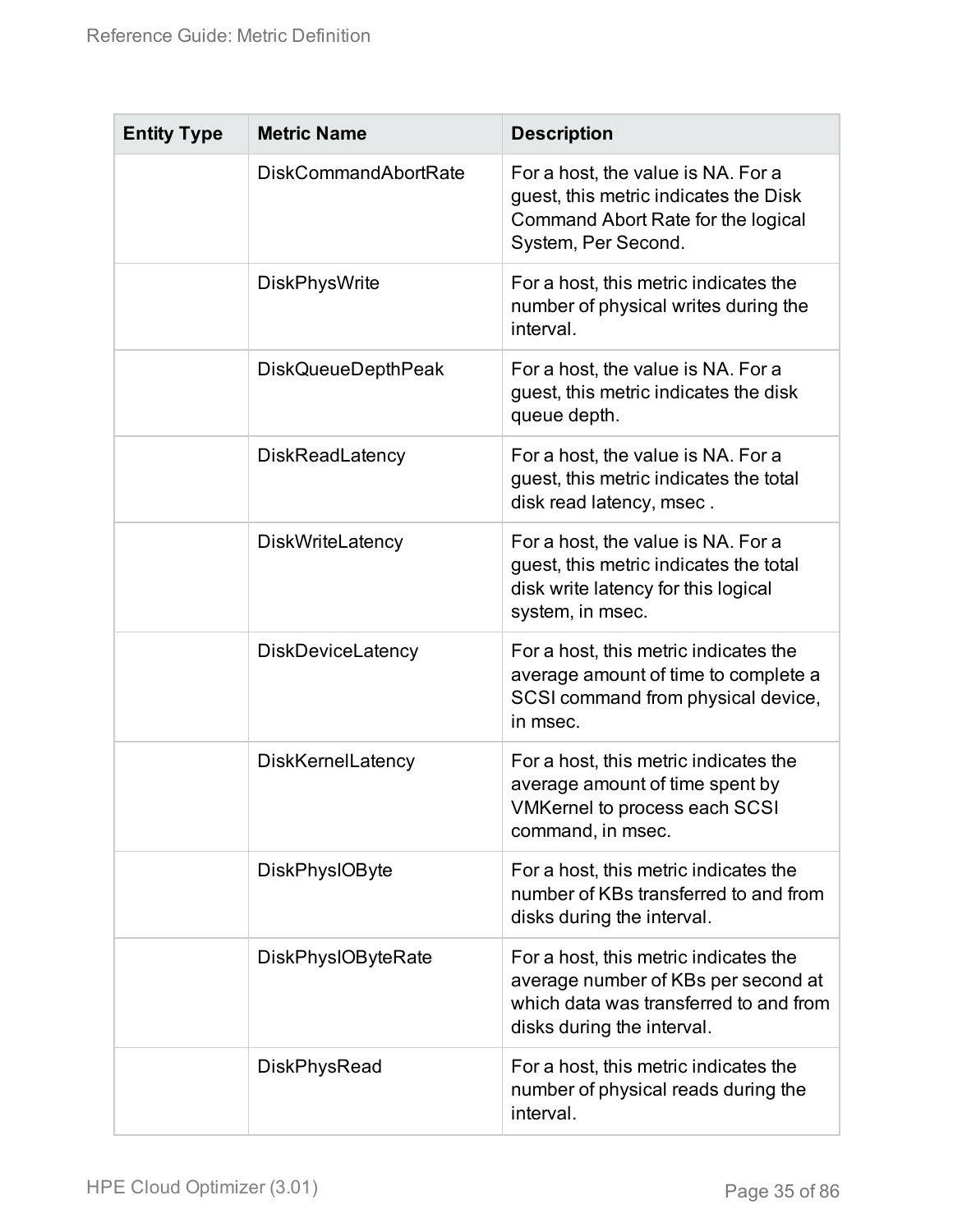| <b>Entity Type</b> | <b>Metric Name</b>          | <b>Description</b>                                                                                                                                                           |
|--------------------|-----------------------------|------------------------------------------------------------------------------------------------------------------------------------------------------------------------------|
|                    | <b>DiskPhysReadByteRate</b> | For a host, this metric indicates the<br>average number of KBs per second at<br>which data was transferred from disks<br>during the interval.                                |
|                    | <b>DiskPhysReadRate</b>     | For a host, this metric indicates the<br>number of physical writes during the<br>interval.                                                                                   |
|                    | DiskPhysWriteByteRate       | For a host, this metric indicates the<br>average number of KBs per second at<br>which data was transferred to disks<br>during the interval.                                  |
|                    | <b>DiskPhysWriteRate</b>    | For a host, this metric indicates the<br>number of physical writes per second<br>during the interval.                                                                        |
|                    | <b>DiskQueueLatency</b>     | For a host, this metric indicates the<br>average amount of time spent in the<br><b>VMKernel queue by each SCSI</b><br>command, in msec.                                      |
|                    | <b>DiskUtil</b>             | For a host, this is the average<br>percentage of time during the interval<br>(average utilization) that all the disks<br>had I/O in progress.                                |
|                    | <b>DiskUtilPeak</b>         | For a host, this is the utilization of the<br>busiest disk during the interval, in<br>percent.                                                                               |
|                    | <b>IPAddress</b>            | For a host, this metric indicates the IP<br>Address for a host and a logical<br>system.                                                                                      |
|                    | <b>LSID</b>                 | For a host, this metric is a unique<br>identifier for a host and a logical<br>system. The value of this metric may<br>change for an instance across<br>collection intervals. |
|                    | <b>LSMode</b>               | For a host, the value is Capped; for a<br>logical system the value is Uncapped.                                                                                              |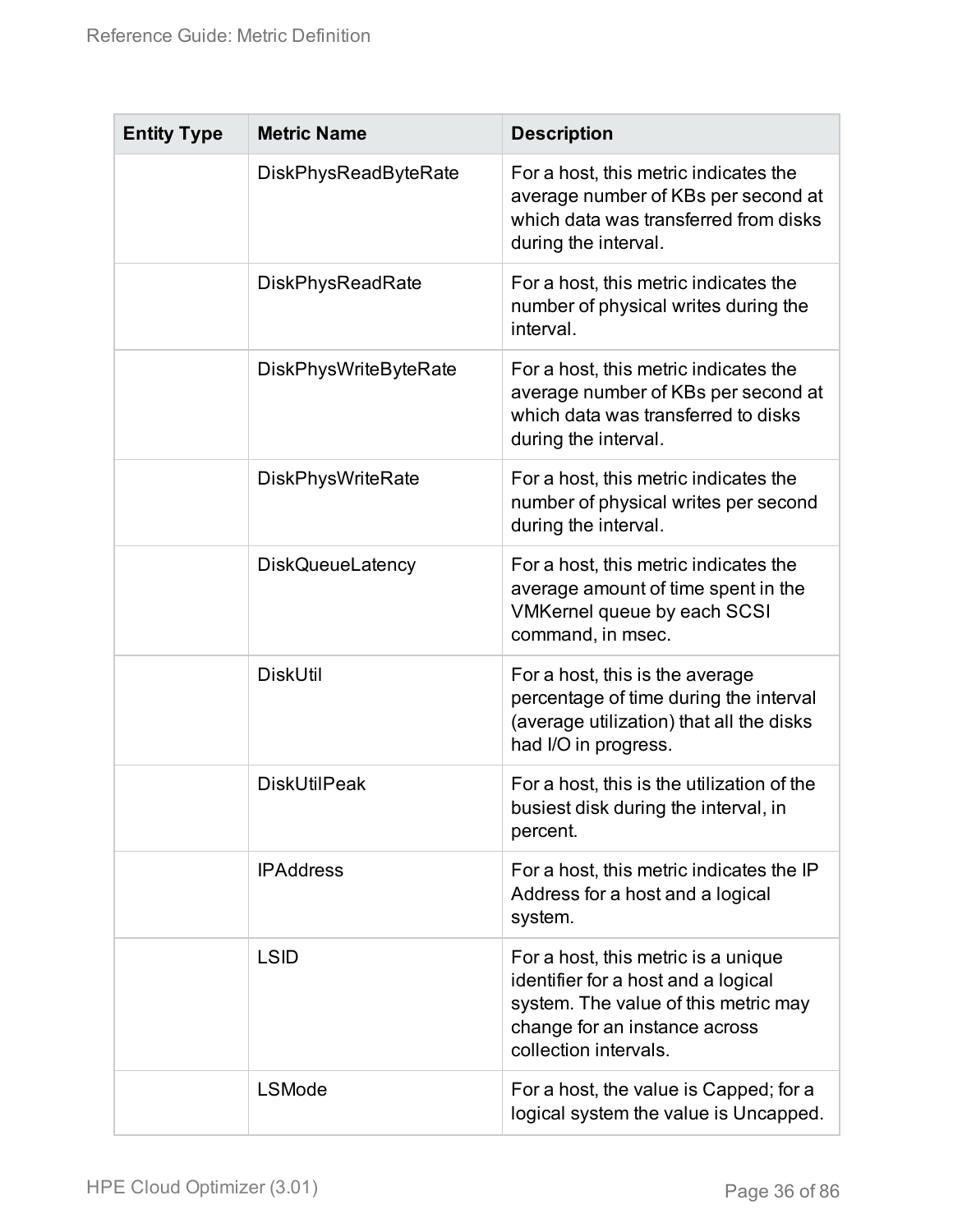| <b>Entity Type</b> | <b>Metric Name</b>  | <b>Description</b>                                                                                                                                                  |
|--------------------|---------------------|---------------------------------------------------------------------------------------------------------------------------------------------------------------------|
|                    | LSName              | For a host, this metric is a unique<br>identifier for host and a logical system.                                                                                    |
|                    | <b>LSShared</b>     | For a host, the value is Dedicated; for<br>a logical system the value is Shared.                                                                                    |
|                    | <b>MemOverHead</b>  | This metric indicates the amount of<br>memory associated with a logical<br>system that is currently consumed on<br>the host system due to virtualization, in<br>MB. |
|                    | MemShared           | For a host, this metric indicates the<br>amount of shared memory with other<br>virtual machines, in MB.                                                             |
|                    | MemSwapIn           | For a host, the value indicates the<br>amount of memory that is swapped in<br>during the interval, in MB.                                                           |
|                    | <b>MemSwapOut</b>   | For a host, the value indicates the<br>amount of memory that is swapped out<br>during the interval, in MB.                                                          |
|                    | MemUsed             | This metric indicates the amount of<br>memory used at the end of the interval,<br>in MB.                                                                            |
|                    | MaxCPUPhysReadyUtil | For a host, this is the max<br>CPUPhysReadyUtil of all the guests<br>hosted on it.                                                                                  |
|                    | MaxReadyUtilVMID    | For a host, this is the UUID of the<br>guest for which the<br>CPUPhysReadyUtil is max of all the<br>guests hosted on it.                                            |
|                    | MemAvail            | For a host, the amount of physical<br>memory available in the host system,<br>in MBs unless otherwise specified.                                                    |
|                    | MemEntl             | For a host, the value is the physical<br>memory available in the system and<br>for a logical system this metric                                                     |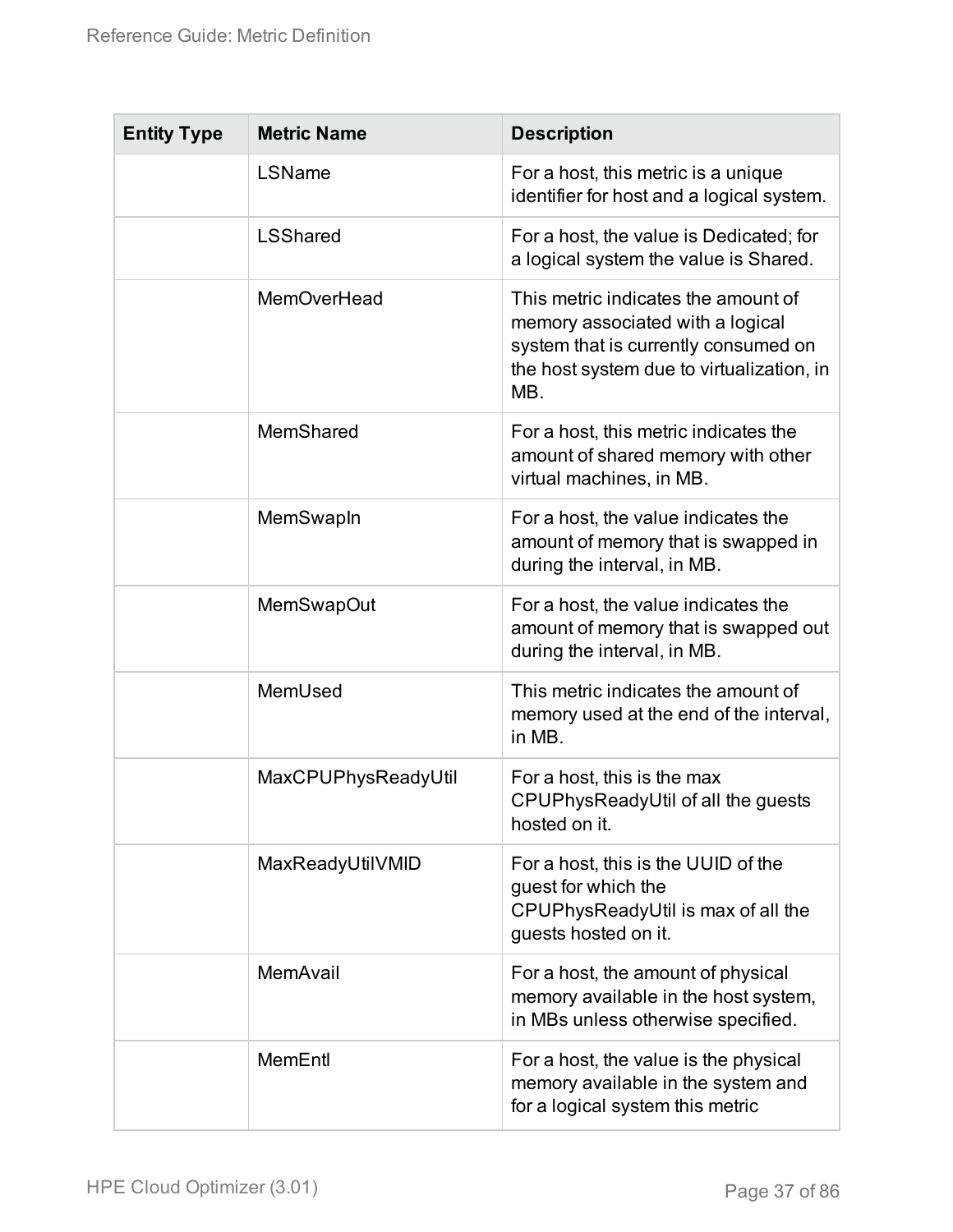| <b>Entity Type</b> | <b>Metric Name</b>      | <b>Description</b>                                                                                                                                                                                                                                                                                           |
|--------------------|-------------------------|--------------------------------------------------------------------------------------------------------------------------------------------------------------------------------------------------------------------------------------------------------------------------------------------------------------|
|                    |                         | indicates the minimum memory<br>configured, in MB.                                                                                                                                                                                                                                                           |
|                    | MemEntIMax              | For a host, the value is the amount of<br>physical memory available in the<br>system, in MB.                                                                                                                                                                                                                 |
|                    | MemEntIMin              | For a host, this metric indicates the<br>reserved amount of memory<br>configured for a host or a logical<br>system, in MB.                                                                                                                                                                                   |
|                    | MemEntIUtil             | For a host, the value indicates<br>percentage of entitled memory in use<br>during the interval by it.                                                                                                                                                                                                        |
|                    | MemFree                 | For a host, this is the amount of<br>memory not allocated, in MB.                                                                                                                                                                                                                                            |
|                    | MemFreeUtil             | For a host, this metric indicates the<br>percentage of memory that is free at<br>the end of the interval.                                                                                                                                                                                                    |
|                    | <b>MemGranted</b>       | For a host, this metric indicates the<br>amount of host physical memory<br>mapped to it, in MB.                                                                                                                                                                                                              |
|                    | MemHeap                 | For a host, this metric indicates the<br>virtual address space dedicated to<br>VMKernel main heap, in MB.                                                                                                                                                                                                    |
|                    | MemHeapFree             | For a host, this metric indicates the<br>free address space in the VMKernel<br>main heap, in MB.                                                                                                                                                                                                             |
|                    | <b>MemOverallHealth</b> | For a host, this is a number that<br>indicates the state of the memory. Low<br>number indicates system is not under<br>memory pressure. 0 - High, indicates<br>free memory is available and there is<br>no memory pressure. 1 - Soft, 2 - Hard,<br>3 - Low indicates there is a pressure<br>for free memory. |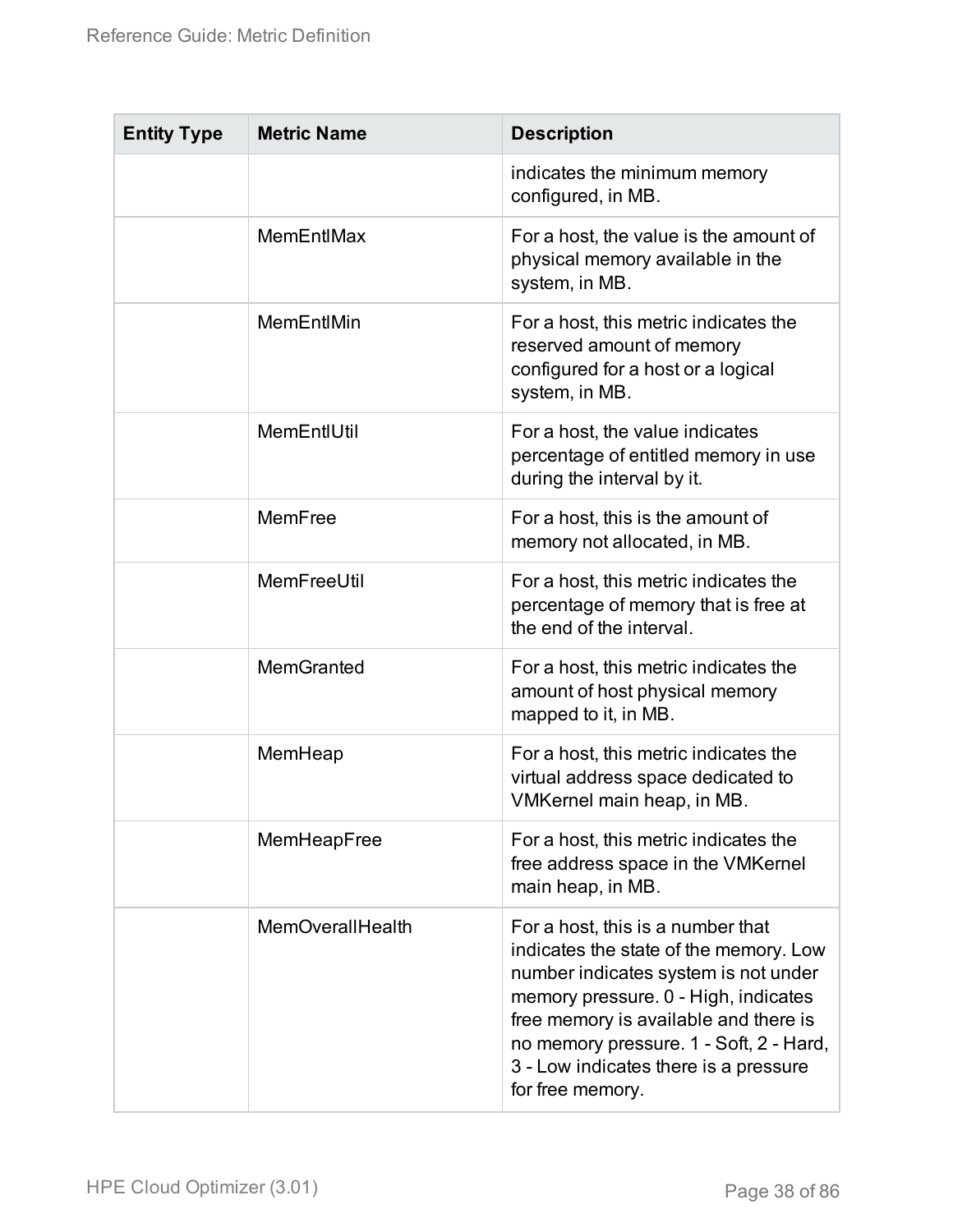| <b>Entity Type</b> | <b>Metric Name</b>       | <b>Description</b>                                                                                                                                                    |
|--------------------|--------------------------|-----------------------------------------------------------------------------------------------------------------------------------------------------------------------|
|                    | <b>MemPhys</b>           | For a host, the value is the physical<br>memory available in the system and<br>for a logical system this metric<br>indicates the minimum memory<br>configured, in MB. |
|                    | MemPhysUtil              | For a host, this metric indicates the<br>percentage of physical memory used<br>during the interval.                                                                   |
|                    | MemSharedCommon          | For a host, this metric indicates the<br>amount of physical memory, which is<br>shared by all the powered-on Virtual<br>Machines, in MB.                              |
|                    | MemSwapped               | For a host, this metric indicates the<br>amount of memory that has been<br>transparently swapped to and from the<br>disk, in MB.                                      |
|                    | MemSysUtil               | For a host, this is the percentage of<br>physical memory used by the system<br>during the interval.                                                                   |
|                    | MemUnreserved            | For a host, this is the amount of<br>memory that is unreserved, in MB.                                                                                                |
|                    | <b>NetByteRate</b>       | For a host, this is the sum of data<br>transmitted and received for all the<br>NIC instances of the host and virtual<br>machine. It is represented in KBps.           |
|                    | NetInByteRate            | For a host, this metric indicates the<br>input bytes per second over the<br>network, in KBps.                                                                         |
|                    | <b>NetOutByteRate</b>    | For a host, this metric indicates the<br>output bytes per second over the<br>network, in KBps.                                                                        |
|                    | <b>NumCPU</b>            | For a host, this metric indicates the<br>number of CPUs.                                                                                                              |
|                    | <b>CPUCycleTotalUsed</b> | For a host, this is the total time the                                                                                                                                |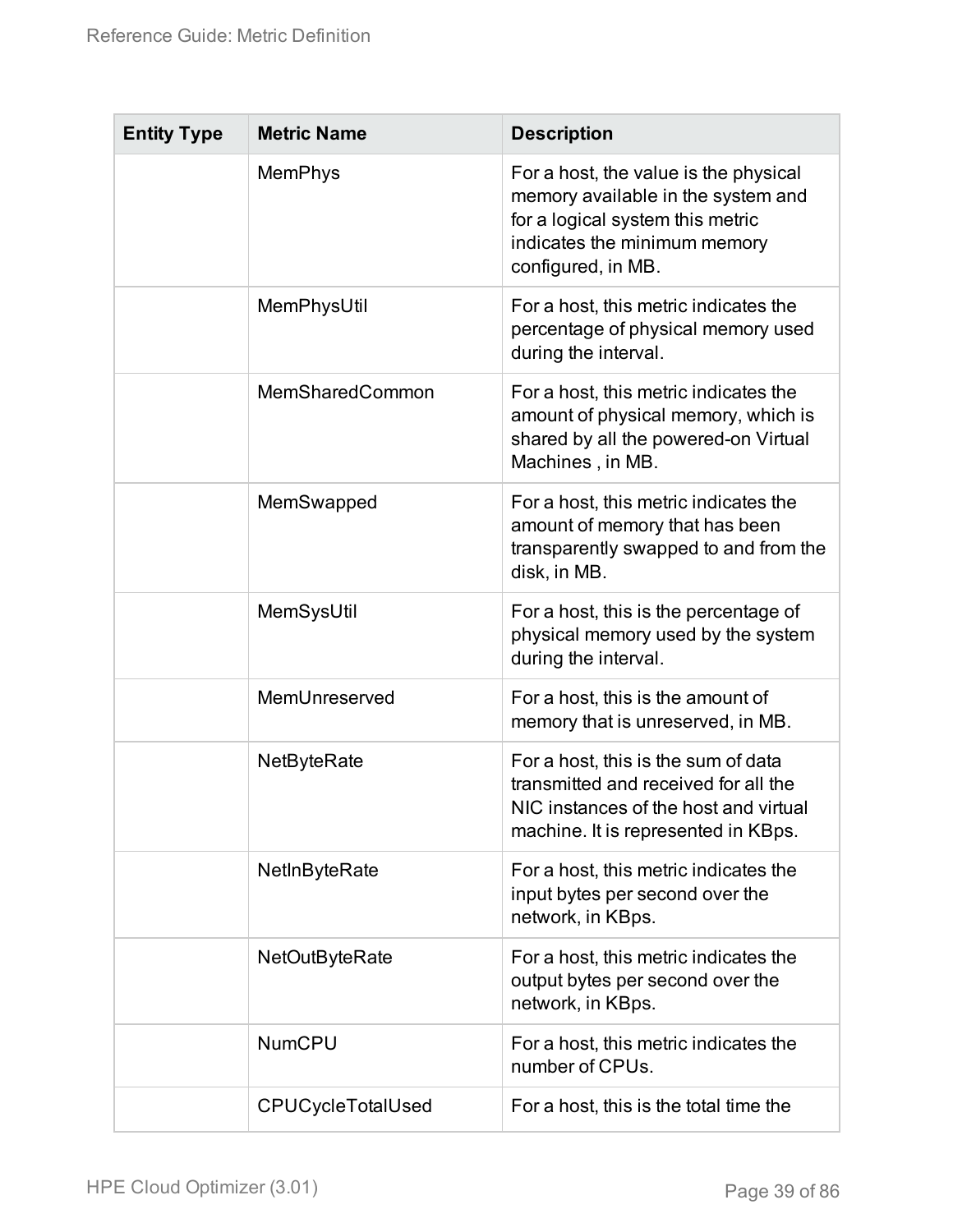| <b>Entity Type</b> | <b>Metric Name</b>      | <b>Description</b>                                                                                                                                                                                                                                                                     |
|--------------------|-------------------------|----------------------------------------------------------------------------------------------------------------------------------------------------------------------------------------------------------------------------------------------------------------------------------------|
|                    |                         | physical CPUs were utilized during<br>the interval, represented in CPU<br>cycles.                                                                                                                                                                                                      |
|                    | <b>NumDisk</b>          | For a host, this metric indicates the<br>number of disks configured. Only local<br>disk devices and optical devices<br>present in the system are counted in<br>this metric.                                                                                                            |
|                    | NetInByte               | For a host, this is the number of bytes,<br>in MB, received during the interval.                                                                                                                                                                                                       |
|                    | <b>NetInPacket</b>      | For a host, this is the number of<br>successful packets per second<br>received for all network interfaces<br>during the interval.                                                                                                                                                      |
|                    | <b>NetInPacketRate</b>  | For a host, this is the number of<br>successful packets received for all<br>network interfaces during the interval.                                                                                                                                                                    |
|                    | <b>NetOutByte</b>       | For a host, this is number of bytes, in<br>MB, transmitted during the interval.                                                                                                                                                                                                        |
|                    | <b>NetOutPacket</b>     | For a host, this is the number of<br>successful packets sent for all network<br>interfaces during the interval.                                                                                                                                                                        |
|                    | <b>NetOutPacketRate</b> | For a host, this is the number of<br>successful packets sent through all<br>network interfaces over the cumulative<br>collection time. Successful packets are<br>those that have been processed<br>without errors or collisions. This does<br>not include data for loopback interface. |
|                    | <b>NetPacketRate</b>    | For a host, this is the number of<br>successful packets per second both<br>sent and received for all network<br>interfaces during the interval.                                                                                                                                        |
|                    | <b>NumActiveGuests</b>  | For a host, this indicates the number of                                                                                                                                                                                                                                               |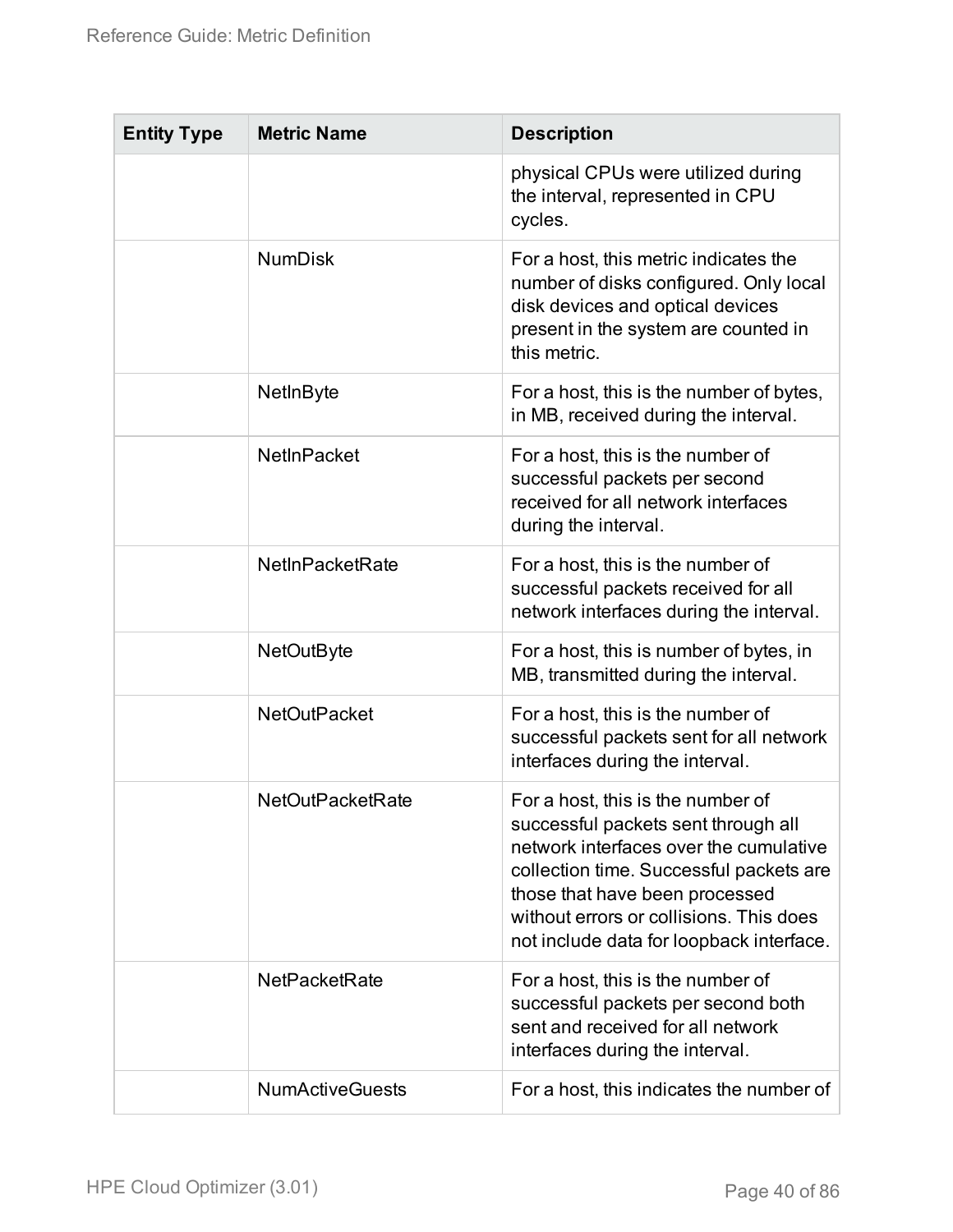| <b>Entity Type</b> | <b>Metric Name</b>  | <b>Description</b>                                                                                                                                                           |
|--------------------|---------------------|------------------------------------------------------------------------------------------------------------------------------------------------------------------------------|
|                    |                     | logical systems hosted in a system<br>that are active.                                                                                                                       |
|                    | <b>NumCPUCore</b>   | For a host, this metric provides the<br>total number of CPU cores on the<br>system.                                                                                          |
|                    | <b>NumCPUSocket</b> | For a host, this metric indicates the<br>number of physical CPU sockets on<br>the system.                                                                                    |
|                    | <b>NumGuests</b>    | For a host, this metric indicates the<br>number of logical systems hosted in a<br>system.                                                                                    |
|                    | <b>NumNetif</b>     | For a host, this metric is the number of<br>network adapters on the host.                                                                                                    |
|                    | ParentUUID          | For a host, the metric indicates the<br>UUID appended to display_name of<br>the parent entity.                                                                               |
|                    | SystemHostName      | For a host, this metric is the Fully<br><b>Qualified Domain Name.</b>                                                                                                        |
|                    | SystemMachineModel  | For a host, this is the CPU model of<br>the host system.                                                                                                                     |
|                    | SystemName          | For a host, this metric indicates the<br>name of the host or logical system.                                                                                                 |
|                    | SystemOSName        | For a host, the metric indicates the<br>name of operating system.                                                                                                            |
|                    | SystemOSType        | For a host, the metric can have the<br>following values: ESX/ESXi followed<br>by version or ESX-Serv (applicable<br>only for a host) Linux, Windows,<br>Solaris, or Unknown. |
|                    | SystemPath          | For a host, the metric indicates the<br>installation path for host or logical<br>system.                                                                                     |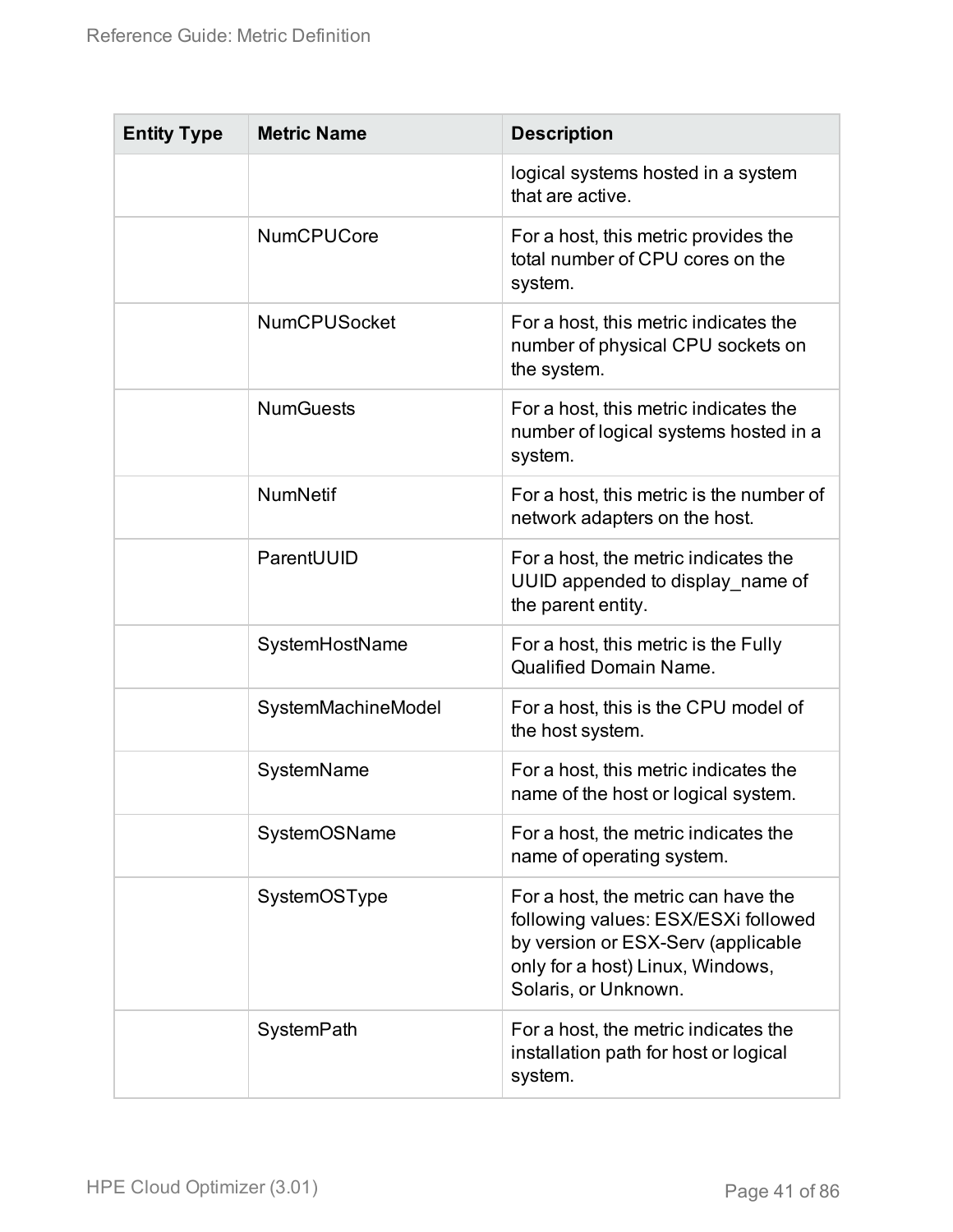| <b>Entity Type</b>      | <b>Metric Name</b>   | <b>Description</b>                                                                                                                                                          |
|-------------------------|----------------------|-----------------------------------------------------------------------------------------------------------------------------------------------------------------------------|
|                         | SystemRole           | For a host the metric is host.                                                                                                                                              |
|                         | SystemState          | For a host, this metric can have one of<br>the following states: On, Off, or<br>Unknown.                                                                                    |
|                         | SystemUptimeHours    | For a host, this metric is the time, in<br>hours, since the last system reboot.                                                                                             |
|                         | SystemUptimeSeconds  | For a host, the metric is the time, in<br>seconds, since the last system reboot.                                                                                            |
|                         | SystemVirtType       | For a host, the value of this metric is<br><b>VMWARE.</b>                                                                                                                   |
|                         | <b>VCIPAddress</b>   | For a host, the metric indicates the IP<br>address of the Virtual Center that the<br>host is managed by.                                                                    |
|                         | vMotionEnabled       | For a host, this metric indicates<br>whether vMotion is enabled or not.                                                                                                     |
| vCenter<br><b>Guest</b> | Annotations          | For a logical system, this metric<br>indicates the additional notes and<br>comments.                                                                                        |
|                         | BelongsToDatacenter  | For a logical system, this metric<br>indicates the name of the Datacenter<br>to which this machine belongs.                                                                 |
|                         | <b>BootTime</b>      | For a logical system, this metric<br>indicates the Boot Time.                                                                                                               |
|                         | ConnectionState      | For a logical systems, this indicates<br>whether or not the entity is available<br>for management. It can have values as<br>- Connected, Disconnected, or<br>NotResponding. |
|                         | <b>CPUClockSpeed</b> | For a logical system, this is the clock<br>speed of the CPUs, in MHz, if all of the<br>processors have the same clock<br>speed.                                             |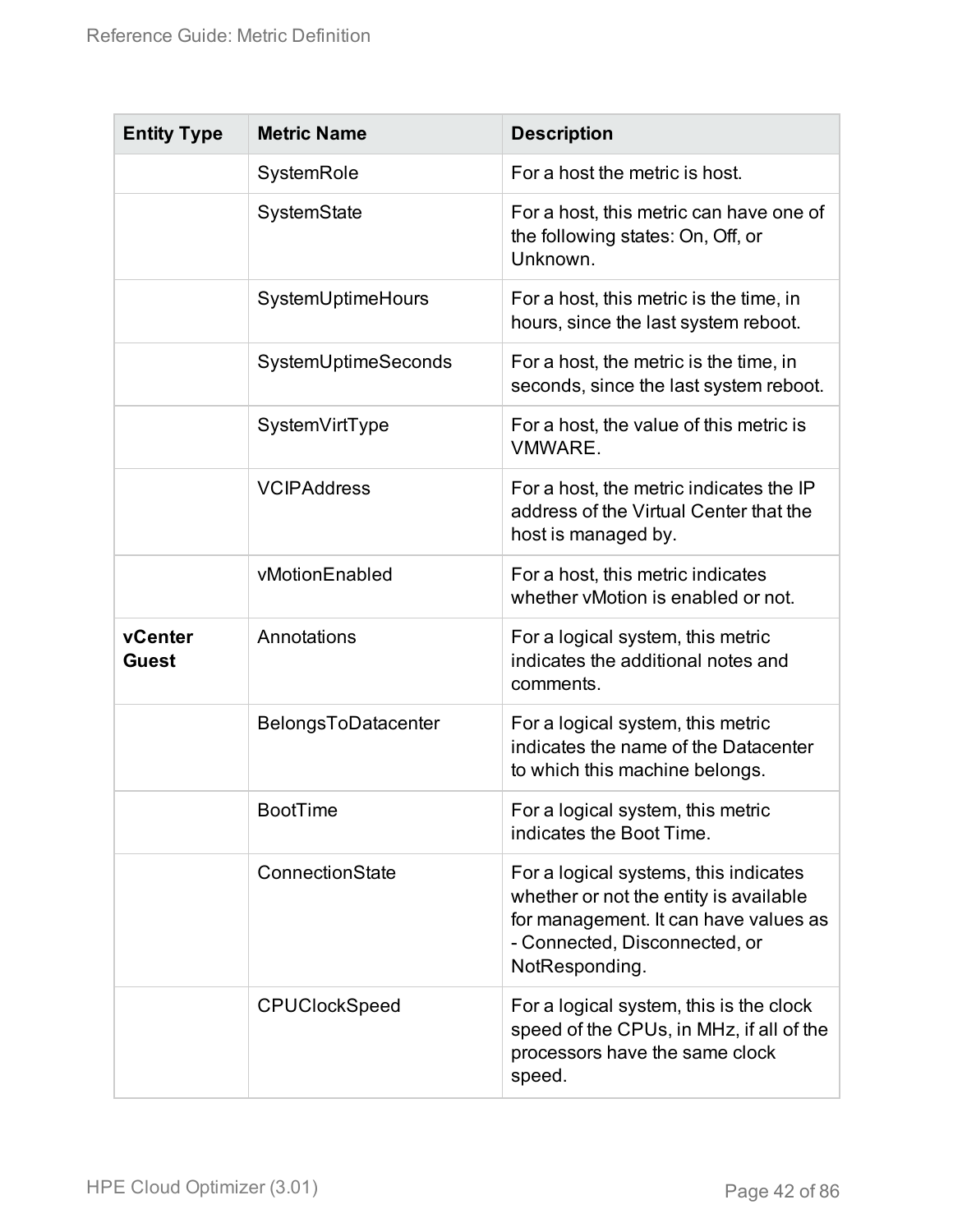| <b>Entity Type</b> | <b>Metric Name</b>     | <b>Description</b>                                                                                                                                                                 |
|--------------------|------------------------|------------------------------------------------------------------------------------------------------------------------------------------------------------------------------------|
|                    | CPUCoStopTime          | For a logical system, this metric<br>indicates the time the virtual machine<br>is ready to run but is unable to run due<br>to co-scheduling constraints, in msec.                  |
|                    | <b>CPUCycleEntIMax</b> | For a logical system, this value<br>indicates the maximum processor<br>capacity, in MHz, configured for the<br>entity.                                                             |
|                    | CPUCycleEntIMin        | For a logical system, this value<br>indicates the minimum processor<br>capacity, in MHz, configured for the<br>entity.                                                             |
|                    | CPUCycleTotalUsed      | For a logical system, this is the total<br>time the physical CPUs were utilized<br>during the interval, represented in<br>CPU cycles.                                              |
|                    | CPUPhysTotalUtil       | The percentage of total time, the<br>physical CPUs were utilized by this<br>logical system during the interval.                                                                    |
|                    | CPUDemandUsed          | For a logical system, this metric<br>indicates the amount of CPU<br>resources a Virtual Machine would<br>use if there were no CPU contention or<br>CPU limit, in MHz.              |
|                    | <b>CPUEntIMax</b>      | For a logical system, this metric<br>indicates the maximum CPU units<br>configured for it.                                                                                         |
|                    | <b>CPUEntIMin</b>      | For a logical system, this metrics<br>indicates the guaranteed minimum<br>CPU units configured for it.                                                                             |
|                    | <b>CPUEntIUtil</b>     | For a logical system, this metric<br>indicates the percentage of entitled<br>processing units (guaranteed<br>processing units allocated to this<br>logical system) consumed by it. |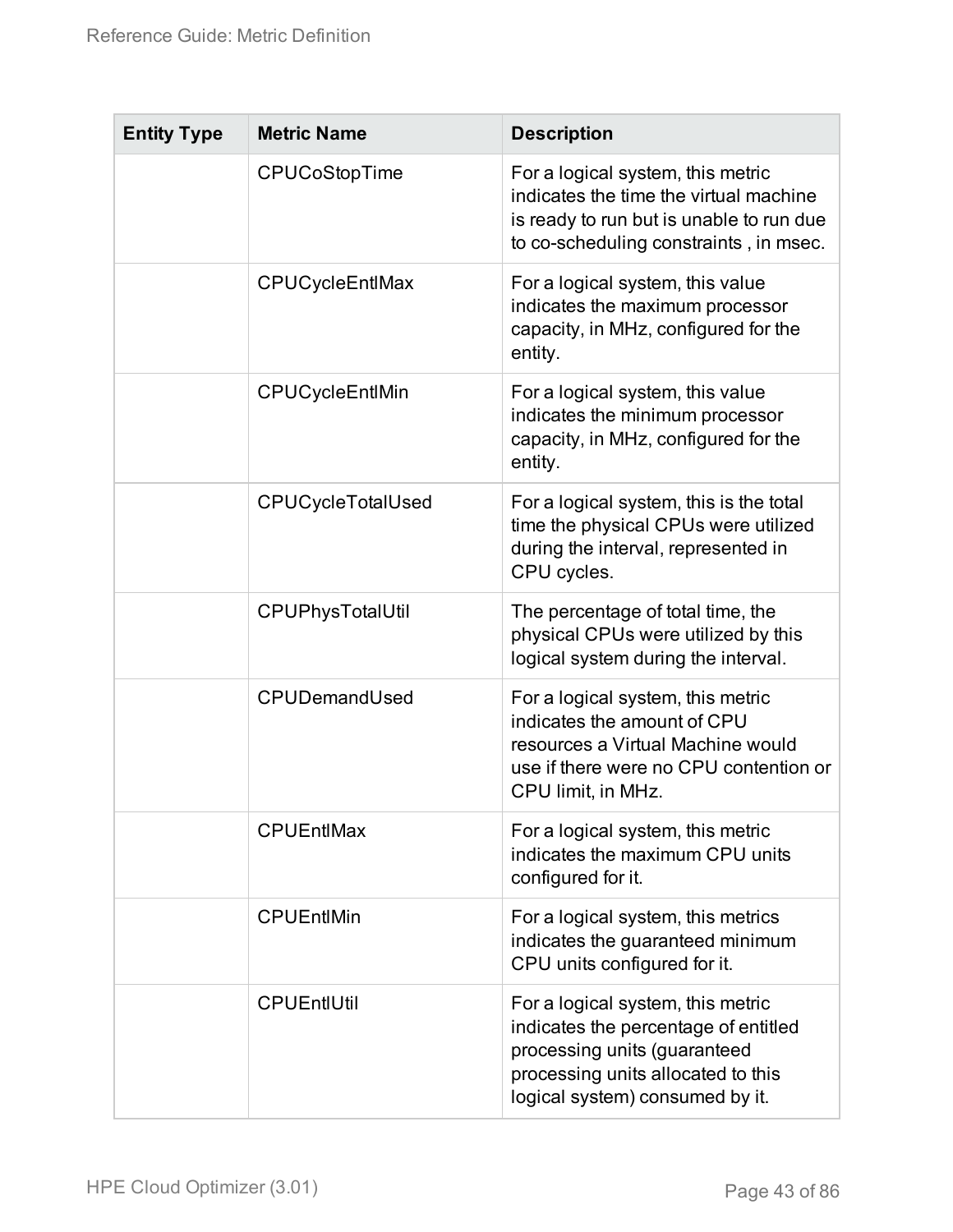| <b>Entity Type</b> | <b>Metric Name</b>   | <b>Description</b>                                                                                                                                                                                                                           |
|--------------------|----------------------|----------------------------------------------------------------------------------------------------------------------------------------------------------------------------------------------------------------------------------------------|
|                    | <b>CPUIdleTime</b>   | For a logical system, this metric<br>indicates the total time that the CPU<br>spent in an idle state, msec.                                                                                                                                  |
|                    | <b>CPUIdleUtil</b>   | For a logical system, this metric<br>indicates the percentage of time that<br>the CPU spent in an idle state.                                                                                                                                |
|                    | <b>CPUPhyscUtil</b>  | For a logical system, this metric<br>indicates the number of CPU units<br>utilized by the logical system.                                                                                                                                    |
|                    | CPUPhysReadyUtil     | For a logical system, this is the<br>percentage of time during the interval<br>that the CPU was in ready state.                                                                                                                              |
|                    | CPUPhysTotalTime     | For a logical system, the value<br>indicates the time spent in seconds on<br>the physical CPU by logical system or<br>host, in seconds                                                                                                       |
|                    | CPUPhysWaitUtil      | For a logical system, this is the<br>percentage of time during the interval<br>that the virtual CPU was waiting for the<br>I/Os to complete.                                                                                                 |
|                    | CPUReadyTime         | For a logical system, this metric<br>indicates the time for which the virtual<br>machine was ready but could not get<br>scheduled to run on the physical CPU,<br>in seconds.                                                                 |
|                    | <b>CPUSharesPrio</b> | For a logical system, this metric<br>indicates the weightage or priority<br>assigned to an Uncapped logical<br>system. This value determines the<br>minimum share of unutilized<br>processing units that this logical<br>system can utilize. |
|                    | CPUSysModeUtil       | For a logical system, this metric<br>indicates the percentage of time the<br>CPU was in system mode during the                                                                                                                               |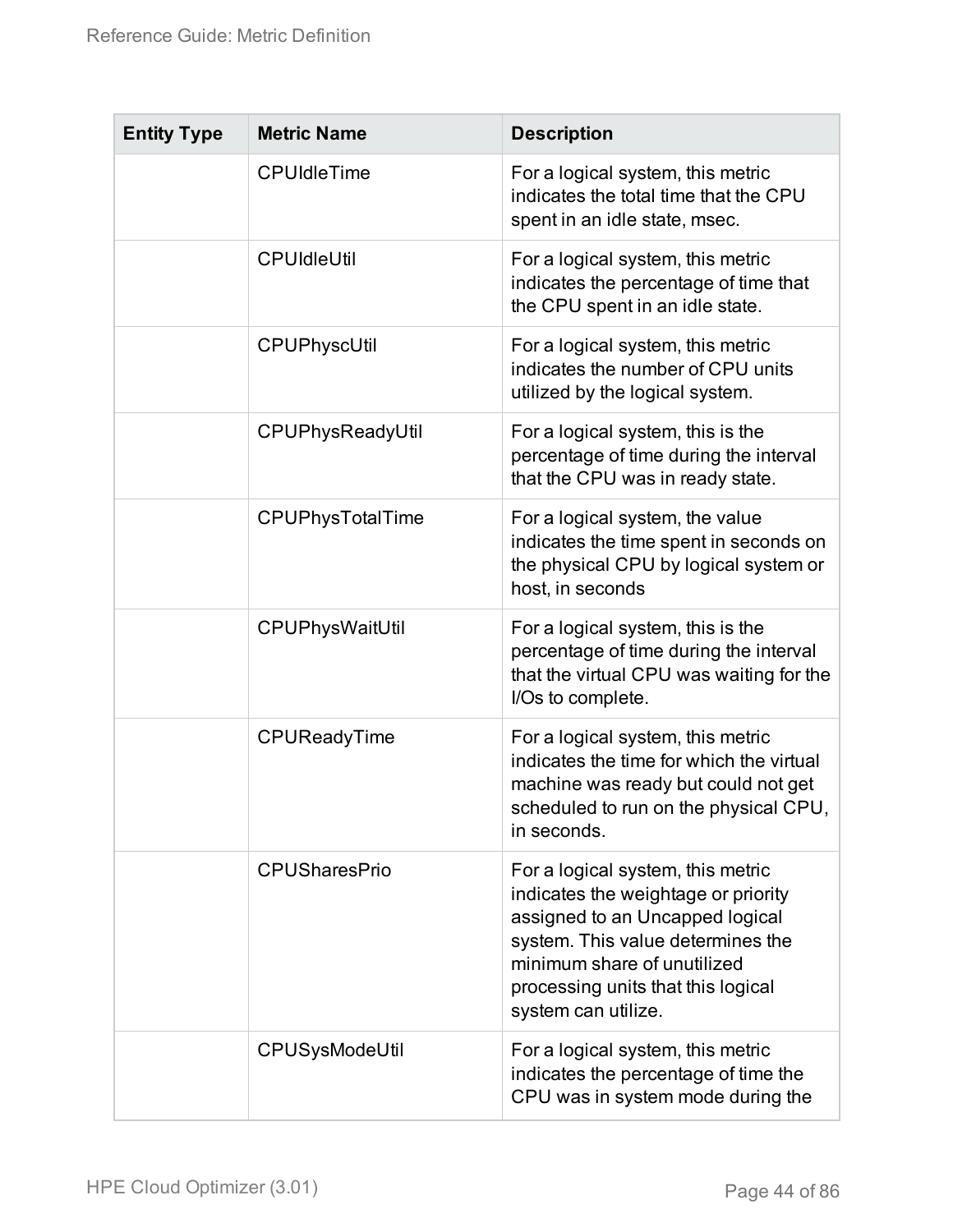| <b>Entity Type</b> | <b>Metric Name</b>          | <b>Description</b>                                                                                                                                                                               |
|--------------------|-----------------------------|--------------------------------------------------------------------------------------------------------------------------------------------------------------------------------------------------|
|                    |                             | interval, in percent.                                                                                                                                                                            |
|                    | <b>CPUTotalUtil</b>         | For a logical system, the value<br>indicates percentage of total time the<br>logical CPUs were not idle during the<br>interval. For a host, this metric value is<br>same as CPU PHYS TOTAL UTIL. |
|                    | <b>CPUUsedTime</b>          | For a logical system, this metric<br>indicates the total time for which the<br>CPU was used, in msec.                                                                                            |
|                    | <b>CPUUserModeUtil</b>      | For a logical system, this metric<br>indicates the percentage of time the<br>CPU was in user mode during the<br>interval, in percent.                                                            |
|                    | <b>CPUWaitTime</b>          | For a guest, this metric indicates the<br>total time that the CPU spent in wait<br>state, in msec.                                                                                               |
|                    | <b>DiskCommandAbortRate</b> | For a guest, the value indicates the<br>disk command abort rate for the logical<br>system.                                                                                                       |
|                    | <b>DiskPhysIOByte</b>       | For a logical system, this metric<br>indicates the number of KBs<br>transferred to and from disks during<br>the interval.                                                                        |
|                    | <b>DiskPhysIOByteRate</b>   | For a logical system, this metric<br>indicates the average number of KBs<br>per second at which data was<br>transferred to and from disks during<br>the interval.                                |
|                    | <b>DiskPhysRead</b>         | For a logical system, this metric<br>indicates the number of physical reads<br>during the interval.                                                                                              |
|                    | <b>DiskPhysReadByteRate</b> | For a logical system, this metric<br>indicates the average number of KBs<br>per second at which data was                                                                                         |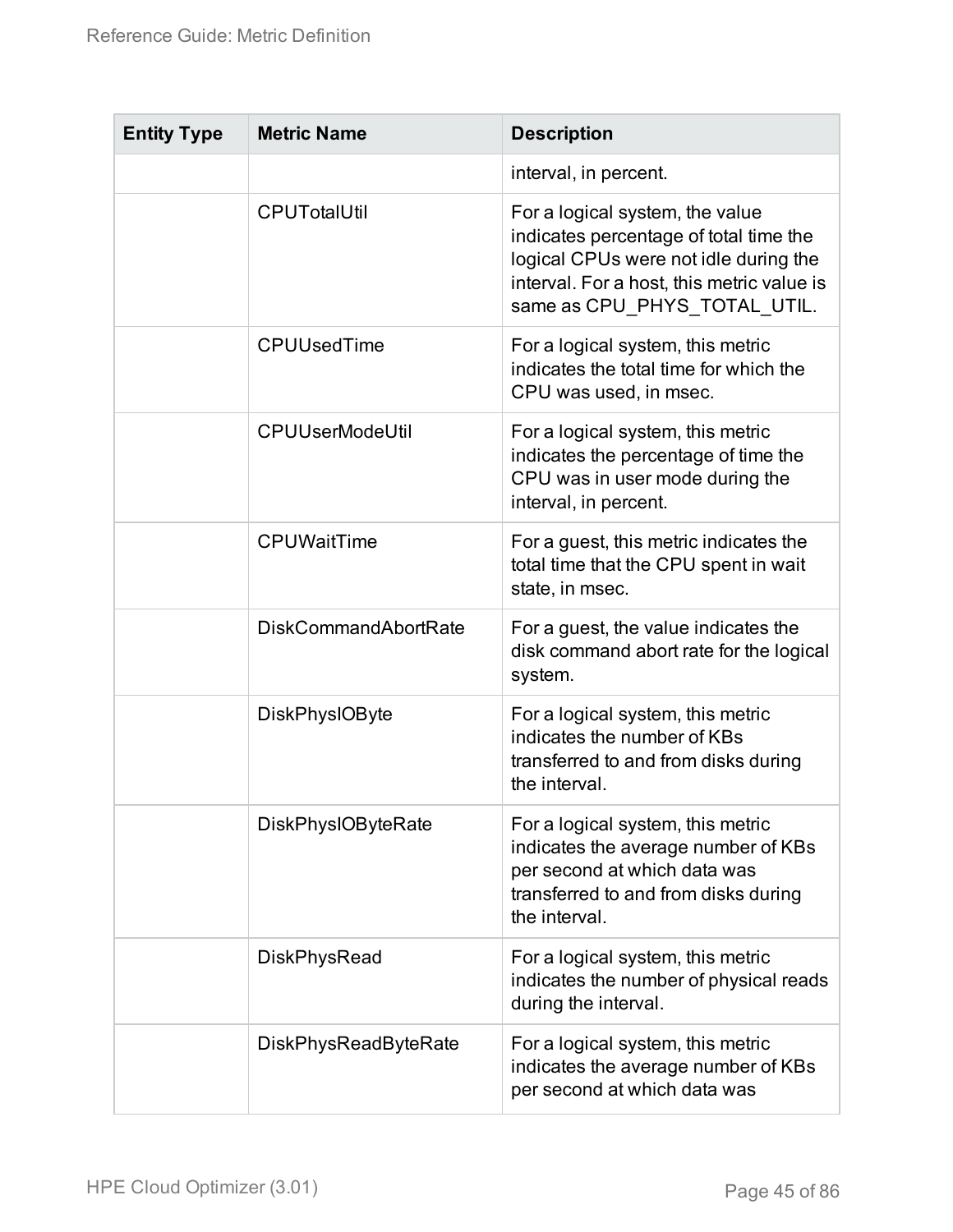| <b>Entity Type</b> | <b>Metric Name</b>           | <b>Description</b>                                                                                                                                    |
|--------------------|------------------------------|-------------------------------------------------------------------------------------------------------------------------------------------------------|
|                    |                              | transferred from disks during the<br>interval.                                                                                                        |
|                    | <b>DiskPhysReadRate</b>      | For a logical system, this metric<br>indicates the number of physical reads<br>per second during the interval.                                        |
|                    | <b>DiskPhysWrite</b>         | For a logical system, this metric<br>indicates the number of physical writes<br>during the interval.                                                  |
|                    | <b>DiskPhysWriteByteRate</b> | For a logical system, this metric<br>indicates the average number of KBs<br>per second at which data was<br>transferred to disks during the interval. |
|                    | <b>DiskPhysWriteRate</b>     | For a logical system, this metric<br>indicates the number of physical writes<br>per second during the interval.                                       |
|                    | <b>DiskQueueDepthPeak</b>    | For a logical system, this metric<br>indicates the disk queue depth.                                                                                  |
|                    | <b>DiskReadLatency</b>       | For a logical system, this metric<br>indicates the total disk read latency, in<br>msec.                                                               |
|                    | <b>DiskWriteLatency</b>      | For a logical system, this metric<br>indicates the total disk write latency for<br>this logical system in msec.                                       |
|                    | <b>GuestToolsStatus</b>      | For a logical system, this metric is the<br>current status of guest Integration<br>Tools in the guest operating system if<br>known.                   |
|                    | <b>HBPStatus</b>             | For a logical system, this metric<br>indicates the HPCS Heart beat poll<br>status. It can have values as 0 or 1.                                      |
|                    | <b>HPCSPort</b>              | For a logical system, this metric<br>indicates the port from CS.                                                                                      |
|                    | <b>HPCSProtocol</b>          | For a logical system, this metric                                                                                                                     |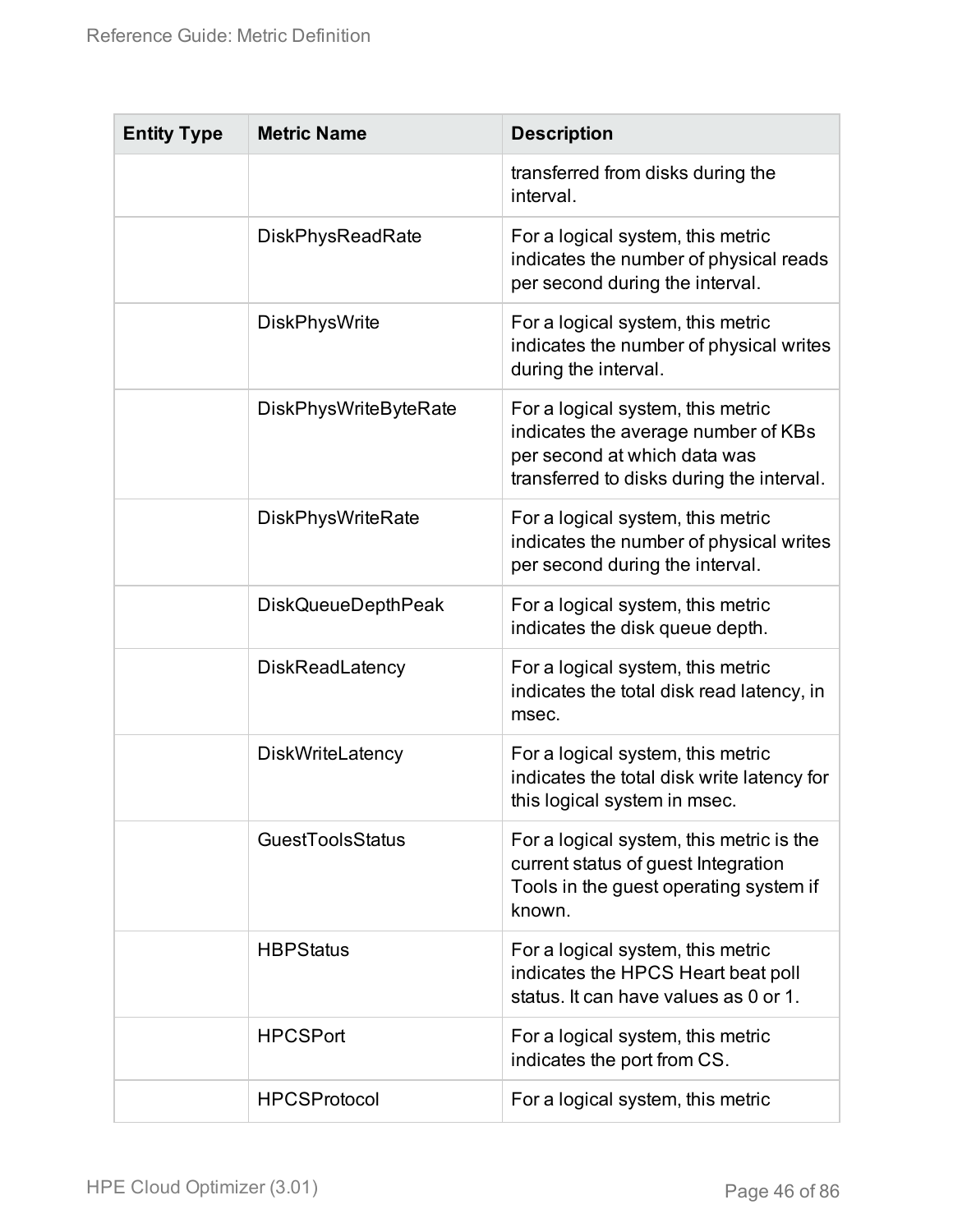| <b>Entity Type</b> | <b>Metric Name</b>    | <b>Description</b>                                                                                                                                |
|--------------------|-----------------------|---------------------------------------------------------------------------------------------------------------------------------------------------|
|                    |                       | indicates the scheme from CS.                                                                                                                     |
|                    | <b>MacAddress</b>     | For a logical system, this contains<br>comma separated mac addresses.                                                                             |
|                    | ManagementIP          | For a logical system, this metric<br>indicates the IP from CS.                                                                                    |
|                    | ManagementUpdatedTime | For a logical system, this metric<br>indicates the HPCS Sync time.<br>(Epochtime)                                                                 |
|                    | <b>MemActive</b>      | For a logical system, this is the amount<br>of memory that is actively used.                                                                      |
|                    | MemBalloonTarget      | For a logical system, this metric<br>indicates the amount of memory,<br>which is set by VMKernel for<br>ballooning, in MB.                        |
|                    | MemBalloonUsed        | For a logical system, this is the amount<br>of memory held by memory control for<br>ballooning. The value is represented<br>in KB.                |
|                    | MemBalloonUtil        | For a logical system, this is the amount<br>of memory held by memory control for<br>ballooning. It is represented as a<br>percentage of MEM ENTL. |
|                    | MemEntl               | For a logical system this metric<br>indicates the minimum memory<br>configured, in MB.                                                            |
|                    | <b>MemEntIMin</b>     | The minimum amount of memory<br>configured for the logical system, in<br>MB.                                                                      |
|                    | MemEntIMax            | For a logical system, this metric<br>indicates the maximum amount of<br>memory configured, in MB.                                                 |
|                    | MemEntIUtil           | For a logical system, the value<br>indicates percentage of entitled                                                                               |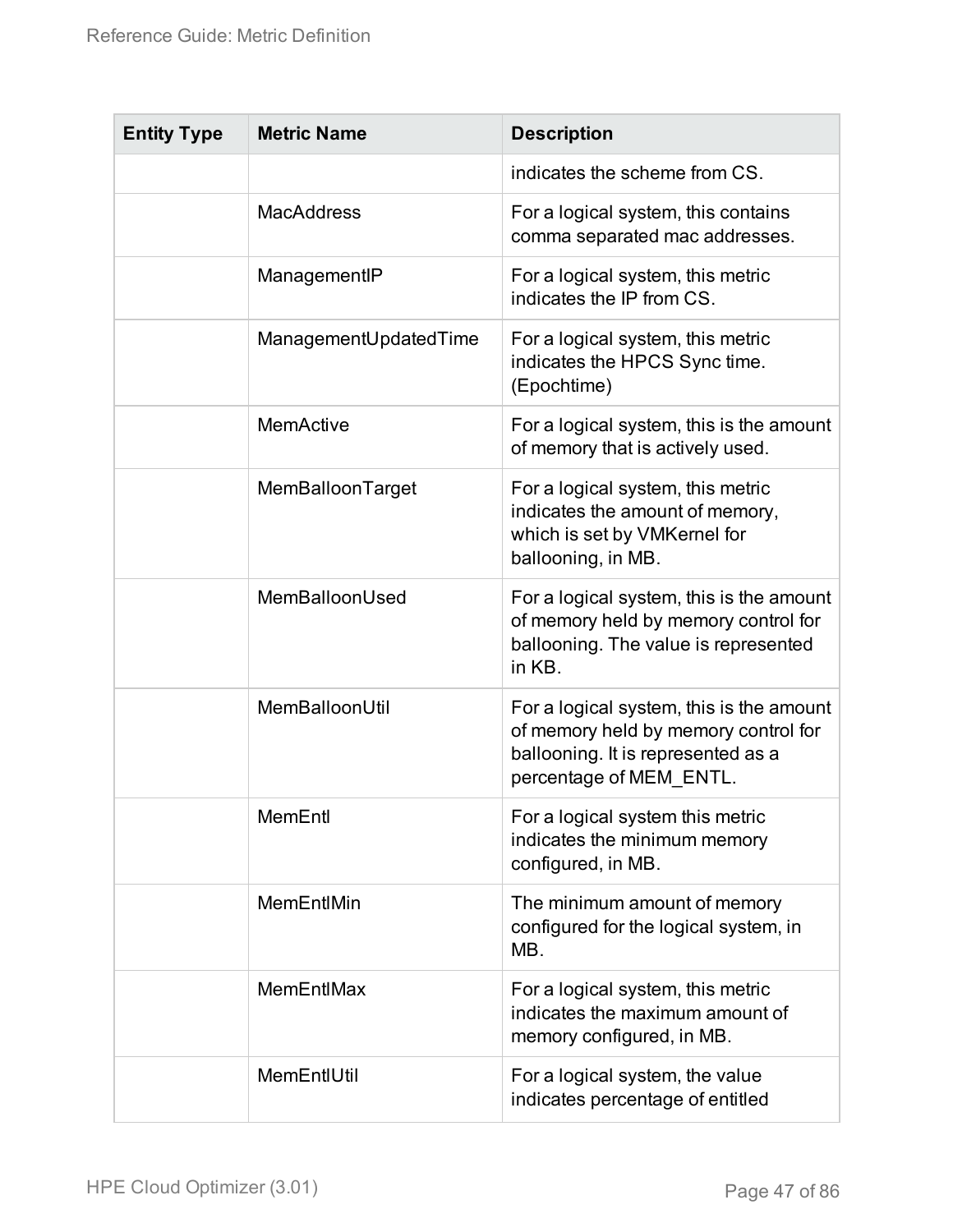| <b>Entity Type</b> | <b>Metric Name</b>   | <b>Description</b>                                                                                                                                                                                                  |
|--------------------|----------------------|---------------------------------------------------------------------------------------------------------------------------------------------------------------------------------------------------------------------|
|                    |                      | memory in use during the interval by it.                                                                                                                                                                            |
|                    | MemFreeUtil          | For a logical system, this metric<br>indicates the percentage of memory<br>that is free at the end of the interval.                                                                                                 |
|                    | <b>MemGranted</b>    | For a logical system, this metric<br>indicates the amount of host physical<br>memory mapped to it, in MB.                                                                                                           |
|                    | <b>MemOverhead</b>   | For a logical system, this metric<br>indicates the amount of memory<br>associated with a logical system that is<br>currently consumed on the host<br>system due to virtualization, in MB.                           |
|                    | <b>MemPhys</b>       | For a logical system, this metric<br>indicates the minimum memory<br>configured, in MB.                                                                                                                             |
|                    | MemPhysUtil          | For a logical system, this metric<br>indicates the percentage of physical<br>memory used during the interval.                                                                                                       |
|                    | MemShared            | For a logical system, this metric<br>indicates amount of shared memory<br>with other virtual machines, in MB.                                                                                                       |
|                    | <b>MemSharesPrio</b> | For a logical system, this metric<br>indicates the weightage or priority for<br>memory assigned to it. This value<br>influences the share of unutilized<br>physical Memory that this logical<br>system can utilize. |
|                    | MemSwapln            | For a logical system, the value<br>indicates the amount of memory that is<br>swapped in during the interval, in MB.                                                                                                 |
|                    | <b>MemSwapOut</b>    | For a logical system, the value<br>indicates the amount of memory that is<br>swapped in during the interval, in MB.                                                                                                 |
|                    | MemSwapped           | For a logical system, this metric                                                                                                                                                                                   |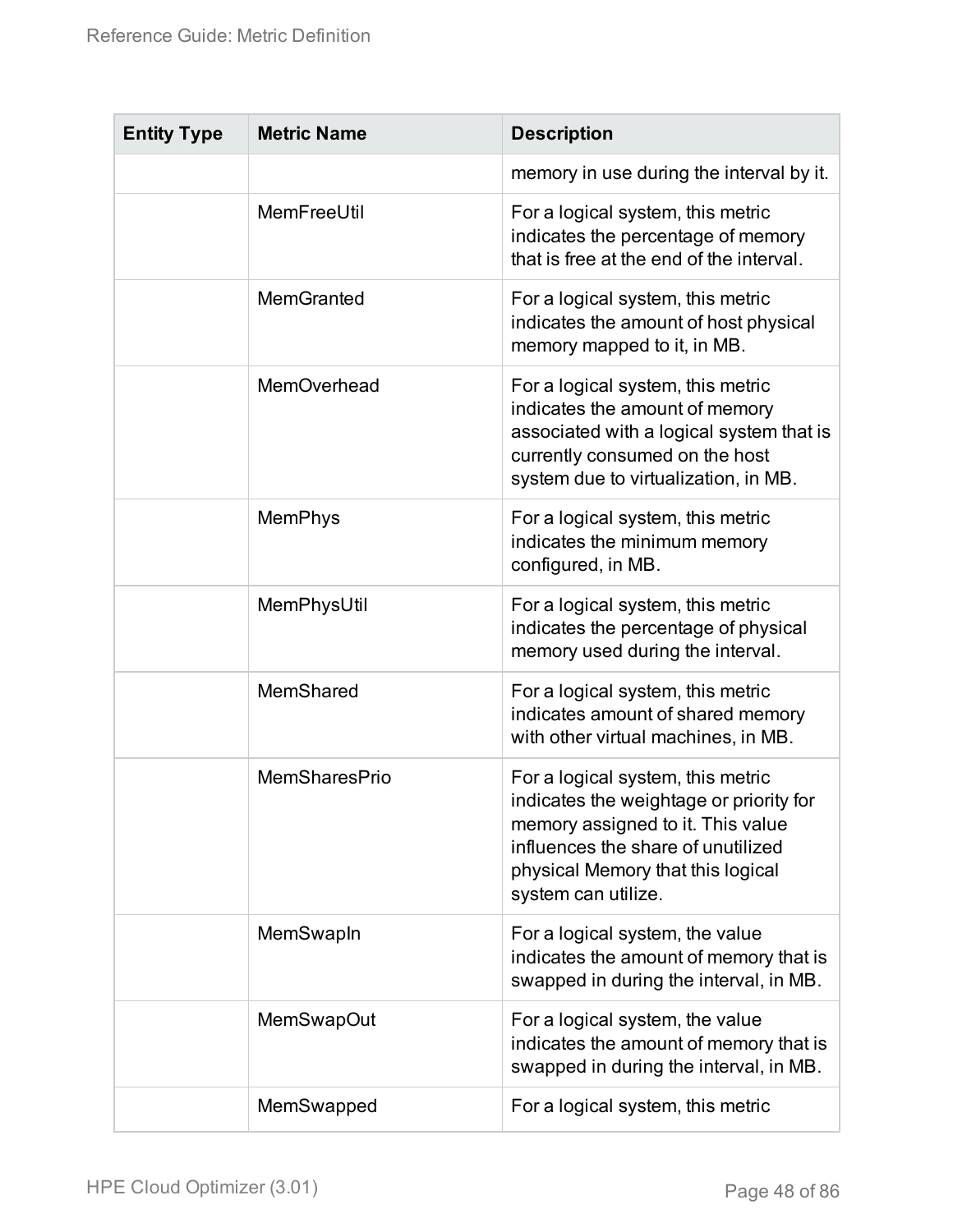| <b>Entity Type</b> | <b>Metric Name</b>     | <b>Description</b>                                                                                                                                                       |
|--------------------|------------------------|--------------------------------------------------------------------------------------------------------------------------------------------------------------------------|
|                    |                        | indicates the amount of memory that<br>has been transparently swapped to<br>and from the disk, in MB.                                                                    |
|                    | MemSwapTarget          | For a logical system, the value<br>indicates the amount of memory that<br>can be swapped, in MB.                                                                         |
|                    | MemSwapUtil            | For a logical system, this is the<br>percentage of swap memory utilized<br>with respect to the amount of swap<br>memory available.                                       |
|                    | MemUsed                | For a logical system, this value<br>indicates the amount of memory used<br>by it at the end of the interval, in MB.                                                      |
|                    | <b>NetByteRate</b>     | For a logical system, this is the sum of<br>data transmitted and received for all<br>the NIC instances of the host and<br>virtual machine. It is represented in<br>KBps. |
|                    | NetInByte              | For a logical system, this is number of<br>bytes, in MB, received during the<br>interval.                                                                                |
|                    | NetInByteRate          | For a logical system, this metric<br>indicates the input bytes per second<br>over the network, in KBps.                                                                  |
|                    | <b>NetInPacket</b>     | For a logical system, this is the<br>number of successful packets per<br>second received for all network<br>interfaces during the interval.                              |
|                    | <b>NetInPacketRate</b> | For a logical system, this is the<br>number of successful packets received<br>for all network interfaces during the<br>interval.                                         |
|                    | <b>NetOutByte</b>      | For a logical system, this is the<br>number of bytes, in MB, transmitted<br>during the interval.                                                                         |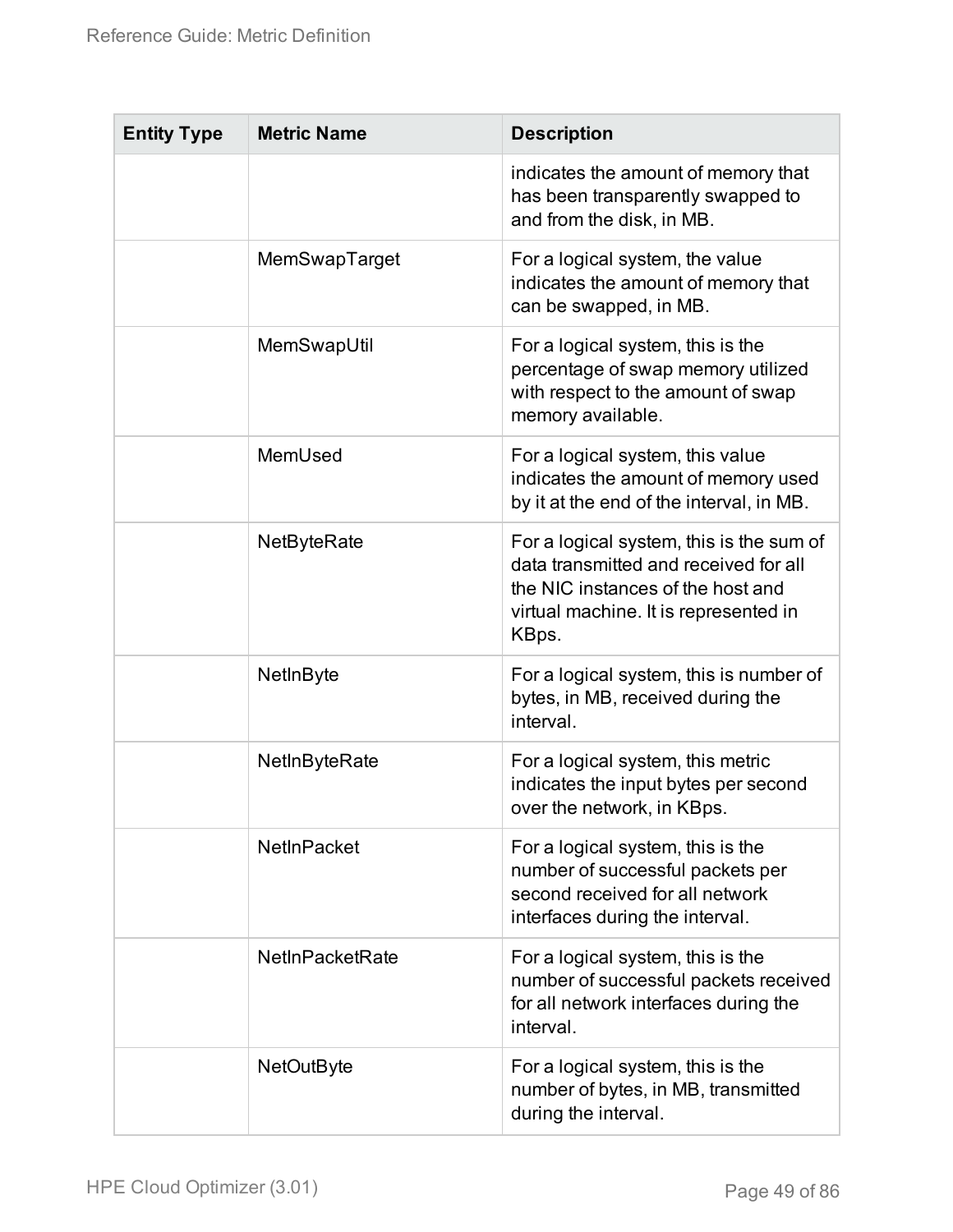| <b>Entity Type</b> | <b>Metric Name</b>      | <b>Description</b>                                                                                                                                                                                                                                                                                  |
|--------------------|-------------------------|-----------------------------------------------------------------------------------------------------------------------------------------------------------------------------------------------------------------------------------------------------------------------------------------------------|
|                    | <b>NetOutByteRate</b>   | For a logical system, this metric<br>indicates the output bytes per second<br>over the network, in KBps.                                                                                                                                                                                            |
|                    | <b>NetOutPacket</b>     | For a logical system, this is the<br>number of successful packets, sent for<br>all network interfaces during the<br>interval.                                                                                                                                                                       |
|                    | <b>NetOutPacketRate</b> | For a logical system, this is the<br>number of successful packets sent<br>through all network interfaces over the<br>cumulative collection time. Successful<br>packets are those that have been<br>processed without errors or collisions.<br>This does not include data for<br>loopback interface. |
|                    | <b>NetPacketRate</b>    | For a logical system, this is the<br>number of successful packets per<br>second both sent and received for all<br>network interfaces during the interval.                                                                                                                                           |
|                    | <b>NumCPU</b>           | For a logical system, this metric<br>indicates the number of virtual CPUs<br>configured.                                                                                                                                                                                                            |
|                    | <b>NumCPUCore</b>       | The number of CPU Cores.                                                                                                                                                                                                                                                                            |
|                    | <b>NumDisk</b>          | For a logical system, this metric<br>indicates the number of disks<br>configured. Only local disk devices<br>and optical devices present in the<br>system are counted in this metric.                                                                                                               |
|                    | <b>NumNetif</b>         | For a logical system, the metric is the<br>number of network interfaces<br>configured for the logical system.                                                                                                                                                                                       |
|                    | NumSnapshots            | For a logical system, the metric is the<br>number of snapshots created for the<br>system.                                                                                                                                                                                                           |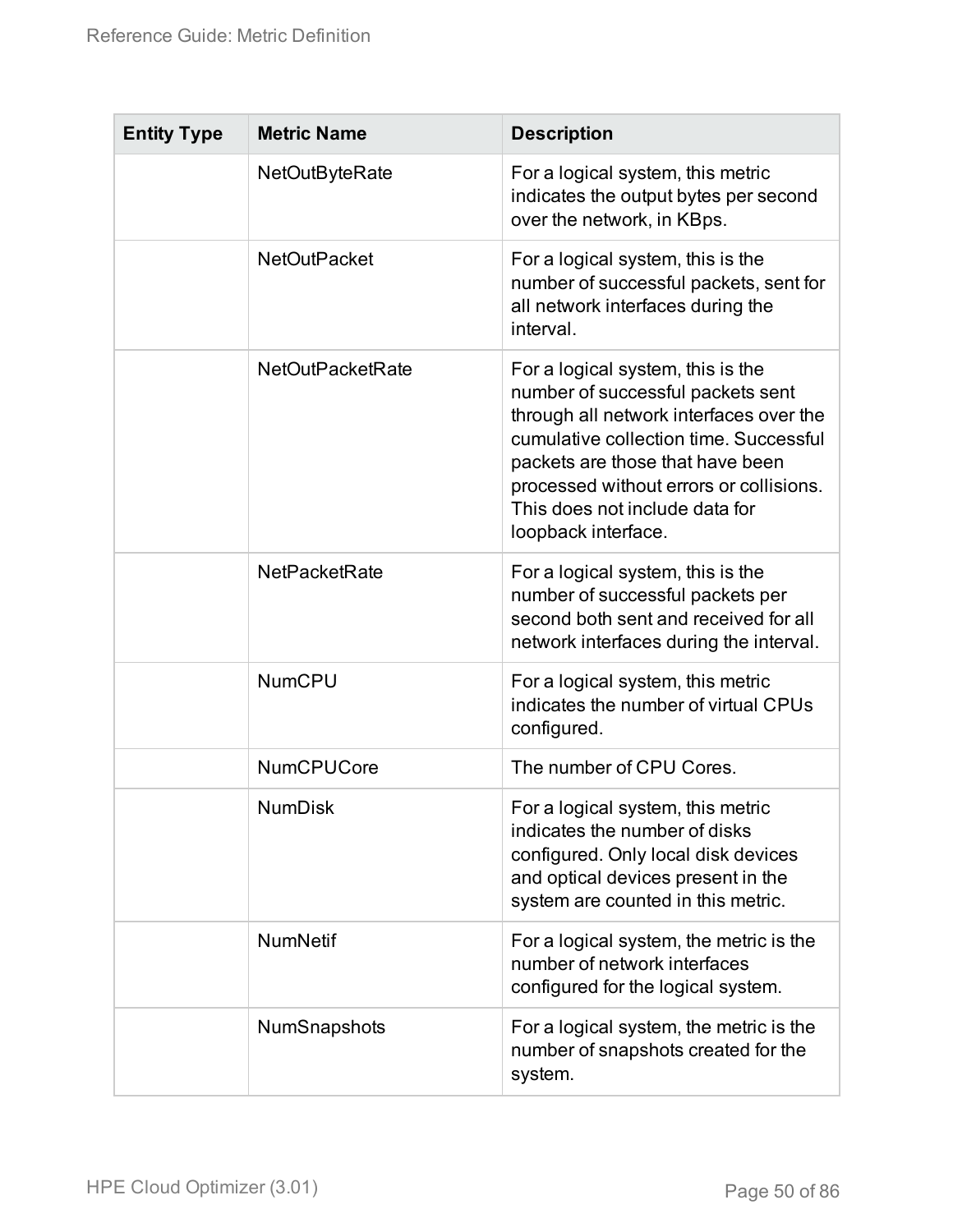| <b>Entity Type</b> | <b>Metric Name</b>   | <b>Description</b>                                                                                                                         |
|--------------------|----------------------|--------------------------------------------------------------------------------------------------------------------------------------------|
|                    | <b>NumVMotions</b>   | For a logical system, the number of<br>vmotions occurred at a particular<br>collection time.                                               |
|                    | ParentType           | For a logical system, this metric<br>indicates the type of parent entity. The<br>value is HOST if the parent is a host.                    |
|                    | ParentUUID           | For a logical system, this metric could<br>indicate the UUID appended to<br>display_name of a host as they can be<br>created under a host. |
|                    | StateChangeTime      | For a logical system, the metric is the<br>epoch time when the last state change<br>was observed.                                          |
|                    | SystemHostHostName   | For a logical system, this is the FQDN<br>of the host on which they are hosted.                                                            |
|                    | SystemHostName       | For a logical system, the metric is the<br><b>Fully Qualified Domain Name.</b>                                                             |
|                    | SystemID             | For a logical system, this metric<br>indicates the UUID. This ID uniquely<br>identifies this logical system across<br>multiple hosts.      |
|                    | SystemParenthostName | For a logical system, this is the FQDN<br>of the host on which they are hosted                                                             |
|                    | SystemRole           | For a logical system, the value is<br>guest.                                                                                               |
|                    | SystemState          | For a logical system, the value can be<br>one of the following: On, Off,<br>Suspended, or Unknown.                                         |
|                    | SystemUptimeHours    | For a logical system, this metrics is the<br>time, in hours, since the last system<br>reboot.                                              |
|                    | SystemUptimeSeconds  | For a logical system, this metrics is the<br>time, in seconds, since the last system                                                       |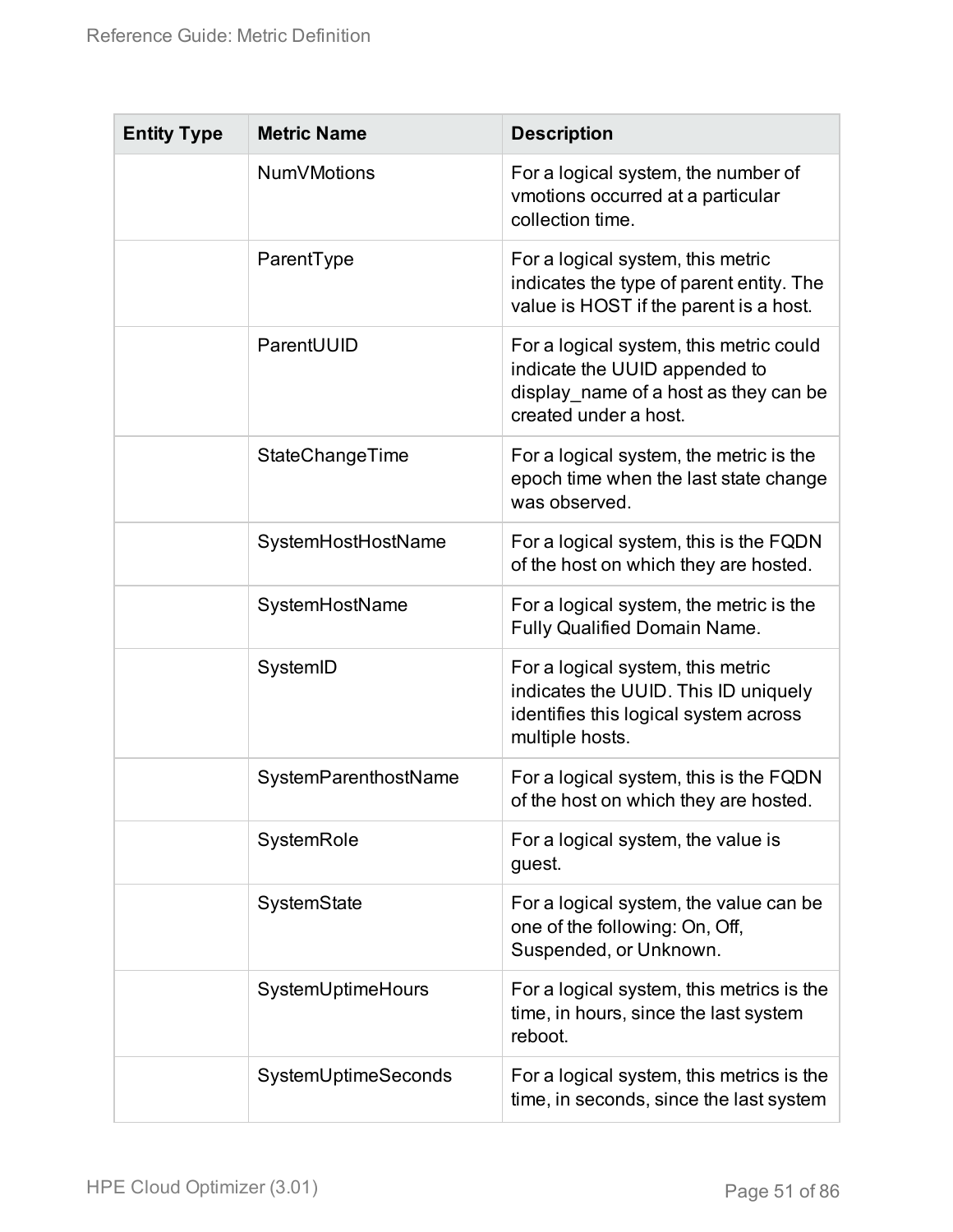| <b>Entity Type</b> | <b>Metric Name</b> | <b>Description</b>                                                                    |
|--------------------|--------------------|---------------------------------------------------------------------------------------|
|                    |                    | reboot.                                                                               |
|                    | SystemVirtType     | For a logical system, the value of this<br>metric is VMWARE.                          |
|                    | vmVersion          | For a logical system, this metric<br>indicates the version of the Virtual<br>Machine. |
|                    | MemFree            | For a logical system, this is the amount<br>of memory not allocated, in MB.           |

| <b>Entity Type</b>           | <b>Metric Name</b>     | <b>Description</b>                                                                                       |
|------------------------------|------------------------|----------------------------------------------------------------------------------------------------------|
| vCenter<br><b>Datacenter</b> | <b>NumActiveGuests</b> | The number of logical systems hosted<br>in the system that are active.                                   |
|                              | NumChangedDS           | The number of datastore change<br>operations for powered-off and<br>suspended Virtual Machines.          |
|                              | MemPhysUtil            | The percentage of physical memory<br>used.                                                               |
|                              | <b>CPUTotalUtil</b>    | The total CPU utilization, in percent.                                                                   |
|                              | LSName                 | The unique identifier of the datacenter.                                                                 |
|                              | NumChangeHost          | The number of host change operations<br>for powered-off and suspended Virtual<br>Machines.               |
|                              | NumChangeHostDS        | The number of host and datastore<br>change operations for powered-off and<br>suspended Virtual Machines. |
|                              | <b>NumClones</b>       | The number of virtual machine clone<br>operations.                                                       |
|                              | <b>NumClusters</b>     | The number of clusters on the<br>datacenter.                                                             |
|                              | <b>NumCreate</b>       | The number of virtual machine create                                                                     |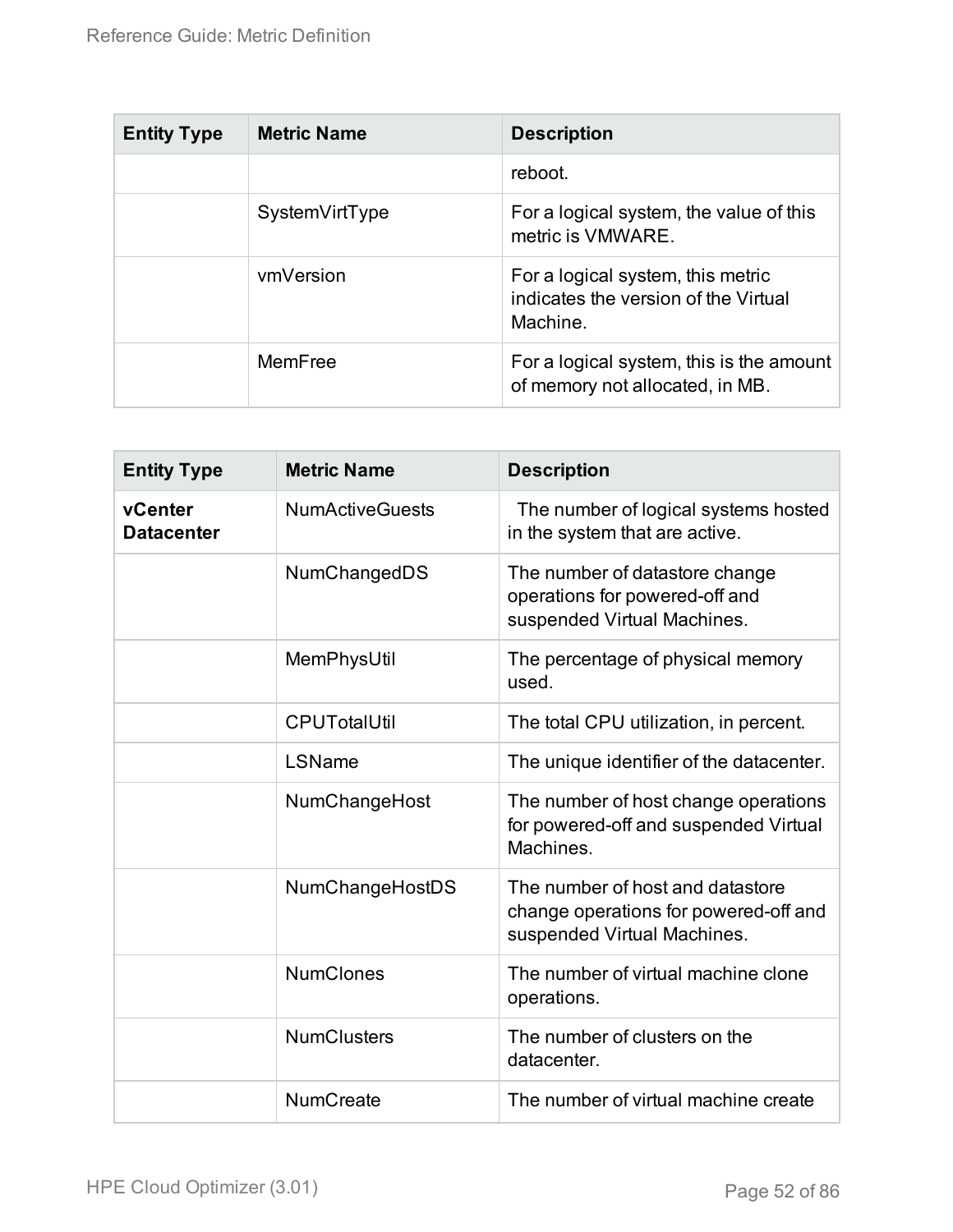| <b>Entity Type</b> | <b>Metric Name</b>      | <b>Description</b>                                           |
|--------------------|-------------------------|--------------------------------------------------------------|
|                    |                         | operations.                                                  |
|                    | NumDeploy               | The number of virtual machine<br>template deploy operations. |
|                    | <b>NumDestroy</b>       | The number of virtual machine delete<br>operations.          |
|                    | <b>NumGuests</b>        | The number of VMs under this<br>datacenter.                  |
|                    | <b>NumHosts</b>         | The number of hosts under this<br>datacenter                 |
|                    | <b>NumPowerOff</b>      | The number of Virtual Machine power-<br>off operations.      |
|                    | <b>NumPowerOn</b>       | The number of Virtual Machine power-<br>on operations.       |
|                    | <b>NumRebootGuest</b>   | The number of Virtual Machine guest<br>reboot operations.    |
|                    | NumReconfigure          | The number of Virtual Machine<br>reconfigure operations.     |
|                    | NumRegister             | The number of Virtual Machine register<br>operations.        |
|                    | <b>NumReset</b>         | The number of Virtual Machine reset<br>operations.           |
|                    | <b>NumResourcePools</b> | The number of resource pools on the<br>datacenter.           |
|                    | <b>NumShutDownGuest</b> | The number of Virtual Machine guest<br>shutdown operations.  |
|                    | <b>NumStandByGuest</b>  | The number of Virtual Machine<br>standby guest operations.   |
|                    | NumSuspend              | The number of Virtual Machine<br>suspend operations.         |
|                    | NumUnRegister           | The number of Virtual Machine                                |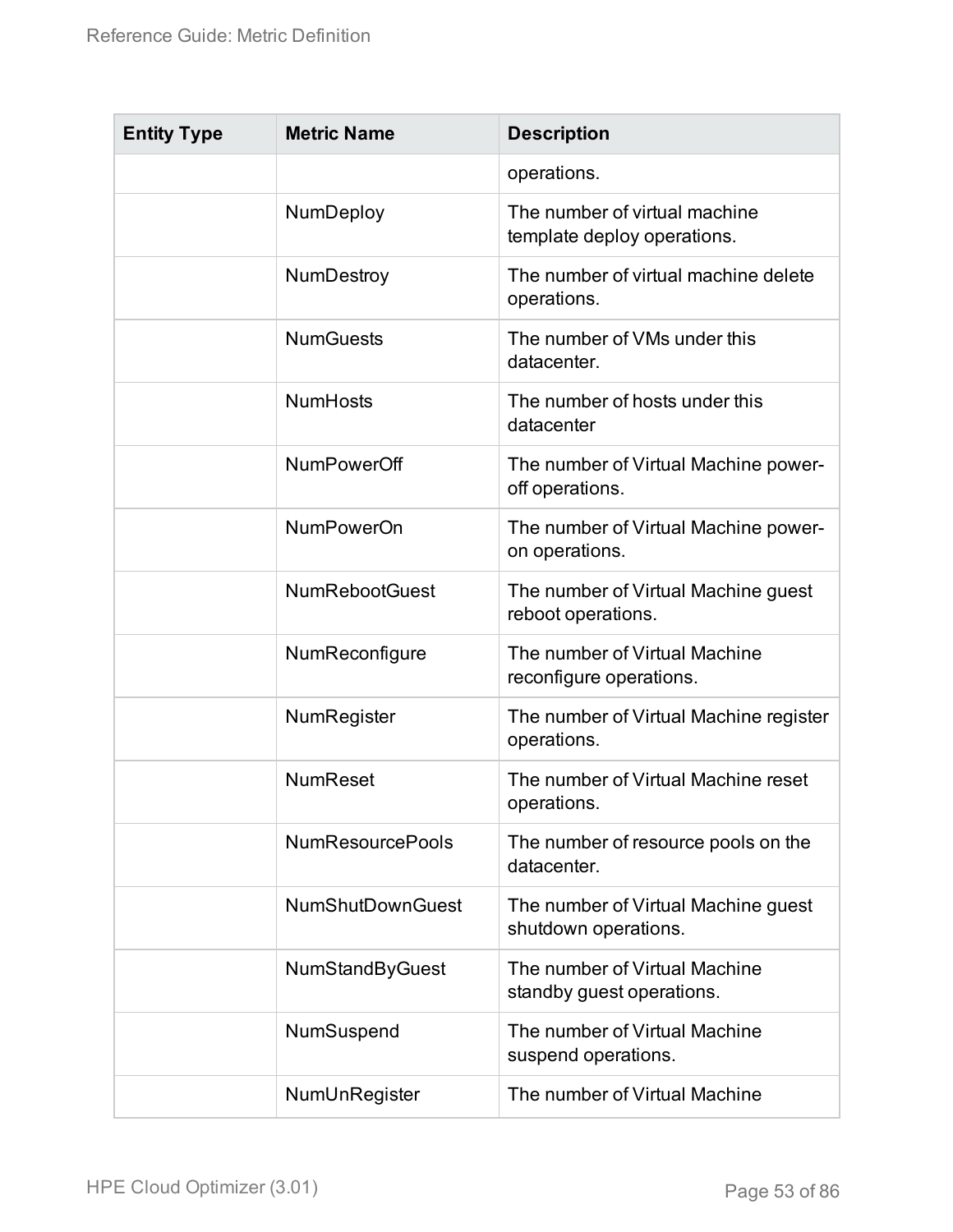| <b>Entity Type</b> | <b>Metric Name</b>    | <b>Description</b>                                                                                    |
|--------------------|-----------------------|-------------------------------------------------------------------------------------------------------|
|                    |                       | unregister operations.                                                                                |
|                    | ParentType            | The type of the parent entity.                                                                        |
|                    | ParentUUID            | The name of the yCenter to which this<br>datacenter belongs.                                          |
|                    | SystemID              | The UUID of the datacenter. This is the<br>display_name.                                              |
|                    | SystemName            | The name of the datacenter.                                                                           |
|                    | SystemRole            | For a datacenter, the value of this<br>metric is DATACENTER.                                          |
|                    | SystemVirtType        | The value of this metric is VMware.                                                                   |
|                    | <b>TotalSvMotions</b> | The number of migrations with Storage<br>VMotion (datastore change operations<br>for powered-on VMs). |
|                    | TotalVmMotions        | The number of migrations with VMotion<br>(host change operations for powered-<br>on VMs).             |

| <b>Entity Type</b>          | <b>Metric Name</b>     | <b>Description</b>                                                |
|-----------------------------|------------------------|-------------------------------------------------------------------|
| vCenter<br><b>Datastore</b> | BelongsToDatacenter    | The datacenter to which this<br>datastore belongs.                |
|                             | Capacity               | The datastore capacity, in MB.                                    |
|                             | ClusterName            | The cluster to which this datastore<br>belongs.                   |
|                             | ConnectionState        | Whether the datastore is accessible<br>or not.                    |
|                             | <b>DiskOthersUsed</b>  | The datastore space used by other<br>files, in MB.                |
|                             | <b>DiskProvisioned</b> | The amount of storage set aside for<br>use by a datastore, in MB. |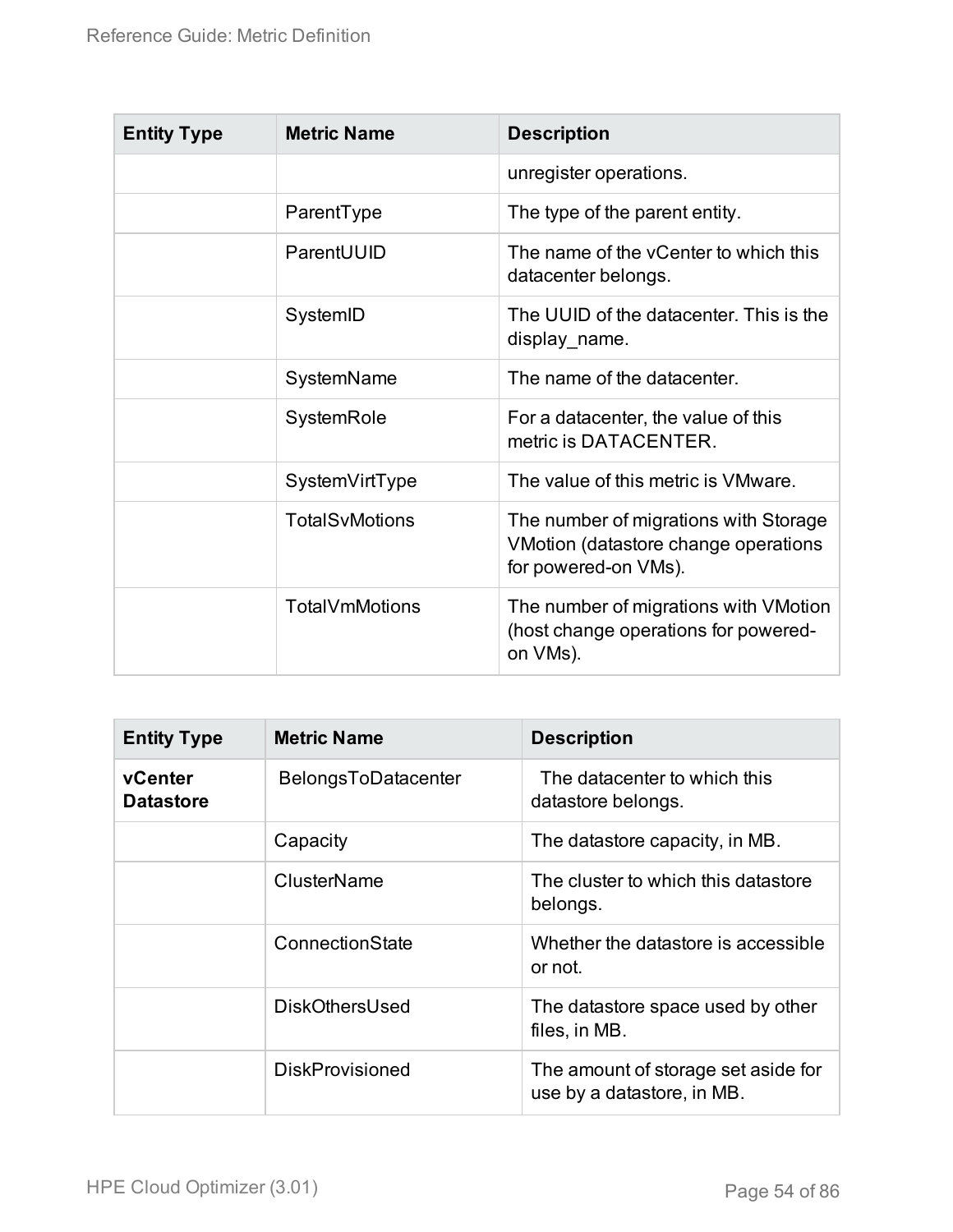| <b>Entity Type</b> | <b>Metric Name</b>              | <b>Description</b>                                                                                              |
|--------------------|---------------------------------|-----------------------------------------------------------------------------------------------------------------|
|                    | <b>DiskReadRate</b>             | The rate of disk read from the<br>datastore during the collection<br>interval, in KBps.                         |
|                    | DiskSnapshotUsed                | The datastore space used by the<br>Virtual Machine snapshots, in MB.                                            |
|                    | DiskSwapUsed                    | The datastore space used by the<br>swap files, in MB.                                                           |
|                    | DiskThroughputUsage             | The throughput usage for the<br>datastore.                                                                      |
|                    | <b>DiskUsed</b>                 | The datastore space used, in MB.                                                                                |
|                    | <b>DiskVMDKUsed</b>             | The datastore space used by Virtual<br>Machine files, in MB.                                                    |
|                    | <b>DiskWriteRate</b>            | The rate of disk write to the<br>datastore during the collection<br>interval, in KBps.                          |
|                    | <b>DiskThroughputContention</b> | The throughput contention for the<br>datastore.                                                                 |
|                    | <b>IORMEnabled</b>              | The IORM enabled.                                                                                               |
|                    | <b>IORMThreshold</b>            | The IORM threshold.                                                                                             |
|                    | LSName                          | The unique identifier of the<br>datastore.                                                                      |
|                    | <b>MountedOn</b>                | The display name of the parent of<br>the datastore.                                                             |
|                    | <b>NumDiskReads</b>             | The number of disk reads during the<br>collection interval.                                                     |
|                    | <b>NumDiskWrites</b>            | The number of disk writes during the<br>collection interval.                                                    |
|                    | <b>NumReadCommands</b>          | The average number of read<br>commands issued per second to the<br>datastore during the collection<br>interval. |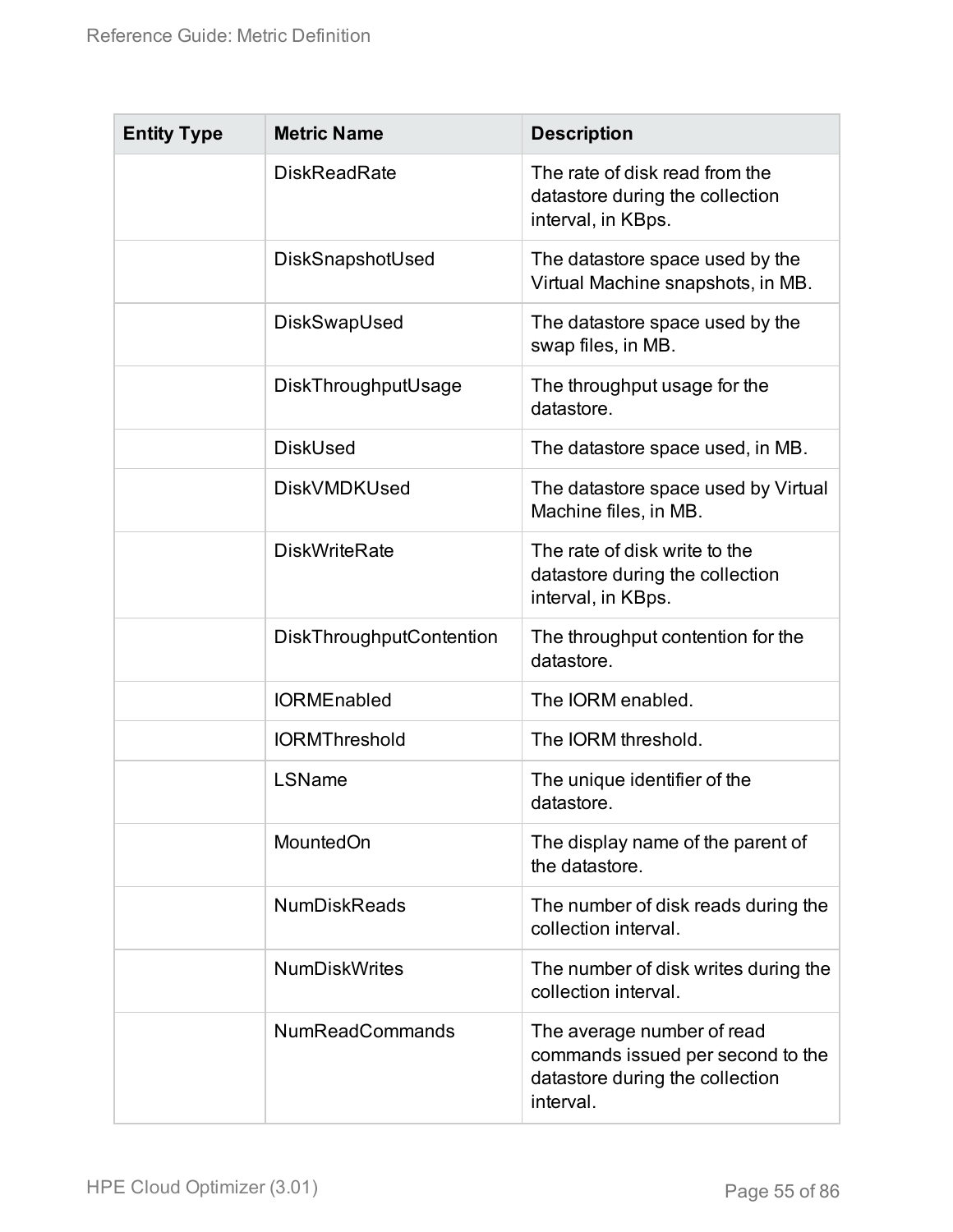| <b>Entity Type</b> | <b>Metric Name</b>      | <b>Description</b>                                                                                               |
|--------------------|-------------------------|------------------------------------------------------------------------------------------------------------------|
|                    | <b>NumWriteCommands</b> | The average number of write<br>commands issued per second to the<br>datastore during the collection<br>interval. |
|                    | ParentType              | The type of the parent of the<br>datastore.                                                                      |
|                    | ParentUUID              | The UUID of the host to which this<br>datastore belongs.                                                         |
|                    | <b>SharePriority</b>    | The shared priority.                                                                                             |
|                    | SystemID                | The ID of the datastore.                                                                                         |
|                    | SystemName              | The name of the datastore.                                                                                       |
|                    | SystemRole              | For a datastore, the value is<br>DATASTORE.                                                                      |
|                    | SystemVirtType          | The value of this metric is VMware.                                                                              |
|                    | <b>Type</b>             | The datastore type.                                                                                              |

| <b>Entity Type</b>        | <b>Metric Name</b>       | <b>Description</b>                                                                                  |
|---------------------------|--------------------------|-----------------------------------------------------------------------------------------------------|
| vCenter<br><b>Respool</b> | BelongsToDatacenter      | This is the name of the datacenter to<br>which Resource Pool is part of.                            |
|                           | ClusterName              | This is the name of the cluster to which<br>Resource Pool is part of.                               |
|                           | CPUCycleEntIMax          | This value indicates the maximum<br>processor capacity, in MHz, configured<br>for the entity.       |
|                           | CPUCycleEntIMin          | This value indicates the minimum<br>processor capacity, in MHz, configured<br>for the entity.       |
|                           | <b>CPUCycleTotalUsed</b> | The total time the physical CPUs were<br>utilized during the interval represented<br>in CPU cycles. |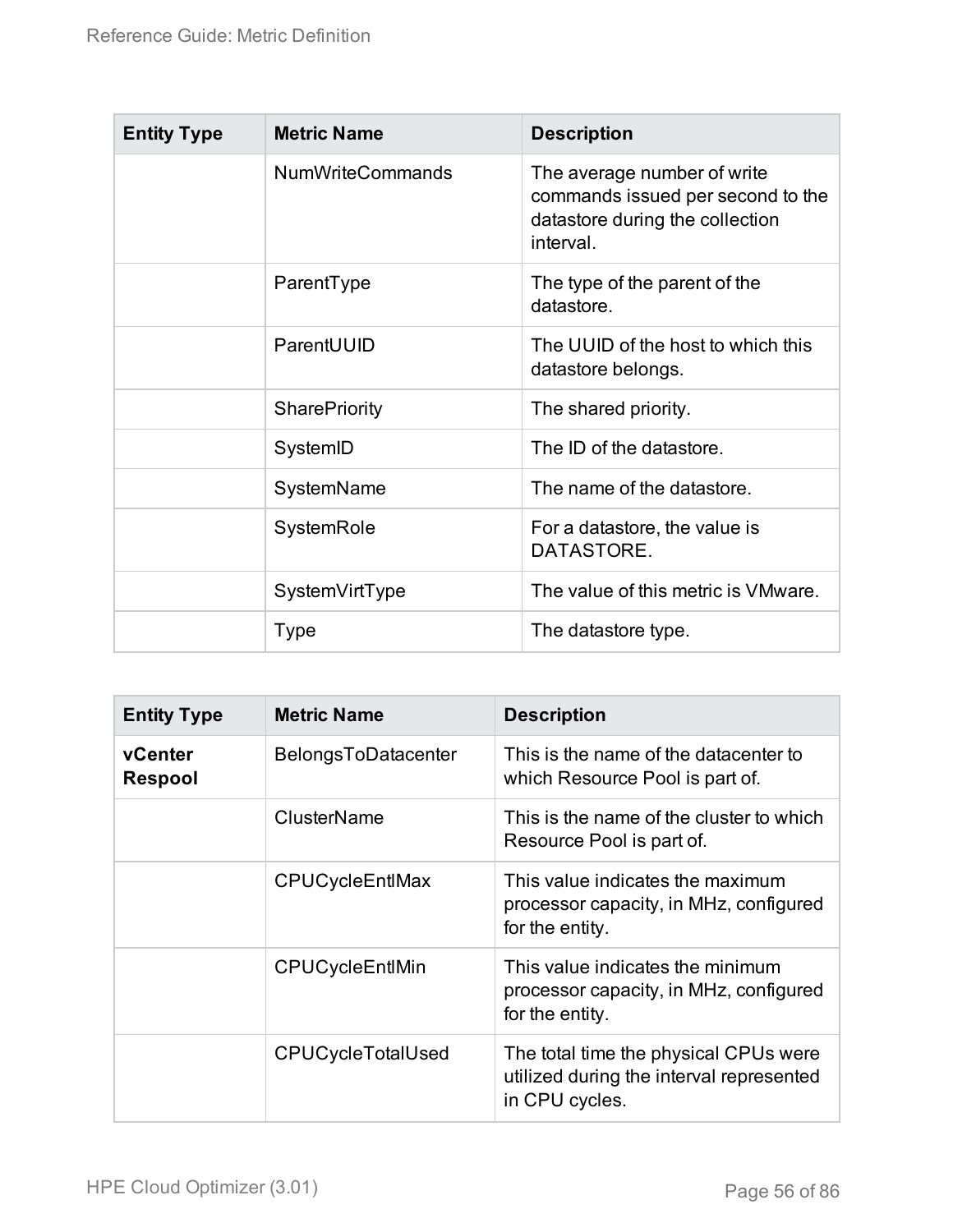| <b>Entity Type</b> | <b>Metric Name</b>      | <b>Description</b>                                                                                                 |
|--------------------|-------------------------|--------------------------------------------------------------------------------------------------------------------|
|                    | <b>CPUEntIMax</b>       | The maximum CPU units configured for<br>this Resource Pool, in percent.                                            |
|                    | <b>CPUEntIMin</b>       | The minimum CPU units configured for<br>this Resource Pool, in percent.                                            |
|                    | <b>CPUEntIUtil</b>      | The percentage of entitled processing<br>units consumed by the Resource Pool,<br>in percent.                       |
|                    | CPUPhyscUtil            | The percentage of physical processing<br>units consumed by the Resource Pool,<br>in percent.                       |
|                    | <b>CPUPhysTotalTime</b> | The total time, in seconds, spent by the<br>logical system on the physical CPUs.                                   |
|                    | CPUPhysTotalUtil        | The percentage of total time the<br>physical CPUs were utilized by this<br>logical system during the interval.     |
|                    | <b>CPUSharesPrio</b>    | This value determines the minimum<br>share of unutilized processing units that<br>this logical system can utilize. |
|                    | HostedOn                | This is the name of the ESX host on<br>which Resource Pool is hosted.                                              |
|                    | <b>LSMode</b>           | This metric indicates whether the CPU<br>entitlement for the Resource Pool is<br>Capped or Uncapped.               |
|                    | LSName                  | The unique identifier of the Resource<br>Pool.                                                                     |
|                    | <b>MemEntIMax</b>       | The maximum amount of memory<br>configured for the logical system, in<br>MB.                                       |
|                    | MemEntIMin              | The minimum amount of memory<br>configured for the logical system, in<br>MB.                                       |
|                    | MemEntIUtil             | The amount of memory utilized for the                                                                              |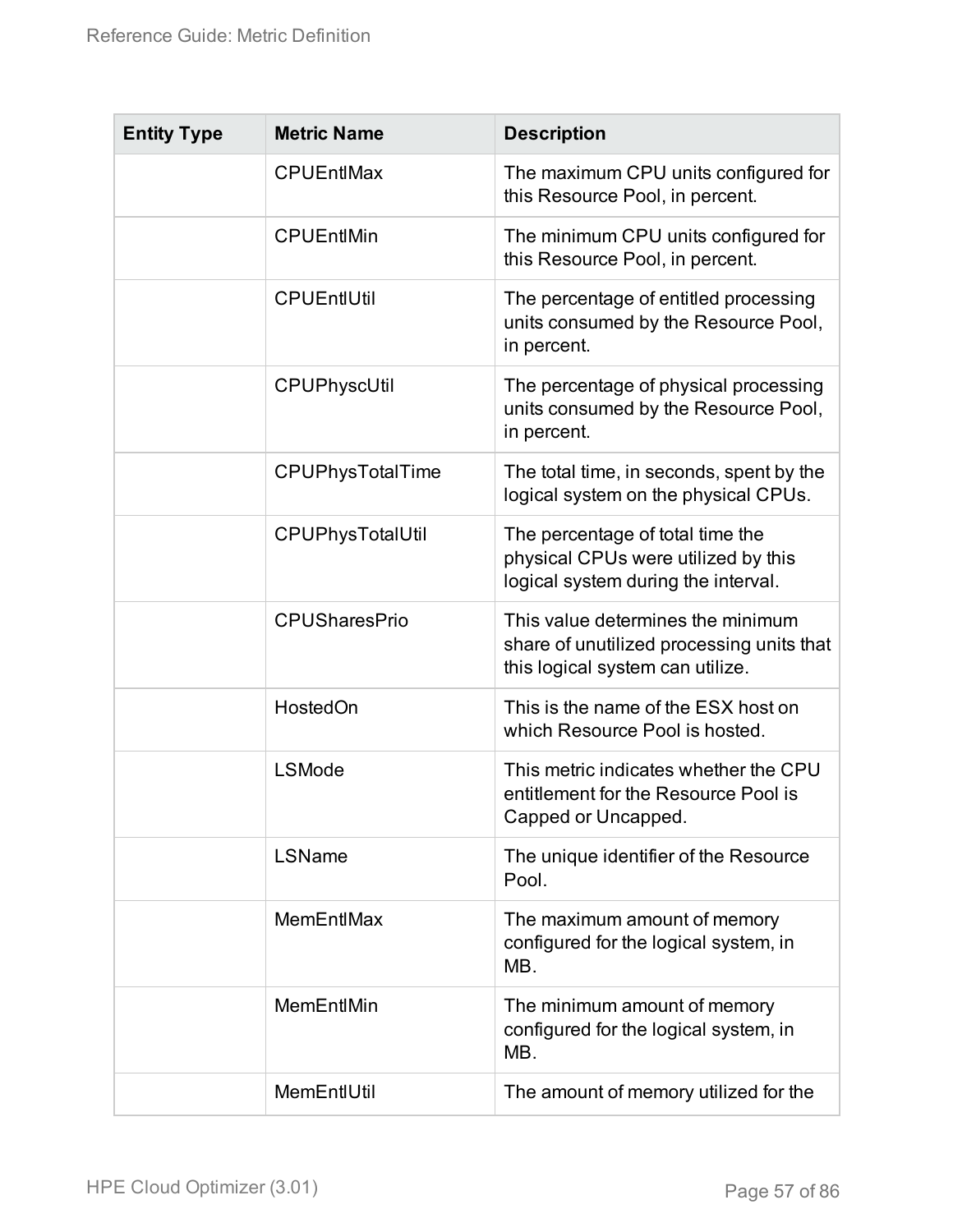| <b>Entity Type</b> | <b>Metric Name</b>   | <b>Description</b>                                                                                                                         |
|--------------------|----------------------|--------------------------------------------------------------------------------------------------------------------------------------------|
|                    |                      | logical system, in MB.                                                                                                                     |
|                    | MemOverhead          | The amount of memory associated with<br>a logical system that is currently<br>consumed on the host system due to<br>Virtualization, in MB. |
|                    | <b>MemPhys</b>       | The total physical memory available,<br>MB.                                                                                                |
|                    | <b>MemSharesPrio</b> | The weightage or priority for memory<br>assigned to this logical system.                                                                   |
|                    | MemSwapped           | This metric indicates the amount of<br>memory that has been transparently<br>swapped to and from the disk, in MB.                          |
|                    | MemUsed              | The amount of memory used at the end<br>of the interval, in MB.                                                                            |
|                    | <b>NumGuests</b>     | The number of VMs.                                                                                                                         |
|                    | ParentType           | The parent type of the Resource Pool.                                                                                                      |
|                    | ParentUUID           | The UUID of the parent of this<br>Resource Pool.                                                                                           |
|                    | SystemID             | This value is name of the cluster where<br>Resource Pool is hosted followed by<br>the unique ID.                                           |
|                    | SystemName           | The Resource Pool display name.                                                                                                            |
|                    | SystemRole           | For a Resource Pool, the value is<br>RESPOOL.                                                                                              |
|                    | SystemVirtType       | The value of this metric is VMware.                                                                                                        |

| <b>Entity Type</b>           | <b>Metric Name</b>  | <b>Description</b>                                                     |
|------------------------------|---------------------|------------------------------------------------------------------------|
| vCenter<br><b>VirtualApp</b> | BelongsToDatacenter | This is the name of the datacenter to<br>which Virtual App is part of. |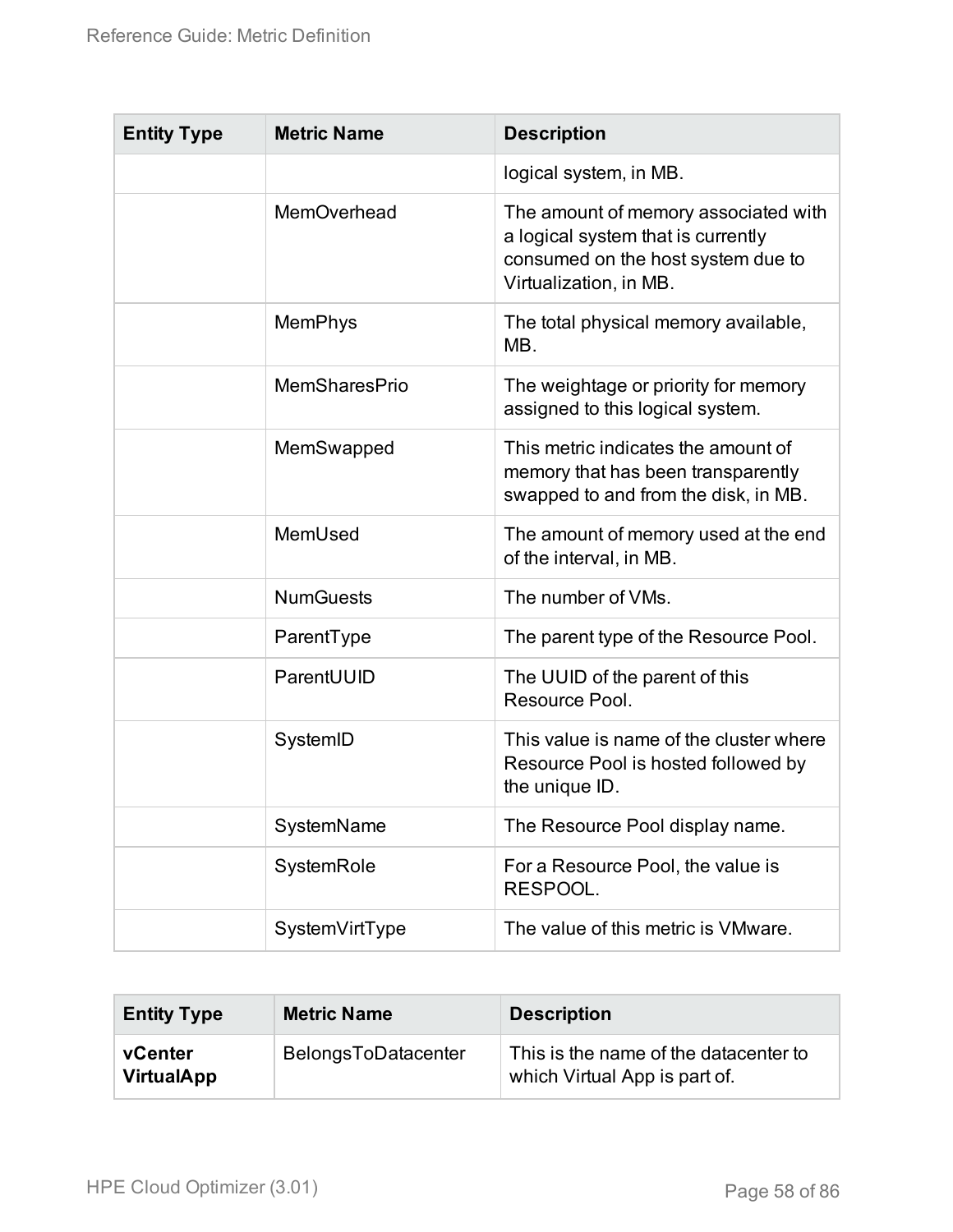| <b>Entity Type</b> | <b>Metric Name</b>     | <b>Description</b>                                                                                                           |
|--------------------|------------------------|------------------------------------------------------------------------------------------------------------------------------|
|                    | <b>ClusterName</b>     | This is the name of the cluster to which<br>Virtual App is part of.                                                          |
|                    | <b>CPUCycleEntIMax</b> | This value indicates the maximum<br>processor capacity, in MHz, configured<br>for the entity.                                |
|                    | CPUCycleEntlMin        | This value indicates the minimum<br>processor capacity, in MHz, configured<br>for the entity.                                |
|                    | CPUCycleTotalUsed      | The total time the physical CPUs were<br>utilized during the interval represented<br>in CPU cycles.                          |
|                    | <b>CPUEntIMax</b>      | The maximum CPU units configured.                                                                                            |
|                    | <b>CPUEntIMin</b>      | The minimum CPU units configured.                                                                                            |
|                    | <b>CPUEntIUtil</b>     | The percentage of entitled processing<br>units consumed by the Virtual App, in<br>percent.                                   |
|                    | CPUPhyscUtil           | The percentage of physical processing<br>units consumed by the Virtual App, in<br>percent.                                   |
|                    | CPUPhysTotalTime       | The total time, in seconds, spent by the<br>logical system on the physical CPUs.                                             |
|                    | CPUPhysTotalUtil       | The percentage of total time the<br>physical CPUs were utilized by this<br>logical system during the interval in<br>percent. |
|                    | <b>CPUSharesPrio</b>   | This value determines the minimum<br>share of unutilized processing units<br>that this logical system can utilize.           |
|                    | HostedOn               | This is the name of the ESX host on<br>which Virtual App is hosted.                                                          |
|                    | <b>LSMode</b>          | This metric indicates whether the CPU<br>entitlement for the Virtual App is                                                  |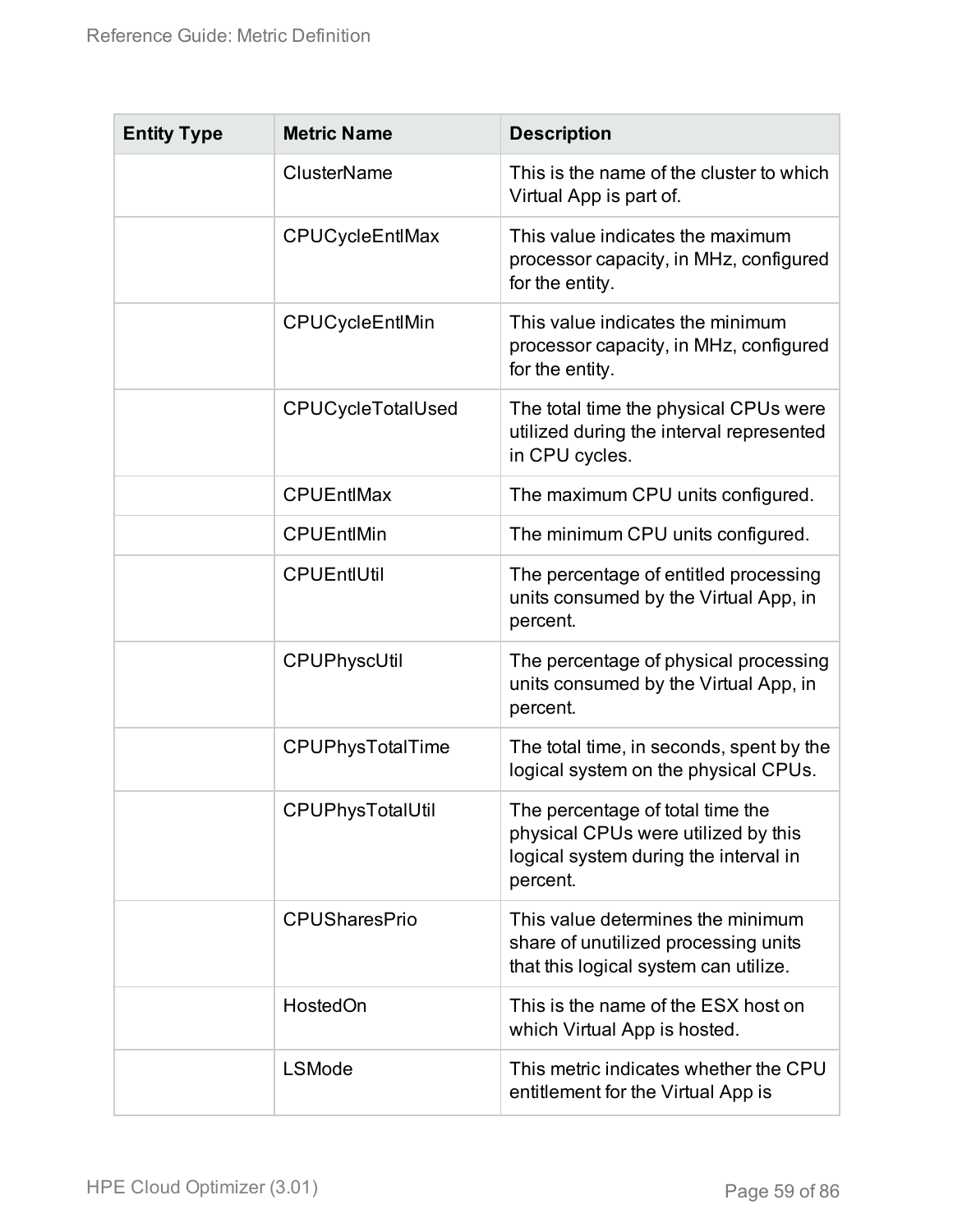| <b>Entity Type</b> | <b>Metric Name</b> | <b>Description</b>                                                                                                                                                                         |
|--------------------|--------------------|--------------------------------------------------------------------------------------------------------------------------------------------------------------------------------------------|
|                    |                    | Capped or Uncapped.                                                                                                                                                                        |
|                    | LSName             | The unique identifier of the Virtual<br>App.                                                                                                                                               |
|                    | MemEntIMin         | The minimum amount of memory<br>configured for the logical system, in<br>MB.                                                                                                               |
|                    | MemEntIUtil        | The amount of memory utilized for the<br>logical system, in MB.                                                                                                                            |
|                    | MemOverhead        | The amount of memory associated<br>with a logical system that is currently<br>consumed on the host system due to<br>Virtualization, in MB.                                                 |
|                    | MemSharesPrio      | The weightage or priority for memory<br>assigned to this logical system.                                                                                                                   |
|                    | MemSwapped         | This metric indicates the amount of<br>memory that has been transparently<br>swapped to and from the disk, in MB.                                                                          |
|                    | MemUsed            | The amount of memory used at the<br>end of the interval, in MB.                                                                                                                            |
|                    | <b>NumGuests</b>   | The number of VMs.                                                                                                                                                                         |
|                    | ParentType         | The parent type of the Virtual App.                                                                                                                                                        |
|                    | ParentUUID         | The UUID of the parent of this Virtual<br>App.                                                                                                                                             |
|                    | SystemID           | This value is the name of the cluster<br>where Virtual App is hosted followed<br>by the unique ID.                                                                                         |
|                    | SystemName         | The Virtual App display name.                                                                                                                                                              |
|                    | SystemRole         | On a Host, the metric is HOST. For a<br>logical system, the value is GUEST<br>and for a Resource Pool the value is<br>RESPOOL. For datacenter, this is<br>DATACENTER. For cluster, this is |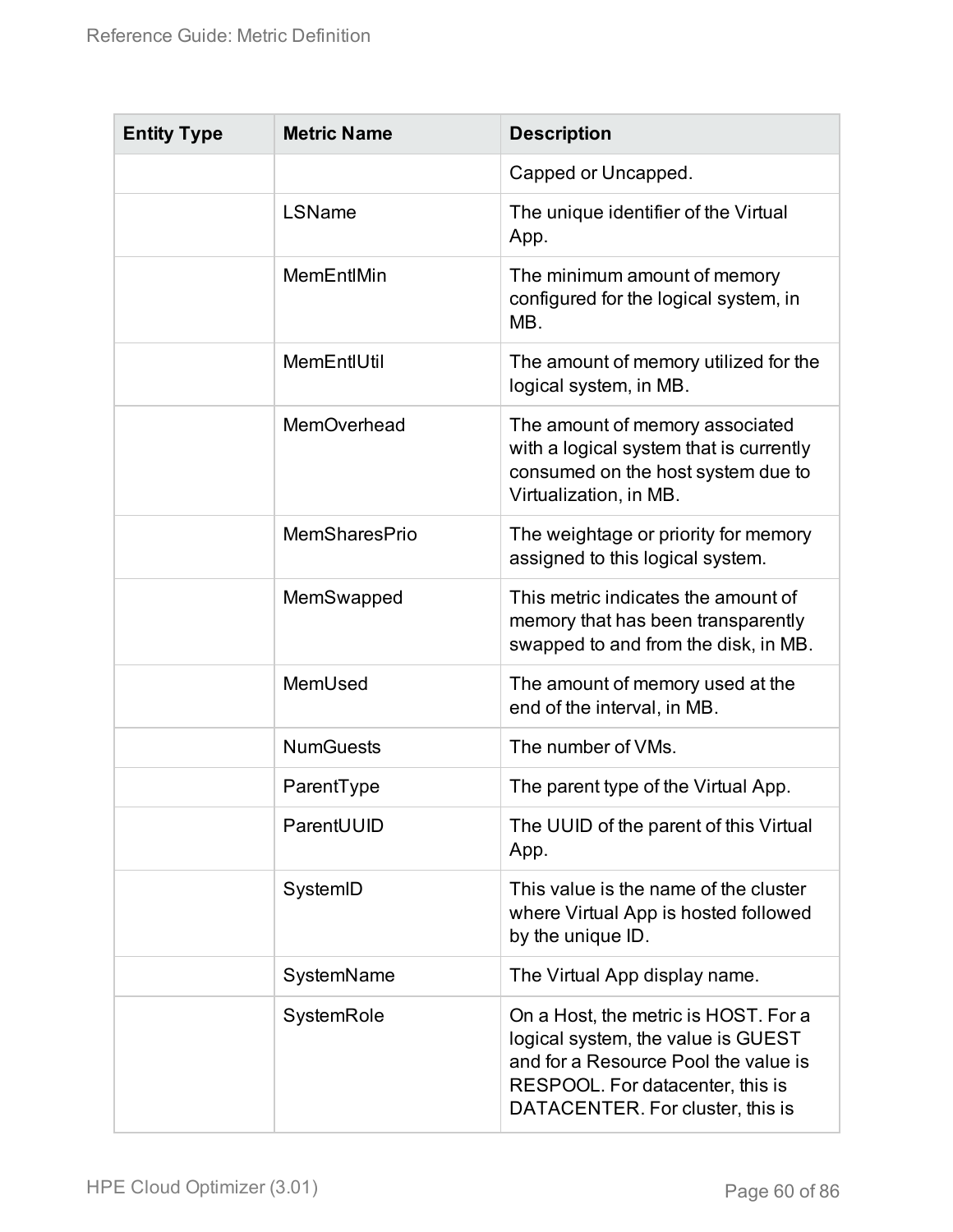| <b>Entity Type</b> | <b>Metric Name</b> | <b>Description</b>                                                           |
|--------------------|--------------------|------------------------------------------------------------------------------|
|                    |                    | CLUSTER. For datastore, this is<br>DATASTORE.                                |
|                    | SystemVirtType     | The value of this metric is VMware.                                          |
|                    | MemEntIMax         | The maximum amount of memory<br>configured for the logical system, in<br>MB. |

| <b>Entity</b><br><b>Type</b>             | <b>Metric Name</b>      | <b>Description</b>                                                                                                                       |
|------------------------------------------|-------------------------|------------------------------------------------------------------------------------------------------------------------------------------|
| vCenter<br><b>BYVM</b><br><b>Storage</b> | <b>DatastoreName</b>    | The name of the datastore                                                                                                                |
|                                          | <b>DiskProvisioned</b>  | This is the total space provisioned for the Virtual<br>Machine on the datastore, in MB.                                                  |
|                                          | <b>DiskReadRate</b>     | The rate of reading from the datastore, in KBps.                                                                                         |
|                                          | DiskSnapshotUsed        | This is the space consumed by the Virtual<br>Machine snapshot files on the datastore, in MB.                                             |
|                                          | <b>DiskUsed</b>         | This is the total space consumed by the Virtual<br>Machine on the datastore including the ymdk file<br>snapshots and other files, in MB. |
|                                          | <b>DiskVMDKUsed</b>     | This is the total space consumed by the Virtual<br>Machine vmdk files on the datastore, in MB.                                           |
|                                          | <b>DiskWriteRate</b>    | The rate of writing to the datastore, in KBps.                                                                                           |
|                                          | DatastoreID             | The UUID of the datastore.                                                                                                               |
|                                          | <b>MaxQueueDepth</b>    | This is the maximum queue depth.                                                                                                         |
|                                          | <b>NumReadCommands</b>  | The average number of read commands issued<br>per second to the datastore during the collection<br>interval.                             |
|                                          | <b>NumWriteCommands</b> | The average number of write commands issued<br>per second to the datastore during the collection                                         |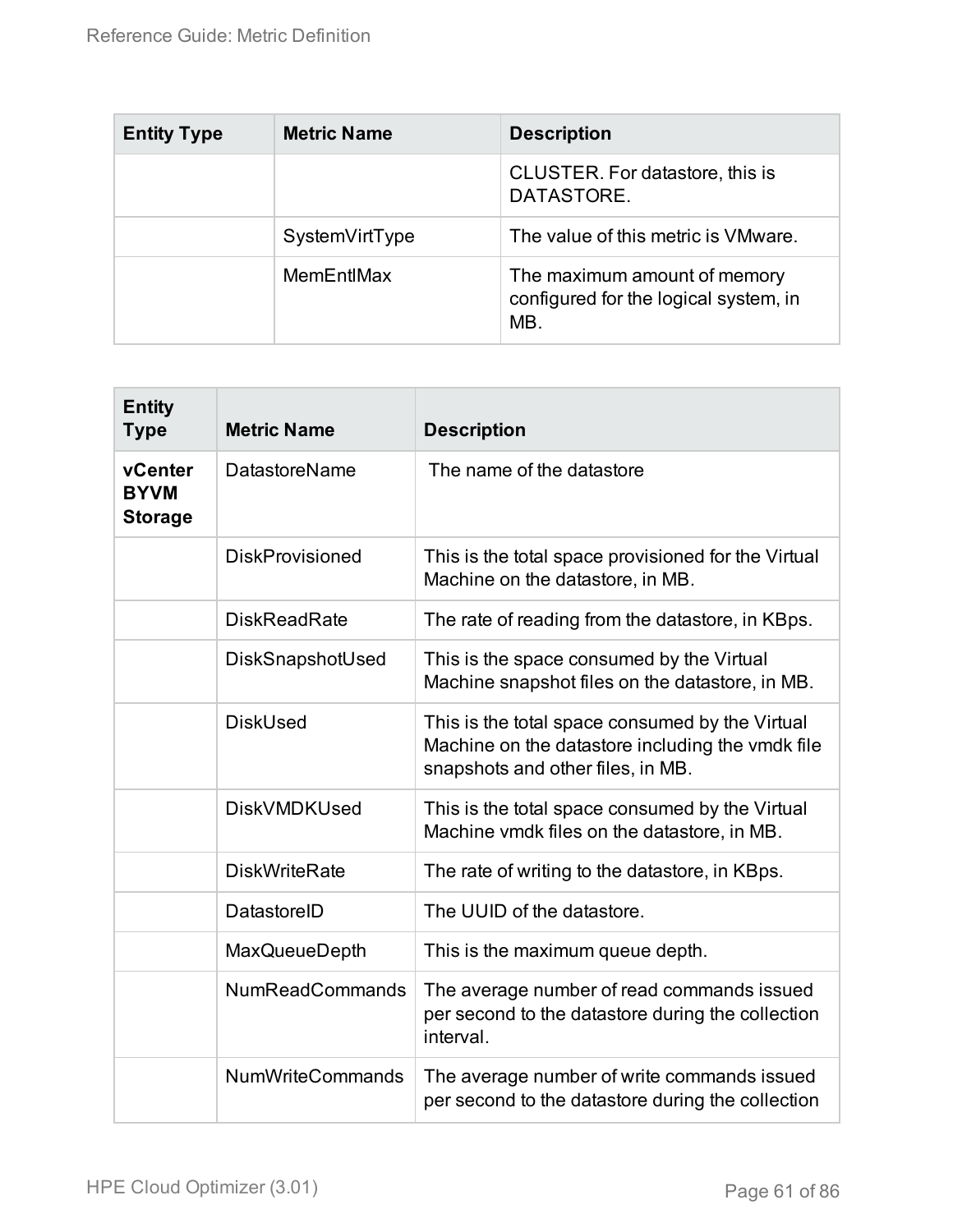| <b>Entity</b><br><b>Type</b> | <b>Metric Name</b> | <b>Description</b>                                                                         |
|------------------------------|--------------------|--------------------------------------------------------------------------------------------|
|                              |                    | interval.                                                                                  |
|                              | ParentType         | The type of the parent of the node.                                                        |
|                              | ParentUUID         | The UUID of the datastore to which this entity<br>belongs.                                 |
|                              | ReadLatency        | The total read latency experienced by the entity<br>on this datastore.                     |
|                              | SystemID           | The UUID of the entity, which mounts this<br>datastore.                                    |
|                              | SystemName         | For a shared datastore, this value is the name of<br>the node.                             |
|                              | SystemRole         | For a shared datastore, this value is the type of<br>the entity associated with datastore. |
|                              | WriteLatency       | The total write latency experienced by the entity<br>on this datastore.                    |
|                              | SystemVirtType     | For vmware, this value is VMWARE.                                                          |

| <b>Entity Type</b>     | <b>Metric Name</b>            | <b>Description</b>                                                                                   |
|------------------------|-------------------------------|------------------------------------------------------------------------------------------------------|
| <b>vCenter Cluster</b> | <b>CPUEffectiveUtil</b>       | The utilization of total available<br>CPU resources of all hosts<br>within that cluster, in percent. |
|                        | <b>CPUCycleEntIMax</b>        | This value indicates the<br>maximum processor capacity<br>configured for the entity, MHz.            |
|                        | <b>CPUEntIUtil</b>            | The CPU entitlement Utilization,<br>in percent.                                                      |
|                        | <b>CPUFailover</b>            | The VMware HA number of<br>failures that can be tolerated, in<br>percent.                            |
|                        | <b>CPUFailoverReservation</b> | The percentage of CPU                                                                                |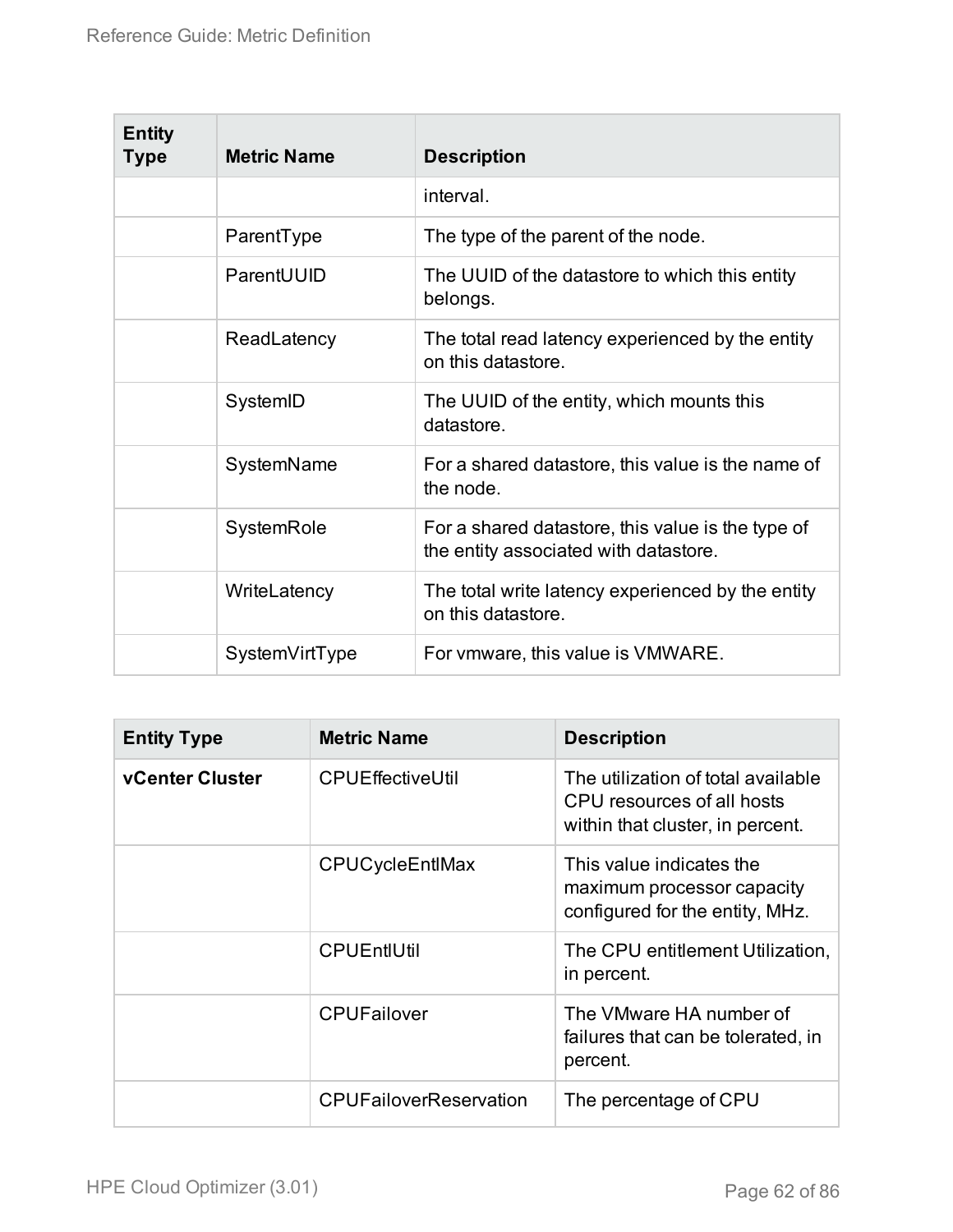| <b>Entity Type</b> | <b>Metric Name</b>     | <b>Description</b>                                                                                                                                                                                                                  |
|--------------------|------------------------|-------------------------------------------------------------------------------------------------------------------------------------------------------------------------------------------------------------------------------------|
|                    |                        | resources in the cluster to<br>reserve for failover. You can<br>specify up to 100% of CPU<br>resources for failover.                                                                                                                |
|                    | <b>CPUTotalUtil</b>    | The total CPU utilization, in<br>percent.                                                                                                                                                                                           |
|                    | DasConfigEnabled       | HA is enabled or not on the<br>cluster.                                                                                                                                                                                             |
|                    | DrsConfigEnabled       | DRS is enabled or not on the<br>cluster.                                                                                                                                                                                            |
|                    | LSName                 | The unique identifier of the<br>cluster.                                                                                                                                                                                            |
|                    | MemBalloonUsed         | The amount of memory held by<br>memory control for ballooning,<br>in KB.                                                                                                                                                            |
|                    | MemEffectiveUtil       | The utilization of total amount of<br>machine memory of all hosts in<br>the cluster that is available for<br>use for virtual machine memory<br>(physical memory for use by the<br>Guest OS) and virtual machine<br>overhead memory. |
|                    | MemEntl                | The effective memory available,<br>in MB.                                                                                                                                                                                           |
|                    | MemEntIUtil            | The memory entitlement<br>utilization, in percent.                                                                                                                                                                                  |
|                    | MemFailoverReservation | The percentage of memory<br>resources in the cluster to<br>reserve for failover. You can<br>specify up to 100% of memory<br>resources for failover.                                                                                 |
|                    | MemOverhead            | The amount of memory<br>associated with a logical<br>system, that is currently                                                                                                                                                      |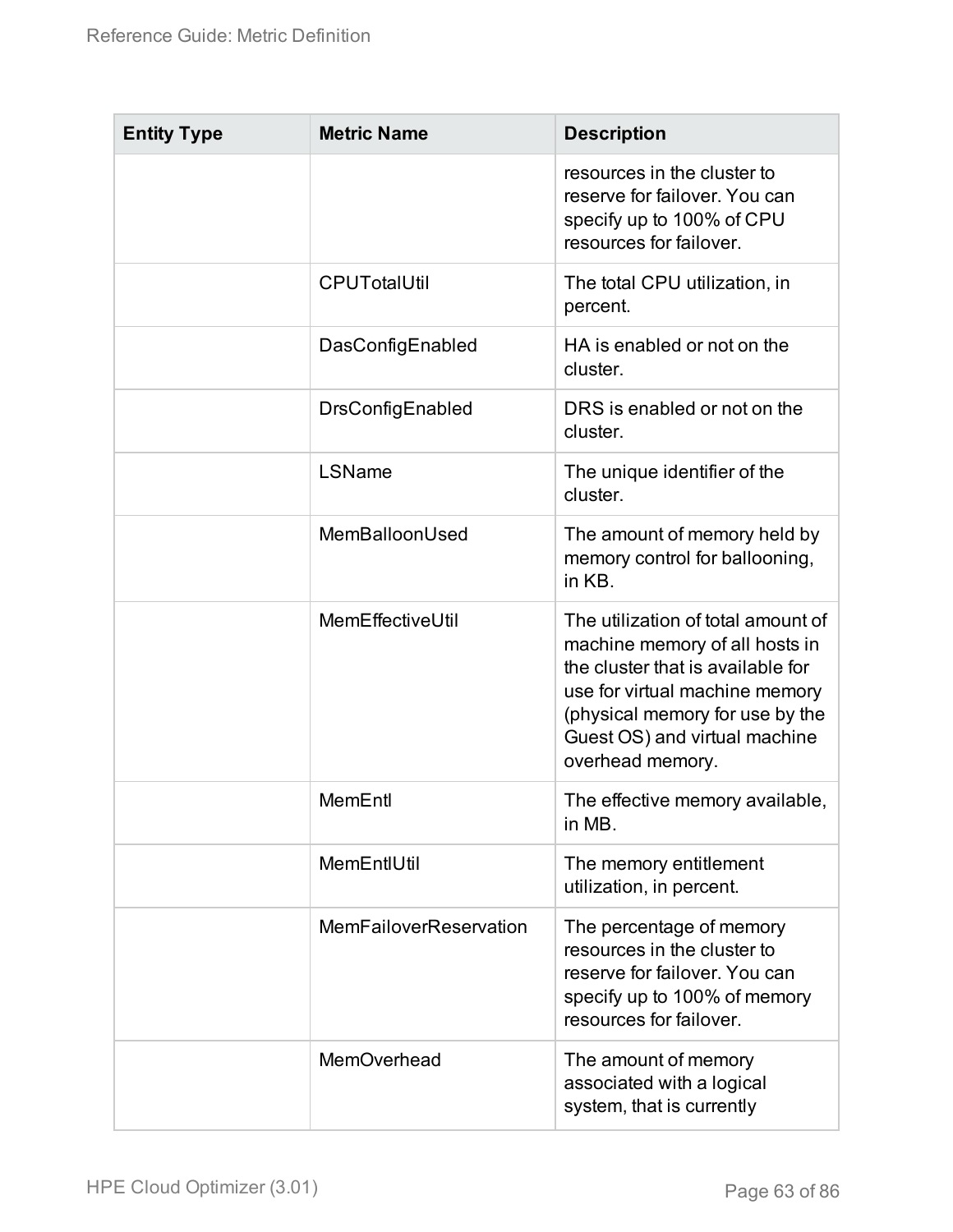| <b>Entity Type</b> | <b>Metric Name</b> | <b>Description</b>                                                                                                 |
|--------------------|--------------------|--------------------------------------------------------------------------------------------------------------------|
|                    |                    | consumed on the host system,<br>due to virtualization, in MB.                                                      |
|                    | <b>MemPhys</b>     | The total physical memory<br>available, in MB.                                                                     |
|                    | MemPhysUtil        | The total memory utilization, in<br>percent.                                                                       |
|                    | MemUsed            | The amount of physical memory<br>used, in MB.                                                                      |
|                    | NumChangedDS       | The number of datastore<br>change operations for powered-<br>off and suspended Virtual<br>Machines.                |
|                    | NumChangeHost      | The number of host change<br>operations for powered-off and<br>suspended Virtual Machines.                         |
|                    | NumChangeHostDS    | The number of host and<br>datastore change operations for<br>powered-off and suspended<br><b>Virtual Machines.</b> |
|                    | <b>NumCPU</b>      | The number of CPUs.                                                                                                |
|                    | <b>NumCPUCore</b>  | The number of CPU cores.                                                                                           |
|                    | <b>NumClones</b>   | The number of Virtual Machine<br>clone operations.                                                                 |
|                    | <b>NumCreate</b>   | The number of Virtual Machine<br>create operations.                                                                |
|                    | NumDeploy          | The number of Virtual Machine<br>template deploy operations.                                                       |
|                    | NumDestroy         | The number of Virtual Machine<br>delete operations.                                                                |
|                    | <b>NumHosts</b>    | The number of hosts on this<br>cluster.                                                                            |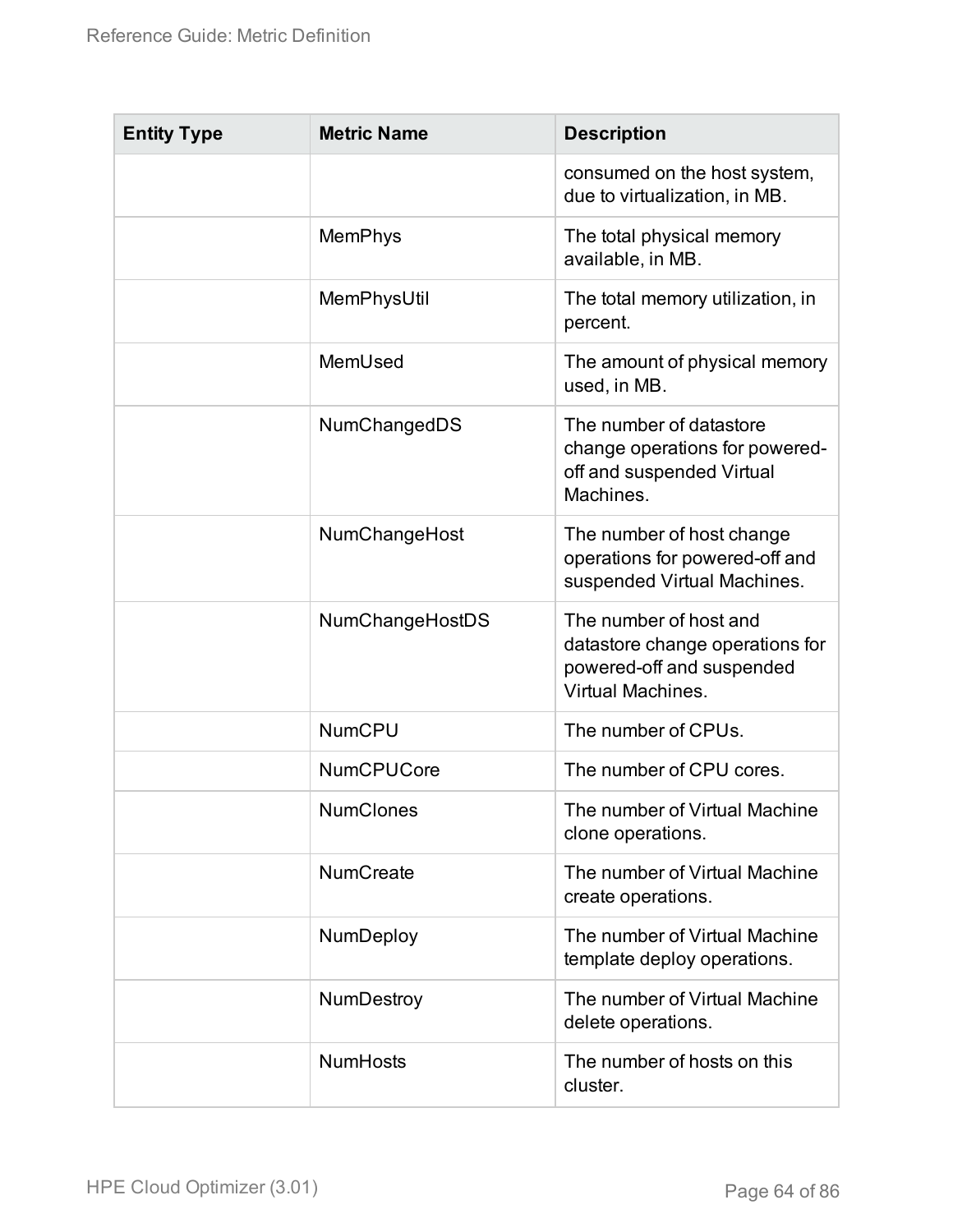| <b>Entity Type</b> | <b>Metric Name</b>      | <b>Description</b>                                                       |
|--------------------|-------------------------|--------------------------------------------------------------------------|
|                    | NumPowerOff             | The number of Virtual Machine<br>power-off operations.                   |
|                    | <b>NumPowerOn</b>       | The number of Virtual Machine<br>power-on operations.                    |
|                    | <b>NumRebootGuest</b>   | The number of Virtual Machine<br>guest reboot operations.                |
|                    | NumReconfigure          | The number of Virtual Machine<br>reconfigure operations.                 |
|                    | NumRegister             | The number of Virtual Machine<br>register operations.                    |
|                    | <b>NumReset</b>         | The number of Virtual Machine<br>reset operations.                       |
|                    | <b>NumResourcePools</b> | The number of resource pool on<br>the cluster.                           |
|                    | <b>NumShutDownGuest</b> | The number of Virtual Machine<br>guest shutdown operations.              |
|                    | <b>NumStandByGuest</b>  | The number of Virtual Machine<br>standby guest operations.               |
|                    | NumSuspend              | The number of Virtual Machine<br>suspend operations.                     |
|                    | NumUnRegister           | The number of Virtual Machine<br>unregistered operations.                |
|                    | ParentType              | The metric indicates the type of<br>parent entity.                       |
|                    | ParentUUID              | The name of the datacenter to<br>which this cluster belongs.             |
|                    | SystemID                | The UUID of the cluster. This is<br>the display_name:datacenter<br>name. |
|                    | SystemName              | The name of the cluster.                                                 |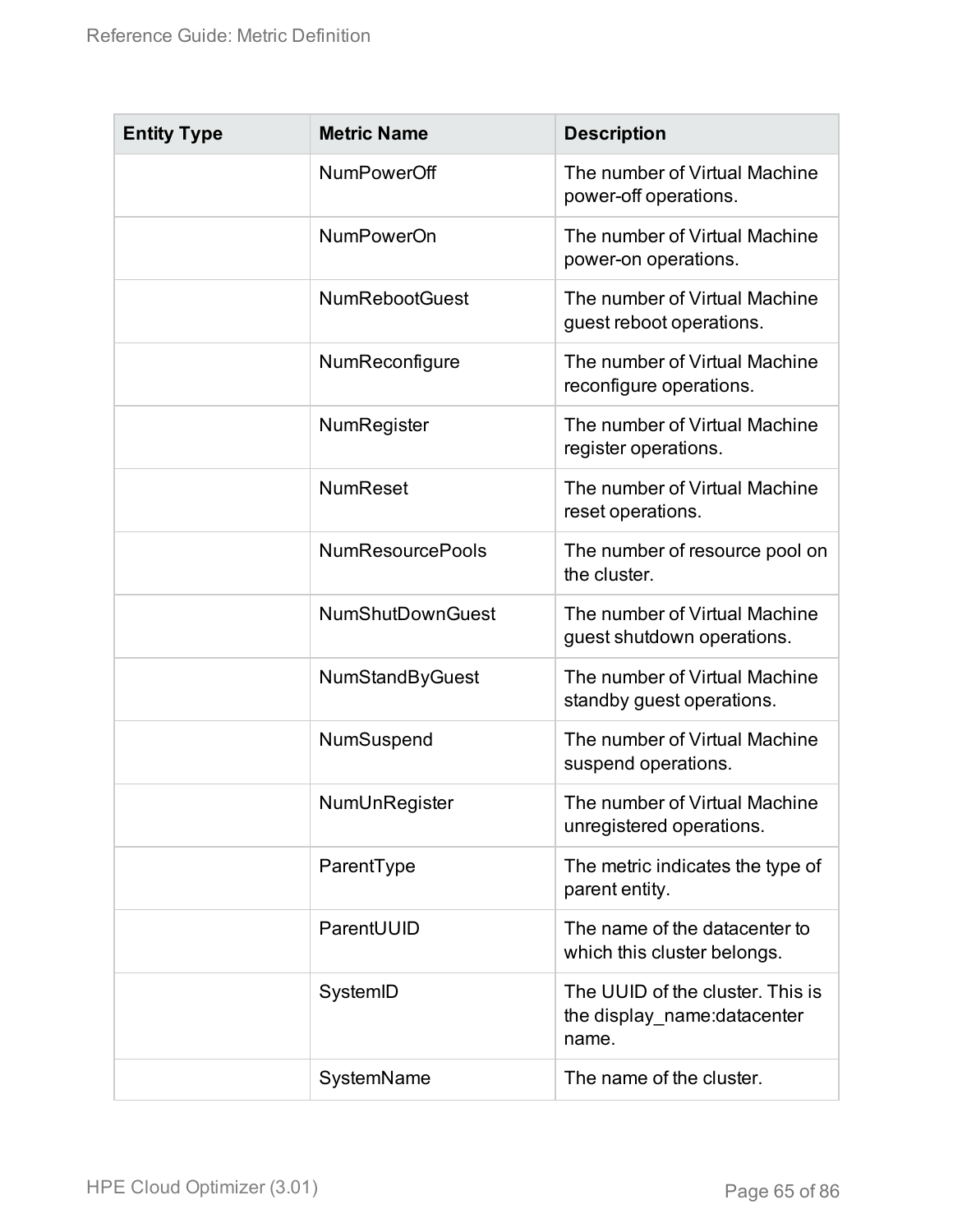| <b>Entity Type</b> | <b>Metric Name</b>       | <b>Description</b>                                                                                               |
|--------------------|--------------------------|------------------------------------------------------------------------------------------------------------------|
|                    | SystemRole               | For cluster, the value of the<br>metric is CLUSTER.                                                              |
|                    | SystemVirtType           | The value of this metric is<br>VMware.                                                                           |
|                    | TotalSvMotions           | The number of migrations with<br><b>Storage VMotion (datastore</b><br>change operations for powered-<br>on VMs). |
|                    | TotalVmMotions           | The number of migrations with<br><b>VMotion (host change)</b><br>operations for powered-on<br>VMs).              |
|                    | <b>Type</b>              | The type of the cluster.                                                                                         |
|                    | BelongsToDatacenter      | The datacenter to which this<br>cluster belongs.                                                                 |
|                    | <b>CPUCycleTotalUsed</b> | The amount of CPU cycles<br>used, in MHz.                                                                        |

## Hyper-V

| <b>Entity Type</b>  | <b>Metric Name</b>       | <b>Description</b>                                                                                                    |  |
|---------------------|--------------------------|-----------------------------------------------------------------------------------------------------------------------|--|
| <b>Hyper-V Host</b> | AvailableStorageCapacity | This metric indicates the total free<br>space available on the logical disks,<br>in MB.                               |  |
|                     | <b>CPUClockSpeed</b>     | For a host, this is the clock speed of<br>the CPUs, in MHz, if all of the<br>processors have the same clock<br>speed. |  |
|                     | CPUCycleEntIMax          | For a host, this value indicates the<br>maximum processor capacity, in MHz,<br>configured for the entity.             |  |
|                     | CPUCycleEntIMin          | For a host, this value indicates the                                                                                  |  |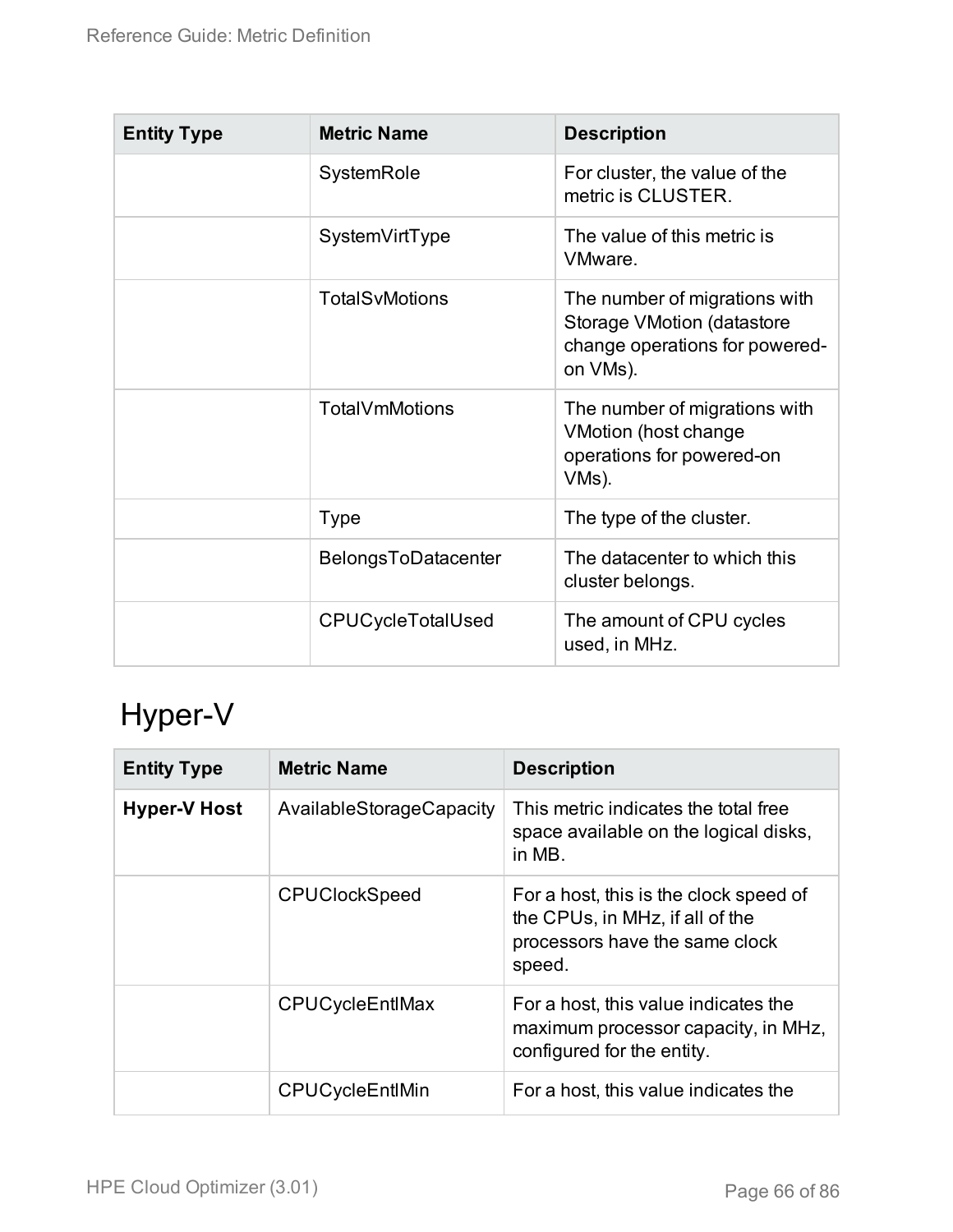| <b>Entity Type</b> | <b>Metric Name</b>           | <b>Description</b>                                                                                                                          |  |
|--------------------|------------------------------|---------------------------------------------------------------------------------------------------------------------------------------------|--|
|                    |                              | minimum processor capacity, in MHz,<br>configured for the entity.                                                                           |  |
|                    | <b>CPUCycleTotalUsed</b>     | For a host, this is the total time the<br>physical CPUs were utilized during<br>the interval, represented in CPU<br>cycles.                 |  |
|                    | <b>CPUEntIMax</b>            | For a host, this metric is CPU<br>capacity.                                                                                                 |  |
|                    | CPUPhysTotalUtil             | For a host, this value indicates<br>percentage of total time the physical<br>CPUs were utilized.                                            |  |
|                    | CPUSysModeUtil               | For a host, this metric indicates the<br>percentage of time the CPU was in<br>system mode during the interval.                              |  |
|                    | <b>CPUTotalUtil</b>          | For a host, this metric is same as<br>CPU PHYS TOTAL UTIL.                                                                                  |  |
|                    | <b>DiskPhysReadByteRate</b>  | For a host, this metric indicates the<br>average number of KBs per read at<br>which data was transferred from disks<br>during the interval. |  |
|                    | <b>DiskPhysWriteByteRate</b> | For a host, this metric indicates the<br>average number of KBs per write at<br>which data was transferred to disks<br>during the interval.  |  |
|                    | <b>DiskReadLatency</b>       | This metric indicates the average time,<br>in seconds, per read of data from the<br>disk.                                                   |  |
|                    | <b>DiskTotalIORate</b>       | For a host, this metric indicates the<br>average number of KBs transferred to<br>or from the disk during per write or<br>read operations.   |  |
|                    | <b>DiskWriteLatency</b>      | This metric indicates the average time,<br>in seconds, per write of data from the<br>disk.                                                  |  |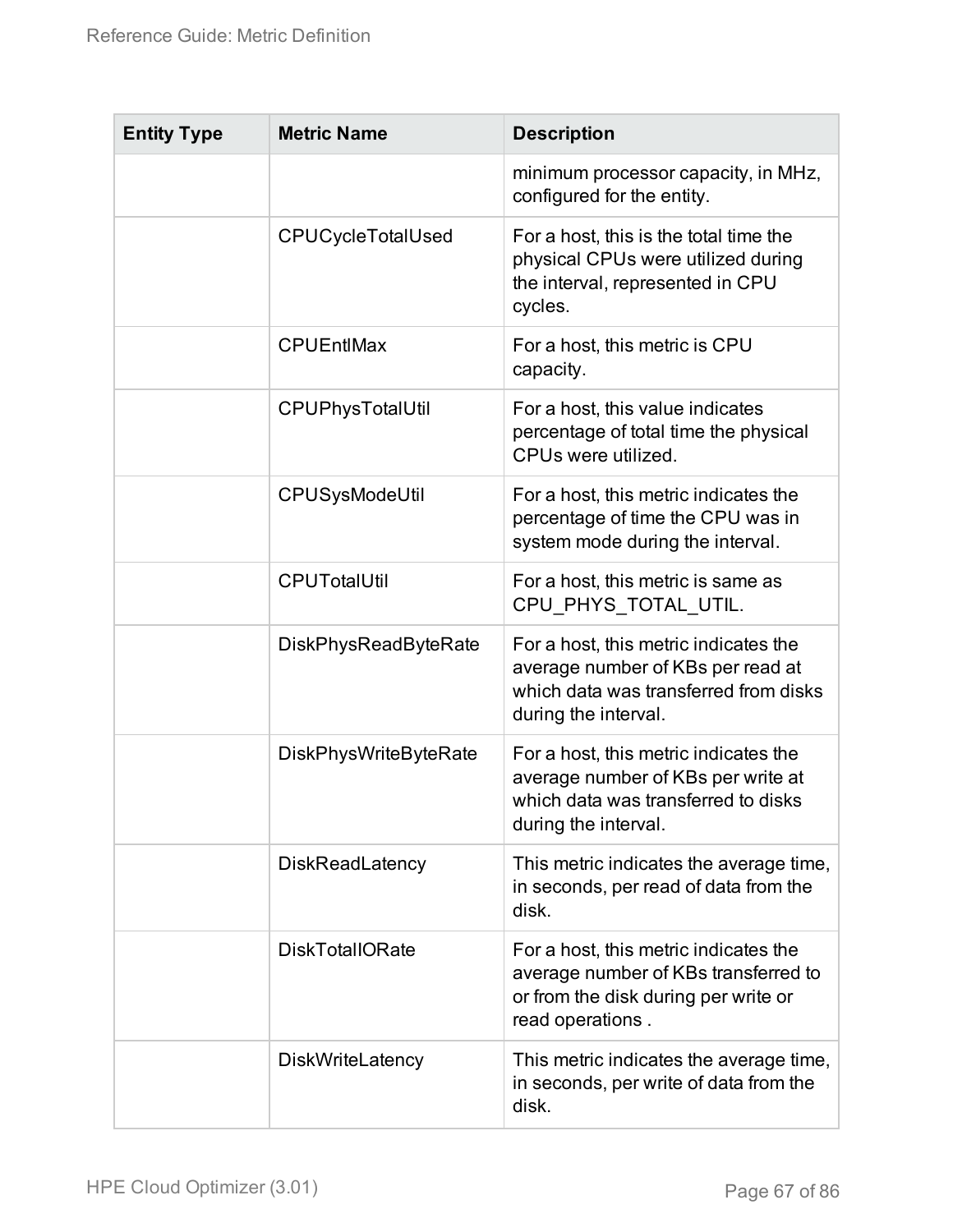| <b>Entity Type</b> | <b>Metric Name</b>   | <b>Description</b>                                                                                                                                        |
|--------------------|----------------------|-----------------------------------------------------------------------------------------------------------------------------------------------------------|
|                    | MemAvail             | For a host, the amount of physical<br>memory available in the host system,<br>in MB, unless otherwise specified.                                          |
|                    | MemEntl              | For a host, the value is the physical<br>memory available in the system, in<br>MB.                                                                        |
|                    | MemEntIMax           | For a host, this value is the amount of<br>physical memory available in the<br>system, in MB.                                                             |
|                    | MemEntIMin           | For a host, this metric indicates the<br>reserved amount of memory<br>configured, in MB.                                                                  |
|                    | <b>MemPhys</b>       | For a host, this value is the physical<br>memory available in the system, in<br>MB.                                                                       |
|                    | MemPhysUtil          | For a host, this metric indicates the<br>percentage of physical memory used<br>during the interval.                                                       |
|                    | MemUsed              | This metric indicates the amount of<br>physical memory used, in MB.                                                                                       |
|                    | <b>NetworkIORate</b> | For a host, this metric indicates the<br>rate at which bytes are sent and<br>received over each network adapter<br>including framing characters, in KBps. |
|                    | <b>NumCPU</b>        | For a host, this metric provides the<br>total number of CPU cores on the<br>system.                                                                       |
|                    | <b>NumCPUCore</b>    | For a host, this metric provides the<br>total number of CPU cores on the<br>system.                                                                       |
|                    | <b>NumCPUSocket</b>  | For a host, this metric indicates the<br>number of physical CPU sockets on<br>the system.                                                                 |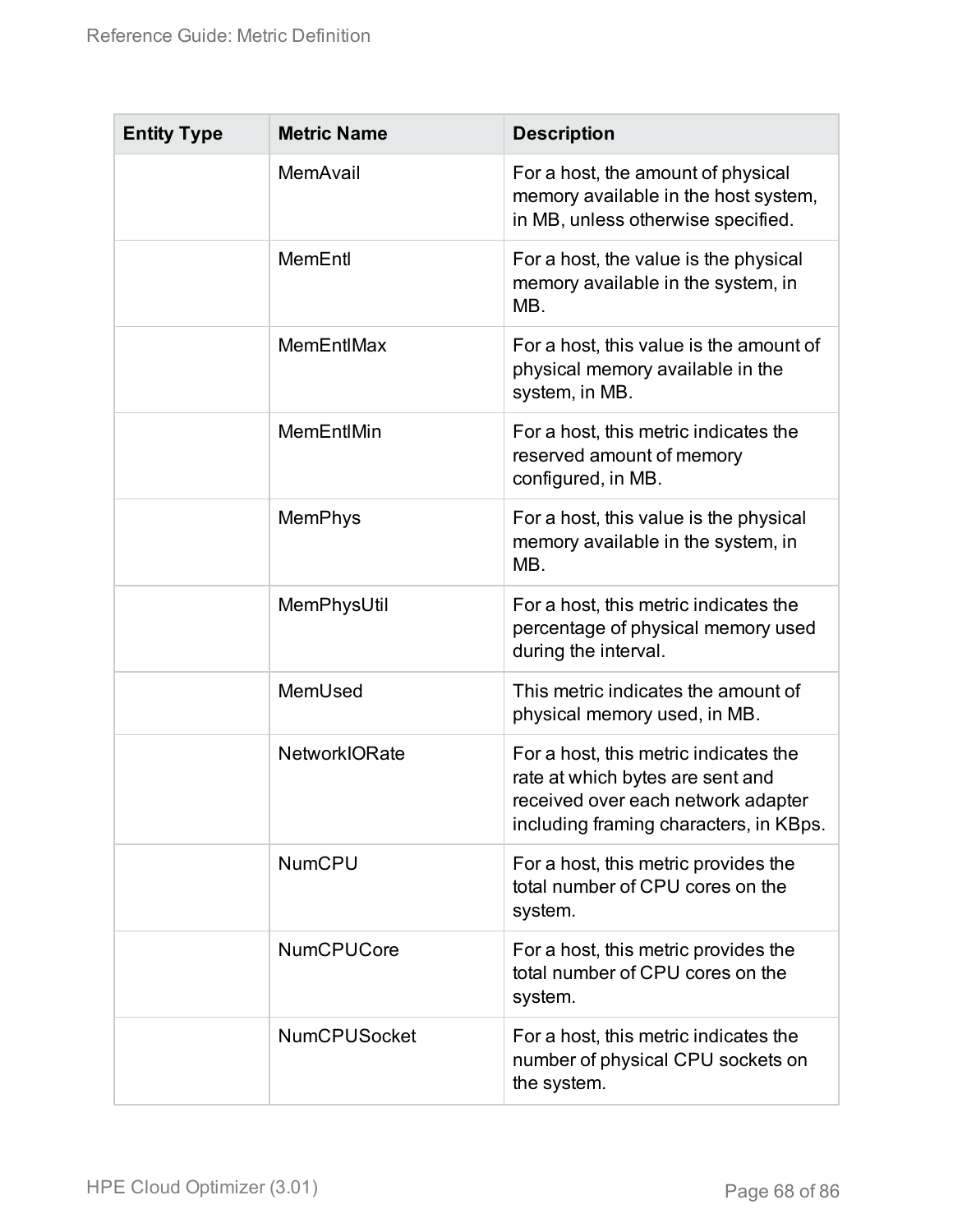| <b>Entity Type</b> | <b>Metric Name</b>  | <b>Description</b>                                                                |
|--------------------|---------------------|-----------------------------------------------------------------------------------|
|                    | SystemUptimeSeconds | For a host, this metric is the time, in<br>seconds, since the last system reboot. |

| <b>Entity Type</b>   | <b>Metric Name</b>   | <b>Description</b>                                                                                                                                                           |
|----------------------|----------------------|------------------------------------------------------------------------------------------------------------------------------------------------------------------------------|
| <b>Hyper-V Guest</b> | <b>CPUClockSpeed</b> | For a logical system, this is the clock<br>speed of the CPUs, in MHz, if all of<br>the processors have the same clock<br>speed.                                              |
|                      | <b>CPUEntIMax</b>    | For a logical system, this metric<br>indicates the maximum CPU units<br>configured for it.                                                                                   |
|                      | <b>CPUEntIMin</b>    | For a logical system, this metric<br>indicates the guaranteed minimum<br>CPU units configured for it.                                                                        |
|                      | <b>CPUEntIUtil</b>   | For a logical system, this metric<br>indicates the percentage of entitled<br>processing units (guaranteed<br>processing units allocated to this<br>logical system) consumed. |
|                      | CPUPhysTotalUtil     | For a logical system, this metric<br>indicates percentage of total time the<br>physical CPUs were utilized.                                                                  |
|                      | CPUCycleEntlMax      | For a logical system, this metric<br>indicates the maximum processor<br>capacity, in MHz, configured for the<br>entity.                                                      |
|                      | CPUCycleEntlMin      | For a logical system, this metric<br>indicates the minimum processor<br>capacity, in MHz, configured for the<br>entity.                                                      |
|                      | CPUCycleTotalUsed    | For a logical system, this is the total<br>time the physical CPUs were utilized<br>during the interval, represented in<br>CPU cycles.                                        |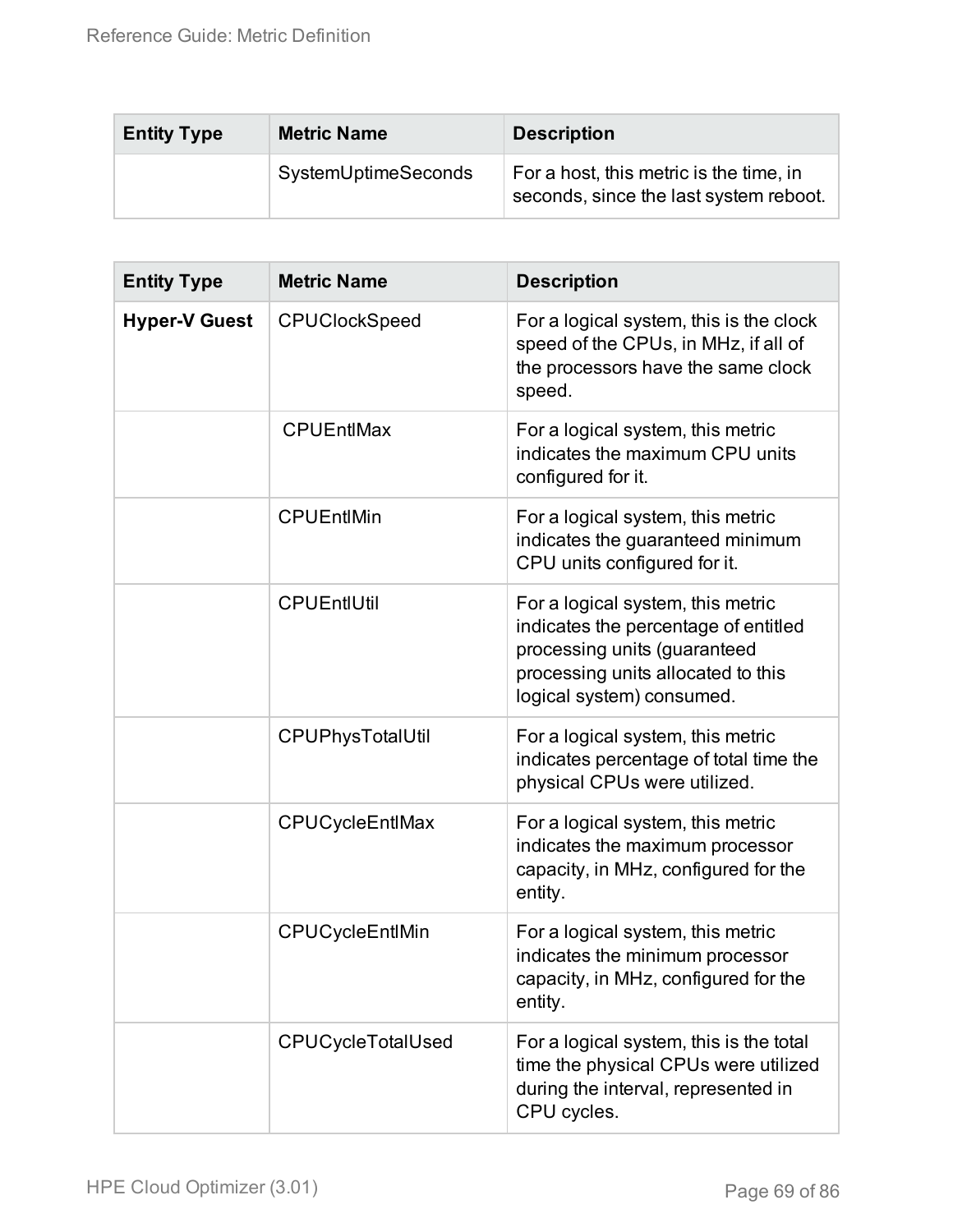| <b>Entity Type</b> | <b>Metric Name</b>           | <b>Description</b>                                                                                                                                                                                                                             |
|--------------------|------------------------------|------------------------------------------------------------------------------------------------------------------------------------------------------------------------------------------------------------------------------------------------|
|                    | CPUPhysReadyUtil             | For a logical system, this is the<br>percentage of time during the interval<br>that the CPU was in a ready state.                                                                                                                              |
|                    | CPUReadyTime                 | For a logical system, this metric<br>indicates the time for which the virtual<br>machine was ready, but could not get<br>scheduled to run on the physical<br>CPU.                                                                              |
|                    | <b>CPUSharesPrio</b>         | For a logical system, this metric<br>indicates the weightage or priority<br>assigned to an Uncapped logical<br>system. This value determines the<br>minimum share of not utilized<br>processing units that this logical<br>system can utilize. |
|                    | <b>CPUTotalUtil</b>          | For a logical system, this metric<br>indicates the percentage of total time<br>the logical CPUs were not idle during<br>the interval.                                                                                                          |
|                    | <b>CPUUserModeUtil</b>       | For a logical system, this metric<br>indicates the percentage of time the<br>CPU was in user mode during the<br>interval.                                                                                                                      |
|                    | <b>DiskPhysIORate</b>        | This metric indicates the physical disk<br>throughput.                                                                                                                                                                                         |
|                    | <b>DiskPhysReadByteRate</b>  | For a logical system, this metric<br>indicates the average number of KBs<br>per second at which data was<br>transferred from disks during the<br>interval.                                                                                     |
|                    | <b>DiskPhysWriteByteRate</b> | For a logical system, this metric<br>indicates the average number of KBs<br>per second at which data was<br>transferred to disks during e interval.                                                                                            |
|                    | <b>DiskReadLatency</b>       | For a logical system, this metric                                                                                                                                                                                                              |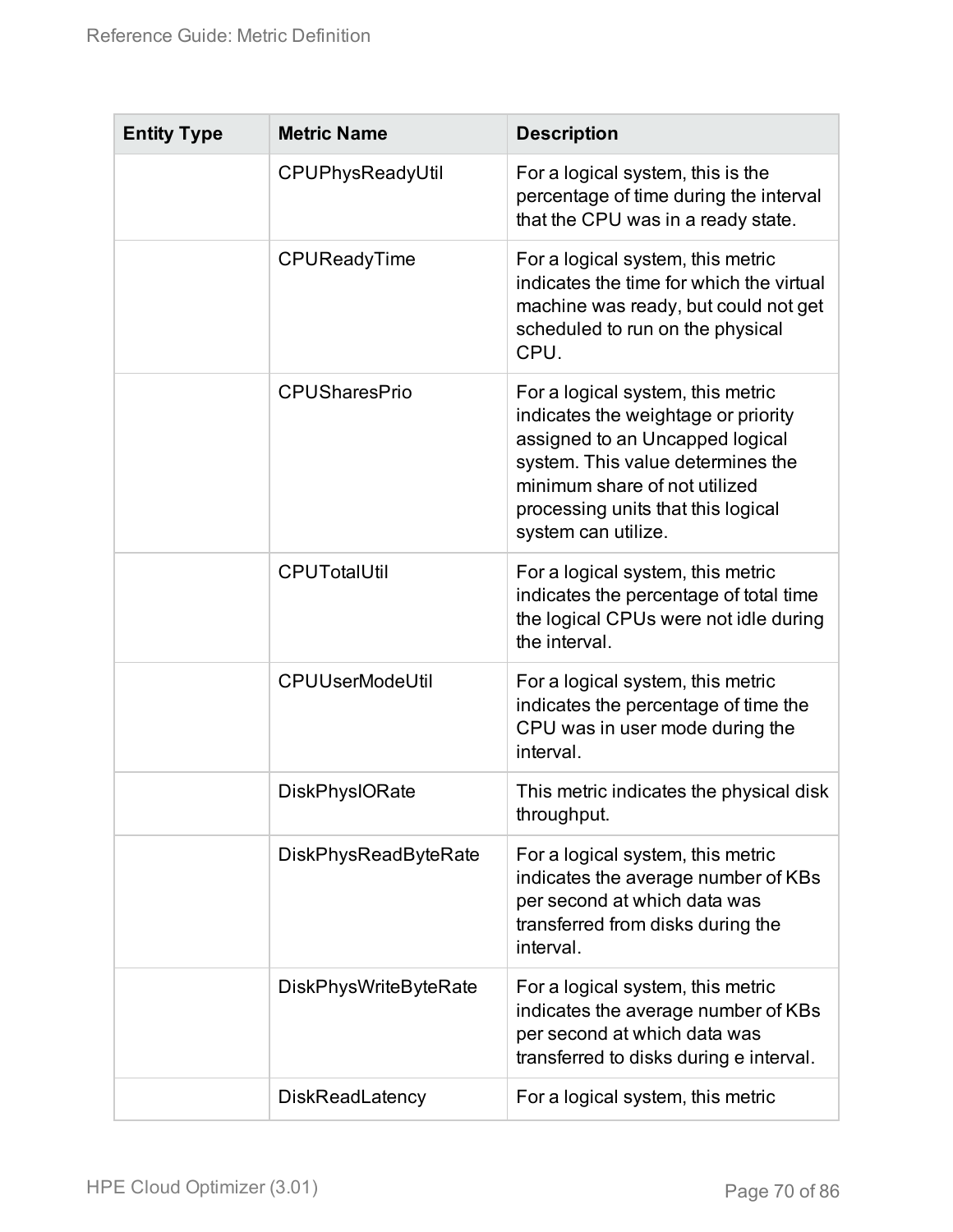| <b>Entity Type</b> | <b>Metric Name</b>     | <b>Description</b>                                                                                                                                                                                 |
|--------------------|------------------------|----------------------------------------------------------------------------------------------------------------------------------------------------------------------------------------------------|
|                    |                        | indicates the total disk read latency.                                                                                                                                                             |
|                    | DiskWriteLatency       | For a logical system, this metric<br>indicates the total disk write latency.                                                                                                                       |
|                    | DynamicMemoryMaximum   | For a logical system, this metric<br>indicates the maximum amount of<br>memory that this Virtual Machine is<br>allowed to use, in MB.                                                              |
|                    | MemActive              | For a logical system, this is the<br>amount of memory that is actively<br>used, in MB.                                                                                                             |
|                    | MemoryDemand           | For a logical system, this metric<br>indicates how much memory the<br>virtual machine needs at this time to<br>meet the requirements of the active<br>processes running in the virtual<br>machine. |
|                    | MemEntl                | For a logical system, this metric<br>indicates the minimum memory<br>configured, in MB.                                                                                                            |
|                    | <b>MemEntIMax</b>      | This metric indicates the maximum<br>amount of memory configured for a<br>logical system, in MB.                                                                                                   |
|                    | MemEntIMin             | For a logical system, this metric<br>indicates the reserved amount of<br>memory configured for a host or a<br>logical system, in MB.                                                               |
|                    | MemEntIUtil            | For a logical system, this metric<br>indicates the percentage of entitled<br>memory in use during the interval.                                                                                    |
|                    | MemoryBufferPercentage | This metric indicates the dynamic<br>memory buffer percentage.                                                                                                                                     |
|                    | MemoryPressure         | This metric indicates the average<br>pressure in the VM.                                                                                                                                           |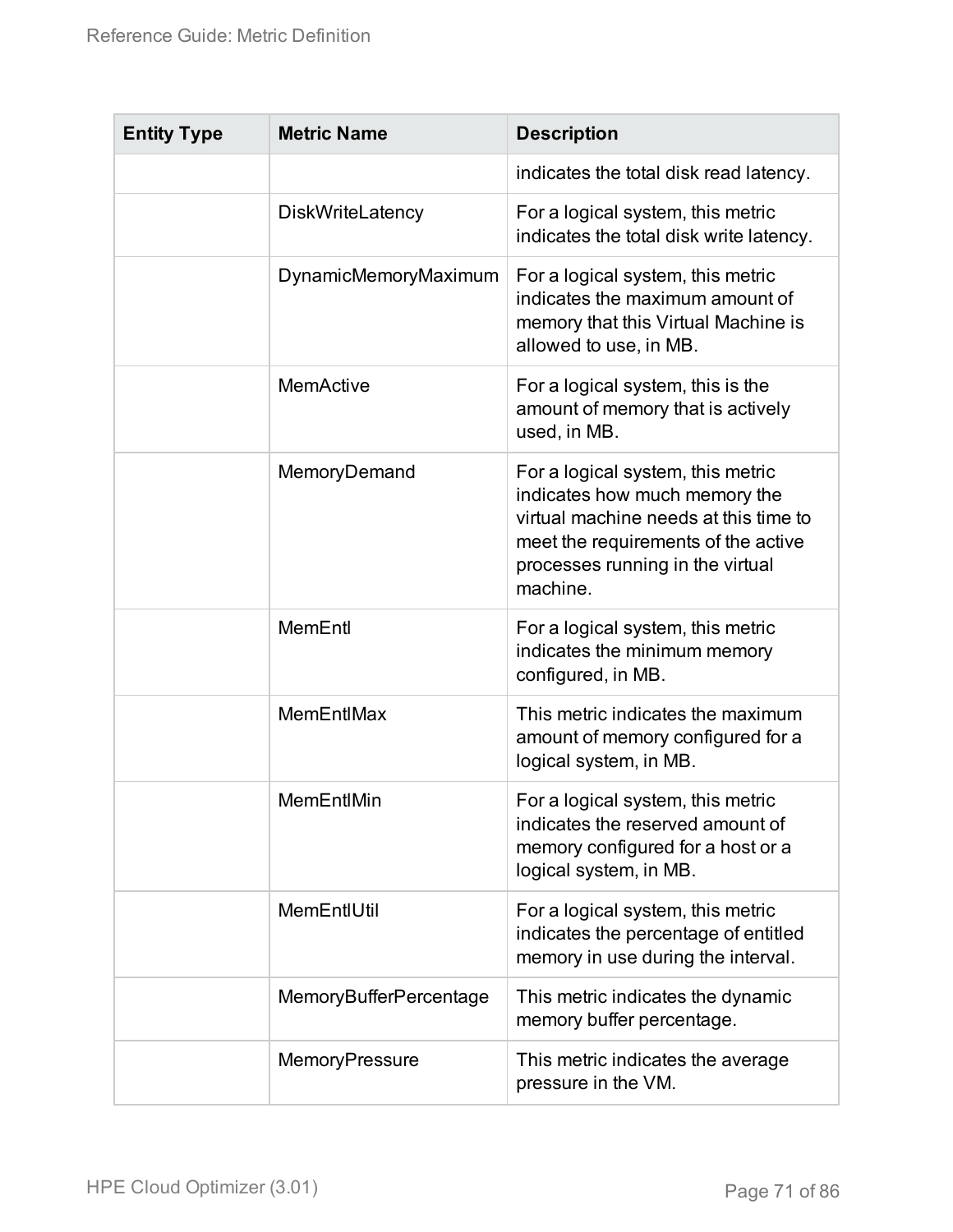| <b>Entity Type</b> | <b>Metric Name</b>       | <b>Description</b>                                                                                                                                                                                            |
|--------------------|--------------------------|---------------------------------------------------------------------------------------------------------------------------------------------------------------------------------------------------------------|
|                    | MemPhysUtil              | For a logical system, this metric<br>indicates the percentage of physical<br>memory used during the interval.                                                                                                 |
|                    | <b>MemSharesPrio</b>     | For a logical system, this metric<br>indicates the weightage or priority for<br>memory assigned. This value<br>influences the share of unutilized<br>physical memory that this logical<br>system can utilize. |
|                    | MemUsed                  | For a logical system, this metric<br>indicates the amount of memory used<br>at the end of the interval, in MB.                                                                                                |
|                    | NetInByteRate            | For a logical system, this metric<br>indicates the input bytes per second<br>over the network.                                                                                                                |
|                    | NetOutByteRate           | For a logical system, this metric<br>indicates the output bytes per second<br>over the network.                                                                                                               |
|                    | <b>NetworkUtil</b>       | This metric indicates the network<br>utilization percentage.                                                                                                                                                  |
|                    | <b>NumCPU</b>            | For a logical system, this metric<br>indicates the number of virtual CPUs<br>configured.                                                                                                                      |
|                    | <b>TotalDiskCapacity</b> | This metric indicates the total disk<br>capacity, in MB.                                                                                                                                                      |

| <b>Entity</b><br><b>Type</b> | <b>Metric Name</b>     | <b>Description</b>                                                                              |
|------------------------------|------------------------|-------------------------------------------------------------------------------------------------|
| Hyper-V<br><b>Cluster</b>    | <b>CPUTotalUtil</b>    | The total CPU utilization.                                                                      |
|                              | <b>DiskTotalIORate</b> | The average number of bytes transferred to or from the<br>disk during read or write operations. |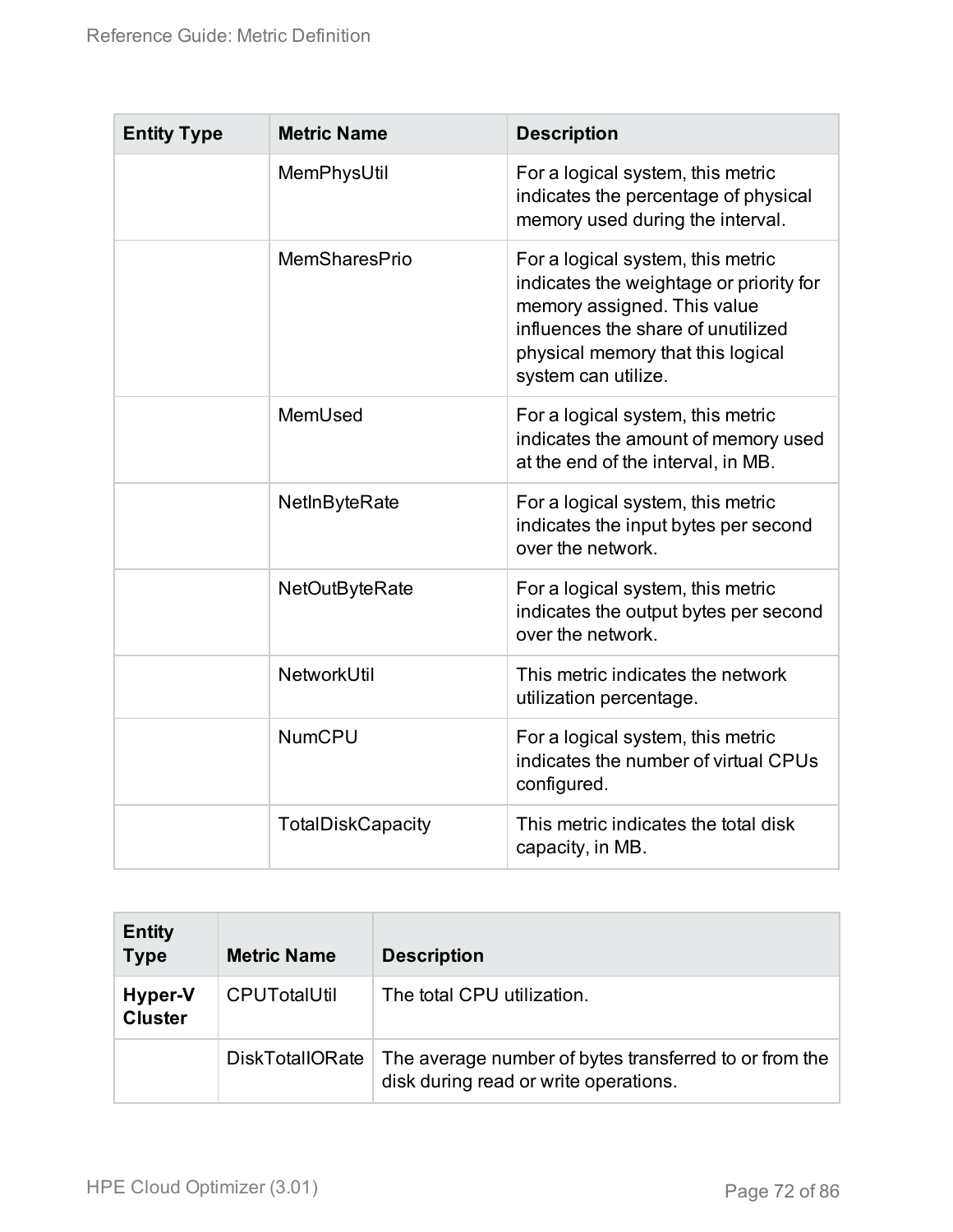| <b>Entity</b><br><b>Type</b> | <b>Metric Name</b>   | <b>Description</b>                                                                       |
|------------------------------|----------------------|------------------------------------------------------------------------------------------|
|                              | <b>MemPhys</b>       | The total physical memory available, in MB.                                              |
|                              | MemPhysUtil          | The percentage of memory utilization.                                                    |
|                              | <b>NetworkIORate</b> | This metric indicated the average number of bytes<br>transferred to or from the network. |
|                              | <b>NumCPU</b>        | The number of virtual CPUs configured for this logical<br>system.                        |
|                              | <b>NumGuests</b>     | The number of VMs under this cluster.                                                    |
|                              | <b>NumHosts</b>      | The number of hosts on this cluster.                                                     |

| <b>Entity</b><br><b>Type</b> | <b>Metric Name</b>     | <b>Description</b>                                                                                                                         |
|------------------------------|------------------------|--------------------------------------------------------------------------------------------------------------------------------------------|
| Hyper-<br>v<br><b>Nodeds</b> | <b>DiskProvisioned</b> | This is the total space provisioned for the Virtual<br>Machine on the datastore, in MB.                                                    |
|                              | <b>DiskReadRate</b>    | The rate of reading from the datastore.                                                                                                    |
|                              | DiskSnapshotUsed       | This is the space consumed by the Virtual Machine<br>snapshot files on the datastore.                                                      |
|                              | <b>DiskUsed</b>        | This is the total space consumed by the Virtual<br>Machine on the datastore including the vmdk file,<br>snapshots, and other files, in MB. |
|                              | <b>DiskVMDKUsed</b>    | This is the total space consumed by the Virtual<br>Machine ymdk files on the datastore.                                                    |
|                              | <b>DiskWriteRate</b>   | The rate of writing to the datastore.                                                                                                      |
|                              | QueueLength            | The average number of read and write requests that<br>were queued for the selected disk during the sample<br>interval.                     |
|                              | ReadLatency            | The total read latency experienced by the entity on<br>this datastore.                                                                     |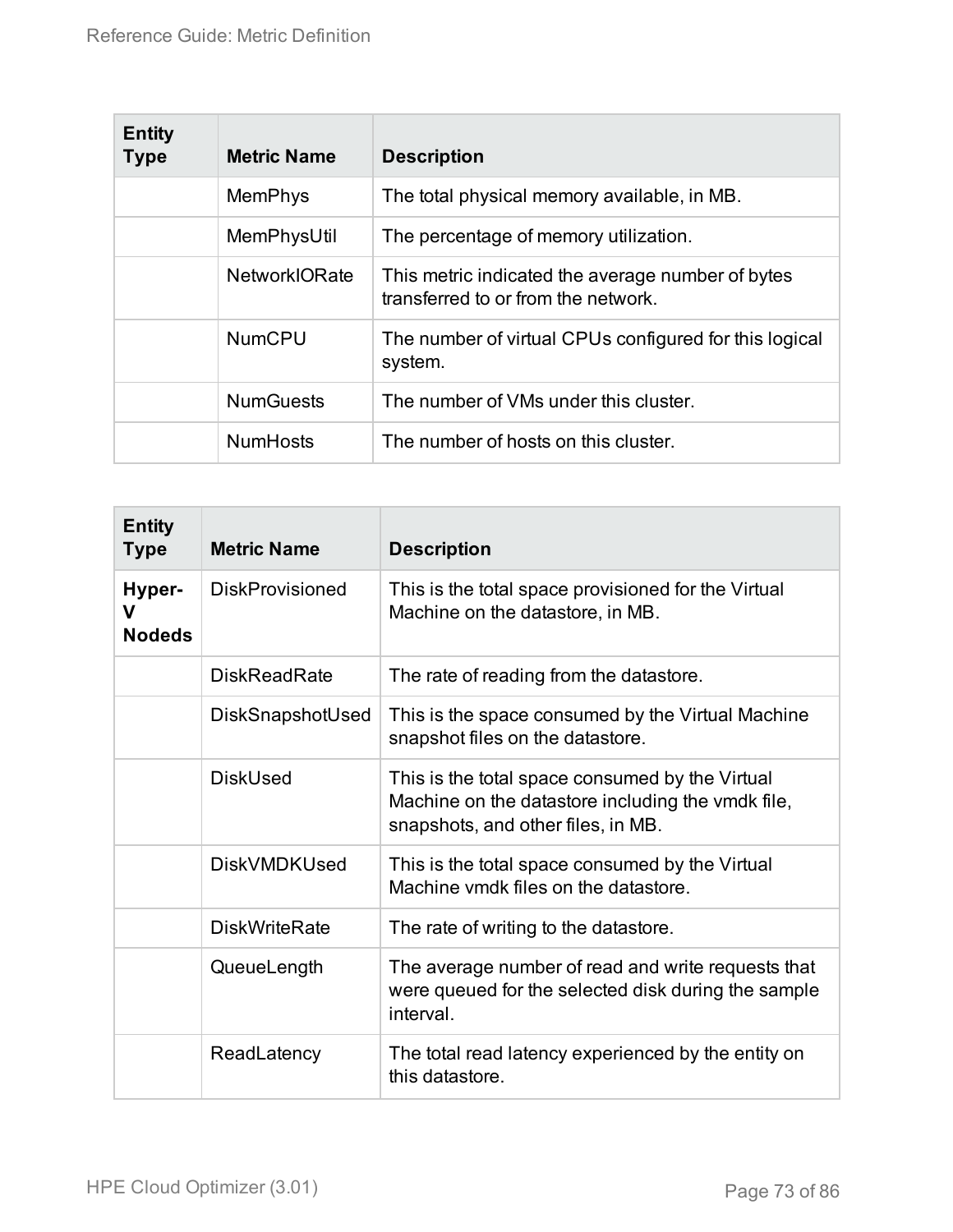| <b>Entity</b><br><b>Type</b> | <b>Metric Name</b> | <b>Description</b>                                                      |
|------------------------------|--------------------|-------------------------------------------------------------------------|
|                              | WriteLatency       | The total write latency experienced by the entity on<br>this datastore. |

| <b>Entity Type</b>          | <b>Metric Name</b>      | <b>Description</b>                                                                                                                              |
|-----------------------------|-------------------------|-------------------------------------------------------------------------------------------------------------------------------------------------|
| Hyper-V<br><b>Datastore</b> | Capacity                | The Datastore capacity, in MB.                                                                                                                  |
|                             | DiskOthersUsed          | The Datastore space used by other<br>files, in MB.                                                                                              |
|                             | <b>DiskProvisioned</b>  | The amount of storage set-aside for<br>use by a Datastore, in MB.                                                                               |
|                             | <b>DiskReadLatency</b>  | This metric indicates the total disk<br>read latency for a logical system.                                                                      |
|                             | <b>DiskReadRate</b>     | The rate at which bytes are transferred<br>from the disk during read operations.                                                                |
|                             | DiskSnapshotUsed        | The Datastore space used by the<br>virtual machine snapshots, in MB.                                                                            |
|                             | <b>DiskUsed</b>         | This is the total space consumed by<br>the Virtual Machine on the Datastore,<br>which includes vmdk file, snapshots,<br>and other files, in MB. |
|                             | <b>DiskVMDKUsed</b>     | The Datastore space used by VM<br>files, in MB.                                                                                                 |
|                             | <b>DiskWriteLatency</b> | This metric indicates the total disk<br>write latency for a logical system.                                                                     |
|                             | <b>DiskWriteRate</b>    | The rate at which bytes are transferred<br>from the disk during write operations.                                                               |
|                             | <b>NumDiskReads</b>     | The number of disk reads during the<br>collection interval.                                                                                     |
|                             | <b>NumDiskWrites</b>    | The number of disk writes during the<br>collection interval.                                                                                    |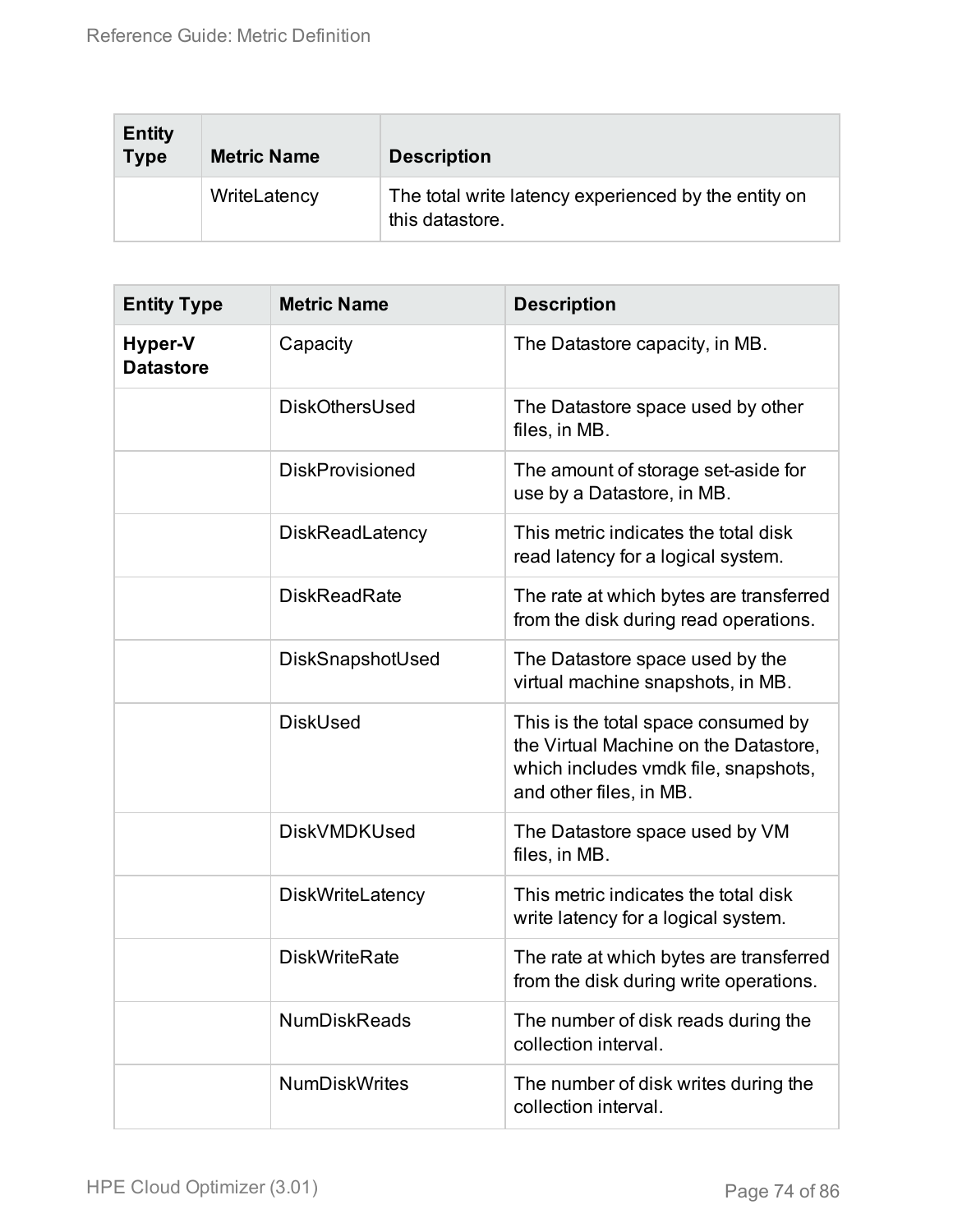| <b>Entity Type</b> | <b>Metric Name</b> | <b>Description</b>                                                                                                    |
|--------------------|--------------------|-----------------------------------------------------------------------------------------------------------------------|
|                    | QueueLength        | Average number of read and write<br>requests that were queued for the<br>selected disk during the sample<br>interval. |

#### AWS

| <b>Entity Type</b> | <b>Metric Name</b>   | <b>Description</b>                                                                                                                                                 |
|--------------------|----------------------|--------------------------------------------------------------------------------------------------------------------------------------------------------------------|
| AWS_ACCOUNT        | <b>NumGuests</b>     | For AWS account, this indicates the<br>number of instances for this account.                                                                                       |
|                    | <b>CPUTotalUtil</b>  | For AWS account, this indicates the<br>percentage of total time logical CPUs<br>were not idle during the interval.                                                 |
|                    | Target               | For AWS account, this indicates the<br>name of the account. This name<br>uniquely identifies this account.                                                         |
|                    | Domain               | For AWS account, the value is AWS.                                                                                                                                 |
| <b>AWS_GUEST</b>   | BelongsToDatacenter  | For AWS instance, this is the name of<br>the target.                                                                                                               |
|                    | <b>CPUClockSpeed</b> | For AWS instance, this is the clock<br>speed of the CPUs, in MHz, if all of<br>the processors have the same clock<br>speed.                                        |
|                    | CPUCycleTotalUsed    | For AWS instance, this is the total<br>time the physical or logical CPUs<br>were utilized per second during the<br>interval. This is represented in CPU<br>cycles. |
|                    | <b>CPUTotalUtil</b>  | For AWS instance, this value<br>indicates the percentage of total time<br>the logical CPUs were not idle during<br>the interval.                                   |
|                    | <b>DiskPhysRead</b>  | For AWS instance, this metric                                                                                                                                      |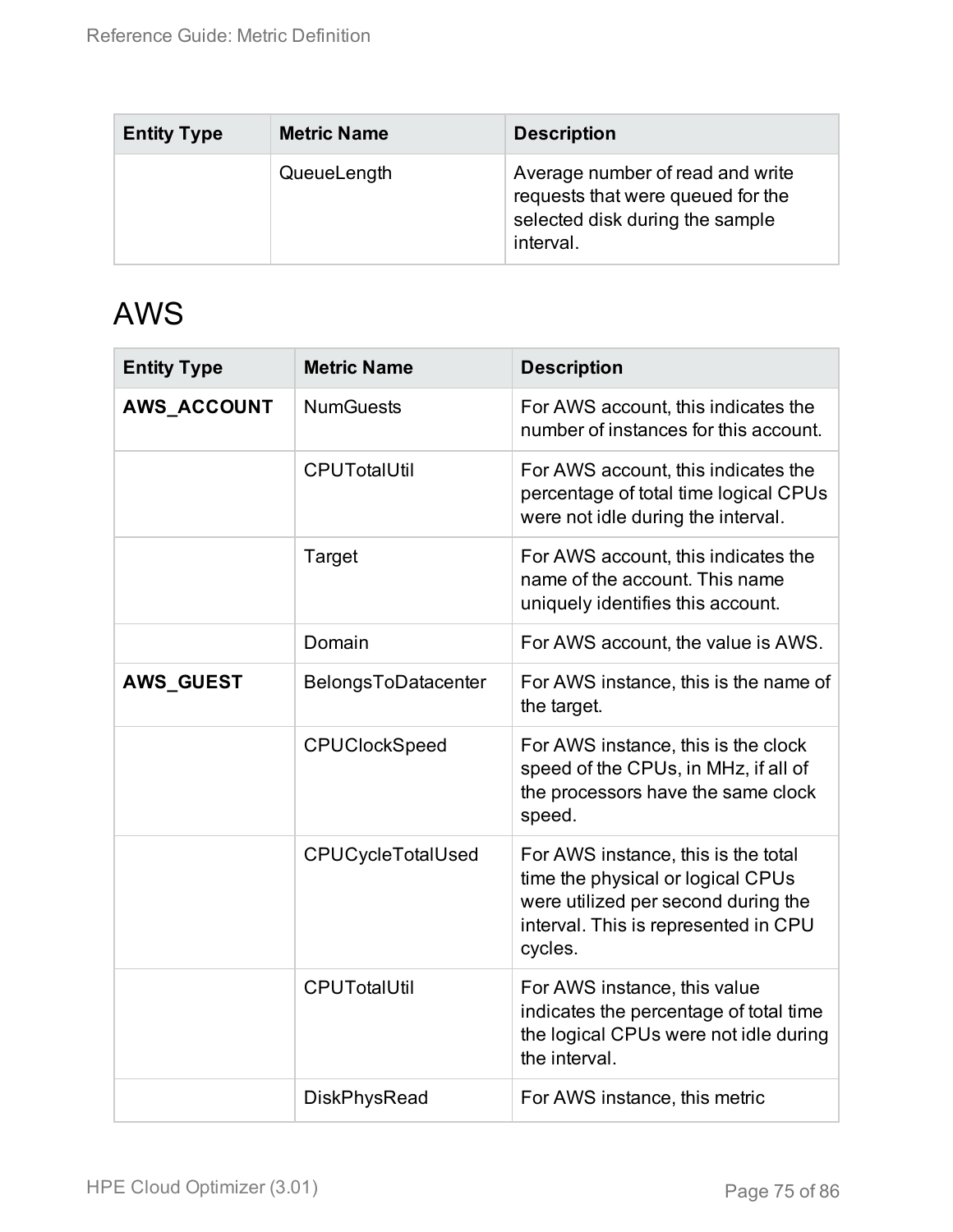| <b>Entity Type</b> | <b>Metric Name</b>       | <b>Description</b>                                                                                                                 |
|--------------------|--------------------------|------------------------------------------------------------------------------------------------------------------------------------|
|                    |                          | indicates the number of physical<br>reads during the interval.                                                                     |
|                    | <b>DiskPhysReadByte</b>  | For AWS instance, this indicates the<br>amount of data transferred from the<br>disks during the interval, in KB.                   |
|                    | <b>DiskPhysWrite</b>     | For AWS instance, this metric<br>indicates the number of physical<br>writes during the interval.                                   |
|                    | <b>DiskPhysWriteByte</b> | For AWS instance, this metric<br>indicates the amount of data, which is<br>transferred to the disks during the<br>interval, in KB. |
|                    | <b>IPAddress</b>         | For AWS instance, this metric<br>indicates the IP address of the logical<br>system.                                                |
|                    | NetInByte                | For AWS instance, this is the number<br>of bytes received during the interval,<br>in MB.                                           |
|                    | <b>NetOutByte</b>        | For AWS instance, this is the number<br>of bytes transmitted during the<br>interval, in MB.                                        |
|                    | <b>NumCPU</b>            | For AWS instance, this is the number<br>of virtual CPUs configured.                                                                |
|                    | ParentType               | For AWS instance, the value is<br>ACCOUNT.                                                                                         |
|                    | ParentUUID               | For AWS instance, this metric<br>indicates the name of the account.                                                                |
|                    | Region                   | For AWS instance, this metric<br>indicates the region of the instance.                                                             |
|                    | SystemHostName           | For AWS instance, this metric is the<br>Fully Qualified Domain Name.                                                               |
|                    | SystemID                 | For AWS instance, this indicates the                                                                                               |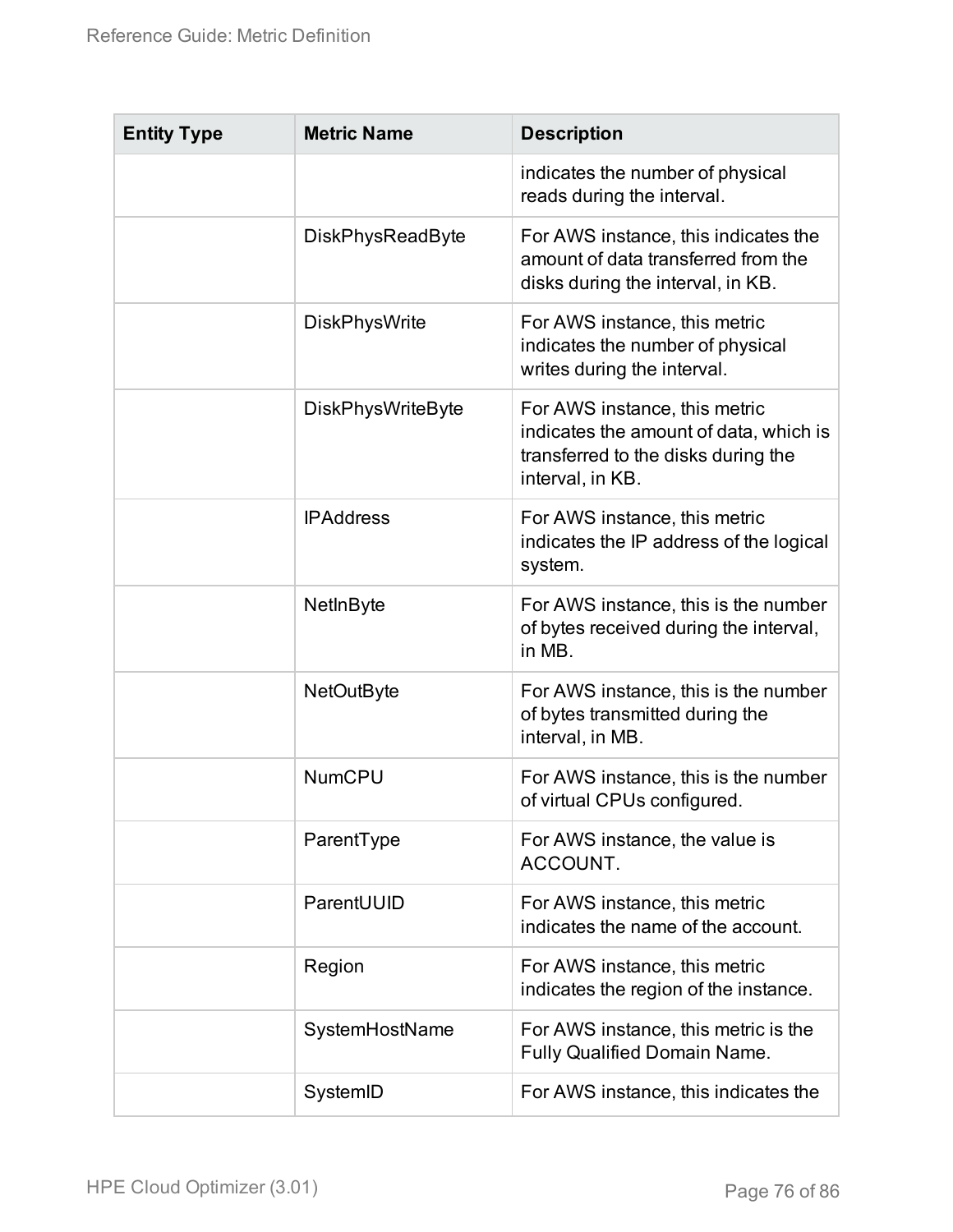| <b>Entity Type</b> | <b>Metric Name</b> | <b>Description</b>                                                                                                                               |
|--------------------|--------------------|--------------------------------------------------------------------------------------------------------------------------------------------------|
|                    |                    | UUID of the instance. This ID<br>uniquely identifies this instance.                                                                              |
|                    | SystemName         | For AWS instance, this metric<br>indicates the display name of the<br>instance.                                                                  |
|                    | SystemRole         | For AWS instance, the value is<br>GUEST.                                                                                                         |
|                    | SystemState        | For AWS instance, the metric can<br>have one of the following: Running,<br>Blocked, Paused, Shutdown, Shutoff,<br>Nostate, Crashed, and Unknown. |
|                    | SystemVirtType     | For AWS instance, the value is AWS.                                                                                                              |
|                    | Type               | For AWS instance, this metric<br>indicates the type of the instance.                                                                             |

## Physical Server

| <b>Entity</b><br><b>Type</b> | <b>Metric Name</b>       | <b>Description</b>                                                                                                         |
|------------------------------|--------------------------|----------------------------------------------------------------------------------------------------------------------------|
| <b>Host</b>                  | <b>CPUClockSpeed</b>     | This metric indicates the clock speed of the<br>CPUs, in MHz, if all of the processors have the<br>same clock speed.       |
|                              | <b>CPUCycleTotalUsed</b> | This metric indicates the total time the physical<br>CPUs were utilized during the interval,<br>represented in CPU cycles. |
|                              | <b>CPUIdleTime</b>       | This metric indicates the total time that the CPU<br>spent in an idle state, in msec.                                      |
|                              | <b>CPUTotalTime</b>      | This metric indicates the total time, in seconds,<br>that the CPU was not idle in the interval.                            |
|                              | <b>CPUTotalUtil</b>      | This metric indicates the number of CPU units<br>utilized by the system.                                                   |
|                              | <b>DiskIOByte</b>        | This metric indicates the number of KBs                                                                                    |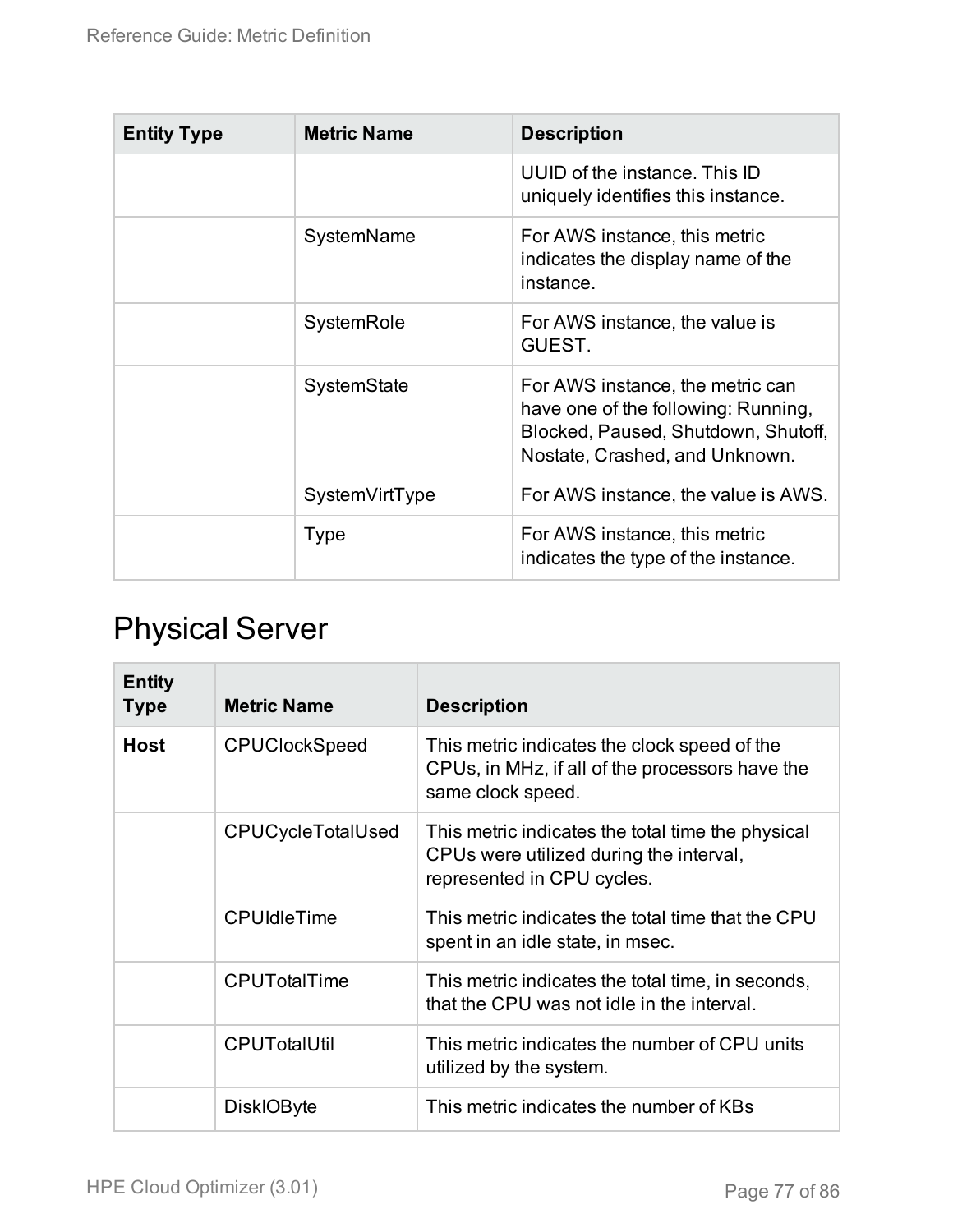| <b>Entity</b><br><b>Type</b> | <b>Metric Name</b>      | <b>Description</b>                                                                                                               |
|------------------------------|-------------------------|----------------------------------------------------------------------------------------------------------------------------------|
|                              |                         | transferred to and from the disks during the<br>interval.                                                                        |
|                              | MemEntl                 | This metric indicates the amount of memory<br>entitled.                                                                          |
|                              | MemEntIUtil             | This metric indicates the percentage of entitled<br>memory in use during the interval.                                           |
|                              | MemPageoutRate          | This metric indicates the total number of page<br>outs to the disk per second during the interval.                               |
|                              | MemPhys                 | This metric indicates the amount of physical<br>memory available.                                                                |
|                              | MemPhysUtil             | This metric indicates the percentage of physical<br>memory used during the interval.                                             |
|                              | SystemID                | This metric indicates the unique identifier of the<br>host or the logical system.                                                |
|                              | MemUsed                 | This metric indicates the amount of memory used<br>at the end of the interval.                                                   |
|                              | <b>IPAddress</b>        | This metric indicates the IP address for a host.                                                                                 |
|                              | SystemName              | This metric indicates the name of the host.                                                                                      |
|                              | SystemOSName            | This metric indicates the name of the operating<br>system.                                                                       |
|                              | <b>NetInPacketPhys</b>  | This metric indicates the number of successful<br>packets per second received for all network<br>interfaces during the interval. |
|                              | SystemOSVersion         | This metric indicates the version of the operating<br>system.                                                                    |
|                              | SystemRole              | This metric indicates the HOST.                                                                                                  |
|                              | SystemVirtType          | The value of this metric is PHYSICAL.                                                                                            |
|                              | <b>NetOutPacketPhys</b> | This metric indicates the number of successful<br>packets sent for all network interfaces during the                             |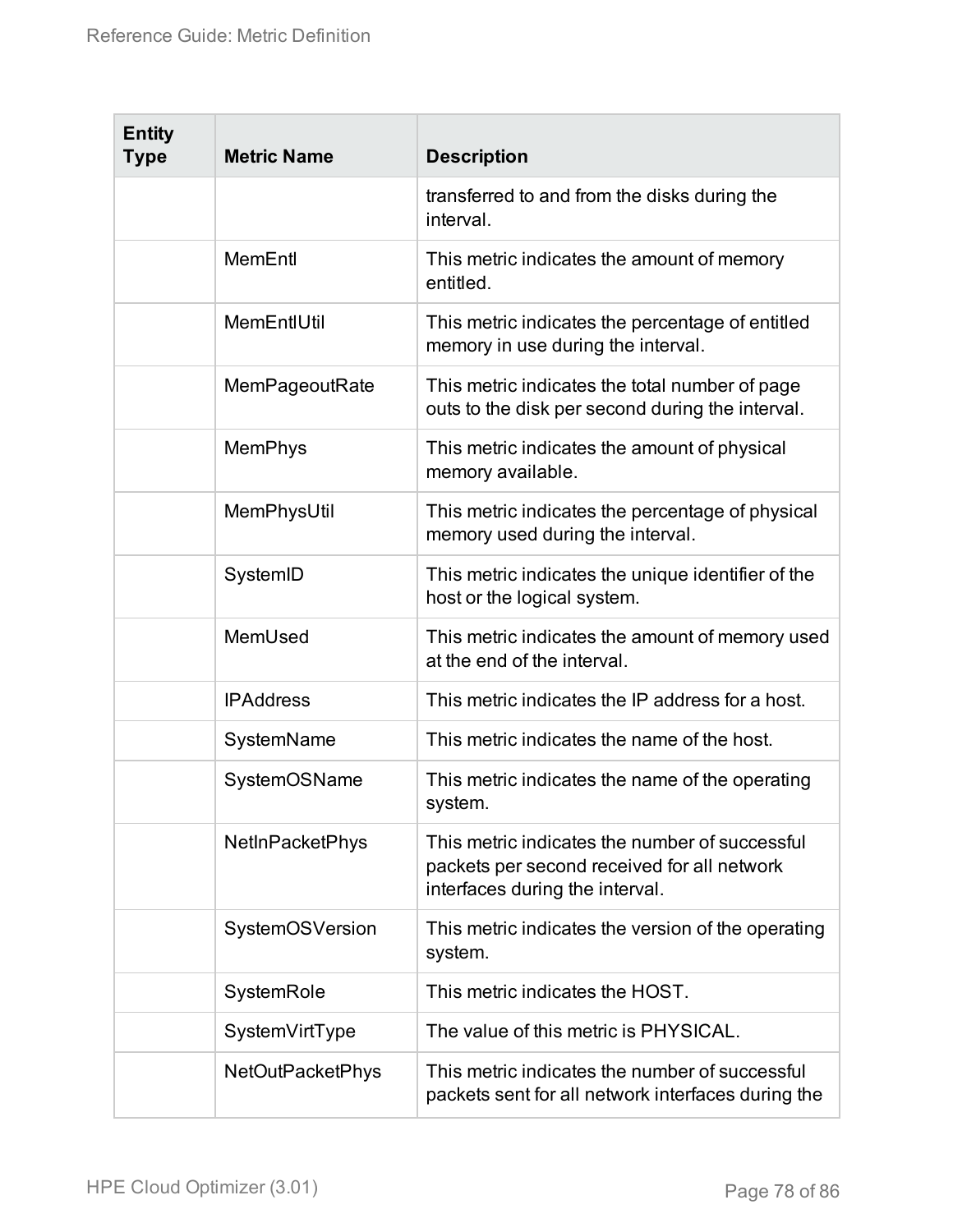| <b>Entity</b><br><b>Type</b> | <b>Metric Name</b>  | <b>Description</b>                                                                                                                                          |
|------------------------------|---------------------|-------------------------------------------------------------------------------------------------------------------------------------------------------------|
|                              |                     | interval.                                                                                                                                                   |
|                              | SystemOSRelease     | This metric indicates the release version of the<br>operating system.                                                                                       |
|                              | <b>StatTime</b>     | This metric indicates an ASCII string<br>representing the time at the end of the interval<br>based on local time.                                           |
|                              | <b>NumActiveCPU</b> | This metric indicates the number of CPUs online.                                                                                                            |
|                              | <b>NumCPU</b>       | This metric indicates the number of CPUs<br>configured.                                                                                                     |
|                              | <b>NumDisk</b>      | This metric indicates the number of disks<br>attached.                                                                                                      |
|                              | <b>NumNetif</b>     | This metric is the number of network adapters on<br>the Physical Server.                                                                                    |
|                              | <b>RunQueue</b>     | This metric indicates the average number of<br>threads waiting in the run queue over the interval<br>for a Physical Server on UNIX systems except<br>Linux. |
|                              | SwapSpaceAvail      | This metric indicates the total amount of potential<br>swap space, in MB.                                                                                   |
|                              | SwapSpaceUsed       | This metric indicates the amount of swap space<br>used, in MB.                                                                                              |
|                              | SwapSpaceUtil       | This metric indicates the percent of available<br>swap space that was being used by running<br>processes in the interval.                                   |
|                              | SystemLoadAvg       | This metric indicates 1 minute load average of<br>the system obtained at the time of logging.                                                               |
|                              | SystemMachineModel  | This metric indicates the CPU model of the host.                                                                                                            |
|                              | SystemOSType        | This metric indicates the type of the operating<br>system.                                                                                                  |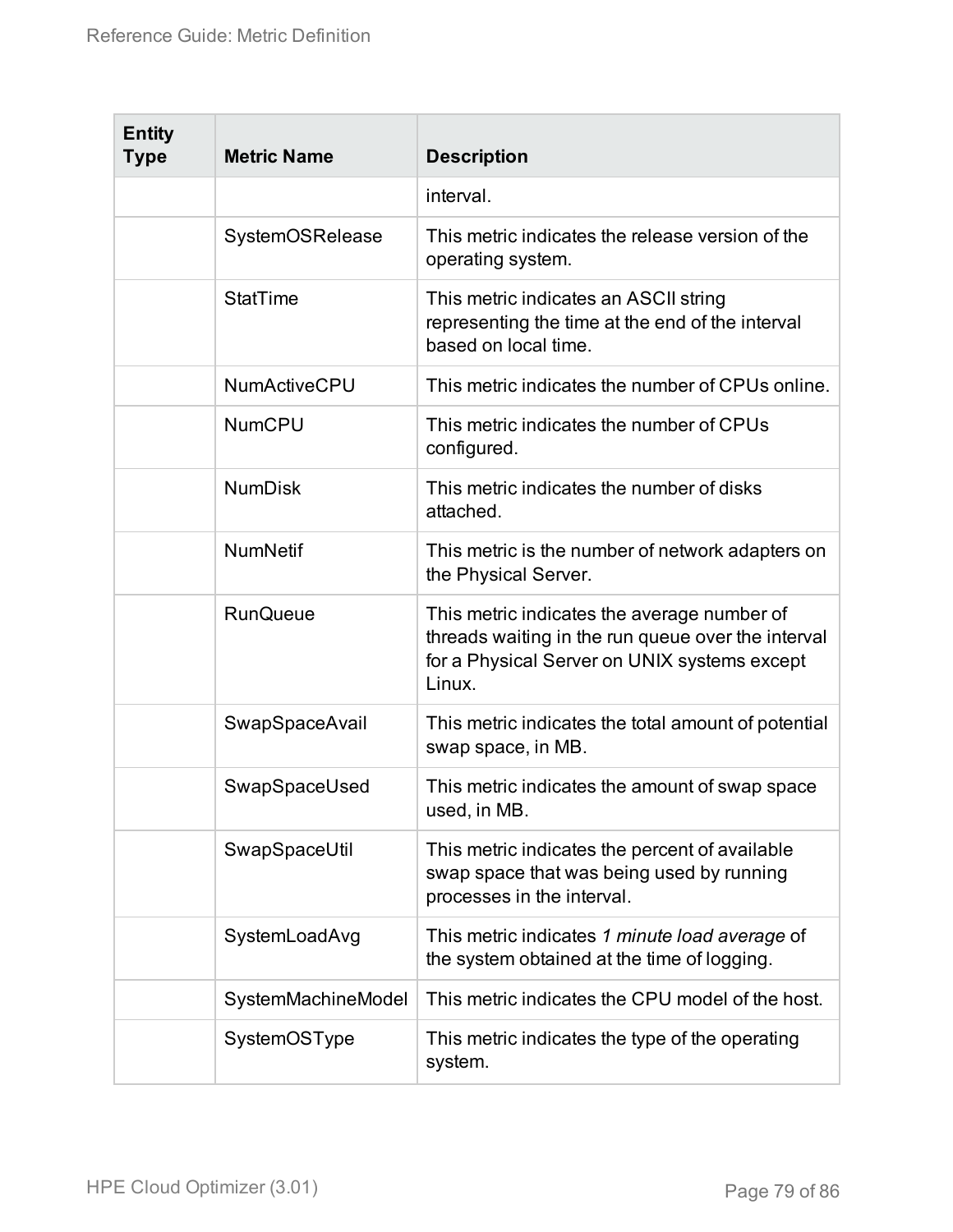### **OneView**

| <b>Entity</b><br><b>Type</b>           | <b>Metric Name</b>     | <b>Description</b>                                                                                                                                            |
|----------------------------------------|------------------------|---------------------------------------------------------------------------------------------------------------------------------------------------------------|
| <b>OneView</b><br><b>Enclosur</b><br>е | AmbientTemperature     | For an Enclosure, this metric<br>indicates the ambient temperature.                                                                                           |
|                                        | AssetSerialNumber      | For an Enclosure, this metric<br>indicates the serial number.                                                                                                 |
|                                        | ConfigurationStatus    | For an Enclosure, this metric<br>indicates the current status of the<br>configuration.                                                                        |
|                                        | ConnectionState        | For an Enclosure, this metric<br>indicates the current status of the<br>connection. It can have values as -<br>Connected, Disconnected, or Not<br>Responding. |
|                                        | CreatedTime            | For an Enclosure, this metric<br>indicates the created time.                                                                                                  |
|                                        | <b>EnclosureGrpId</b>  | For an Enclosure, this metric<br>indicates the name of the<br>enclosure group ID of the<br>enclosure.                                                         |
|                                        | EnclosureGrpName       | For an Enclosure, this metric<br>indicates the name of the<br>enclosure group.                                                                                |
|                                        | Location               | For an Enclosure, this metric<br>indicates the rack number.                                                                                                   |
|                                        | <b>MPIPAddress</b>     | For an Enclosure, this metric<br>indicates the enclosure IP<br>address.                                                                                       |
|                                        | NumAvailableDeviceBays | For an Enclosure, this metric<br>indicates the number of available<br>device bays.                                                                            |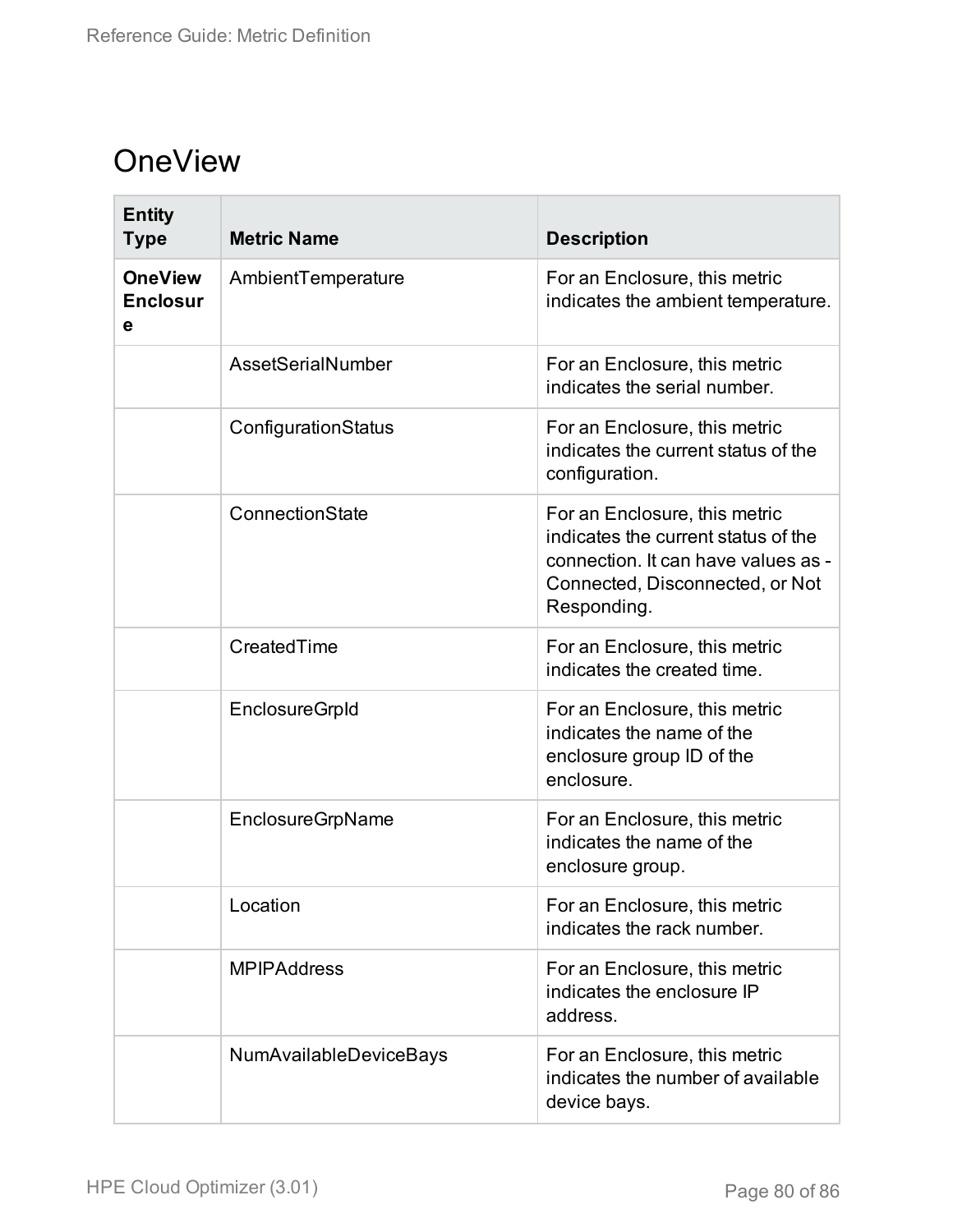| <b>Entity</b><br><b>Type</b> | <b>Metric Name</b>                   | <b>Description</b>                                                                               |
|------------------------------|--------------------------------------|--------------------------------------------------------------------------------------------------|
|                              | NumAvailableFullHeightDeviceBay<br>S | For an Enclosure, this metric<br>indicates the no. of available full<br>height device bays.      |
|                              | NumAvailableInterconnectBays         | For an Enclosure, this metric<br>indicates the number of available<br>interconnect bays.         |
|                              | <b>NumDeviceBays</b>                 | For an Enclosure, this metric<br>indicates the number of server<br>blades.                       |
|                              | <b>NumFullHeightDeviceBays</b>       | For an Enclosure, this metric<br>indicates the number of full height<br>device bays.             |
|                              | <b>NumInterconnectBays</b>           | For an Enclosure, this metric<br>indicates the number of<br>interconnect bays.                   |
|                              | <b>NumServerBlades</b>               | For an Enclosure, this metric<br>indicates the number of server<br>blades.                       |
|                              | ParentName                           | For an Enclosure, the value of the<br>metric is vcmDomainName.                                   |
|                              | ParentType                           | For an Enclosure, the value of the<br>metric is OneView Domain.                                  |
|                              | ParentUUID                           | For an Enclosure, the value of the<br>metric is vcmDomainId.                                     |
|                              | PowerAllocation                      | For an Enclosure, this metric<br>indicates the power allocation, in<br>watts.                    |
|                              | PowerUsagePercent                    | For an Enclosure, this metric<br>indicates the<br>(PowerUtilization/PowerAllocatio<br>$n$ * 100. |
|                              | PowerUtilization                     | For an Enclosure, this metric                                                                    |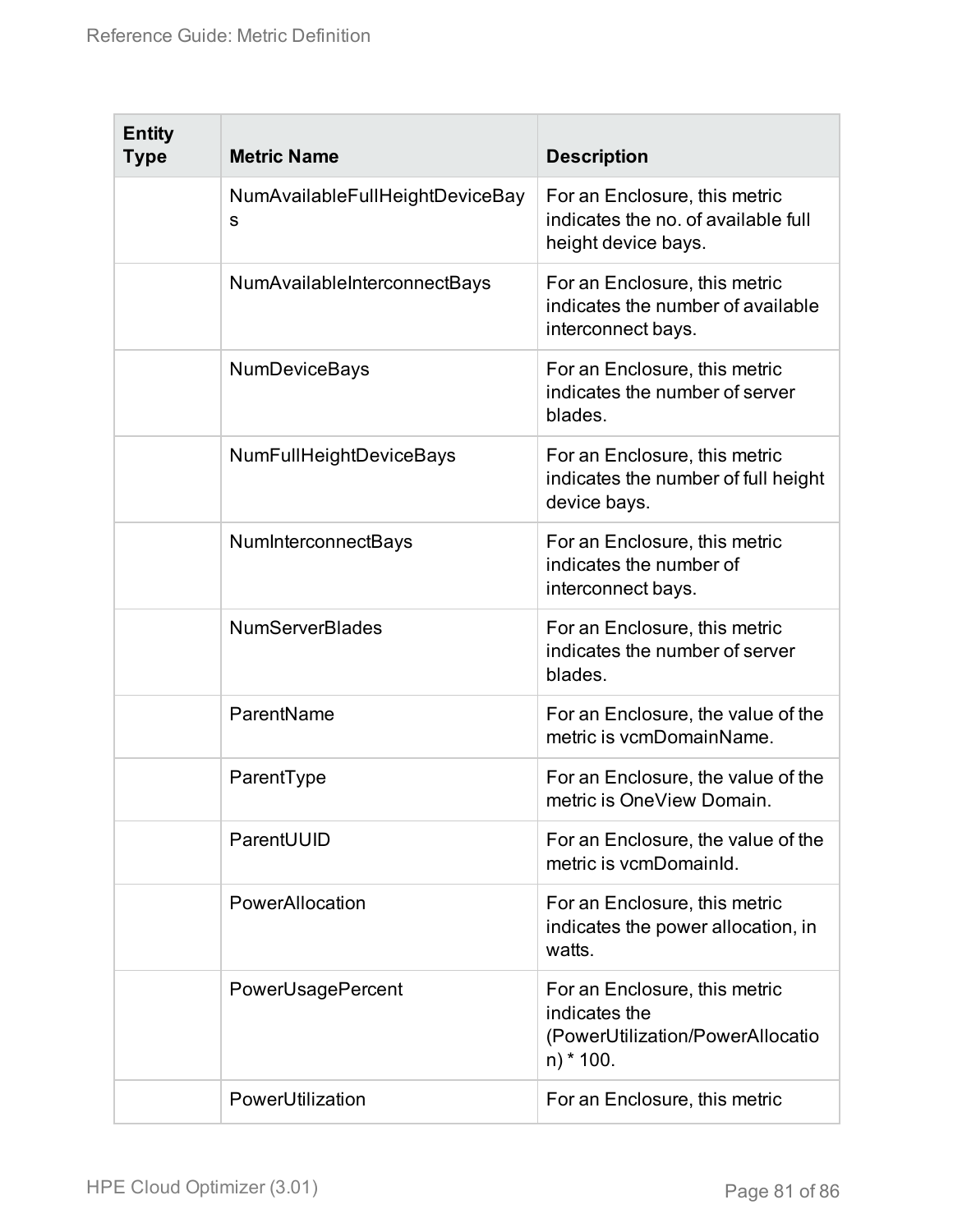| <b>Entity</b><br><b>Type</b>    | <b>Metric Name</b>  | <b>Description</b>                                                                                                                                   |
|---------------------------------|---------------------|------------------------------------------------------------------------------------------------------------------------------------------------------|
|                                 |                     | indicates the power utilization in<br>watts.                                                                                                         |
|                                 | SubType             | For an Enclosure, the value of this<br>metric is Server.                                                                                             |
|                                 | SystemID            | For an Enclosure, this metric<br>indicates the name of the<br>enclosure.                                                                             |
|                                 | SystemName          | For an Enclosure, this metric<br>indicates the enclosure display<br>name.                                                                            |
|                                 | SystemRole          | For an Enclosure, the value of this<br>metric is ENCLOSURE.                                                                                          |
|                                 | SystemState         | For an Enclosure, this metric<br>indicates the system state. It can<br>have one of the following states<br>for an enclosure: On, Off, or<br>Unknown. |
|                                 | SystemVirtType      | For an Enclosure, the value of this<br>metric is ONEVIEW.                                                                                            |
|                                 | TargetName          | For an Enclosure, this metric<br>indicates the name of the<br>OneView target, which the<br>enclosure hardware belongs to.                            |
| <b>OneView</b><br><b>Server</b> | AmbientTemperature  | For a Server, this metric indicates<br>the ambient temperature.                                                                                      |
|                                 | AssetSerialNumber   | For a Server, this metric indicates<br>the serial number.                                                                                            |
|                                 | ConfigurationStatus | For a Server, this metric indicates<br>the current status of the<br>configuration. It can have values<br>as - On, Off, or Unknown.                   |
|                                 | ConnectionState     | For a Server, this metric indicates                                                                                                                  |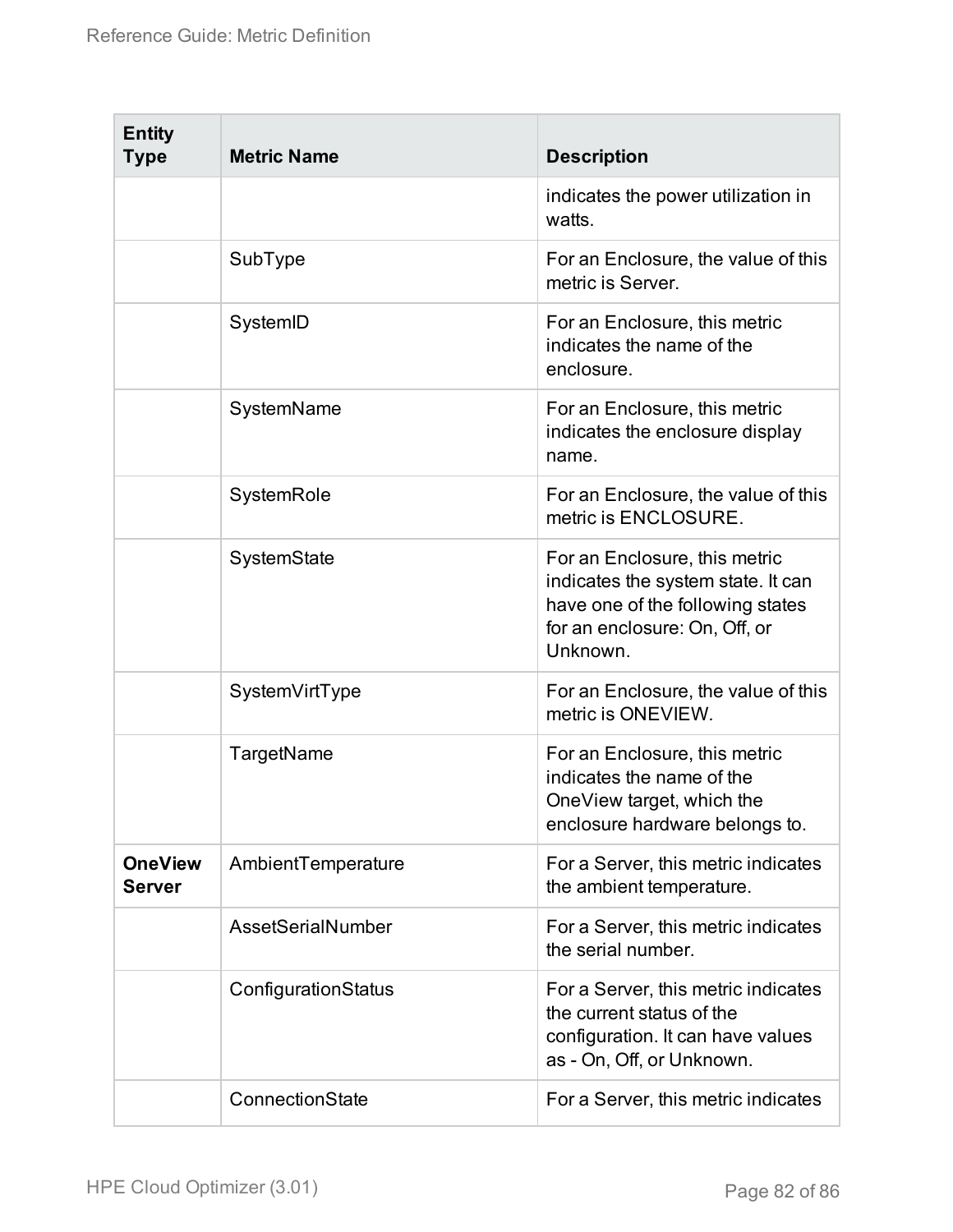| <b>Entity</b><br><b>Type</b> | <b>Metric Name</b>       | <b>Description</b>                                                                                                                           |
|------------------------------|--------------------------|----------------------------------------------------------------------------------------------------------------------------------------------|
|                              |                          | the current status of the<br>connection. It can have values as -<br>Connected, Disconnected, or<br>NotResponding.                            |
|                              | <b>CPUClockSpeed</b>     | For a Server, this metric indicates<br>the clock speed of the CPUs, in<br>MHz, if all of the processors have<br>the same clock speed.        |
|                              | <b>CPUCycleTotalUsed</b> | For a Server, this metric indicates<br>the total time the physical CPUs<br>utilized during the interval. It is<br>represented in CPU cycles. |
|                              | CPUPhyscUtil             | For a Server, this metric indicates<br>the number of CPU units utilized.                                                                     |
|                              | <b>CPUTotalUtil</b>      | For a Server, this metric indicates<br>the percentage of total time the<br>logical CPUs were not idle during<br>the interval.                |
|                              | <b>CPUVendor</b>         | For a Server, this metric indicates<br>the name of the CPU vendor.                                                                           |
|                              | CreatedTime              | For a Server, this metric indicates<br>the created time.                                                                                     |
|                              | FirmwareVersion          | For a Server, this metric indicates<br>the Firmware version.                                                                                 |
|                              | <b>IPAddress</b>         | For a Server, this metric indicates<br>the IP address.                                                                                       |
|                              | Location                 | For a Server, this metric indicates<br>the location of the servers.                                                                          |
|                              | MaxCPUClockSpeed         | For a Server, this metric indicates<br>the clock speed of the CPUs, in<br>MHz, if all of the processors have<br>the same clock speed.        |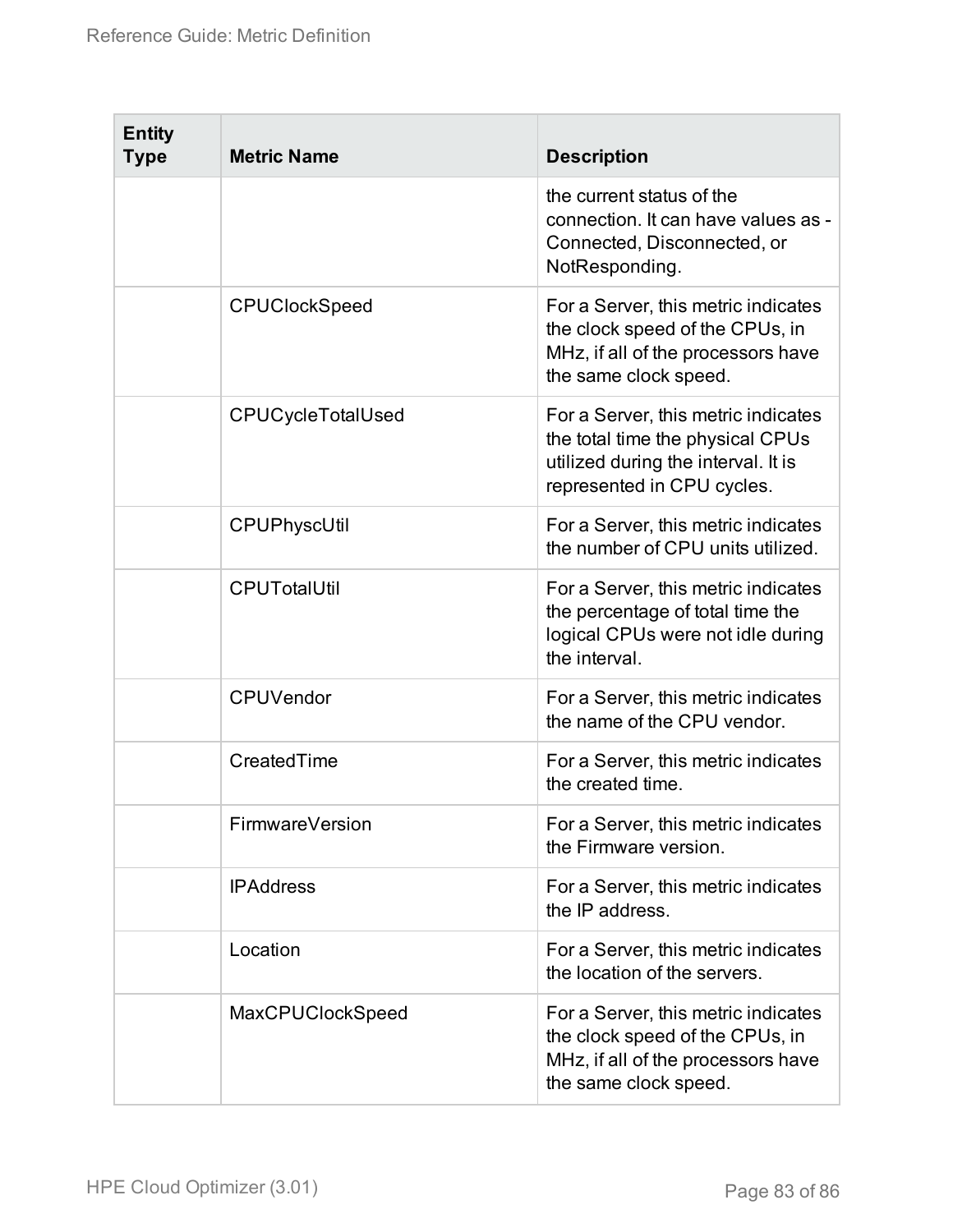| <b>Entity</b><br><b>Type</b> | <b>Metric Name</b>  | <b>Description</b>                                                                                                        |
|------------------------------|---------------------|---------------------------------------------------------------------------------------------------------------------------|
|                              | <b>MemPhys</b>      | For a Server, this metric indicates<br>the physical memory available in<br>the system.                                    |
|                              | <b>MPIPAddress</b>  | For a Server, this metric indicates<br>the IP address.                                                                    |
|                              | <b>NumCPU</b>       | For a Server, this metric indicates<br>the number of virtual CPUs<br>configured.                                          |
|                              | <b>NumCPUCore</b>   | For a Server, this metric indicates<br>the total number of CPU cores<br>available on the system.                          |
|                              | <b>NumCPUSocket</b> | For a server, this metric indicates<br>the number of physical CPU<br>sockets in the system.                               |
|                              | ParentType          | For a Server, this metric indicates<br>the type of parent entity.                                                         |
|                              | ParentUUID          | For a Server, this metric indicates<br>the UUID appended to display_<br>name of the parent entity, which is<br>Enclosure. |
|                              | PowerAllocation     | For a Server, this metric indicates<br>the allocated power.                                                               |
|                              | PowerUsagePercent   | For a Server, this metric indicates<br>the power used by allocation.                                                      |
|                              | PowerUtilization    | For a Server, this metric indicates<br>the power utilization, in watt.                                                    |
|                              | ResourceUri         | For a Server, this metric indicates<br>the path of resource.                                                              |
|                              | ServerFormFactor    | For a Server, this metric indicates<br>the form factor of server.                                                         |
|                              | SystemHostName      | For a Server, this metric indicates                                                                                       |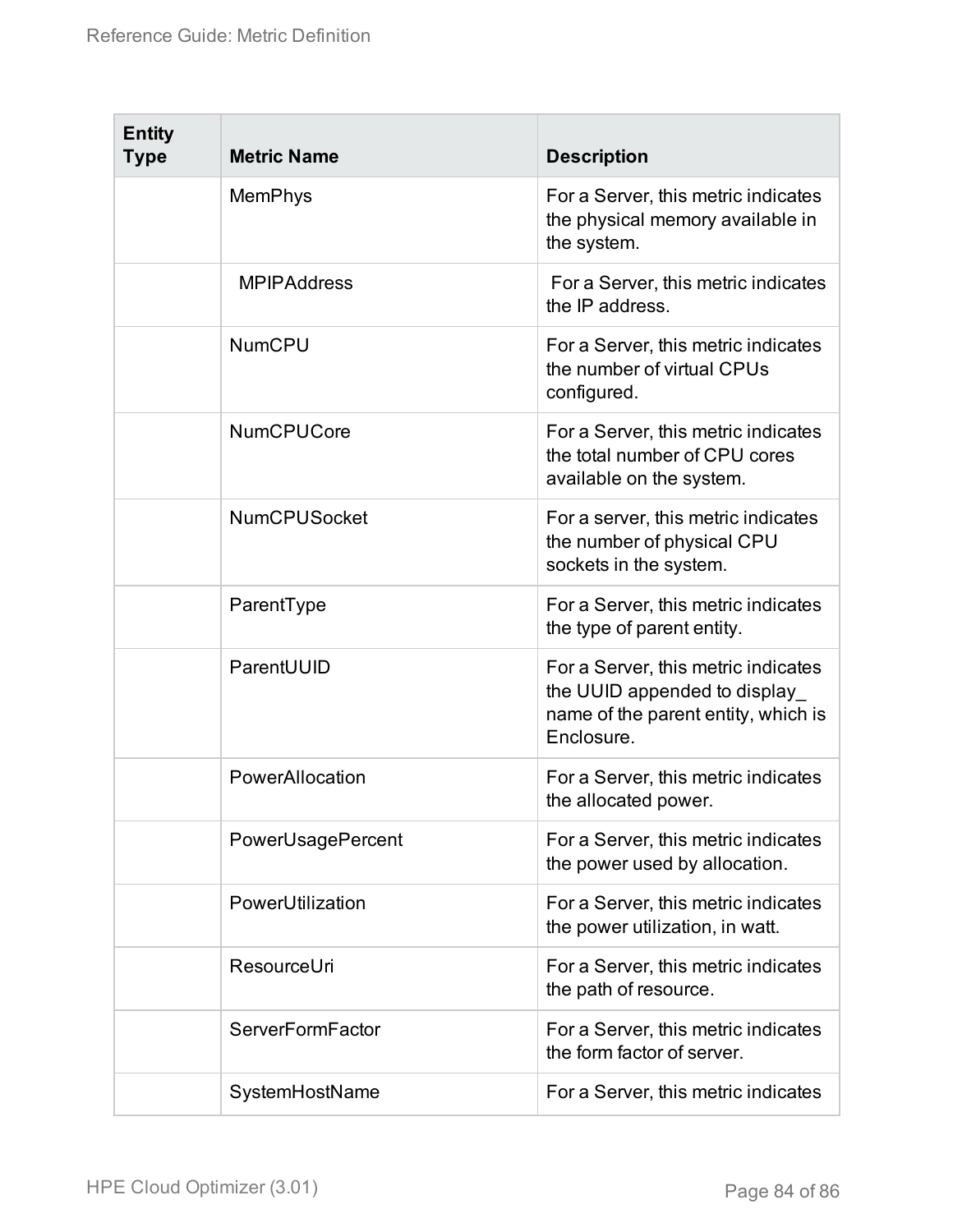| <b>Entity</b><br><b>Type</b> | <b>Metric Name</b> | <b>Description</b>                                                                                                                        |
|------------------------------|--------------------|-------------------------------------------------------------------------------------------------------------------------------------------|
|                              |                    | the Fully Qualified Domain Name.                                                                                                          |
|                              | SystemID           | For a Server, this metric indicates<br>the UUID.                                                                                          |
|                              | SystemMachineModel | For a Server, this metric indicates<br>the CPU model.                                                                                     |
|                              | SystemName         | For a Server, this metric indicates<br>the name of the server.                                                                            |
|                              | SystemOSName       | For a Server, this metric indicates<br>the OS name.                                                                                       |
|                              | SystemOSType       | For a Server, this metric indicates<br>the OS type.                                                                                       |
|                              | SystemOSVersion    | For a Server, this metric indicates<br>the OS version.                                                                                    |
|                              | SystemRole         | For a Server, the value of this<br>metric is BLADESERVER.                                                                                 |
|                              | SystemState        | For a Server, this metric indicates<br>the system state. It can have one<br>of the following states for a server:<br>On, Off, or Unknown. |
|                              | SystemVirtType     | For a Server, this metric indicates<br>the virtualization type of server. It<br>is ONEVIEW for server.                                    |
|                              | TargetName         | For a Server, this metric indicates<br>the name of the OneView target,<br>which the server hardware<br>belongs to.                        |